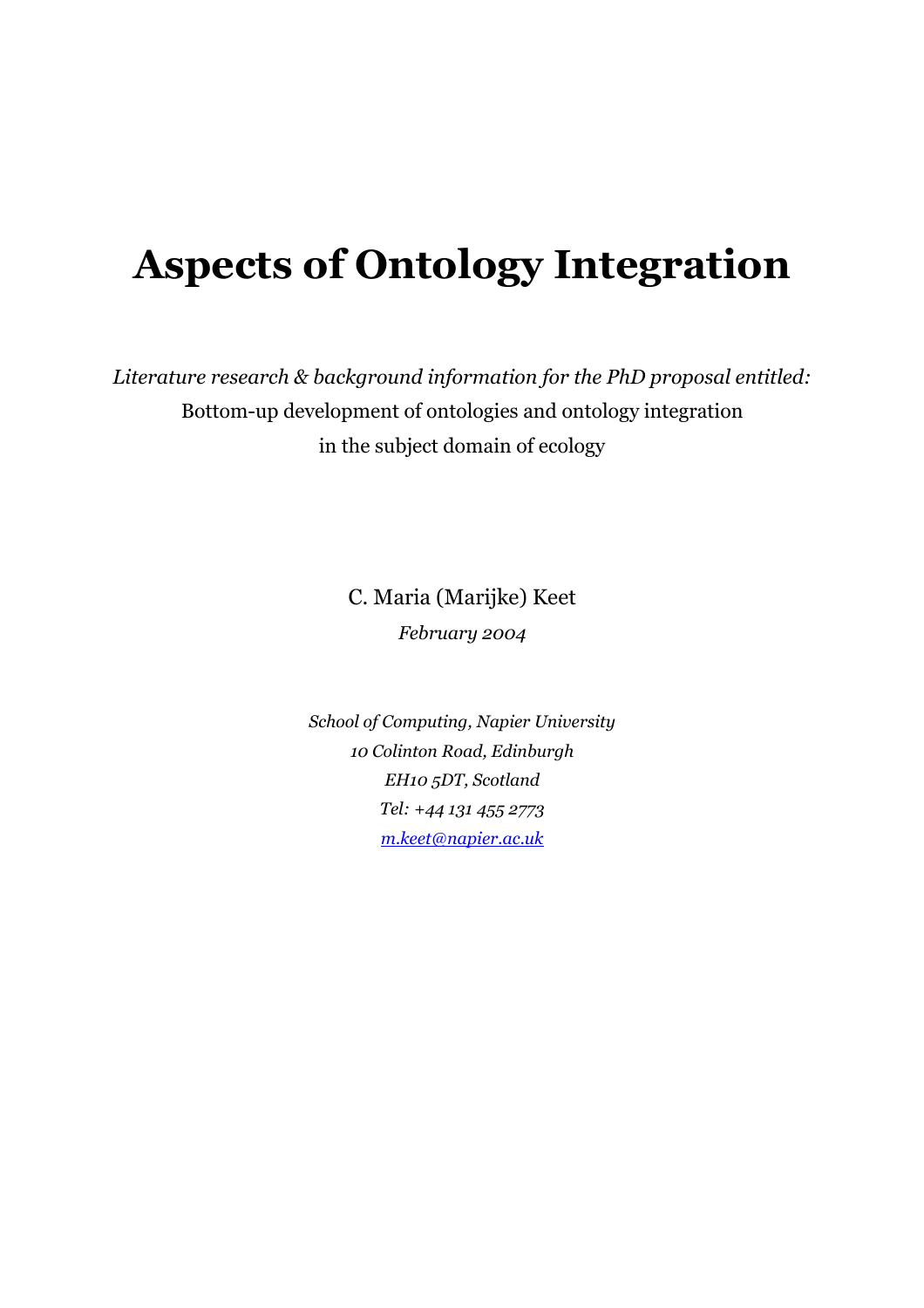# **Aspects of Ontology Integration**

*Internal report containing literature research and additional background information to the PhD proposal entitled "*Bottom-up development of ontologies and ontology integration in the subject domain of ecology*", submitted in February 2004.* 

### C. Maria (Marijke) Keet

Director of Studies: Professor Jessie Kennedy Second Supervisor: Trevor Paterson Thesis Panel Chair: Professor Elisabeth Davenport School of Computing Napier University 10 Colinton Road Edinburgh EH10 5DT Scotland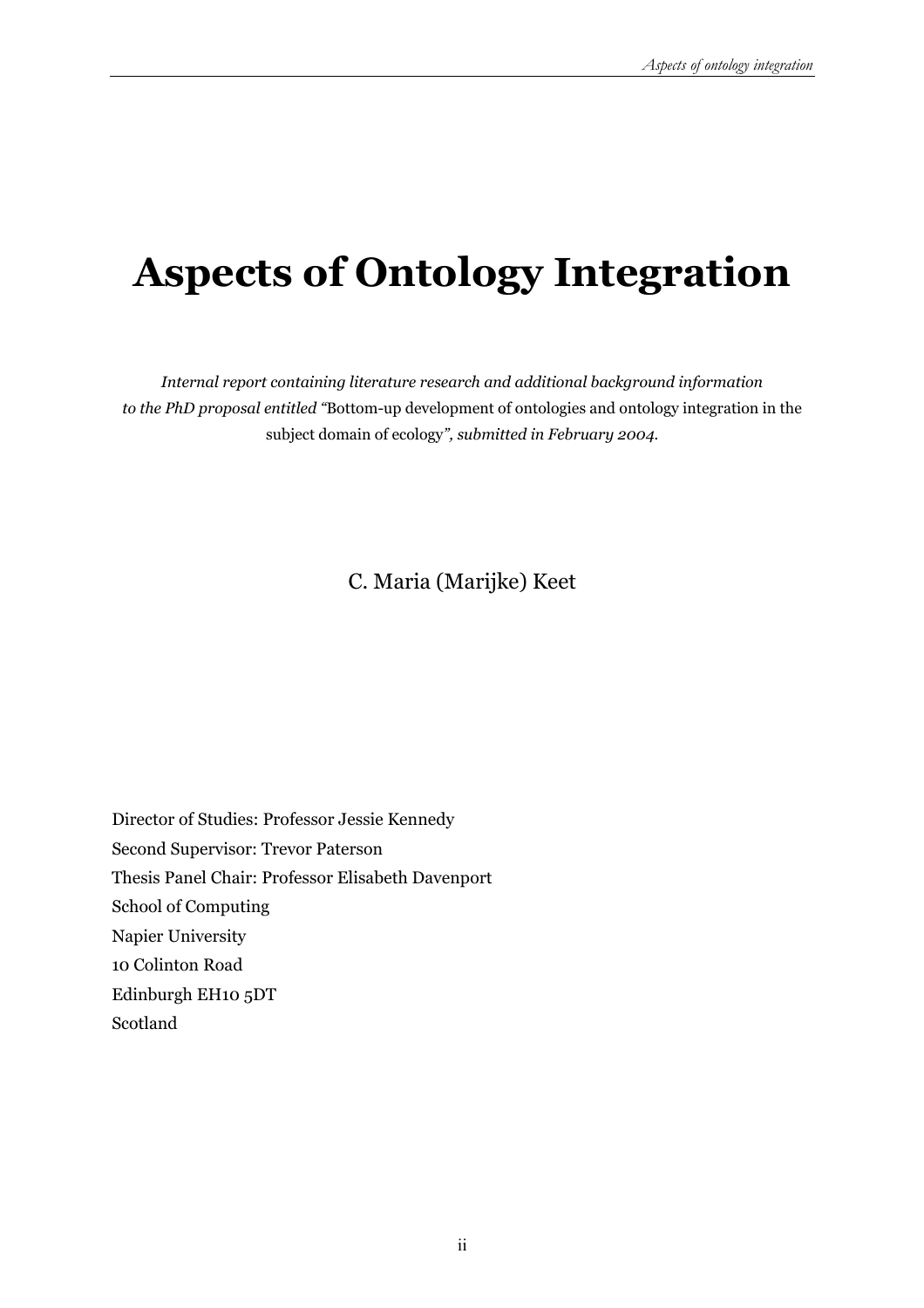### Abstract

There are many aspects to data and domain heterogeneity increasing the possibilities of conflicts and mismatches when combining conceptual data models and ontologies, which will not be resolved easily, if ever. These include schematic differences such as aggregation and data type, diverging semantics with e.g. synonyms, homonyms, and intensional conflicts, which includes the domain heterogeneity. This is augmented with an overview of characteristics of biological data, complicating resolution of heterogeneities when integrating data and subject domains. Domain heterogeneity comprises differences in naming, scope, encoding and attribute scope, as well as modelling paradigm, ontology and content heterogeneities when viewed in a wider context. If one extends this view to ontologies, there can be identified different types of ontologies according to the level of formalism used and categorise them according to subject, such as top-level and domain ontologies, decreasing potential for interoperability. This is exacerbated by the methodological differences in constructing models (empirical or theory-based) and development phases from informal to formal ontologies.

 Several of these theoretical factors and its effect on computing were tested in a pilot experiment with the modelling software for ecology, STELLA. Comparing the elements of the ecological model with computing terminology, formalising the identified correspondences between the elements in the ecological model and computing terminology is within reach, facilitating further possibilities for guided bottom-up development of ontologies. The methodology of using extended semantic representations to organise ecosystem equations in a placeholder objects model proved to be an approach useful for computing science and had a positive effect on ontology development.

A literature review of combining ontologies was carried out and analysed. Multiple terms, definitions and practices that refer to ontology 'integration' were structured, loosely categorised on a scale of increasing levels of integration and a list of factors and properties that contribute to distinguishing these multiple methods of integrating ontologies was created. It revealed that although ontologists demand from the subject matter experts to reach consensus, there is no agreement among themselves concerning the multiple interpretations as to what constitutes 'ontology integration' and its related concepts.

Both positive and negative expectations on integrating ontologies of the same, similar and orthogonal subject domains were formulated. Semantic versus structural integration was highlighted with an example of the polder ecological niche, so were the potential positive effects and complications of facilitating multilingualism for ontology development and integration. It revealed that a strict separation between semantic and structural integration is not as obvious as the definitions might suggest. Another example involved ontology construction exploiting the approach of an ontology base and commitment layers with relation to microbiology, which may improve reuse of knowledge even more and may assist in clarifying the multiple understandings of the Defined Terms Ontology. Further, effects of varying modelling paradigm heterogeneity was highlighted and an analysis of the model / ontology of Defined Terms of plant taxonomy is provided, which might benefit from a higher level of formalism and clear definitions and justifications for the taken methodology.

Ontology integration software was briefly addressed. Each application provides a partially automated solution to a specific aspect of ontology integration within their chosen implementation language. Compared to the automation of the heuristics of integrating ontologies on the semantic level, automation on the system and syntactic level is relatively straightforward and achieved; semi-automation of semantic integration is still a hot research topic.

The report is concluded with a discussion on outstanding issues and how they may be investigated.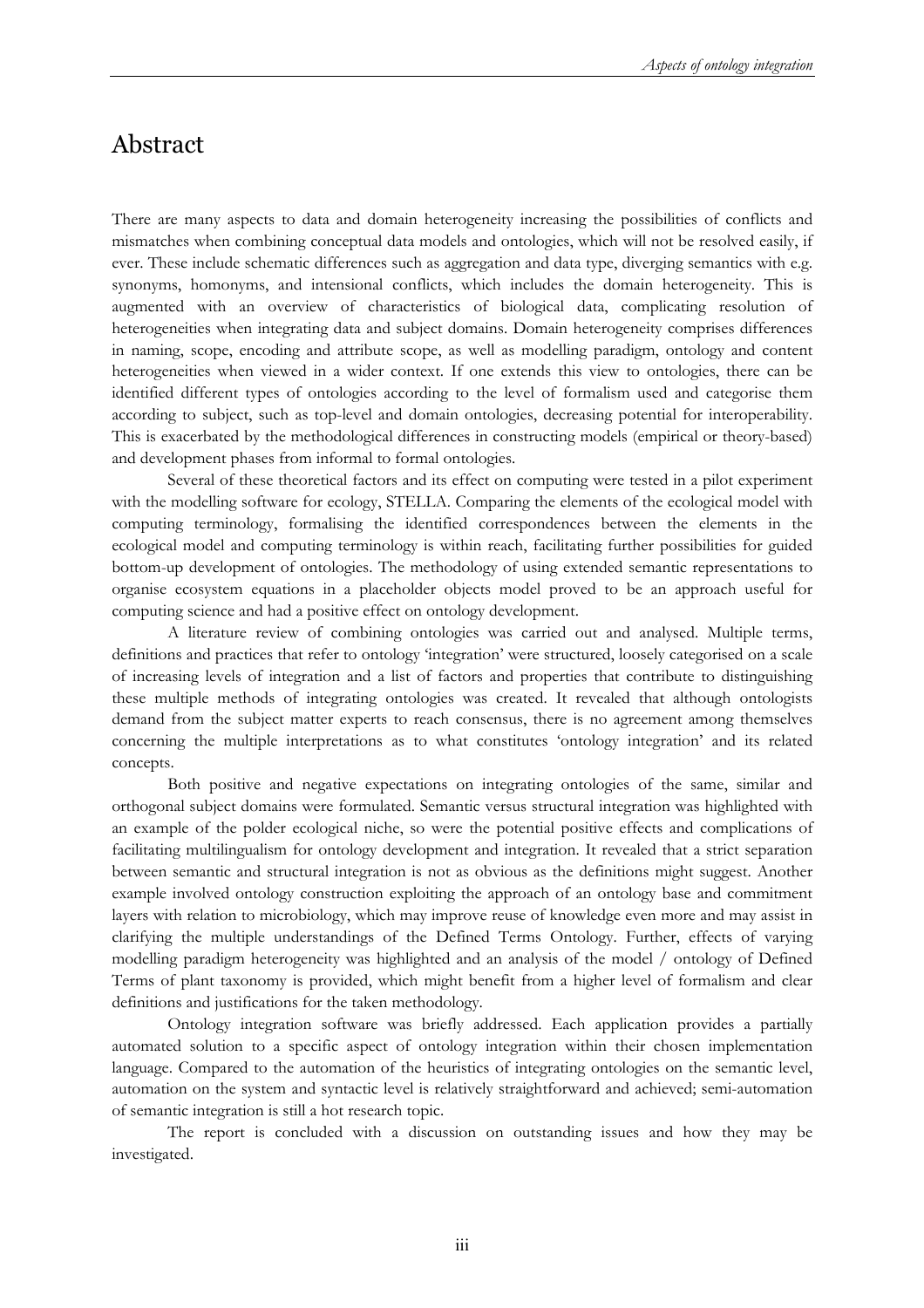## Table of Contents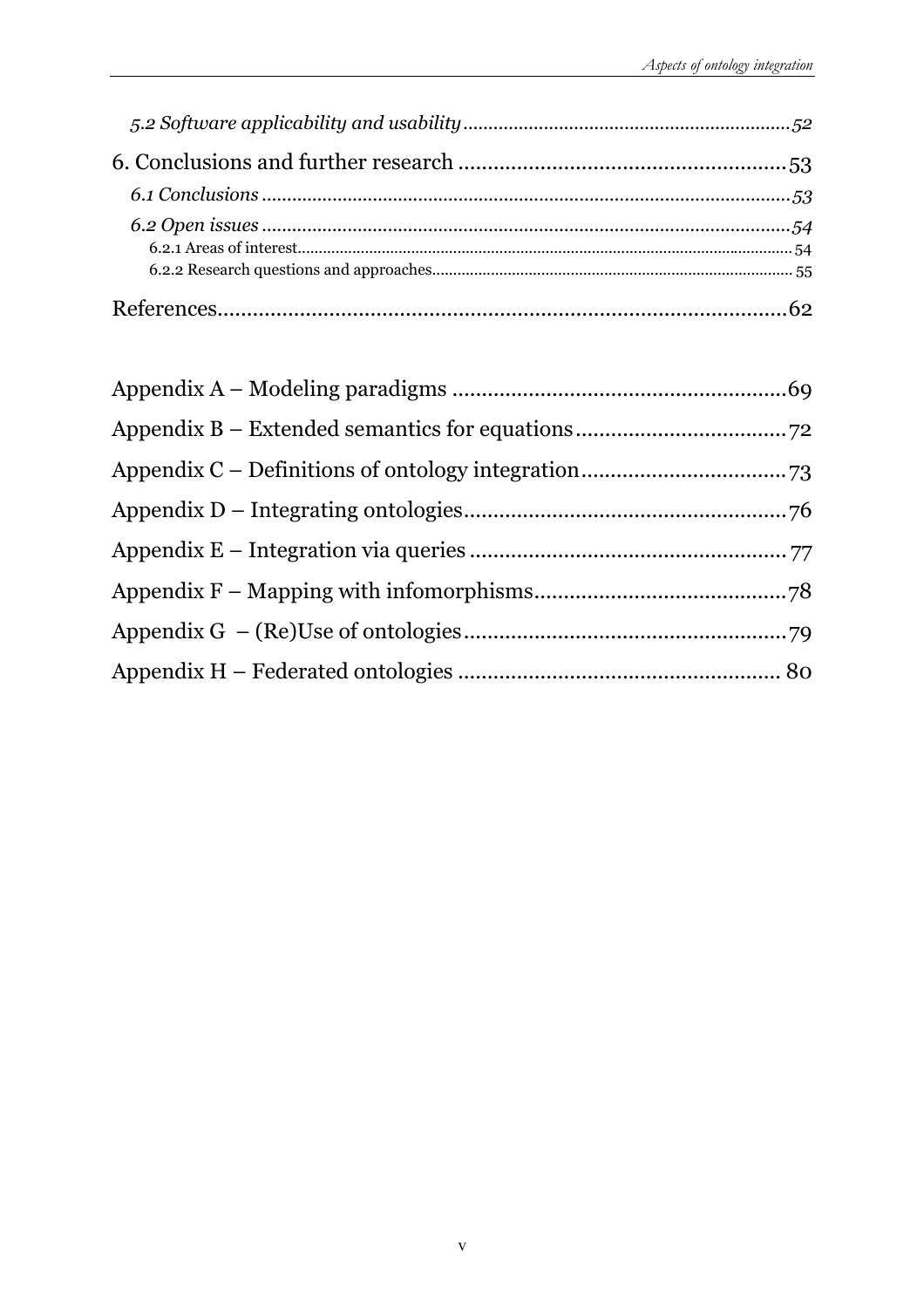## Table of Figures and Tables

| Figure 2.9. Classification of kinds of ontologies, based on the level of formalism utilised 18 |
|------------------------------------------------------------------------------------------------|
|                                                                                                |
|                                                                                                |
|                                                                                                |
|                                                                                                |
|                                                                                                |
|                                                                                                |
|                                                                                                |
|                                                                                                |
|                                                                                                |
|                                                                                                |
|                                                                                                |
|                                                                                                |
|                                                                                                |
|                                                                                                |
|                                                                                                |
|                                                                                                |
|                                                                                                |
|                                                                                                |
|                                                                                                |
|                                                                                                |
|                                                                                                |
|                                                                                                |
|                                                                                                |
| Table 4.1. Factors and properties to distinguishing methods of 'integrating' ontologies.  42   |
|                                                                                                |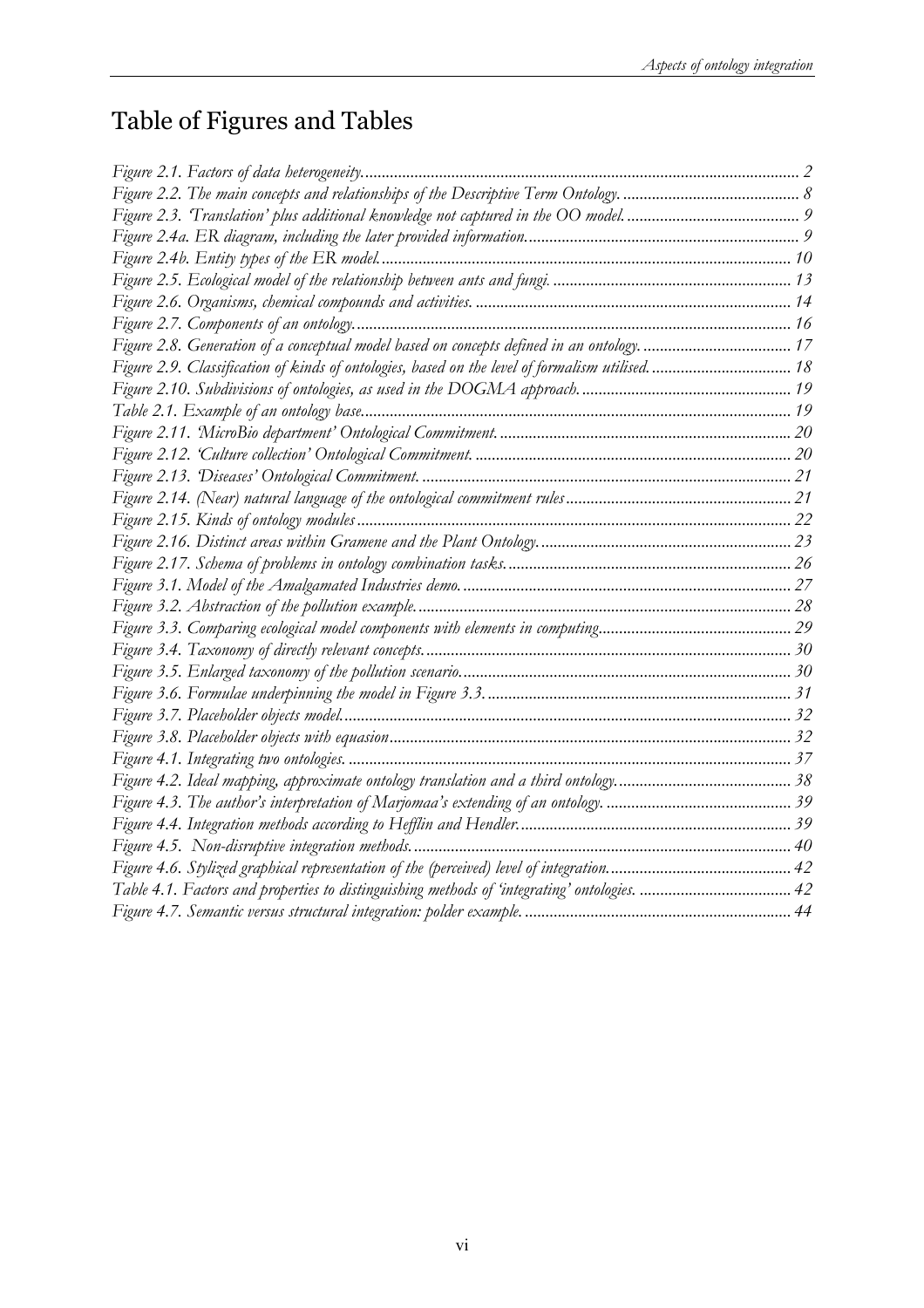| Abbreviation  | Description                                          |
|---------------|------------------------------------------------------|
| AOS           | <b>Agricultural Ontology Service</b>                 |
| CG            | Conceptual Graph                                     |
| DL            | Description Logics                                   |
| <b>DOGMA</b>  | Developing Ontology-Guided Mediation for Agents      |
| <b>DTO</b>    | Descriptive Term Ontology                            |
| ER            | Entity-Relationship                                  |
| <b>IDE</b>    | <b>Integrated Development Environment</b>            |
| <b>KBS</b>    | Knowledge-Based Systems                              |
| KIF           | Knowledge Interchange Format                         |
| KR.           | Knowledge Representation                             |
| <b>LEEDS</b>  | Lake Eutrophication, Effect, Dose, Sensitivity model |
| <b>ODE</b>    | <b>Ontology Development Environment</b>              |
| OIS           | Ontology-driven Information Systems                  |
| <sub>OO</sub> | Object-Oriented                                      |
| ORM           | Object Role Modelling                                |
| ORM-ML        | Object Role Modelling Markup Language                |
| <b>SEEK</b>   | Science Environment for Ecological Knowledge         |
| <b>SME</b>    | Subject Matter Expert                                |
| <b>UML</b>    | Unified Modelling Language                           |
| XML           | eXtensible Markup Language                           |

## List of Abbreviations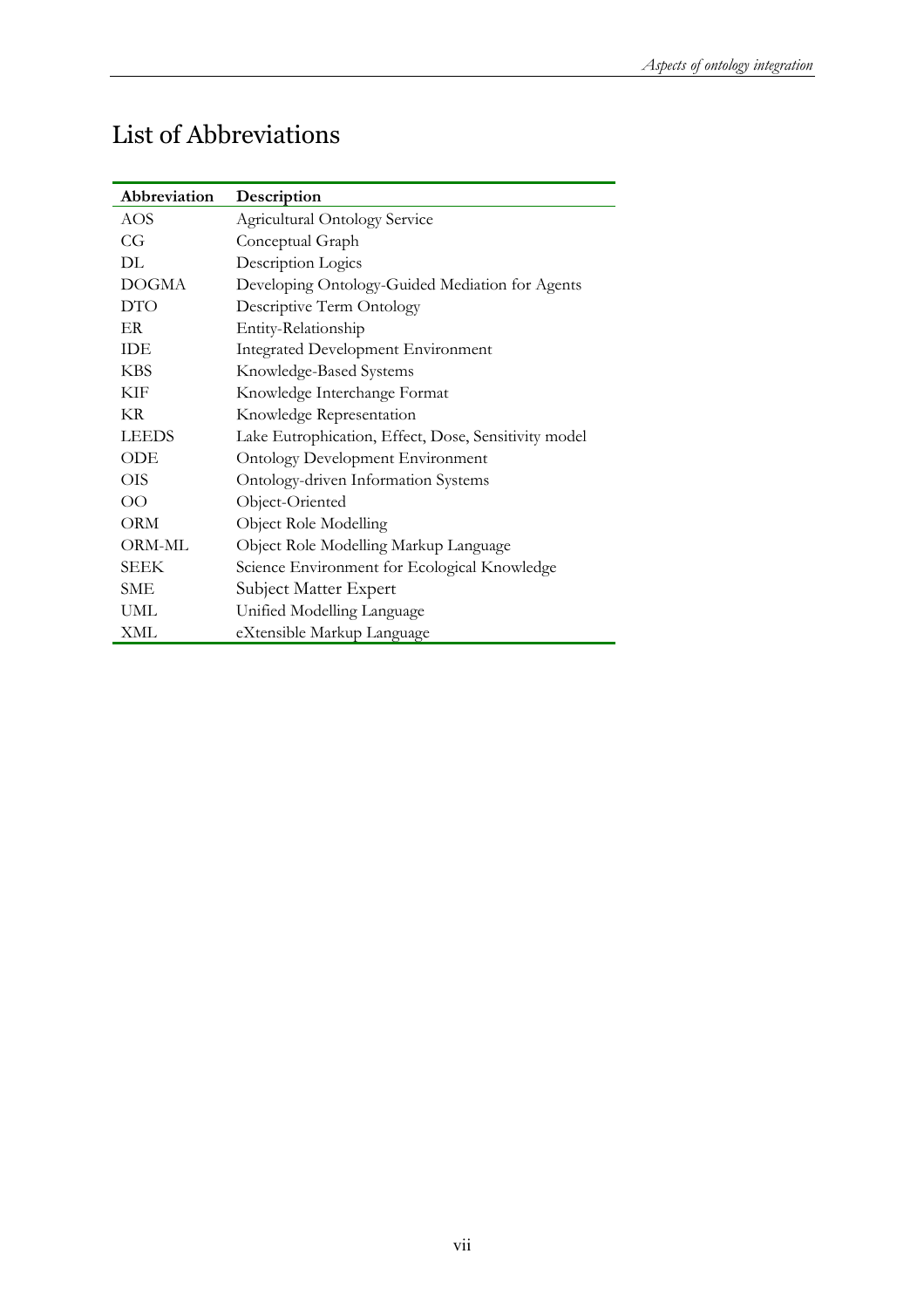### 1. Introduction

The fields of bio- and ecoinformatics are relatively new and experience multiple hurdles in their interdisciplinary approach of combining different specialisations within biology and computing. Biologists from different sub-disciplines require access to the same data, but for different purposes, hence can attach distinct structure and meaning to the 'same' data and underlying concepts and relations, or vice versa. Therefore capturing the semantics is a major problem and combining these models into larger (software) systems is even more challenging. One approach to achieve consensus between divergent views in the subject domain of biology are the efforts to create ontologies to facilitate communication about the concepts and their relationships that in turn can be reused for various purposes. Over the past decade many resources have gone into researching and developing ontologies, including several ontologies with subject domains such as plant taxonomy, genes, cell function and agriculture. However, with the recent proliferation of ontologies, the aspect of *integrating* ontologies will become important if one wants to avoid re-inventing the wheel by re-analysing a subject domain, and save development time of both creation of ontologies as well as (re)use of ontologies to aid the analysis phase of the software development process.

In order to determine the most appropriate way to integrate multiple ontologies, one first needs to know what is to be integrated, i.e. considering the possible types of ontologies and heterogeneity of the data and subject domain, which will be addressed in chapter 2. Chapter 3 contains a pilot experiment illustrating several of the issues analysed in the preceding chapter and looks forward to development of ontology/ies in the subject domain of ecology. Subsequently, the attention is directed towards ontology 'integration' in chapter 4, where the concept of 'integration' is used to denote a plethora of actions with lowest common denominator "something happens and it involves more than one ontology", and a (partial) categorisation of integration concepts and methodologies is proposed. Chapter 5 summarizes some of the efforts on the available integration software, implementation difficulties of combining ontologies encountered by other researchers, and addresses software features, and some integration software requirements. The last chapter provides conclusions and outlines several outstanding issues and research suggestions regarding ontologies.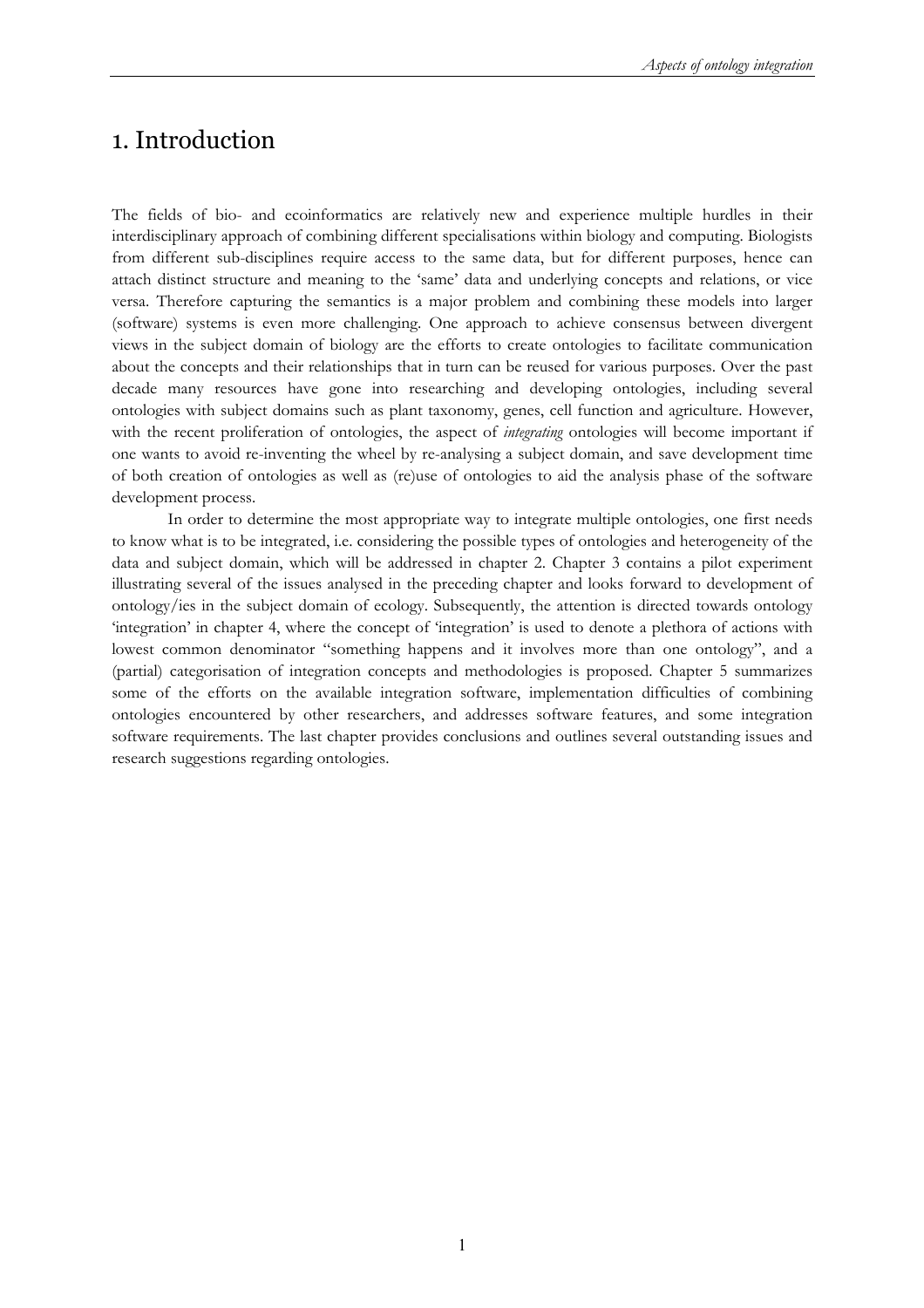## 2. Domain heterogeneity and types of ontologies

#### *2.1 Heterogeneities*

Data heterogeneity and specific data characteristics concerning the subject domain of biology are examined, and subsequently expanded with other types of heterogeneities.

#### *2.1.1 Data heterogeneity*

Irrespective of the subject domain one desires to model for one purpose or another, it is possible to identify a number of factors contributing to data heterogeneity. According to Goh (1996), there are three types, each with further subdivisions, which are schematic, semantic and intensional heterogeneities (that can result in data conflicts). Although the distinction between semantics and structure is not always agreed upon (see also *Example 5* in §4.2.1), generally the idea is that structural refers to how concepts are organised, thereby assuming there is agreement on the meaning (semantics) of these concepts. *Figure 2.1* contains an overview of the different types of data heterogeneity, each with an example to illustrate the aspect.



*Figure 2.1. Factors of data heterogeneity. Categorisation based on Goh (1996:17-22), explanation*  $\breve{c}$  *examples by author.* 

#### *2.1.2 Characteristics of biological data*

A brief treatise on the characteristics of biological data is in place considering that the aspects discussed in this report – heterogeneity/mismatches, ontology types and, in chapter 4, ontology integration – will be applied to biology, and ecology in particular. In an abstract sense, one can think of 'data is data' and the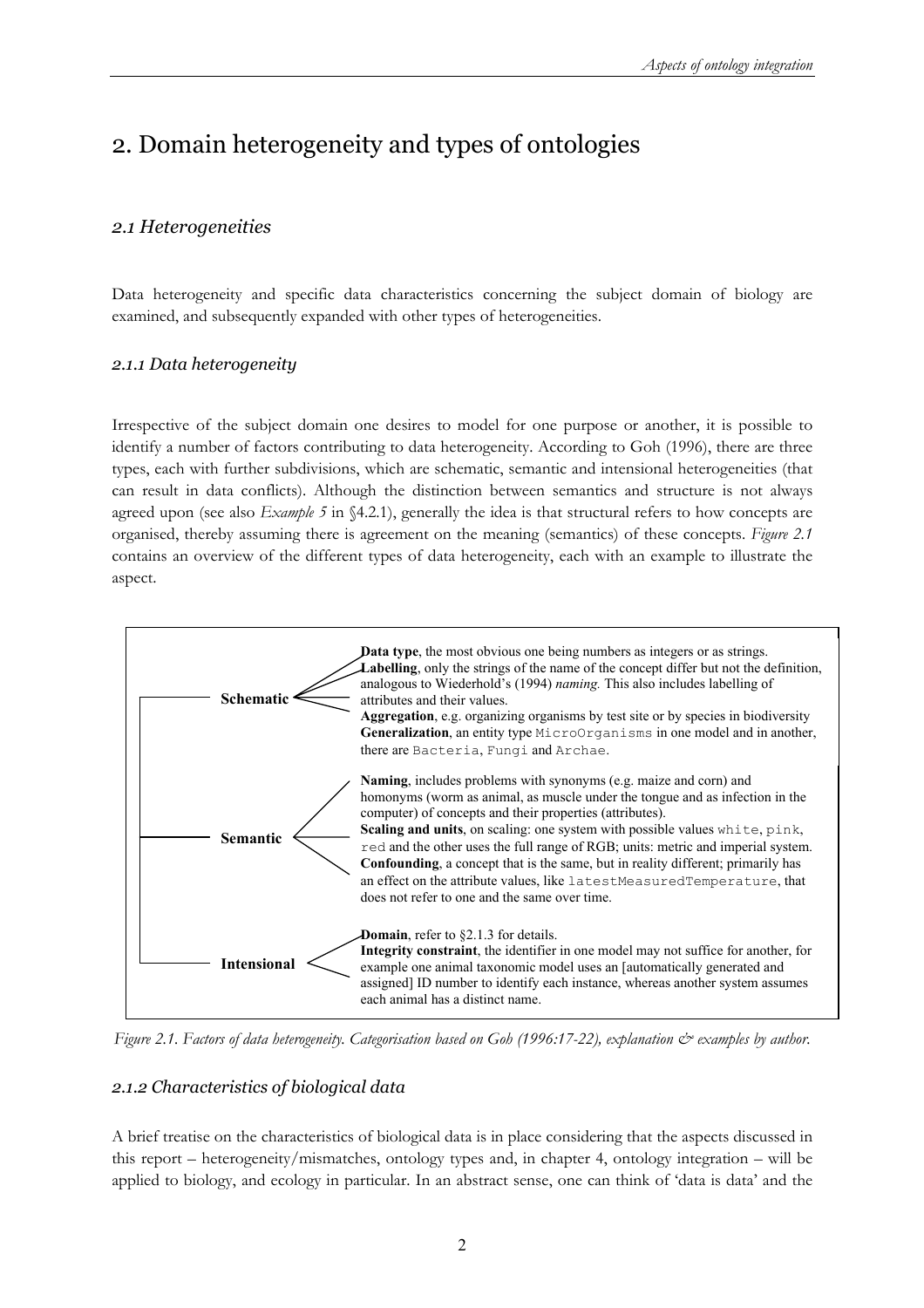principles are the same regardless the subject domain. It has been argued, though rarely, that analysing and modelling biological data does not differ from human-generated systems such as business practices, but that data in e.g. financial domains stick to 'raw' data, where analysis and interpretation of the results is conducted by application software and human intervention adding more semantics to the data, whereas the requirements of biologists are not only to capture data but also must include (a subset of) semantic mediation. Conversely, one can consider this 'semantic mediation' not separately, but as an intricate part, a characteristic, of biological data. This author is convinced there are distinct features of biological data influencing conceptual modelling, ontology development and ontology integration, because it involves complex data and categorisation & reductionism in biology is a guideline, not a certainty – or: the whole is can be more than its parts. These are of lesser importance or absent from the standard examples predominantly found in the research literature, which are often human-created and 'common sense' subject domains where the modeller is also subject matter expert, such as (integration of) ontologies of universities, modelling a travel ticket system or some of the Semantic Web<sup>1</sup> examples. First, general characteristics of biological data are addressed, followed by some additions for ecological data in particular.

#### **General biology**

What makes biological data different from the more 'standard' type of data that it merits special attention? Aside from aspects specific to the (sub-)domain, there are five general characteristics distinguishing it from the more common and human-created subject domains like businesses and university structures.

First, neither is there a legacy to rely upon, nor can one expect a modeller to have full knowledge of the Universe of Discourse (UoD). Although there are hundreds of biological databases<sup>2</sup> and application software packages, the scope of the topics covered varies widely, hence the chance that data analysts/ontologists pondered about the same questions and have concluded to represent it one way or another throughout is relatively small, whereas this is the case with, say, [models of] financial systems capturing business processes. Although over time this difficulty may be alleviated when more data is modelled, the hurdle of computing scientists having to learn extensively about a knowledge-based subject domain and the subject matter experts (SMEs) 'forced' to become cognizant of the structure and categorisations of computing will not come naturally, even if the analyst/researcher is trained in both disciplines. In addition, this does not merely involve taking an 'introduction course' in biology, but philosophically one can distinguish the processes and knowledge-based approach of scientific enquiry characteristic for the life science as distinct from the engineering practices of informatics.

Second, take for example production of a metabolite (a molecule produced by an organism) or strength of inhibition by an antibiotic to kill the bacteria causing an infection that can have 'higher' production and 'stronger' effects in some environments and less/weaker under other circumstances, or change morphology due to changes in the environment<sup>3</sup>. This poses two questions, which would need to be analysed and modelled somehow: first, how much weaker or stronger, i.e. how to represent gradations, non-discrete data, in relationships? There is no such equivalent in, say, hockey club membership: either you are a member, or you are not. The second question relates to the 'some environments'. What environment, what are the determining factors and, more importantly, what is their effect on occasional relationships? It would require a model capturing "if parameter *x* is above threshold *a*, parameter *y* 'somewhat warm' and a 'low level' of *z*" and so forth, then there is a relationship – only to note that the exact parameters and their possible values involved to determine the existence of a relationship are often not fully known or understood even by the domain experts themselves. How then, can a computer

<sup>&</sup>lt;sup>1</sup> http://www.w3.org/2001/sw/.<br><sup>2</sup> Infobiogen maintains a database of biological databases, online at <u>http://www.infobiogen.fr/services/dbcat</u>.<br><sup>3</sup> For example the effect of starvation on the *Vibrio* S14, which changes

flagellate to 'ultramicrocells' that are much smaller, spherical and with several mini-flagellates; the changes depend on the duration of starvation too (Kjelleberg *et al.*, 1990).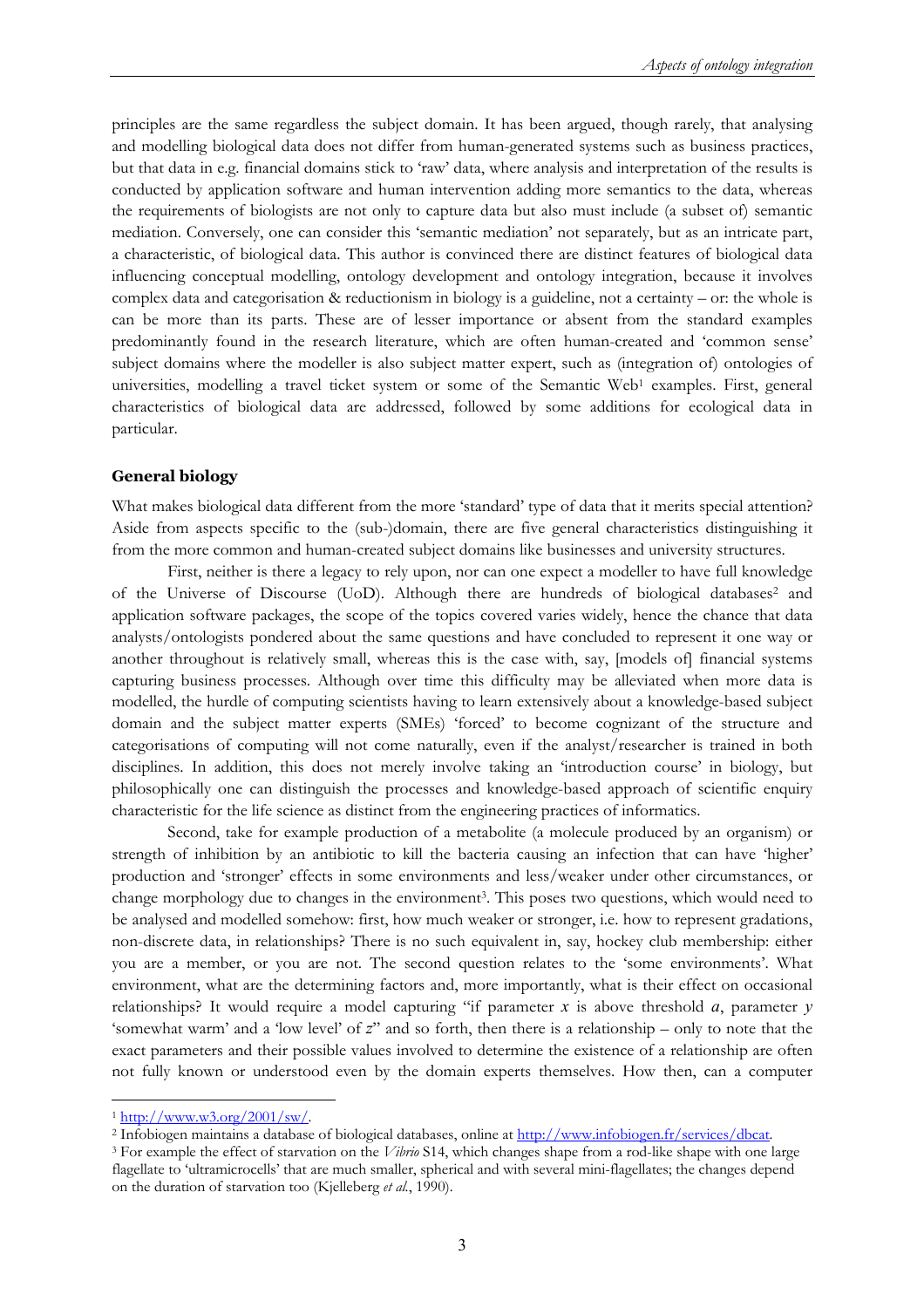scientist represent the semantics correctly and comprehensively? How ought one to represent environmental conditionality, heterogeneous information and fluctuating data quality? Alternatively, for example an address from a company: one knows the components (attributes), *all* of them *and* modelled numerous times before. On the contrary with biological data: in addition to aforementioned uncertainties, functionality can be 'confirmed' as well as 'postulated', i.e. there can be a requirement to document a plethora of conjectures; how can one anticipate attributes and entity types if researchers do not precisely know the parameters? These 'informed guesstimates' may not only be valid in hindsight, but may be of such importance, that what at present suffice as an attribute has to be 'upgraded' to become an entity type or object with its own related parameters – an example of this may be the realisation that 'junk' DNA, long dismissed as an evolutionary leftover, has some function after all. However, this aspect is only of higher relevance if one were to use OO or ER for modelling, whereas the modelling paradigm as for example ORM is attribute-type free.

The third difference is the lack of versus the abundance of data in a certain subject area. In itself, this is not necessarily a problem of modelling concepts and their relations. However, if it is an exception or rarity of complex data, it might not be worthwhile to spend an excessive amount of time to create an elaborate model or section in an ontology to cater for this anomaly. Although one may argue that the necessity to be entirely '100%' correct is not per definition a characteristic of biological data but a design decision, this problem occurs considerably more often when modelling biological data. Compare for example the available data on *Zerna inermis* and *Zingiber mioga* 4.

Fourth, there are definitional problems and a general lack of standardization in nomenclature in biological data (Wittig and De Beuckelaer, 2001; Frishman *et al.*, 1998; Macauley *et al.*, 1998; Laser and Roest Crollius, 1998, among many others): "anarchy" according to Drysdale (2001), although the FlyBase<sup>5</sup> she describes adds to this problem because she devised her own keyword system. The MBGD<sup>6</sup> elevates this to a feature: the user can create his/her own classification table (Uchiyama, 2003). A similar problem exists in the domain of ecology: there is an overabundance of (semi-standard) models, but a *common* declarative standard is absent (Villa, 2001). There are few coordinated attempts to unify data formats via Abstract Syntax Notation I (Frishman *et al.*, 1998; Bader *et al.*, 2001), the NEXUS file format (Maddison *et al.*, 1997), the Ecological Metadata Language7, and the establishment of the Gene Ontology Consortium8. When viewed from the perspective of conceptual modelling for databases and software development, the latter approach with ontologies might be criticised for 'dumping' semantic and conceptual disagreements of research groups into the lap of ontologists; using more abstract methods does not imply consensus and interoperability is easier to achieve and, more importantly, ontology efforts use different approaches.

The fifth, and last general aspect, is related to the previous one: the definitional problems and lack of standardisation is not just due to the complexity of biological data, but there are disagreements between (sub-)disciplines and even within disciplines amongst research groups<sup>9</sup> as well as *within* research groups.

<sup>4</sup> Both at the Centre for New Crop and Plant Products, Purdue university, *Zanthoxylum americanum* at http://www.hort.purdue.edu/newcrop/herbhunters/pricklyash.html or *Zerna inermis*: http://www.hort.purdue.edu/newcrop/nexus/Bromus\_inermis\_nex.html and *Zingiber mioga*:

http://www.hort.purdue.edu/newcrop/proceedings1993/V2-051.html#Myoga 5 Database for the *Drosophila* genome: http://flybase.bio.indiana.edu/

<sup>&</sup>lt;sup>6</sup> MicroBial Genome Database: http://mbgd.genome.ad.jp/<br><sup>7</sup> By the Knowledge Network for Biocomplexity: http://knb.ecoinformatics.org/software/eml/.

<sup>&</sup>lt;sup>8</sup> More information on the Gene Ontology Consortium is online available via: http://www.geneontology.org/,

GOC (2001) and for an example of its use with pathway databases, see Krishnamurthy *et al.* (2003). There are longer established nomenclature attempts in naming enzymes and coordinated bacterial nomenclature (the latter subject to re-classifications resulting from molecular biology, analogous to the "New Drude" in plant taxonomy (Graham *et al.*, 2002)).

<sup>9</sup> An interesting case study was carried out by Miall and Miall (2001) with relation to stratigraphy, and considers conflicting paradigms, paradigm shift and influences in minority/majority views within a discipline.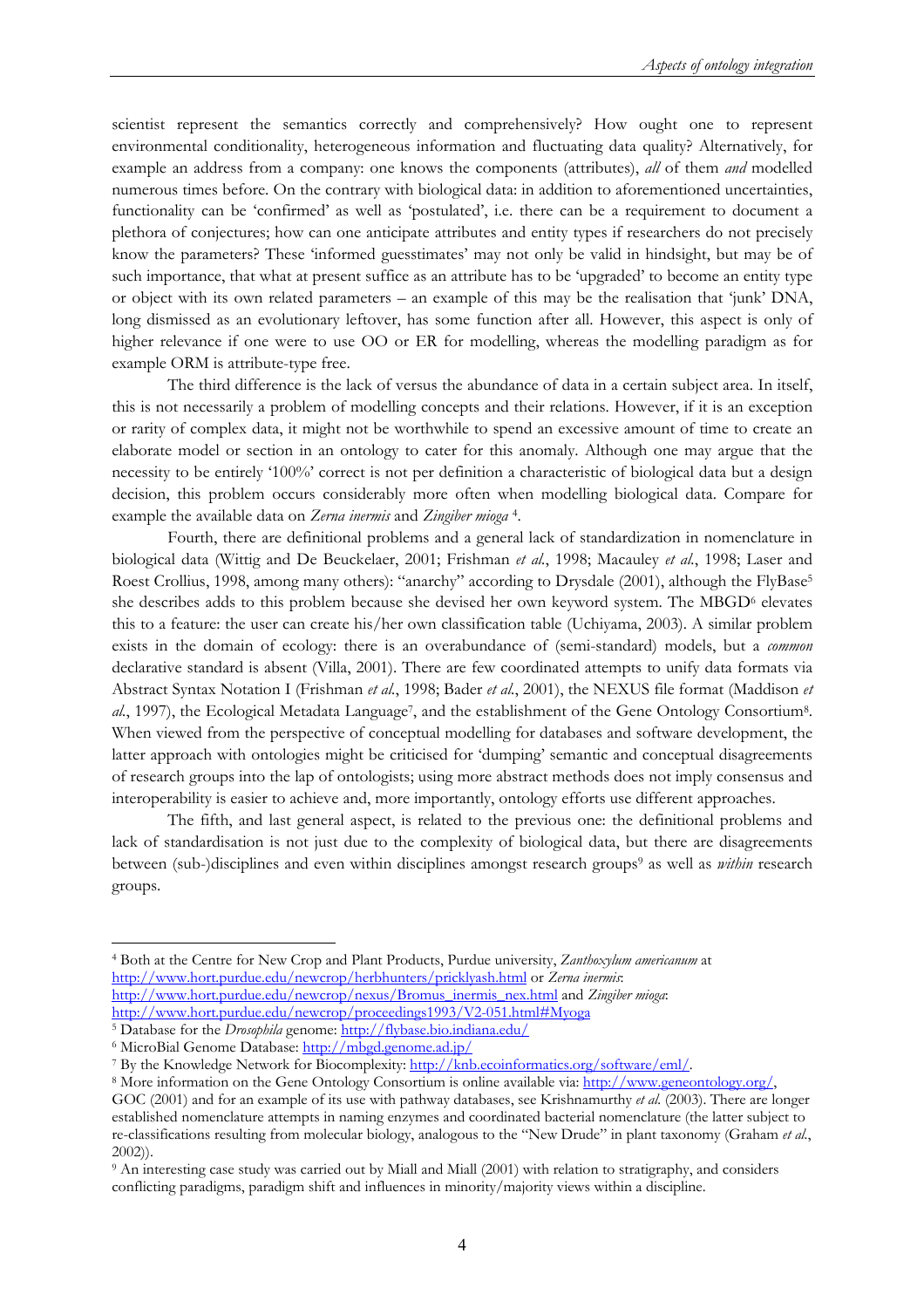#### **Ecology**

In addition to these 5 aspects, ecology often comprises interdisciplinary (so-called Mode 2) science, hence having to resolve ontological differences between these (sub-)disciplines, *and*, more importantly, taking into account "management and broader social views of the natural environment" (Argent, 2003 *in press*) and between 'basic' science, e.g. climate, and applied science like agriculture (Mineter *et al.*, 2003). Villa (2001) adds that one *has to* use different modeling paradigms to be able to capture such complex ecological system: e.g. a model that tries to capture the understanding of land use under different management scenarios, involving a process-based model for the landscape dynamics which has to interact with individual-based "multiple resolution models representing the stakeholder community".

Further, there is an 'embeddedness' of mathematical formulas within ecological concepts and their use which draws multiple concepts together. For example the canopy photosynthesis draws together several properties of a photosynthesis process, leaf with a  $CO<sub>2</sub>$  diffusion gradient, canopy, site with surface area and daylength and additional relations between these "placeholder objects" (Keller and Dungan, 1999), the Monod kinetics of (microbial) growth under nutrient limitation or the equations and objects forming the LEEDS model<sup>10</sup>.

The second characteristic mentioned in the 'general biology' section, is exacerbated with ecological data: uncertainties exist in many intertwined system parameters, but still need to be included and it has to be able to cope with unavailable information by using *estimates* in attributes and their values as well as the relations among concepts (Huang and Chang, 2003; Ceccaroni *et al*., 2000; Ceccaroni *et al*., 2004 *in press*), or even base a whole model on one or more assumptions (Brilhante and Robertson, 2001). Such rough estimates in e.g. ecological efficiency, growth/mortality rates and C/N-ratio are then used for further calculations of nitrogen mineralisation in a food web such as the Lovinkhoeve farm lands (De Ruiter *et al.* (1994a) as discussed in Akkermans *et al.* (1996b)), its results in turn fed into larger ecosystem models. (Note that in this document no distinction is being made between ecological [semi-freely dynamically interacting] and biogeochemical [element-conserving] models, or any other that has a specific meaning in the life sciences [e.g. physical-biochemical], and all are referred to as 'ecological model' – i.e. 'a model with as subject some knowledge in the discipline of ecology' – at this stage). If one were to consider to include this in an ontology, which contains in the strictest sense *what is* and regularly also *what can be*, modelling such estimated, assumed or hypothesized ecological data would introduce the oddity to capture *what might be*.

#### **Applied bioscience**

 $\overline{a}$ 

Capturing the subject domain semantics of an applied bioscience faces slightly different problems compared to conceptual modelling for the 'core' life sciences. Whereas the former requires an emphasis on practical problems and solutions conceptually representing the integration of various disciplines, the latter stresses conceptual and ontological 'all-inclusive' comprehensive models within their primary specialisations, such as biochemistry and genetics, which can be analysed separately from other (sub- )disciplines when developing a conceptual model or ontology. Following are two examples for illustration.

The breakdown of penicillin: research from the perspective of organic chemistry focuses on factors such as pH, temperature, molecular structure of the substrate and enzymes involved (penicillinase [β-lactamase]), as with any other molecule. On the other hand, the interdisciplinary approach in applied bioscience will investigate the environment where penicillin is to be used and include a larger range of compounds that may interfere with the effectivity of penicillin as antibiotic, how the body disposes it and its effect when released in the environment. With this broader scope, it has found that cycloamyloses, produced by e.g. the bacterium *Bacillus macerans* via transglycosylation of monosaccharides (to produce cyclodextrin), can speed up the breakdown (cleavage of the amides) of penicillin 89-fold compared to the

<sup>10</sup> LEEDS = Lake Eutrophication, Effect, Dose, Sensitivity model, see e.g. Malmaeus and Håkanson (2004) and §3.3 for an example on the extended semantics of equations via the methodology of a placeholder objects model.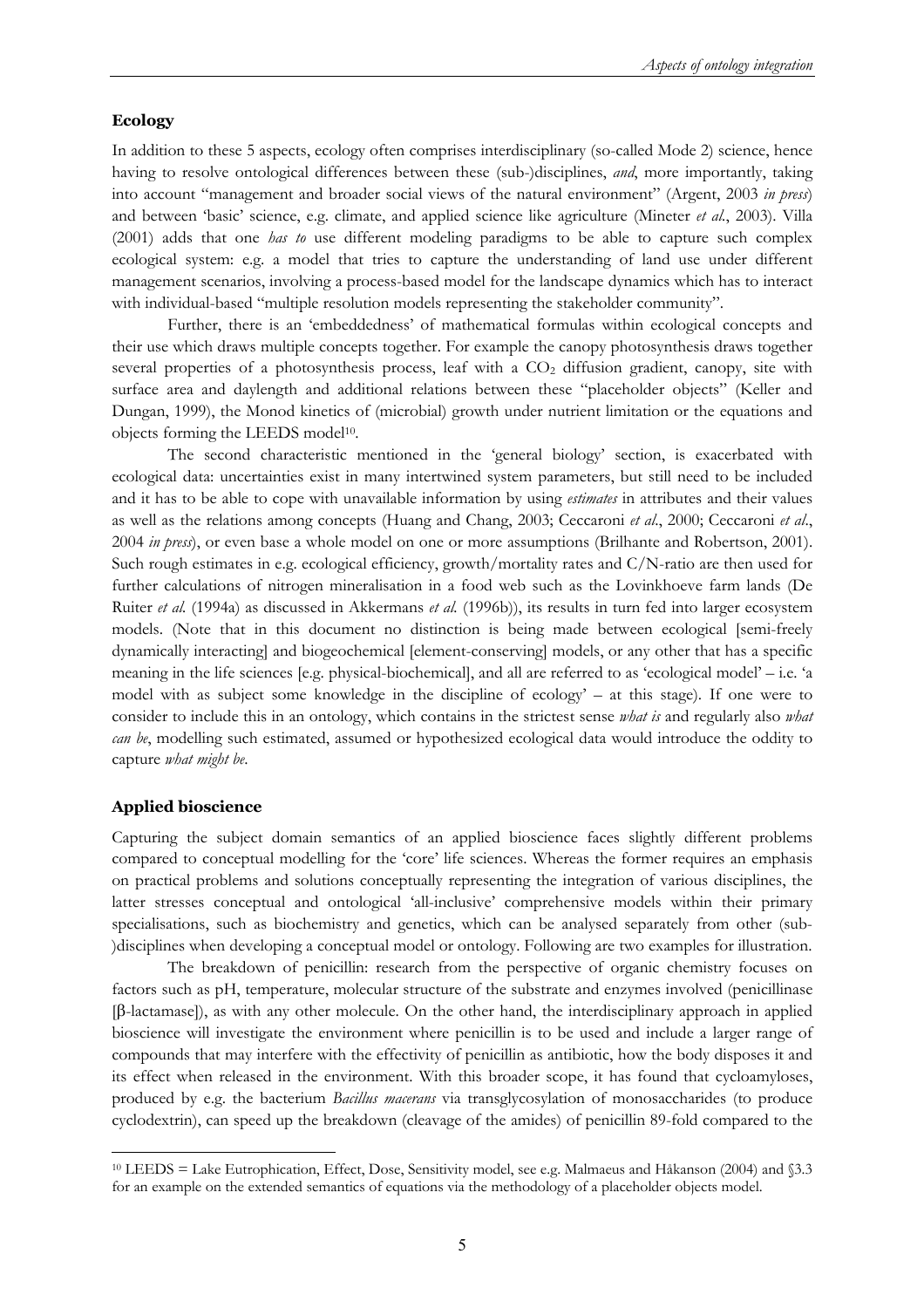uncatalysed reaction rate due to the covalent catalysis caused by the circular/cone-shaped cyclodextrin that functions as an enclosure complex11. A researcher in an applied science or technology would want to have this type of information included in a model, not just the characteristics of the penicillin molecule.

On a much larger scale: there are e.g. climatological factors such as rainfall and temperature affecting primary produce, resulting in a change in characteristics and/or composition of fruit, vegetables and so forth, which in turn influences harvest and storage physiology and subsequent product quality (like taste, colour, nutrients) of either the original or processed product, with a knock-on effect on its marketability and consumer behaviour. There are ample examples of both positive and negative outcomes of such chains of events, respectively e.g. wine (Mason, 2003) and tomatoes (Keet and Van Lune, 1997). Such a chain of investigations involves at least the disciplines of earth sciences, (plant) biology, food sciences, engineering, human nutrition and the social sciences. Each vertical production column is unique, yet there may be similarities when one cuts horizontally through it to combine a section across production columns. This, whereas in the cores life sciences some degree of reductionism serves the scientists, with applied bioscience both detail and holistic views are essential.

Last, note that for each specific UoD there are additional (practical) data type specific problems to be resolved on top of these general aspects of biological [including ecological] data; for example classification systems in plant taxonomy (Raguenaud *et al.*, 2002; Priss, 2003; among others) or the loosely defined groups of microorganisms (Keet, 2003b).

*Example 2* further below illustrates some of the aspects examined in this paragraph in conjunction with modelling paradigm heterogeneity considered in the next section.

#### *2.1.3 Other heterogeneities*

Apart from heterogeneity in the data, a distinction in types of heterogeneity is made between the semantic level and the representational level (Visser *et al.*, 1997), where 'representational' is imprecise; hence clearer distinctions are, apart form the semantic level, structure, syntax and system. Semantics and structural heterogeneity will be addressed later in this report. System heterogeneity comprises platform heterogeneity, including the operating system, file system and the hardware and information system heterogeneity, such as DBMS software (Sheth, 1999). Syntax heterogeneity actually covers more than merely differences in syntax, clarified by e.g. Sowa (2000) and summarised here. Apart from standard classical first order logic (FOL), there are variations of FOL, hence other ways of formalizing knowledge to capture the concepts and their relations in an ontology – and a source for conflicts and mismatches – organised according to six different characteristics:

- *Syntax*: for example Peirce's ∑ versus Peano's ∃ as existential quantifier.
- ∗ *Subsets*: the constraints on the allowed operators. For example, Prolog does not allow disjunctions in the inclusion of an implication and propositional logic includes Boolean operators (but not quantifiers).
- *Proof theory*: restricting or extending the permissible proofs. Linear logic (use a certain proposition only once), nonmonotonic logics (introducing default assumptions) and so forth.
- ∗ *Model theory*: modifies the denotation or truth value of a statement, as is with the multi-valued certainty factors in fuzzy logic.
- *Ontology*: uninterpreted logic; some versions of logic supplement FOL with an ontology of built-in predicates and axioms and mathematicians generally use the ontology of set theory as a basis for defining the foundations of mathematics.
- ∗ *Metalanguage*: the language for defining, modifying or extending a/any version of logic.

 $\overline{a}$ <sup>11</sup> Some information for this example was taken from Engbersen (1994) and Schlegel (1995).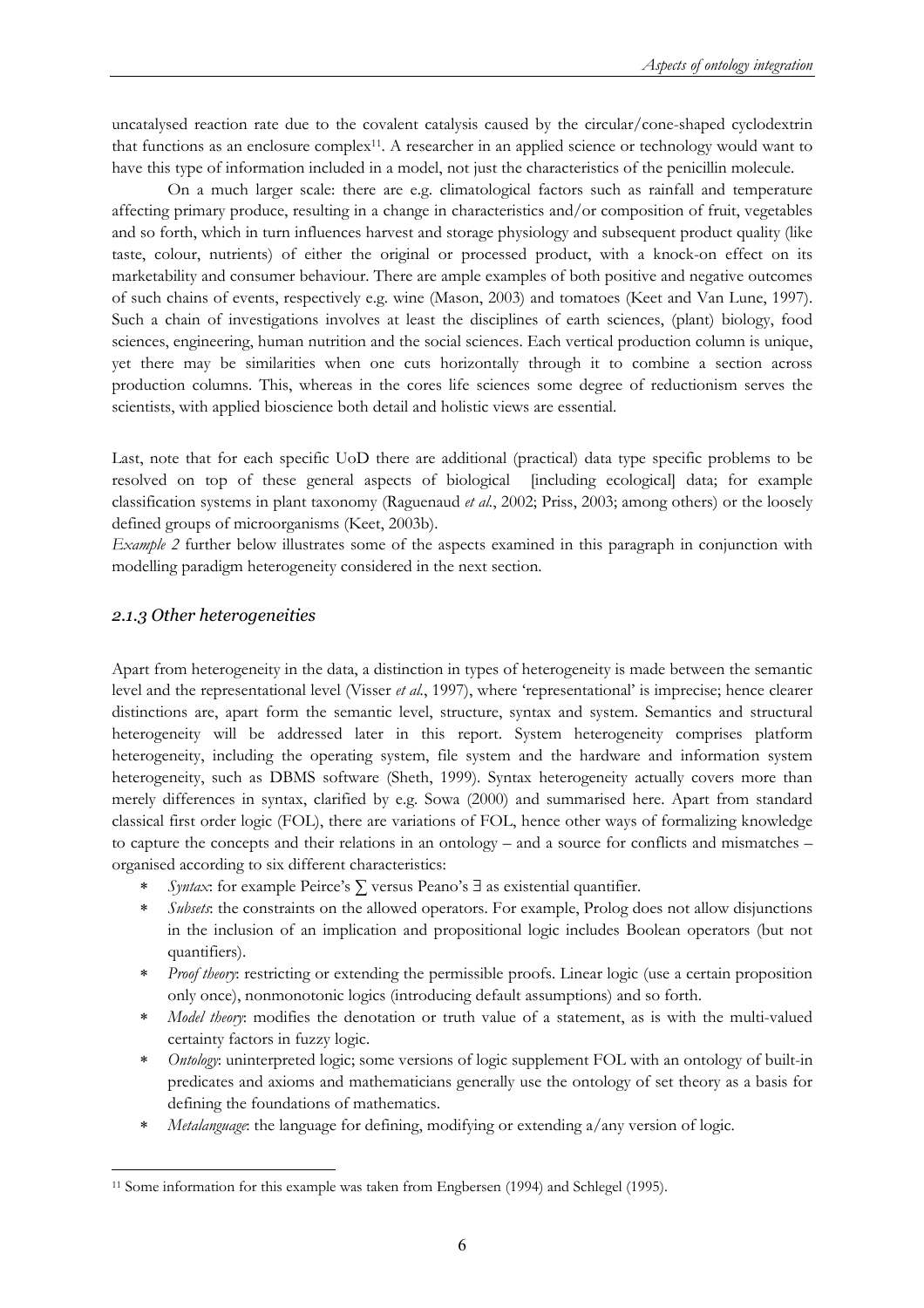To make this even more interesting, these six distinct characteristics can be combined in any blend, providing many opportunities to 'translate' between the syntaxes. For example some version of fuzzy Prolog defined as a "restriction of FOL to the Horn-clause subset with a modified proof theory and model theory and with metalanguage for expressing certainty factors." (Sowa, 2000:20).

Visser *et al.* (1997) add three<sup>12</sup> more types of heterogeneity:

*Paradigm* heterogeneity, which the authors consider as different *modelling* paradigms, such as ER and OO; *Example 1* illustrates and discusses some differences and consequences of modelling choice.

However, based on the name, this could equally well mean paradigms within the *subject domain* of the ontology, as is a major problem in, for example, developing an ontology for plant taxonomy (PrometheusDB13). It is also important to note the difference between *ecological* modelling and the modelling paradigms within the discipline of informatics. With ecological modelling, there is a plethora of methodologies and graphical representations that does not bear any apparent relation to informatics models whatsoever, e.g. Odum's conventions (see Heemskerk *et al.* (2003) for an example), and are more focussed on ecology and simulations than on modelling for its own sake: there are over 529 terrestrial ecological models documented in the Register of Ecological Models, each one with a unique approach and structure (Liu *et al.*, 2002), and over 160 agricultural models in the UK alone14. Further, the content of an ecological model is often *associative* knowledgeoriented as opposed to structural; see also *Example 2*. From a software perspective, the ecological software has been gradually moving from procedural [currently mostly legacy] systems to OO software15 and ER for RDBMS databases, and subsequently the very recent attempts to create the Ecological Metadata Language and ontologies (e.g. AOS16, SEEK17) to annotate and model ecological and agricultural knowledge. To date, the computing heterogeneity is better organised and structured than the 'free-form' modelling in ecology.

- *Ontology* heterogeneity refers to "different ontological assumptions", like the components of a farm as farm (fence, house, livestock) and the farm as a niche market for tourism (cuddly animals, kitchen appliances).
- *Content* heterogeneity, when two systems represent different knowledge. For example, one can model a flower being composed of a petal, leaves and so forth, but also from a utilitarian perspective (sellable, the related logistics system).

With Visser's second and third heterogeneity types, one enters the areas of domain and semantic heterogeneity, encompassing multiple factors. Whereas logic/language and 'paradigm' heterogeneity can be restricted to development of a single ontology, although a potential source of conflict when combining multiple ontologies, the effects of domain and semantic heterogeneity mostly have an effect on combining ontologies and only 'in hindsight' on representation/creation of a single ontology, because it is not always known what is going to happen with the ontology once it is created, hence it cannot be anticipated what representation is the best one.

#### **Example 1. Paradigm heterogeneity within computing**

A small experiment is discussed to illustrate effects of paradigm heterogeneity. The concepts and relationships under test represent an overview of the organisation of 'descriptive terms' used to describe characteristics of plants for constructing (a section of) a plant taxonomy, as modelled by the

 $\overline{a}$ 

<sup>&</sup>lt;sup>12</sup> Visser added "language heterogeneity", as indicated already by Sowa in this section.<br><sup>13</sup> http://www.prometheusDB.org<br><sup>14</sup> Silsoe Research Institute (SRI), http://www.sri.bbsrc.ac.uk/science/bmag/itagr.htm<br><sup>15</sup> Consul (http://www.ica.inf.cu). 16 http://www.fao.org/agris/aos/ 17 http://seek.ecoinformatics.org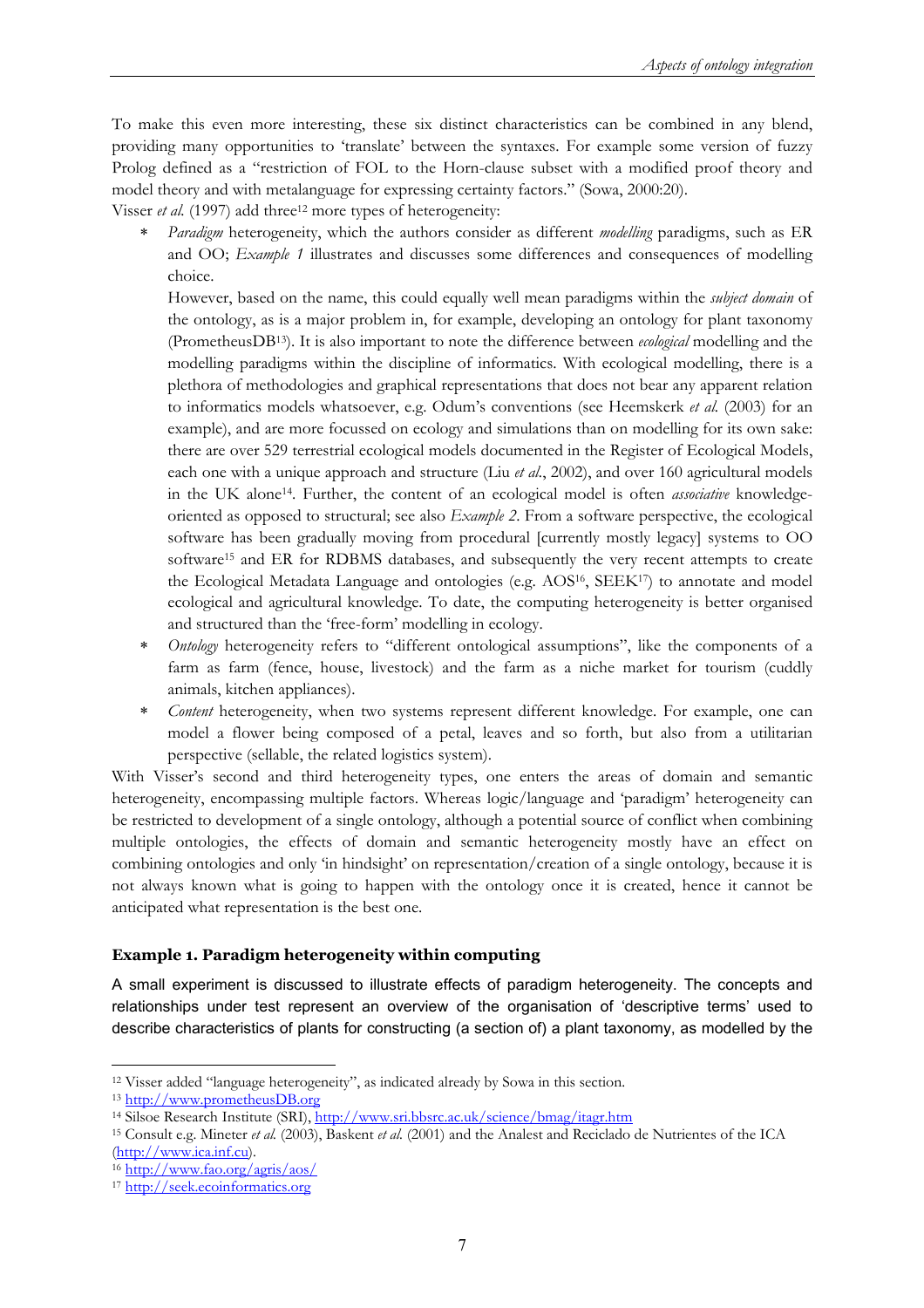PrometheusDB project (Paterson *et al.*, 2004 *in press*). They modelled the concepts with a version of OO (*Figure 2.2*) taking the diagram at face value, albeit not containing 'complete' information as one would find in a UML class diagram, which will be discussed further below.

Analysing this model and related literature, this author formulated 12 questions (included in *Appendix A-1*) with as main aim to verify interpretations and receive clarification on ambiguous factors. These questions were answered by the relevant informatician before the model was translated into ORM. Recreating the first version of the model, this author took the liberty to make several assumptions and left certain aspects, like the rules (commitments) between State Group and Structure empty. Subsequently, these assumptions and further questions raised during this 'translation' activity, as included in *Appendix A-2* (points 13-27), were confirmed/answered; the result based on the provided information is shown in *Figure 2.3*18.

With the additional information gathered, an ER version of the domain was created as well, because the intention is to implement the descriptive term model in a relational database – although VisioModeler allows one to automatically generate a relational database. The ER model, in *Figure 2.4a and 2.4b*, also does contain more information, rules and constraints than the OO version but less than the ORM version.



**Fig 4.** Concepts and relationships in the descriptive term ontology. All terms are types of Defined Term. Structures can be 'part-of' other structures recursively, and may have attribute: Type. States are composed into groups, which may be restricted to ('applies-to') certain structures. Therefore these state groups may represent 'de facto' properties, which may include a structural context. States describe a given property, which may be applicable to only certain structures.

*Figure 2.2.The main concepts and relationships of the Descriptive Term Ontology.*  (Reproduced from Paterson *et al.* (2004 *in press*))

<sup>18</sup> Note that this ORM exercise is different from *Example 3* in §2.2.1 [with relation to the DOGMA approach]. In both examples ORM figures are included, but here no distinction is made (yet) between ontology base and commitment layer, merely to represent the knowledge on a more abstract level with a more expressive modelling paradigm. See *Example 4* for a discussion of this Defined Terms Ontology in the context of ontologies.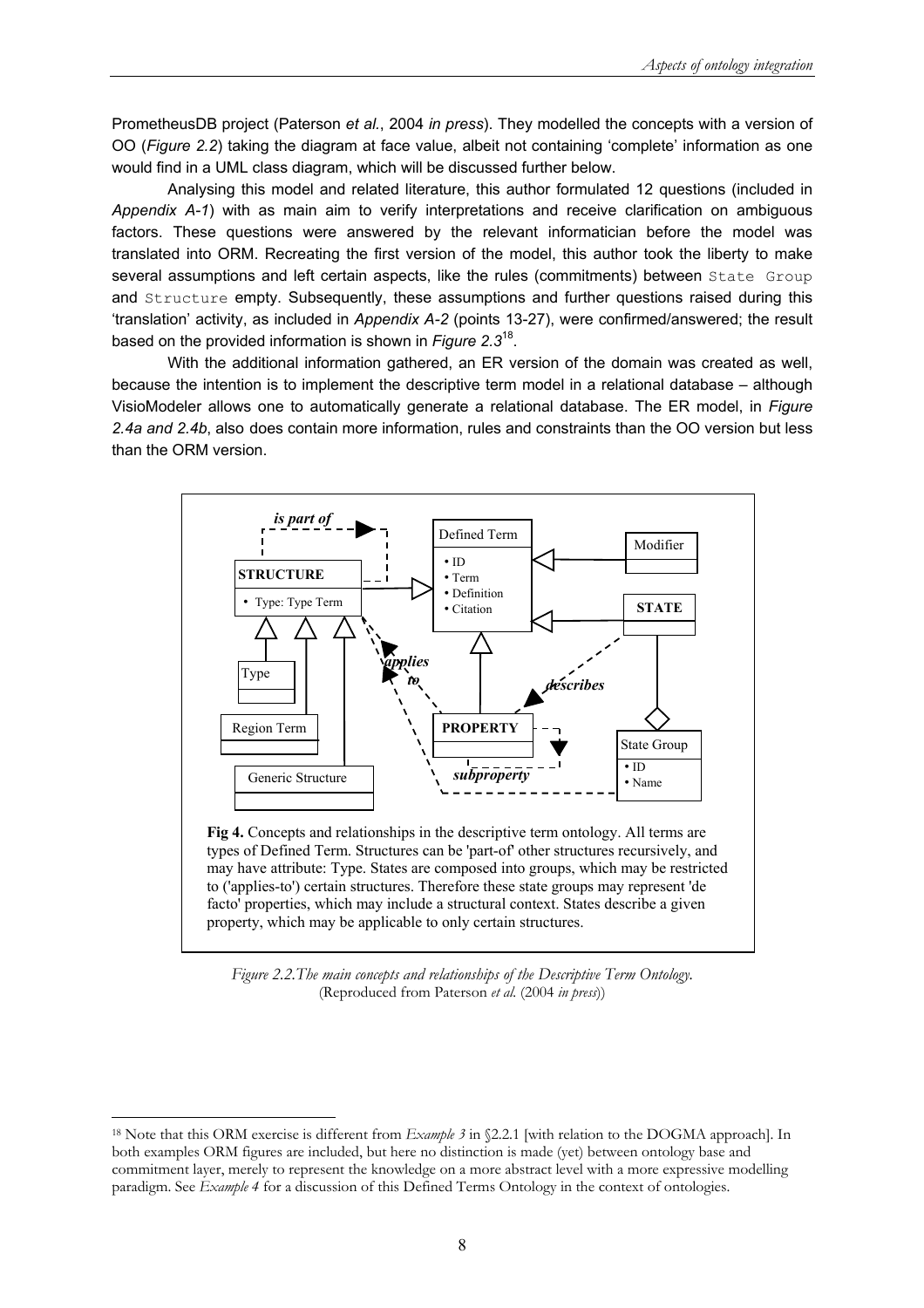

*Figure 2.3. 'Translation' plus additional knowledge not captured in the OO model. The Objects Type Term, Region* Term *and* Generic Structure *all have the same attributes as the* Defined Term *object, though omitted from the diagram to avoid a too cluttered view.* 



*Figure 2.4a. ER diagram, including the later provided information.*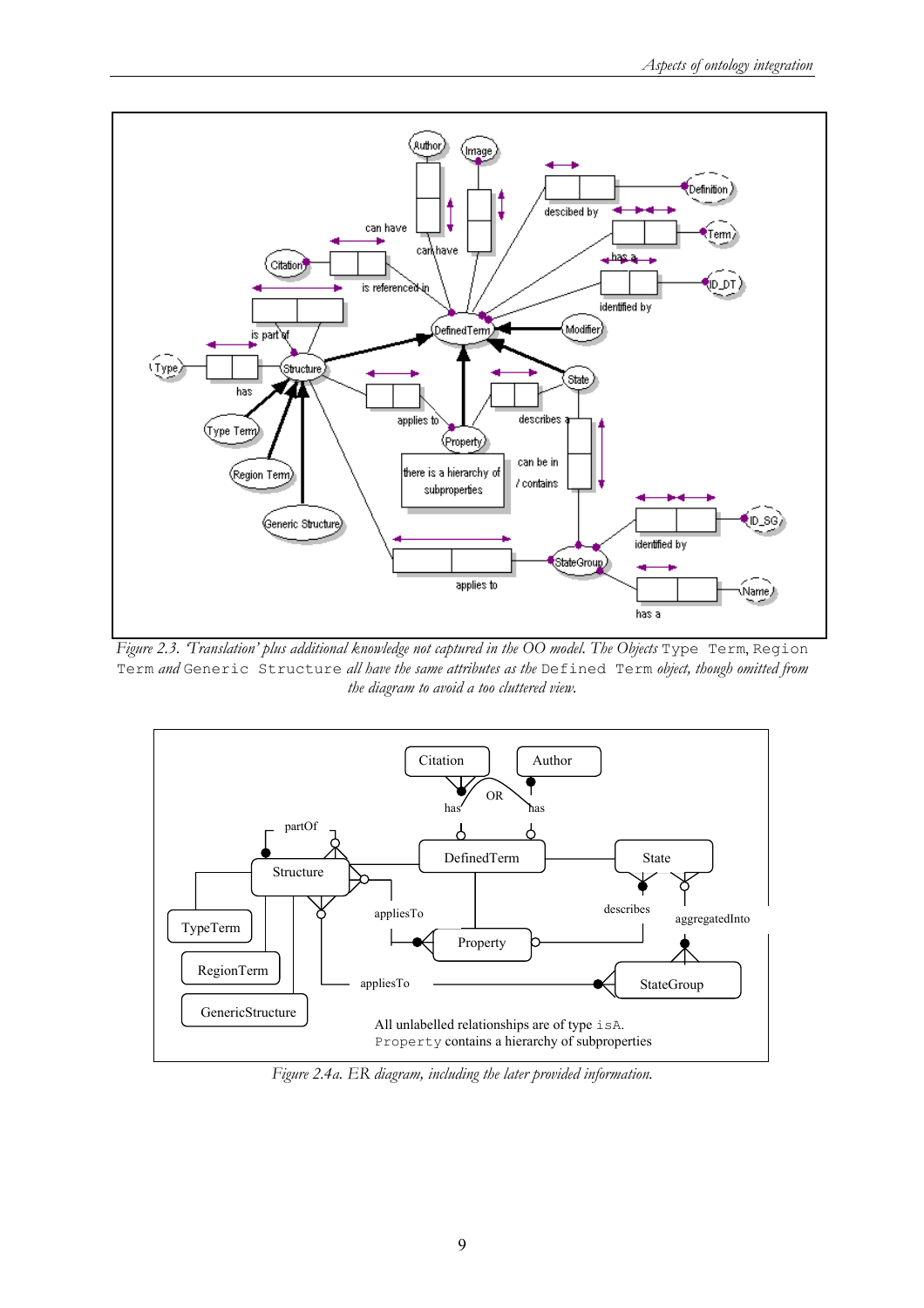```
DefinedTerm(ID, Term, Definition, Citation, Author, Image) 
Modifier(ID, Term, Definition, Citation, Author, Image) 
TypeTerm(ID, Term, Definition, Citation, Author, Image) 
RegionTerm(ID, Term, Definition, Citation, Author, Image) 
GenericStructure(ID, Term, Definition, Citation, Author, Image) 
Property(ID, Term, Definition, Citation, Author, Image) 
Structure(ID, Term, Definition, Citation, Author, Image, Type) 
State(ID, Term, Definition, Citation, Author, Image) 
StateGroup(ID, Name)
```
*Figure 2.4b. Entity types of the ER model.* 

The most obvious aspect is the amount of detail that is captured in the three types of diagrams: it was *after* seeking answers on targeted questions that more detail about the relationships, and the constraints in particular, surfaced. Though this might have been present 'implicitly' in the OO model of *Figure 2.2* and/or possibly might be added at a later stage, if the present Prometheus project member(s) would not have been contactable, this knowledge would have been absent or even lost and would have required yet another assessment of the subject domain. Further discussion with the same and another informatician involved in the project revealed that the *emphasis* of this particular model should be on the fact that this diagram is a "summary" and a "work in progress" where there is "no consensus on all aspects" yet, and the graphical representation is "with no particular intention" whatsoever an OO/UML diagram, merely used for purposes that "these symbols are familiar and known in the modelling domain and discipline". However, exactly because they are known and used under specific circumstances, using them for other purposes easily can lead to misinterpretations of the subject matter modelled and generate higher expectations than are in fact realised. Secondly, it is only implicit in the diagram that it is a summary: one needs to know more of the context to be sure, of which some is mentioned in the accompanying text in the article.

The analysis as part of the ORM exercise clarified some of the vagaries of the relationships, the constraints/rules in particular between concepts State-Property-Structure and State-StateGroup-Structure: as modelled, they are not different representations of the same semantics, but actually *are different*, most notably:

- a) There can be properties, hence structures, that are not defined by one or more states, whereas via the second 'route' with StateGroup this is not accommodated for in the present model.
- b) There is a strict hierarchy of  $(sub)$ Properties, but this is neither included in the model as such nor indicated that there might/can be a hierarchy of (sub)StateGroups analogous to, or the same as, the sub-properties hierarchy.
- c) States are aggregated 'on demand' into StateGroups, which is indeed represented as such with the diamond shape. However, the article also states, "The composition of such a set of states (a 'State Group') could be considered to circumscribe an implicit, *de facto* 'property'", but this is not shown as such [with a diamond shape in the describes relation] in the model. This may, or may not be an unintentional omission.
- d) Moreover, regarding this describes relation, the article mentions that "a state can include aspects of *several* properties" (emphasis added) in the view of taxonomists, which did not find its way in the model, but such statement was not made about the state groups, i.e. there was no confirmation that several state groups can make up a state.

The intention, according to the computing scientists, is to "solve" this ambiguity in due course by "implementing both and see what works best" – however, this is certainly different from pretending they are the same: they are different views and what actually is meant is that each of the parties involved in the construction of this model is convinced that at a later stage one's own interpretation is proven correct. Seemingly in contradiction was the mentioning of an 'imagined' relationship isCalled between Property and StateGroup, omitted from the diagram "for political reasons": if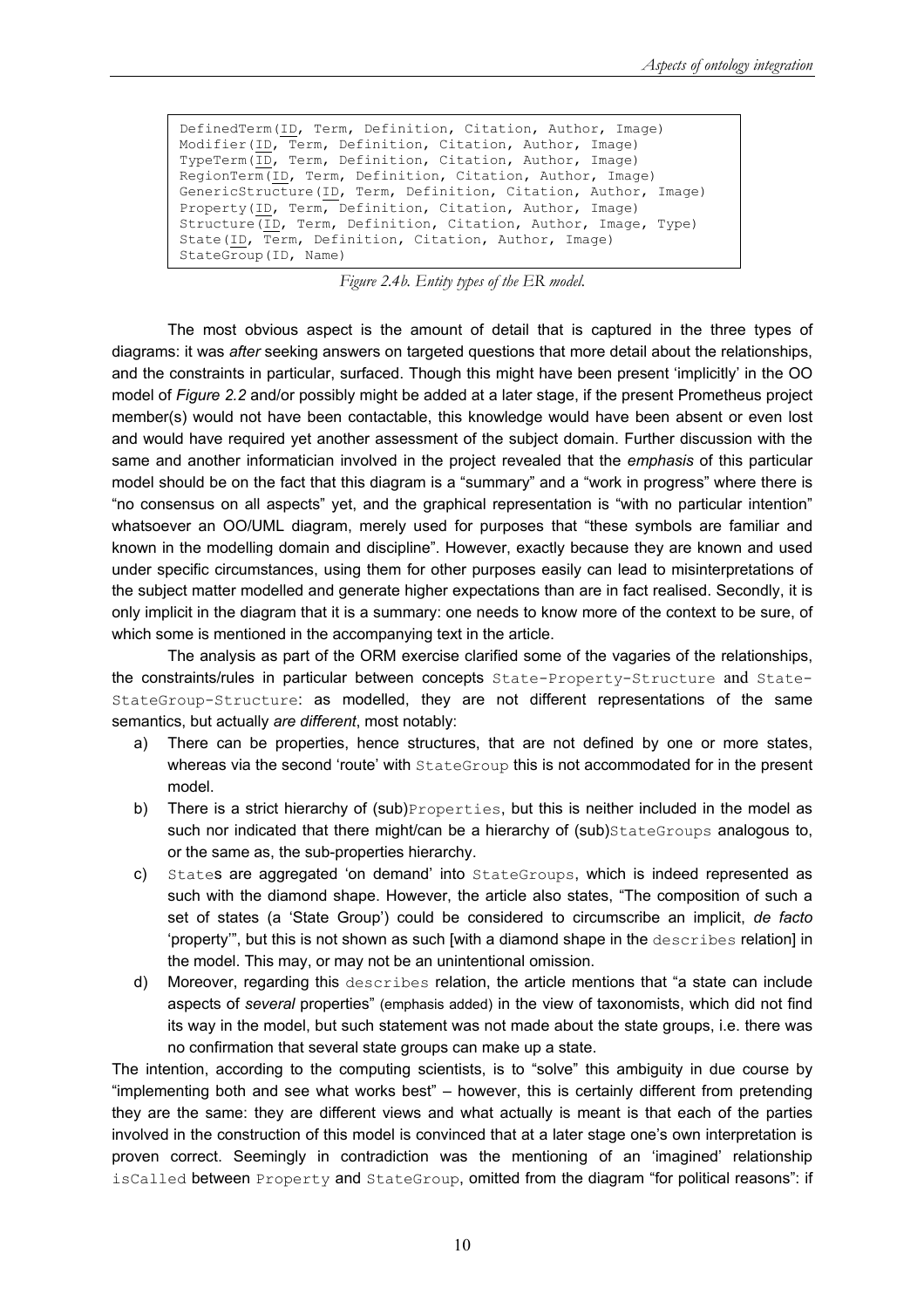they really are the same, why bother with some labels attached to the concepts? Because then another starting point, apart from communicative improvements, could have been to implement the taxonomist's interpretations and use an alias table to store the different labels for the same concepts. However, from a modelling perspective*, it actually can be interpreted as advantageous to use a less expressive modelling technique to avoid confrontation or to hide irreconcilable differences; likewise,*  spelling out the knowledge may actually allow one to specify the gritty details and help solving the *different views* as opposed to postponing to resolve it*.* Thus, utilizing a particular modelling paradigm does not only depend on the expressiveness of a certain modelling technique and other scientific argumentations, but also – or maybe even more so – on the sociological factors of cooperation between individuals and teams. Less expressive models can provide a tool of power for the benefit of the modeller and detriment of the domain expert, in the sense of always being able to tell more than what is actually represented in a diagram, thereby the modeller is one or more steps ahead in processing this information. When such extra detail is un- or loosely documented, these facts/knowledge have, and remain to have, the characteristic to become a source of disagreement regarding the 'who said what when where and how' sphere of communications. It is outside the scope of this document to digress further into the realms of social informatics and the scientific cooperation across disciplines.

Other factors that were included in the ORM model, were additional attributes (value types) *unintentionally* omitted from the OO model (e.g. Author and Image), and their relationship to the entity types were defined, although these aspects are relatively of lower importance. Further, the subproperty recursive relationship of Property in the OO model is not represented correctly: what actually is meant is that there is a hierarchy of properties 'underneath' Property, omitted from the OO diagram and noted in the ORM diagram. A recursive relationship is when e.g. an entity type Nurse has several instances of nurses, say  $\{a, b, c, d\}$ , and one of these nurses, a, is also team leader, but still they are all nurses. In *Figure 2.2*, this is where one instance of a *Structure* is a structure of it self, but can also form a part of a structure*.* On the other hand, underneath the type Property is a hierarchy of sub properties, where a sub property  $\gamma$  can only be part of another property β or  $\alpha$  if β and  $\alpha$  are in the same branch higher up in the hierarchy, but γ cannot be a sub property of ω that is categorised in another branch of the Property hierarchy (and obviously, γ never can be a sub property of  $\delta$  that is further down in the same branch of the Property hierarchy). These limitations do not make it equal to a standard recursive relationship.

Analysts have their own preferences for data modelling, and one may be more suitable than another considering the particular function of the model and the subject matter to be modelled, but from a data analysis perspective, richer modelling techniques, such as ORM or Conceptual Graphs<sup>19</sup>, are more beneficial for representing the knowledge as accurately as possible, in turn improving understandability, hence user requirements and software quality.

 $\Box$ 

Another aspect related to plant taxonomy is the different representations of plant taxonomic data (that from an outsider's view it would be exceedingly suitable for hierarchical modelling), and the limitations of conceptual modelling facilities built into the modelling techniques. While *Example 1* suggests a more expressive – and more formal – modelling paradigm may be beneficial for that particular case, this is not true per definition and it is not established that all biological data can be captured in formalisms.

Within plant taxonomy, there is not one, but three principle hierarchies (classification, name and rank), each with varying definitions of their actual instances as used by taxonomists. Within the ranking hierarchy, data has the ability to acquire roles or change behaviour according to context; further, the

<sup>19</sup> An excellent textbook on ORM is written my Halpin (2001); Publications by e.g. Mineau (Mineau *et al.*, 2000) on conceptual graphs.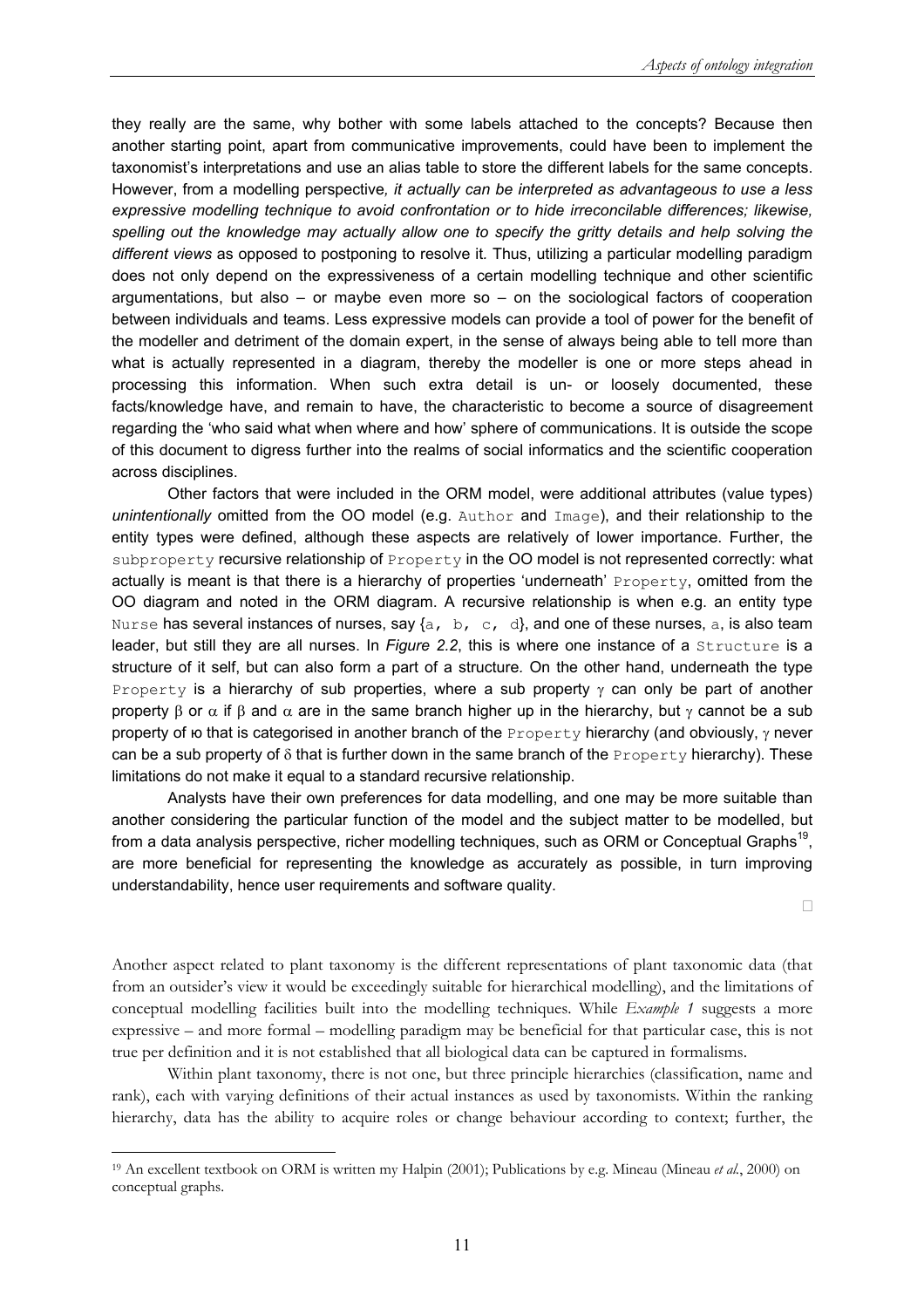intended conceptual model should support recursive behaviour and composite entity types (Raguenaud *et al.*, 2002). ER does not allow for such complex data types, except when one would implement this in the application layer, which is not the intention when devising a conceptual model. Raguenaud (2002) created his own version of conceptual modelling, based on the Extended OO model, called POOM (Prometheus Object Oriented Model), to allow for taxonomic complexities. On the other hand, Priss (2003) modelled overlapping hierarchies, especially the taxonomic ranking (variety, species, genus, and so forth), and devised a mathematical formalization utilizing Formal Concept Analysis20. In principle, FCA facilitates reuse of software instead of having to write *ad hoc* solutions, like POOM, and it emphasizes the use of logic to make the implicit explicit. Albeit providing a convincing model, the prime aspect is the assumption that one can capture biological semantics in formalizations. Can one formalize everything mathematically?21 Without digressing in philosophical matters if at some point in the future understanding of biology has advanced to such an extent that humans may be able to capture all aspects of the life sciences in mathematical formulae, or if this would be impossible, at the time of writing, there is, from the viewpoint of a computer scientist, a considerable lack of structure, abundance of uncertainties and apparent inconsistencies of biological data and disagreements on biological concepts that would make conceptual modelling with FCA, or e.g. Description Logic, a difficult undertaking. Additionally, it may not be reasonable to expect researchers to be fully trained in some biological domain, be an expert in conceptual modelling/ontologies, competent in mathematics and adequately capable of teamwork and communication. The more realistic situation is an interdisciplinary approach where people from different disciplines need to find common ground and overcome differences in research methodologies and practices. This is demonstrated in *Example 2* with regards to interpretations and assumptions as to what constitutes 'modelling' in ecology and the hierarchical perspective of an ontology.

#### **Example 2. Paradigm heterogeneity between ecological and computing models**

This example illustrates the differences between an associative knowledge-oriented ecological model and how this 'translates' to representations in computing. The interrelations and dependencies between fungi, mainly *Leucoagaricus* or *Lepiota*, and leaf-cutting ants such as Atta Sexdens<sup>22</sup> who cultivate and eat the fungi, are shown in *Figure 2.5*. The fungi grow in the 'fungus gardens' and live mainly from leaves, other non-decomposed wooden debris and ant secretions; ants feed themselves with the fungi and regulate the microbial population via various secretions.

Remodelling into an ontology, the first aspect is to distinguish three distinct areas: the organisms involved, chemical compounds and activities, included in *Figure 2.6* (which is incomplete). Intriguingly, the categorisations in *Figure 2.6* do contain *more* structure and concepts, such as Prokaryotes, Eukaryotes, Inhibition and so forth, but at the same time *less* than the ecological model of *Figure 2.5* by not [yet] having accommodated for the fact that e.g. the mycelium of a fungus functions as food for ants (indicated in *Figure 2.6* with a dashed line) nor have the instances been addressed. One would need to expand the relationship types from  $\pm$ s and  $partOf$  to 'freestyle' to connect types both within a categorisation as well as between the categorisations. This is allowed in conceptual models such as ER and ORM, but not always the case with ontologies (e.g. Guarino and Welty, 2000), although one can think of those inter-relationship types as a second layer over the main  $i$ sA and partOf relationship types.

<sup>&</sup>lt;sup>20</sup> Refer to http://www.upriss.org.uk/fca/fca.html and Ganter and Wille (1999) for details on FCA.<br><sup>21</sup> This author has no straight answer on this at the time of writing (1-2004): sometimes I think it should be possible, other times, primarily when indulging in biology/ecology [research] literature, I think it probably is not possible, or at least not with the current state of knowledge of nature.

<sup>&</sup>lt;sup>22</sup> The species names and some introductory information on the subject matter can be read online at e.g. http://www.botany.hawaii.edu/faculty/wong/BOT135/Lect24.htm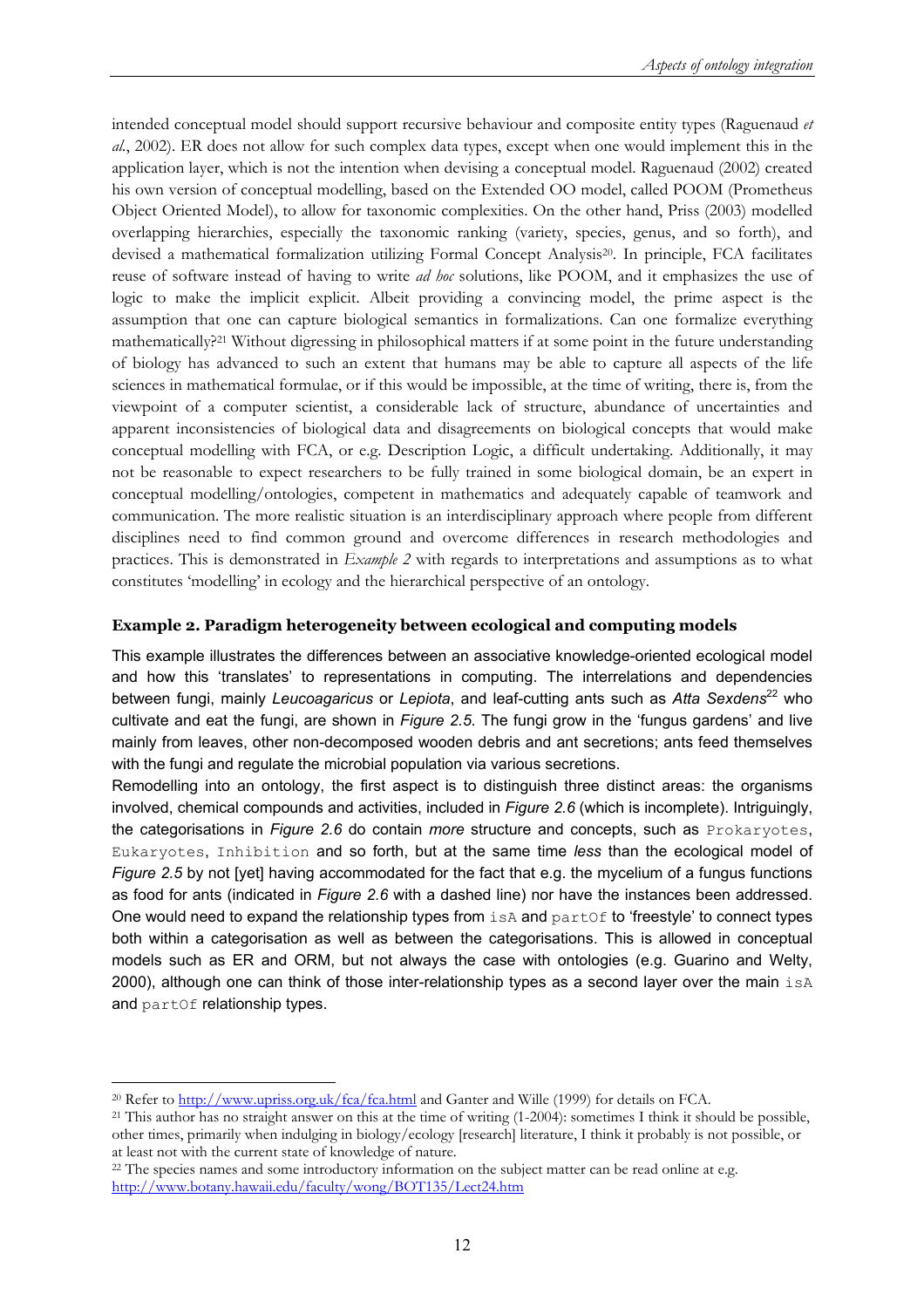

*Figure 2.5 Ecological model of the chemical interactions of the symbiotic relationship between leaf-cutting ants and fungi* (Source: translated from Akkermans *et al*., 1996b).

Further, the very basic categorisation of Chemical compounds and Activity likely may benefit from a more rigorous categorisation, by e.g. using (part of) the Gene Ontology and the organisms could be taken from a top-ontology of organisms – both approaches essentially providing much more 'extra baggage' whilst still not modelling the relationships between the different types in a nonhierarchical manner. However, one can think of adding a second layer to the three areas consisting of the freestyle relationships such as the one indicated with the dashed line, read as "leaf-cutting ants consume mycelium". This implicitly also should be interpreted as "mycelium provides food for leafcutting ants", but the latter is semantically not exactly the same as the "mycelium providing nutrients for the ants" in *Figure 2.5*: an organism can eat things that do not provide nutrients for itself; nor is 'providing food' the right-to-left reading of 'consume': an organism can not only consume food but also liquids and air.

Although the ecological model makes sense and provides sufficient information for a biologist, it does not from the perspective of an informatician. For example, the representation of Secretion and Substrate may not be accurate: the ecological model does *seem to suggest* that (some or all?) compounds of the anal secretion is substrate as well, but one cannot be sure with the limited given information – and maybe this detail does not matter from the perspective of the subject matter expert. More generally, *none* of the relationships in the ecological model is expressive in its meaning, apart from indicating that a thing in one text box has *something* to do with what is written in another text box. For example, that Mycelium provides Nutrients to Ants, contains the implicit information that mycelium is the (main) part of a fungus, the ants eat this mycelium, which contains (essential) chemical compounds required by (the metabolism of) ants to stay alive. Further, the italics and question mark associated with Chitin suggests this was at the time of creating the model a hypothesis, which ideally should not occur in conceptual models or ontologies for the fact that it implies potential unreliability and would require possibly extensive facilities for (database) schema maintenance. On the other hand, e.g. De Ruiter *et al.*'s (1994b) ecosystem model of the soil food web in farmland (not included in this document), does *not* contain any names or functions of the relationships as in the fungus-ant symbiosis of *Figure 2.5*, but does indicate the *importance* of a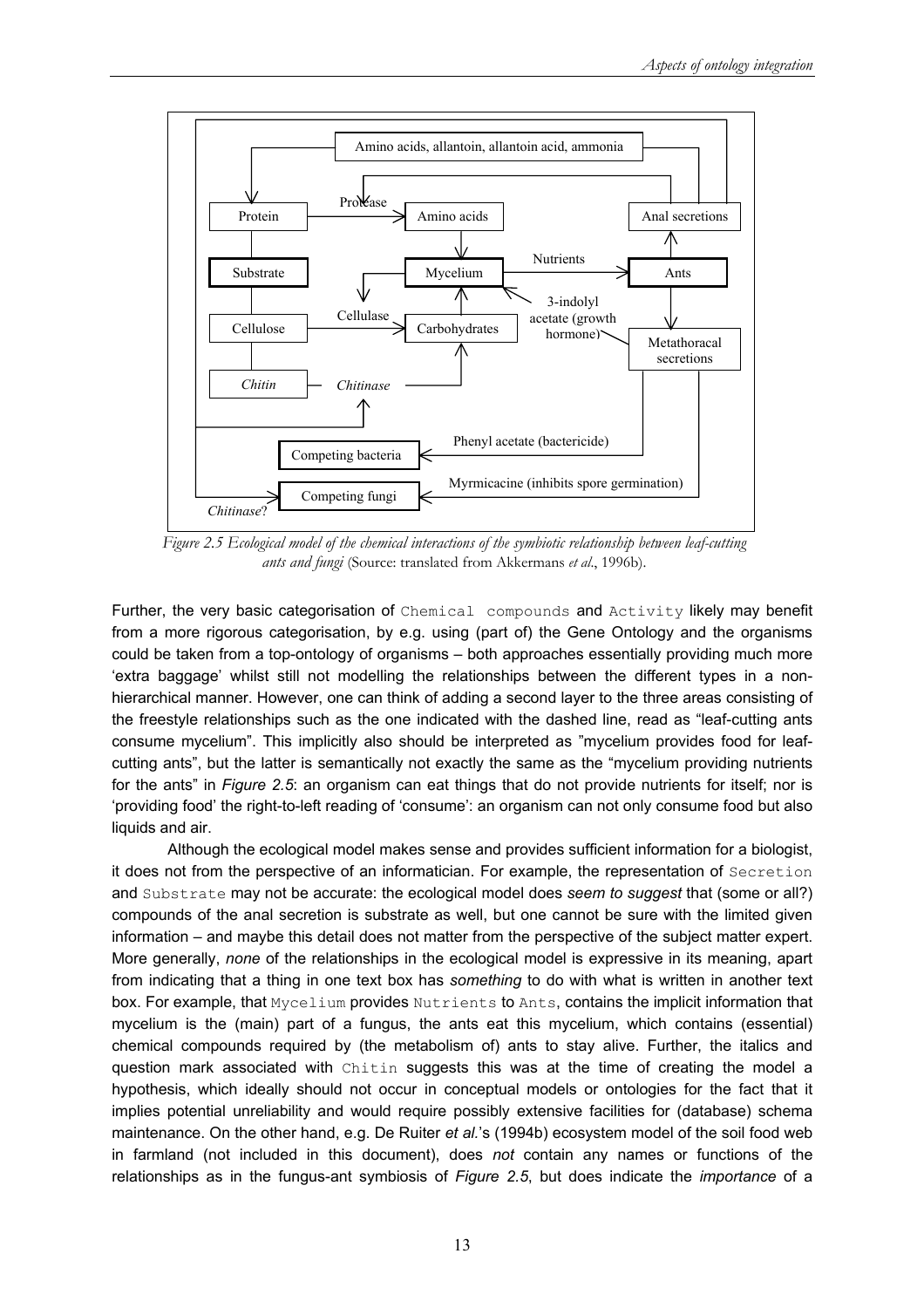

relation: the thicker the shaft of the arrow, the higher the percentage. To accommodate this in a computing model, facilities of artificial intelligence are required.

*Figure 2.6. Organisms, chemical compounds and activities of* Figure 2.5 *separated from each other.* 

These factors, and other literature, suggest there is a somewhat chaotic situation of approaches for capturing knowledge, with the range of associated problems well known in computing science. Secondly, mycelium of what kind of fungus? At one place using a generalisation, e.g. Ants and Mycelium, with others more specific, such as Cellulose, is mildly inconsistent. Third, a homonym was initially present in a draft of *Figure 2.6*: Secretion as an activity and Secretion as the material that is secreted. Renaming the latter into e.g. SecretionStuff might have been an option, but sounds ugly and there probably are better names (which would need to be suggested by / confirmed with the domain expert), therefore the Activity subtypes were all renamed into a verb, which is a subjective design decision of the modeller (this author). Fourth, although to this author it is clear that the labels protease, cellulase and chitinase are enzymes that breakdown the macromolecules protein, cellulose and chitin respectively, this may not be obvious to people who do not have a background in biology.

Aside from analysing the actual differences between the models, Todorovski and Džeroski (2001) shed light on the process of creating models, and identified there are differences in methodology between ecological modelling and a theoretical approach (including computing). The former has a basis in an empirical, trial-and-error, tactics to tweak with the model until it fits observed data and only a limited set of parameters of the subject domain is used; this is valid for equation discovery in particular. In contrast the theoretical approach, where one starts with identifying the basic processes and objects involved, subsequently the details are filled in and fine-tuned together with domain experts, for only afterwards the values of the constant parameters are adjusted with the real data. (Todorovski and Džeroski (2001)). From this perspective, it is quite understandable that ecological models end up being different than theoretical models, because an effect of this divergent approach is that model (/ontology) development from the empirical perspective starts small and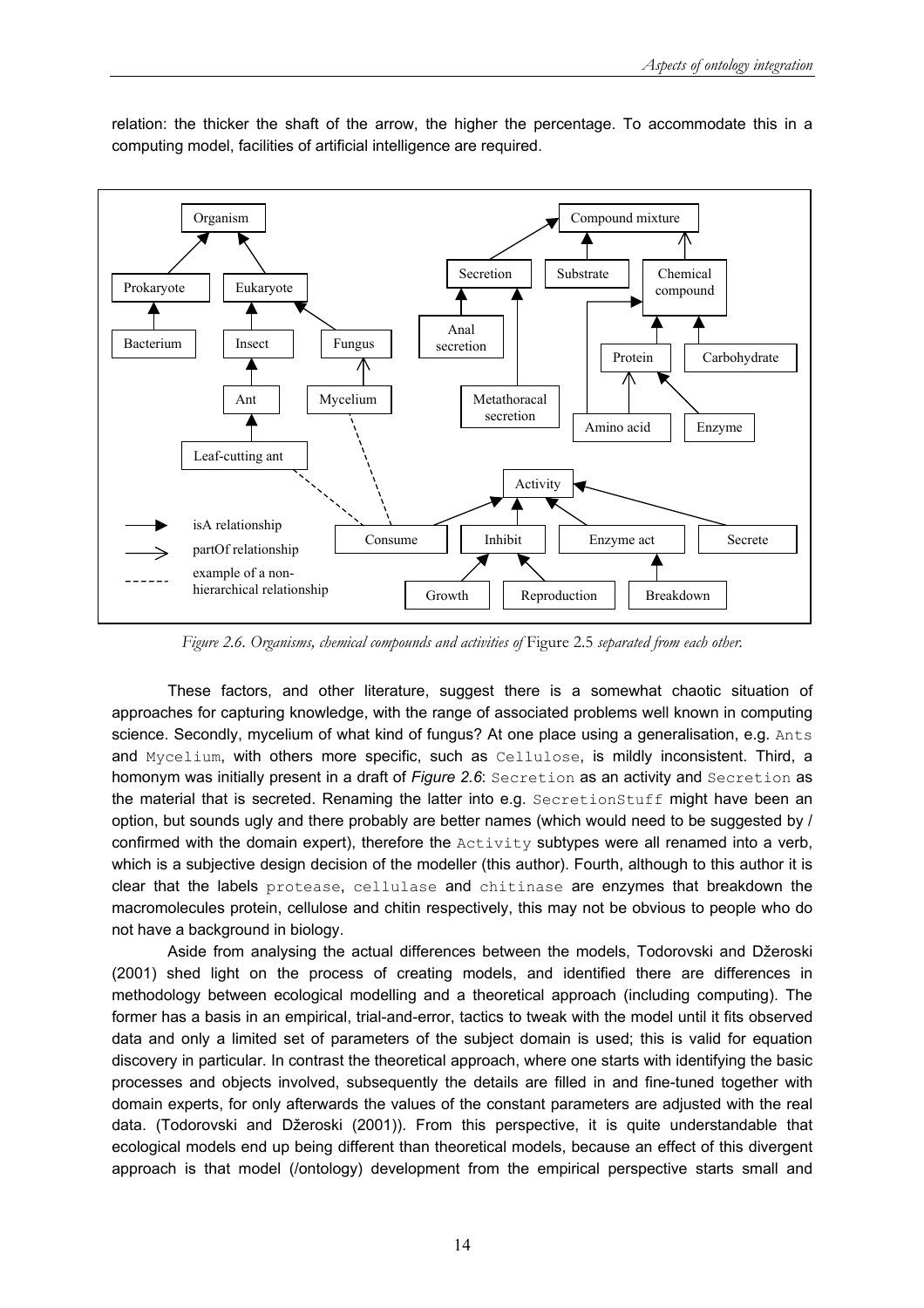evolves by *growing and spreading out* once more research is conducted and the discipline better understood, whereas the second develops from a framework and will gradually be *filled up directed inwardly*. Different methodologies facilitate making divergent design decisions; therefore increase the likelihood of ending up with a different structure/semantics of an ontology.

The computing perspective complicates the already relatively complex symbiotic relation between fungi and ants and the ecological model contains a lot of implicit knowledge (and assumptions?) and under-specified relationships. Even though within ecology the practitioners are familiar with the idea of modelling their domain knowledge, this does not mean it will be easier for the computing scientist to elicitate and translate this knowledge into a model that could be used in a computing environment.

 $\Box$ 

Continuing with characteristics of domain and semantic heterogeneity, naming, scope, encoding and attribute scope can be identified23:

- *Naming* heterogeneity means that concepts or their attributes are considered to be the same, but merely have another label attached to it, with, say, EndoplasmaticReticulum in one ontology and EndoRet in another. However, Wiederhold's description does not seem to include the problem of homonyms, which are more difficult to identify than synonyms. The concept that involves homonyms, where the same word has different meanings, is called polysemy, which, unlike synonym heterogeneity, always requires human intervention to identify and solve.
- *Scope* heterogeneity is somewhat more difficult to identify and requires content analysis: the intersection domains do not match precisely or the rules are not basic to the domain intersection. For example one conceptual model with a concept MicroOrganism and attributes or related concepts LatinName and CausesDisease and the other has MicroOrganism with related LatinName and Designate.
- *Encoding* differences in attribute values, a common one being conversions between the SI system and other units of measurements or one can think of the Munsell colour coding system versus (the arbitrary coding of) the Pantone system.
- Subjectivity of *attribute scopes*. For example, the term old in an anthropology domain has a considerably smaller time span than old in a climatologic domain. If one were to combine the two, for example to look for parallels in anthropological data and changes in the climate eras, knowledge of the domain experts is required to resolve this.

Note here that naming and encoding regarding domain heterogeneity is like Goh's semantic data conflicts (*Figure 2.1*), but then in a larger framework. On the other hand, one can argue that the more comprehensive categorisation proposed by Goh encompass the naming and coding (although 'missing' scope/context heterogeneity).

In summary, there are multiple factors that characterise data heterogeneity, like aggregation and naming, added with FOL and modelling paradigm heterogeneity in representing the data, which extend itself to the domain-level heterogeneity, including scope and attribute values, that all have an effect on interoperability and a source for conflicts and mismatches. On top of these aspects are the difficulties of biological data itself that add to challenges in resolving heterogeneity when integrating data and models.

<sup>&</sup>lt;sup>23</sup> As discussed by Wiederhold (1994), which were by Hefflin and Hendler (2000) paraphrased and renamed into terminology, scope, encoding and context respectively.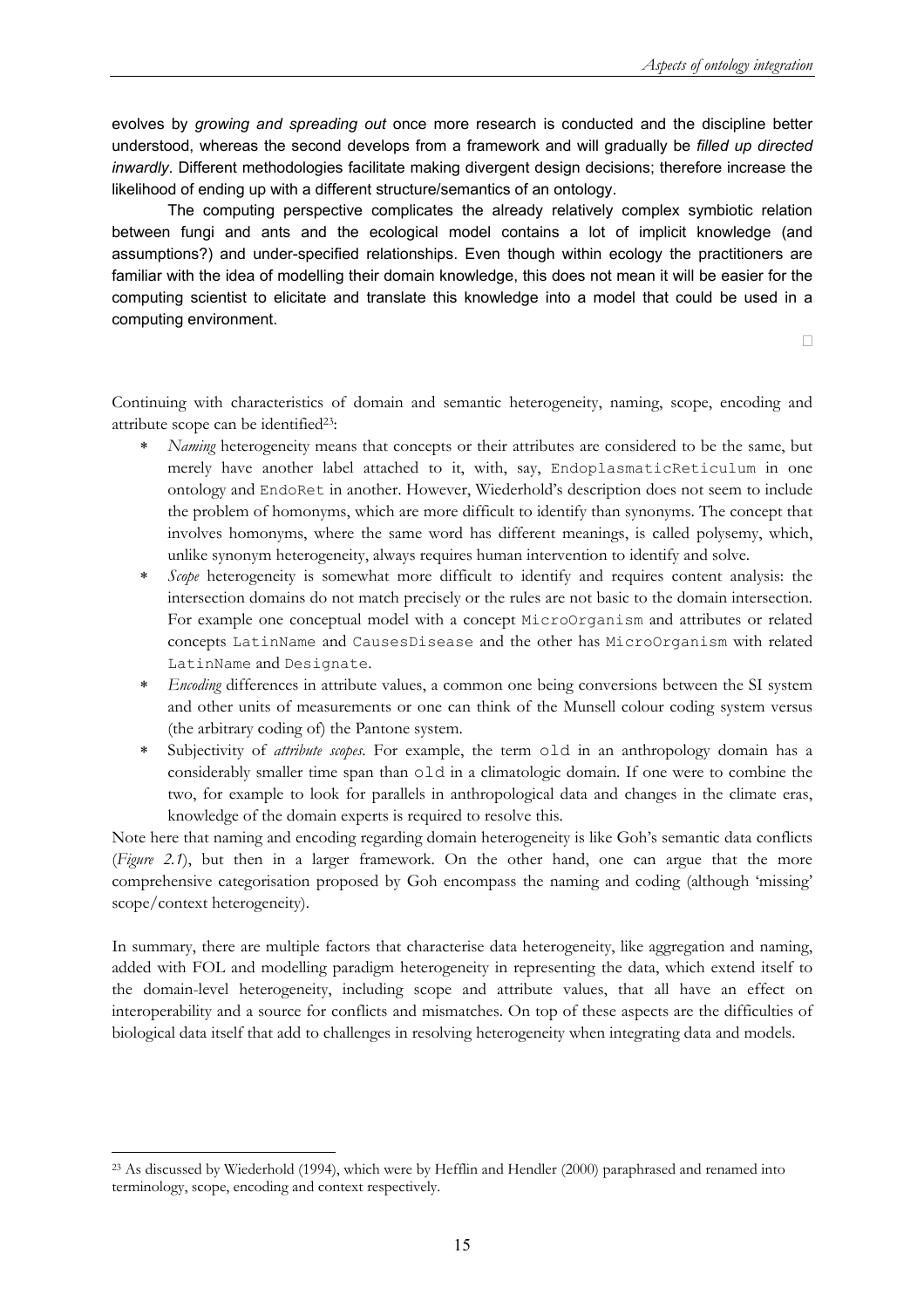### *2.2 Types of ontologies*

Ideas of what an ontology is precisely, how one develops ontologies, the characteristics of an ontology, the level of formalism used to represent the ontology and so forth vary considerably, but there is agreement that an ontology captures consensus about the concepts of the UoD from the perspective of the subject domain experts. However, an ontology is not a specification of a conceptualization as Gruber initially phrased it in 1993 or the rather long definition by Van Heijst *et al.* (1997), but could be summarized as "a (possibly incomplete) agreement *about* a conceptualization" Guarino (1997a), which is the output of the "study of the categories of things that exist or may exist in some domain" (Sowa, 1997). *Figure 2.7* presents the components of an ontology.

Note there are differences between a conceptual model and an ontology, which has a knock-on effect on types of ontologies and the approach for ontology development. Although Andreasen and Nilson's (2004) observation that "formal ontology specification overlaps with conceptual modelling using formalisms such as entity-relationship diagrams or conceptual graphs, or proper logics such as description logic", is correct, the notion that they *overlap* does not indicate what each has as unique characteristics of itself. Jarrar *et al.* (2003) consider the distinguishing factors to be 1) the *consensus level* about ontological content, 2) a conceptual model is *static* offline, whereas an ontology is for direct use 'online' and *dynamic*, e.g. ontology querying software, and 3) an ontology is independent of an application that is developed, whereas a conceptual model is tailored toward the to be developed application. However, these factors only address the (perceived) differences in *usage* of ontologies and conceptual models.



*Figure 2.7. Components of an ontology. (based on Stevens* et al*.'s (2000) descriptions; with the addition of axiom categories as discussed by Staab and Mädche (2000))*.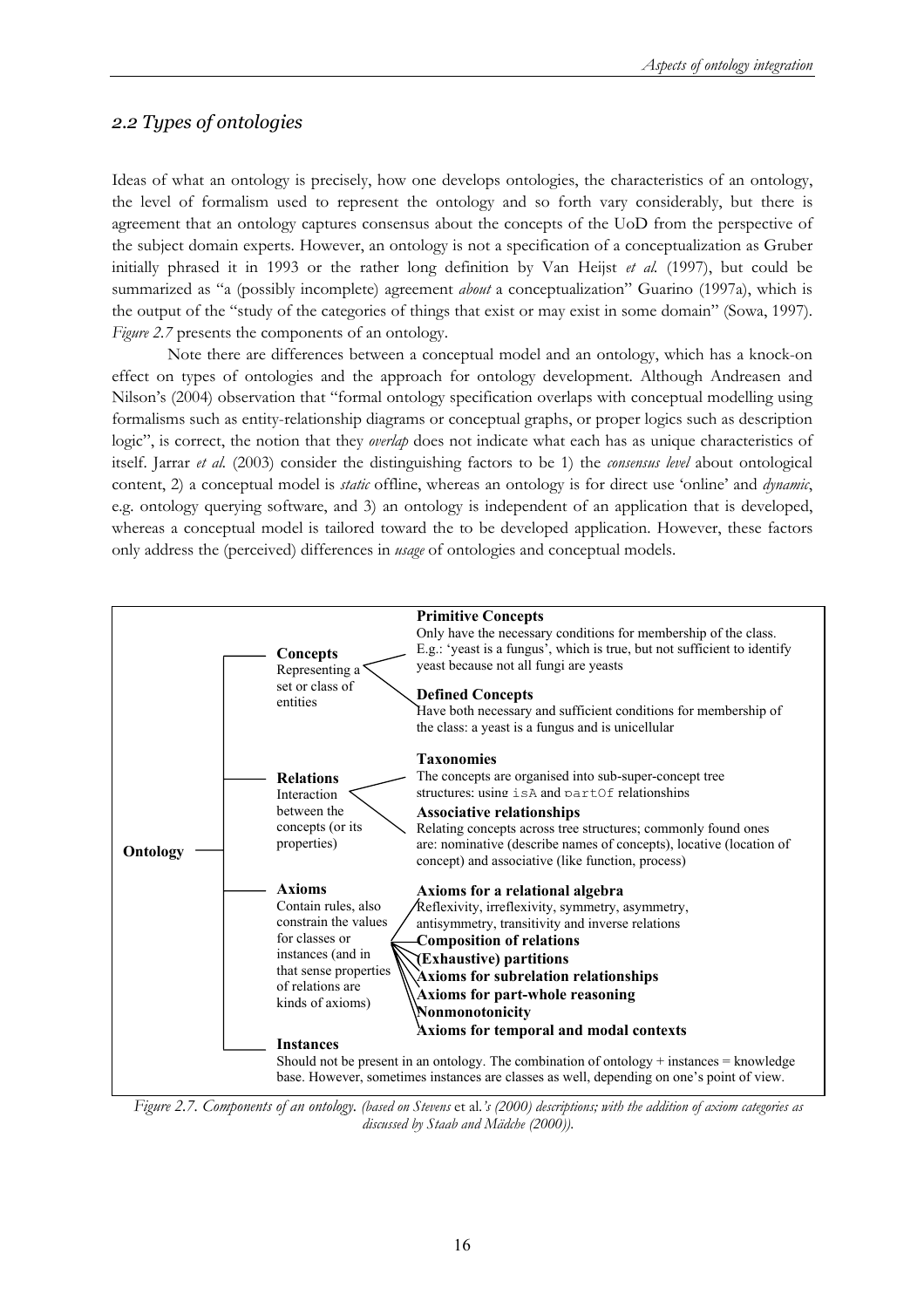Bench-Capon *et al.*'s (2000) viewpoint of difference between the two is that "a schema is an ontology with little *extra structure* consisting of keys and the division of classes into entities and relationships" (emphasis added), elaborated on in §2.2.1 below. However, the presence of keys *ought* not to be a differentia, because a 'true' conceptual model is supposedly application-independent, whereas keys are specific for database development. One interpretation of Bench-Capon's 'extra structure' is, in my view, the specification of the relationships: not just that there *is* a relationship, but *how* these entity types or classes relate to one another, in particular the participation constraints and multiplicities. Further, a conceptual model captures only what is necessary in that *instance* of the analysis phase of the software development process, whereas an ontology includes, from the perspective of the application, 'nonessential' concepts, because it comprises what exists, or can exist, and thus will include more concepts, relations and axioms than a conceptual model. This is in line with Bowers and Ludäscher's (2003) interpretation, who see a conceptual data model simply as an instance of an ontology: as one particular combination of a subset of the larger ontology and is to be used for application development (see *Figure*  2.8). OntologyWorks<sup>24</sup> provides software that uses an ontology to automatically generate databases.



*Figure 2.8. Generation of a conceptual model based on concepts defined in an ontology.*  (Source: modified from Bowers and Ludäscher (2003))*.* 

These interpretations are not in contradiction with each other: Bowers and Ludäscher consider a conceptual model as a direct precursor for an application, by which is *not* meant an ontology querying tool, but for example database application like Keet's (2003c) bacteriocin database. Hence, one can think of having an ontology and using (a subset of) an ontology as a basis to create a conceptual model containing extra information on the type of relations between the concepts/entity types/classes that adhere to the meaning of the concepts as defined in the ontology. For example, Köhler *et al.*'s (2003) approach to map tables and attributes of a model of a database to concepts of an ontology, as pursued in their SEMEDA25. This also meets the idea of the static offline model mentioned above: an ER model is not used as a database26, but translated to a computational model (logical model) and then to a physical model, each of which may be slightly modified compared to the original conceptual model, i.e. tailored for a particular purpose and thereby requiring a lower level of consensus than an ontology.

<sup>&</sup>lt;sup>24</sup> http://www.ontologyworks.com<br><sup>25</sup> SEmantic MEta DAtabase: <u>http://www-bm.ipk-gatersleben.de/semeda/login.jsp</u>. Observe though that they do<br>the reverse as a starting point to develop ontologies.

 $26$  A conceptual model is generally a 'paper exercise' or created with a software tool like VisioModeler, in contrast with and separated from the actual DBMS like Oracle, MySQL etcetera.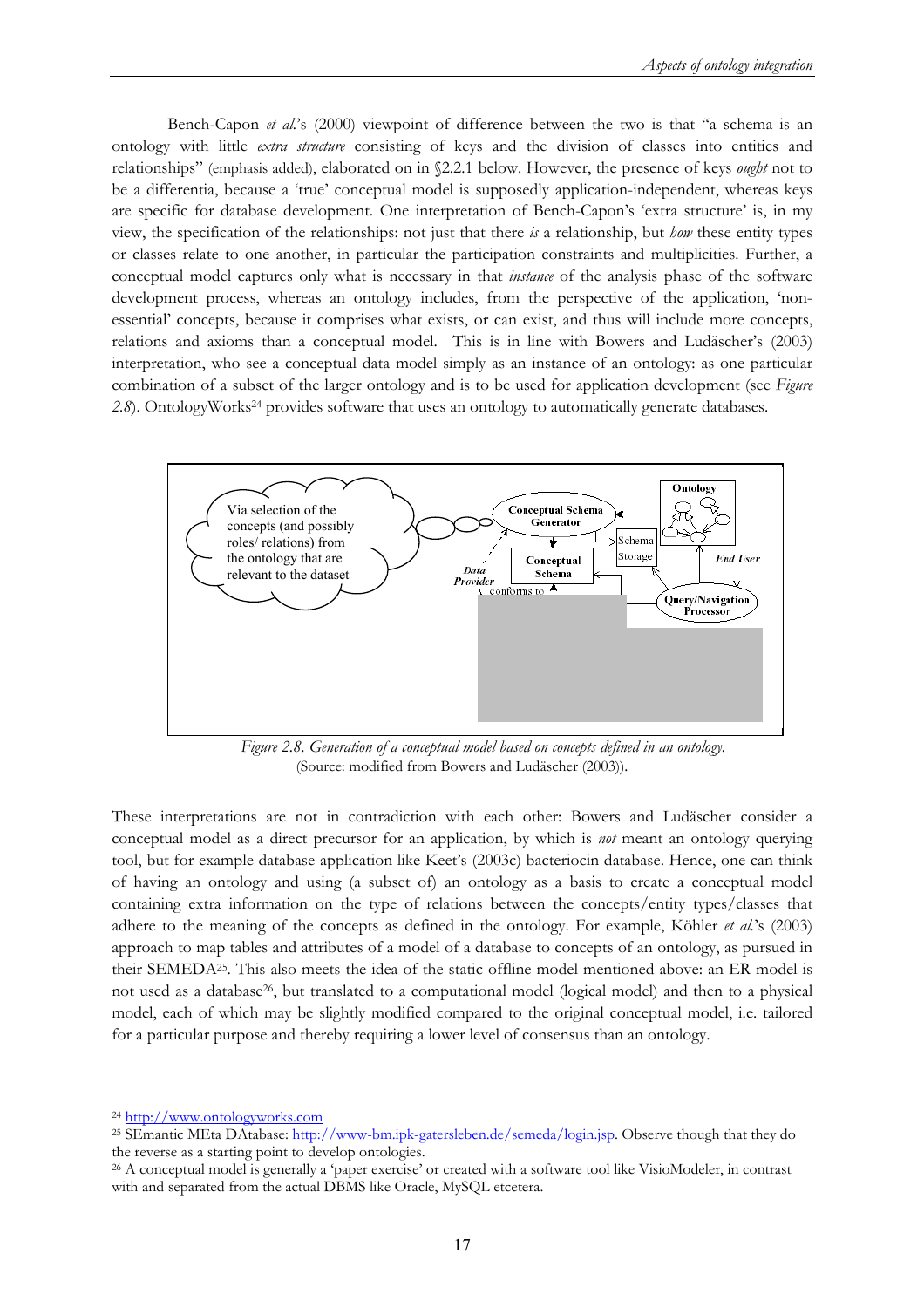#### *2.2.1 Composition of ontologies*

The most well-know divisions to categorise types of ontologies, is by their level of 'formal-ness': ranging from a list of terms, to concepts having relations and axioms. *Figure 2.9* summarises these distinctions, including other terminology for these differences as used by for example Corcho *et al.* (2003), discussing lightweight and heavyweight ontologies.

An interesting note, and for the subject matter of the research highly relevant, on prototype-based ontologies was made by Sowa (1997):

Large ontologies often use a mixture of definitional methods: formal axioms and definitions

are used for the terms in mathematics, physics, and engineering; and *prototypes are used for* 

*plants, animals*, and common household items. (emphasis added)

However, this is not the only method of categorising ontologies. One such variation is the *ontology base* and a *commitment layer*, as developed by Meersman and Jarrar (2002) and Jarrar *et al.* (2003) and graphically expressed in *Figure 2.10*. The advantage of this approach is that it separates the most general (most reusable) knowledge and places this in an ontology base, whereas a layer of ontological commitments is positioned between the ontology base and the applications.

The ontology base is composed of a set of context specific binary conceptual relations, called lexons. A lexon is represented as  $\leq \gamma$ : Term<sub>1</sub>, Role, Term<sub>2</sub>>, with context identifier γ, defining (γ, T) as a concept. The layer of commitments contains the ontology *view*, which refers to the lexons of the ontology base that are relevant and the ontology *rules*, where

[e]ach ontological commitment corresponds to an explicit *instance* of an (intensional) first order *interpretation* of the domain knowledge in the ontology base. In other words, it is the role of commitments to provide the formal interpretation(s) of the lexons. (Jarrar *et al.*, 2003).

Resulting from this organisation of an ontology into two sublayers, a "conceptual schema can be seen as an ontological commitment defined in terms of the domain knowledge". The following example illustrates the use of the ontology base and commitment layers.

| Informal<br>ontology | Lightweight<br>ontologies | Catalogue of normalised terms: is a simple list without inclusion order,<br>axioms or glosses.<br>Glossed catalogue: a catalogue with natural language glossary entries,<br>e.g. a dictionary of medicine.<br>Prototype-based ontology: types and subtype are distinguished by<br>prototypes rather than definitions and axioms in a formal language<br>Taxonomy: is a collection of concepts having a partial order induced by<br>inclusion. For example the SNOMED taxonomy (www.snomed.org) |
|----------------------|---------------------------|------------------------------------------------------------------------------------------------------------------------------------------------------------------------------------------------------------------------------------------------------------------------------------------------------------------------------------------------------------------------------------------------------------------------------------------------------------------------------------------------|
| Formal<br>ontology   | Heavyweight<br>ontologies | Axiomatised taxonomy: as taxonomy, but then with axioms and stated<br>in a formal language; e.g. OpenGALEN (www.opengalen.org).<br>Context library / axiomatised ontology: a set of axiomatised taxonomies<br>with relations among them, like the inclusion of one context into<br>another one, or the use of a concept from one in the other one.                                                                                                                                             |

*Figure 2.9. Classification of kinds of ontologies, based on the level of formalism utilised.*  (The diagram combines information from Gangemi *et al.* (1998), Corcho *et al.* (2003) and Sowa (1997)).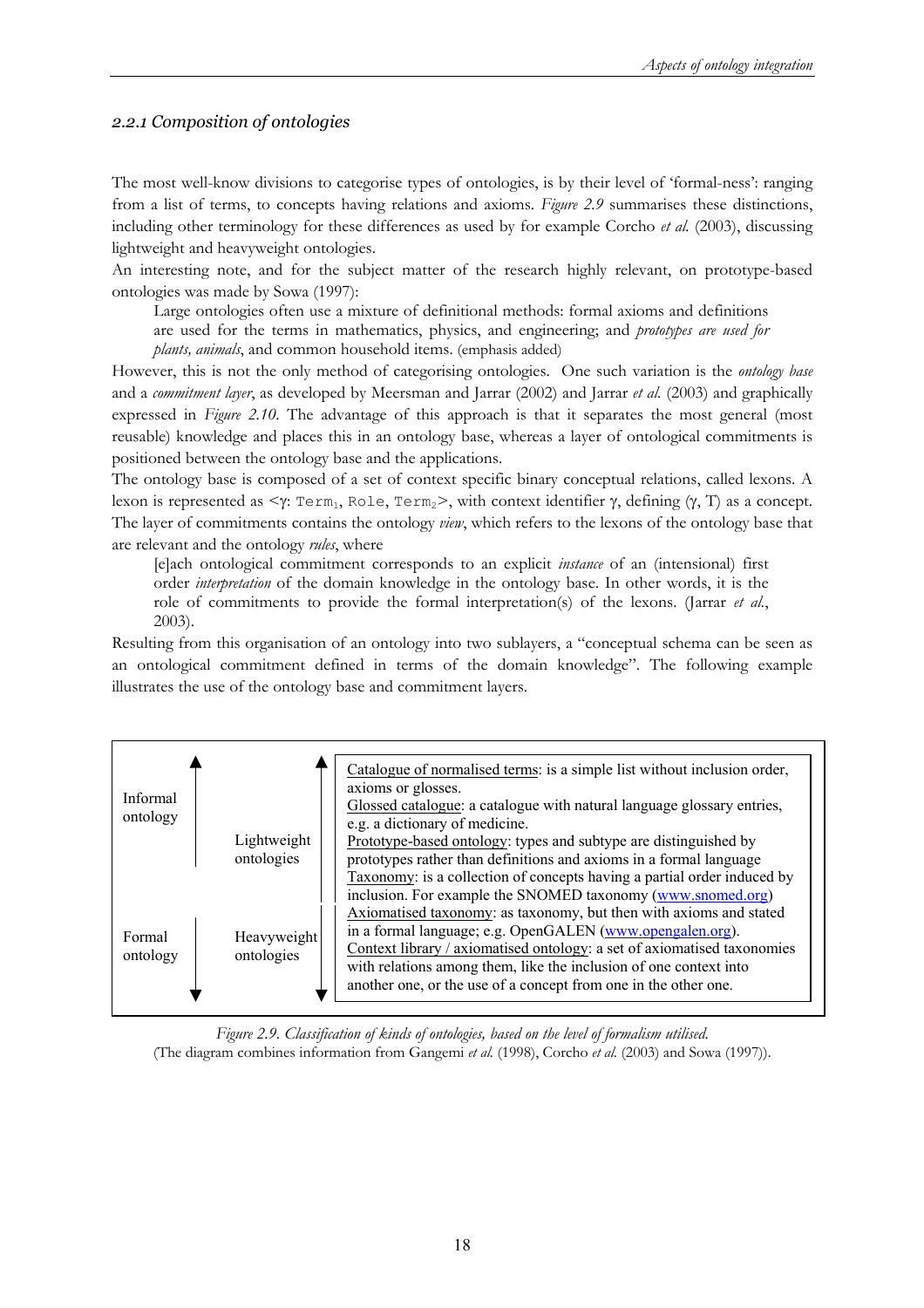

*Figure 2.10. Subdivisions of ontologies, as used in the DOGMA approach.* (Source: Jarrar *et al*., 2003)

#### **Example 3. Ontology base and commitment layers**

*Table 2.1* **shows an example of (a fragment of) an ontology base with the contexts Microorganisms** and Diseases, where a lexon reads for example {< Microorganisms: Microorganism, StoredAt, CultureCollection >}. These lexons can be used to create ontological commitments, for example for a microbiology department who maybe wants to use the ontology base to create a teaching aid (*Figure 2.11*), and a commercial enterprise like the American Type Culture Collection<sup>27</sup> selling freeze-dried inoculants (*Figure 2.12*). Alternatively, someone else may be more interested in microorganisms that cause diseases (*Figure 2.13*). Comparing the table entries with the three figures, one can see that an entry in the Role column corresponds to a fact type (a rectangle in the figure) and a term to an object (ellipse). However, the figures are not just simple graphical representations of the rows in *Table 2.1*, but contain additional rules (constraints), graphically represented as arrows and blobs in this example. An example of these extra semantics captured in the commitments is displayed in *Figure 2.14*, containing a screenshot of the verbalizer output from VisioModeler v4.1, with which the figures were created: the fact type between MicroOrganism and CCNumber. In another setting, there may be another commitment (rule/constraint) between the two, or be absent as in *Figure 2.11*.

Note that in this interpretation, these three ontological commitments may be (part of a) conceptual model. Analogous to Bowers and Ludäscher's view shown in *Figure 2.8*, this author performed the task of the Conceptual Schema Generator when creating the models as included here in *Figures 2.11-13*.

| Tavie 2,1, Example of an oniology vase. |                 |                   |
|-----------------------------------------|-----------------|-------------------|
| Term <sub>1</sub>                       | <b>Role</b>     | Term $_{\rm 2}$   |
| Microorganism                           | IsAn            | Organism          |
| Microorganism                           | Has             | LatinName         |
| Microorganism                           | Has             | CCNumber          |
| Microorganism                           | <b>StoredAt</b> | CultureCollection |
| Microorganism                           | PurchaseCost    | Price             |
| Price                                   | Has             | Value             |
| Price                                   | Has             | Currency          |
| LatinName                               | Has             | LatinNameFamily   |
| LatinName                               | Has             | LatinNameSub      |
| LatinName                               | Has             | LatinNameSubSub   |
| LatinName                               | Has             | Designate         |
| Microorganism                           | SupertypeOf     | <b>Bacterium</b>  |
| Microorganism                           | SupertypeOf     | Fungus            |
|                                         |                 |                   |

*Table 2.1. Example of an ontology base.* 

<sup>27</sup> http://www.atcc.org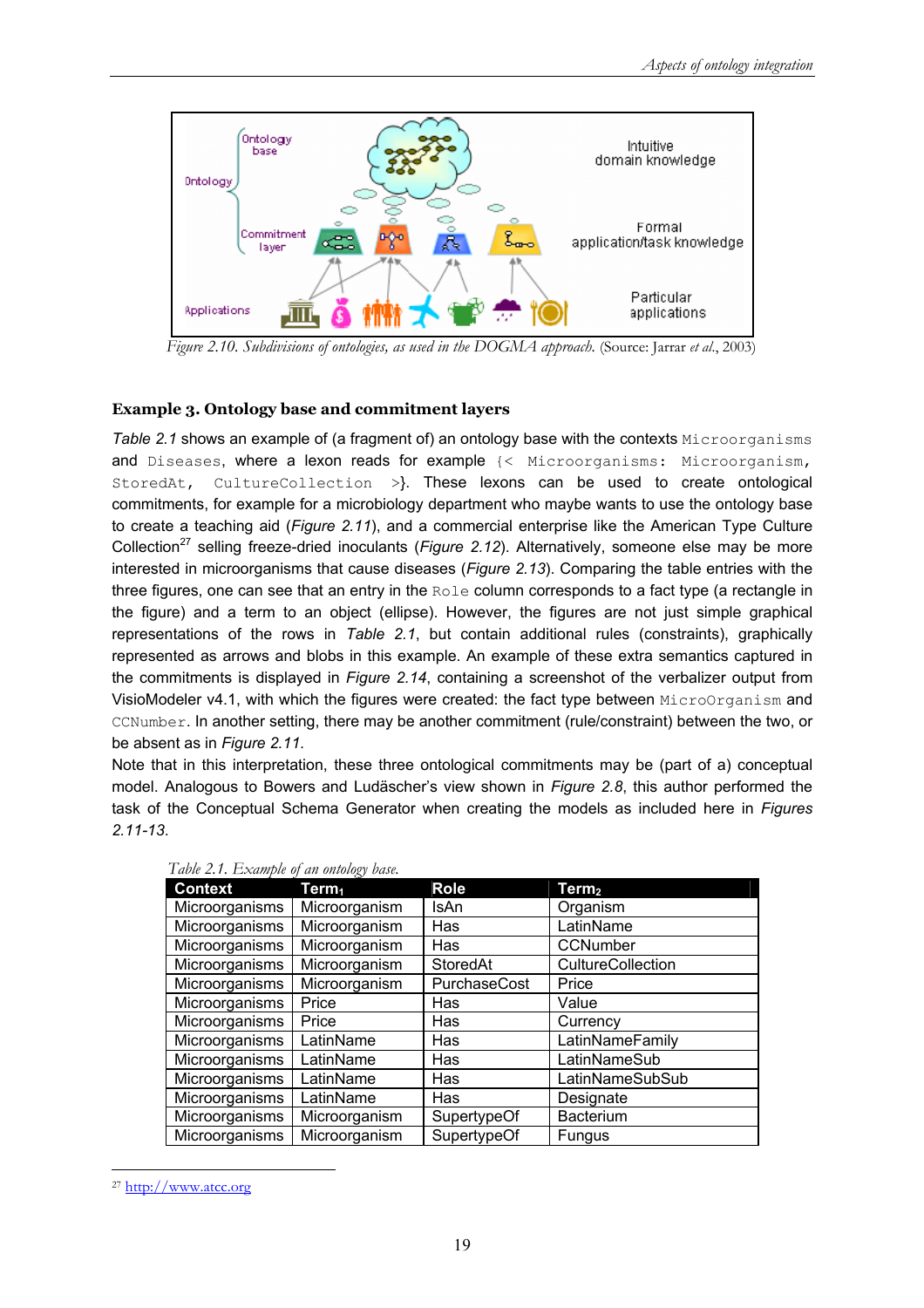| Microorganisms  | Microorganism  | SupertypeOf  | Archae        |
|-----------------|----------------|--------------|---------------|
| Microorganisms  | Microorganism  | Has          | Morphology    |
| <b>Diseases</b> | Disease        | Has          | DiseaseName   |
| <b>Diseases</b> | Disease        | IdentifiedBy | WHO ID        |
| <b>Diseases</b> | Disease        | CausedBy     | Cause         |
| <b>Diseases</b> | CausativeAgent | SupertypeOf  | Infection     |
| <b>Diseases</b> | CausativeAgent | SupertypeOf  | Poisoning     |
| <b>Diseases</b> | Disease        | Has          | Symptoms      |
| <b>Diseases</b> | Infection      | By           | Microorganism |
| <b>Diseases</b> | Infection      | By           | <b>Virus</b>  |
| <b>Diseases</b> | Infection      | Bγ           | Worm          |
| <b>Diseases</b> | Poisoning      | By           | Microorganism |



*Figure 2.11. 'MicroBio department' Ontological Commitment.* 



*Figure 2.12. 'Culture collection' Ontological Commitment.*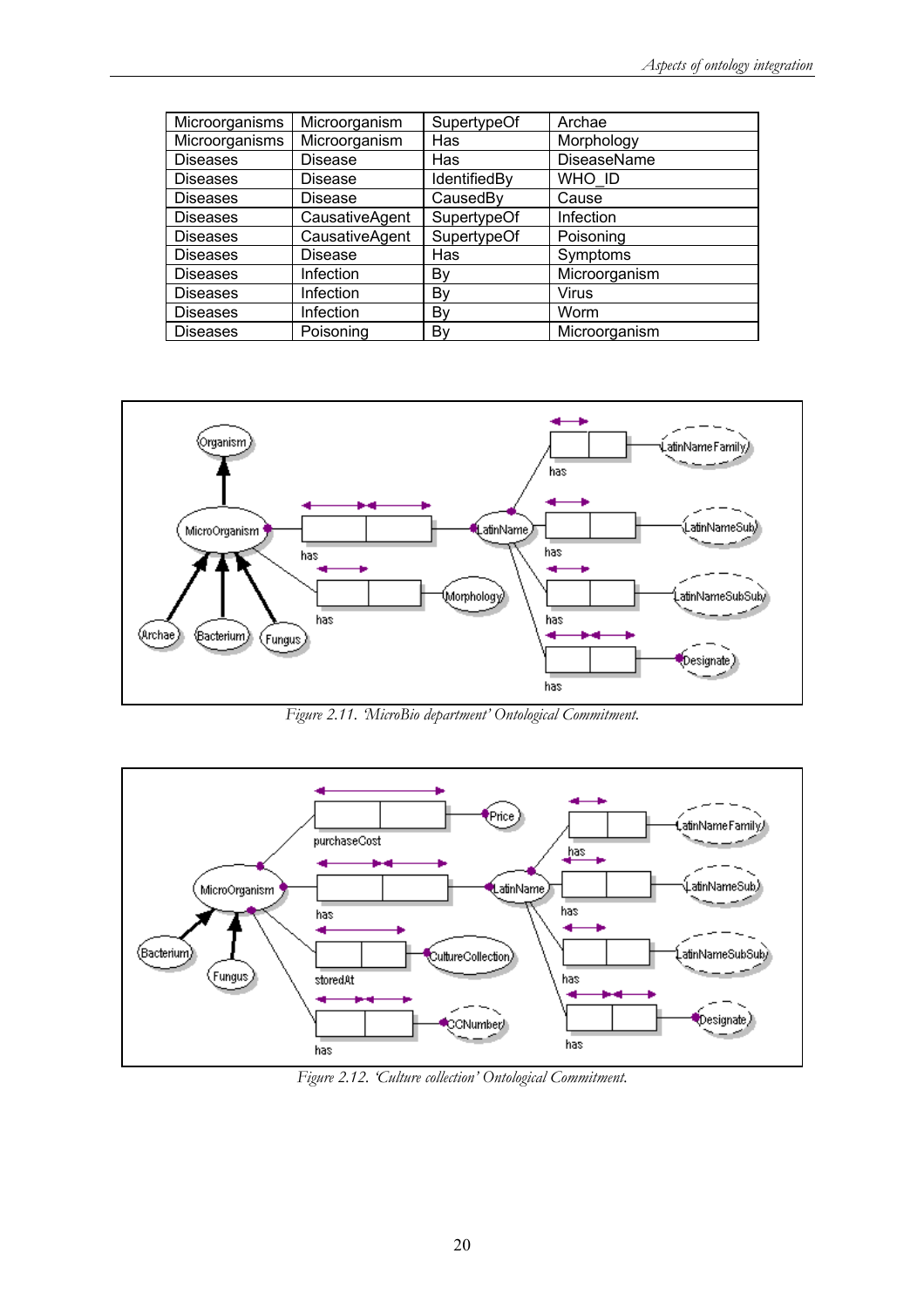

*Figure 2.13. 'Diseases' Ontological Commitment.* 



*Figure 2.14 (Near) natural language of the ontological commitment rules between* MicroOrganism *and* CCNumber*.* 

 $\Box$ 

Bench-Capon *et al.* (2000) have a very similar interpretation on how ontologies and schemas are related to one another. They start with an ontology *O* and construct a [conceptual] schema *S* with part, or all, concepts of the ontology, from which a new ontology may be created – bottom-up –  $O_s$ : because of creating a schema (conceptual model / ontological commitments) from an ontology, new relationships and entity types were introduced that need a 'place' in the ontology  $O<sub>S</sub>$ , thereby providing more structure than *O*, but because some axioms of *O* were lost when creating *S*, there is also less structure (or knowledge) captured. The manner in which  $O$  and  $O_s$  are related to each other "through their 'common denominator' – an ontology without the axioms of *O* and without the extra classes of  $O_s$ ", which is remarkably similar to ontology base.

Pinto *et al.* (1999) describe not so much a framework of possibilities on how ontologies are composed, as discuss it in the context of methodologies of ontology development in relation to ontology integration (see also chapter 4). One of these considered is Grüninger (1996): ontologies are built based on building blocks and foundation theories, somewhat resembling the DOGMA28 ideas with the ontology base and commitments explained in *Example 3*. A foundation theory is a "set of distinguished predicates and functions together with some axiomatization" and the building blocks are the "classes of theories using the predicates and functions in the foundation theories". METHONTOLOGY uses incremental ontology creation (Fernandez) and focus on the *knowledge* level, thus *neither* at the symbol level *nor* the implementation level (Pinto *et al.*, 1999). This is also carried out by Guarino (1997b), who first focussed on theories of parts, wholes, identity, dependence and universals, from which to create top-level ontological concepts into a backbone ontology to subsequently expand it with other basic categories

<sup>&</sup>lt;sup>28</sup> Description is available on the DOGMA website of the VUB: http://www.starlab.vub.ac.be/research/index.htm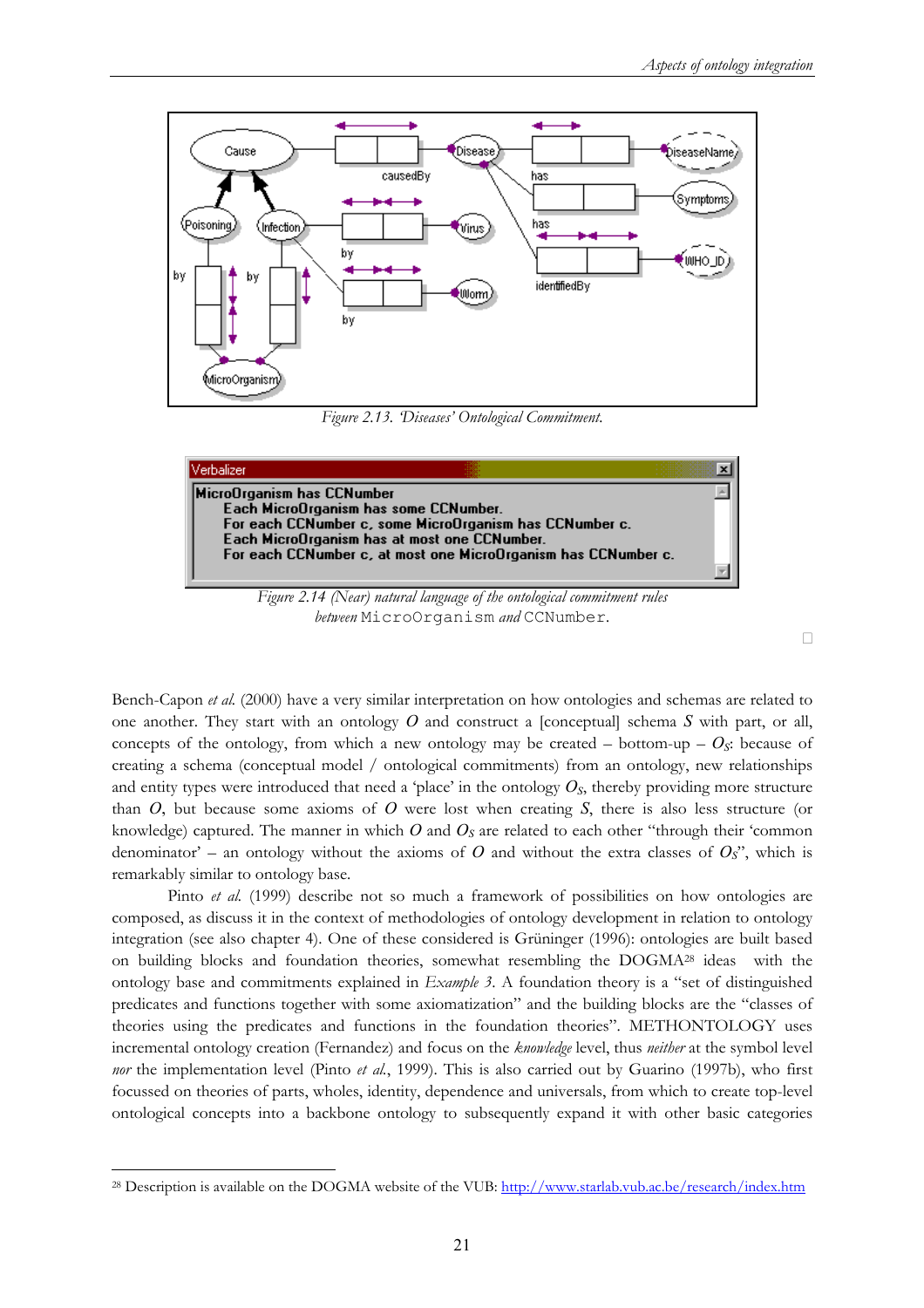(functional, biological etc.). A third example is the Geographic Ontology<sup>29</sup>, consisting of  $i$ sA subsumption relationships between the concepts. However, several of these concepts contain an alternative description for the name of the concept, such as Geographic Objects [Independent Geographic Entities] and mini-explanations, e.g. Processual Entities [Exists in space and time, unfolds in time phase by phase], as well as examples of the kind of things that belong to a particular concept, e.g. Physical Attributes has a separation line in the box and underneath written "soil types, elevation at a point" to clarify what is meant with the modelled concepts. This provides clarity for both the ontologists what they call something and additional information to make it unambiguous for the geography discipline. At the same time, the divisions in the concepts are of a high level, can be separated further and eventually may, or might not, integrate the three 'views' (snap, field and span) with other types of relationships and axioms, i.e. move up in the hierarchy of formalness of an ontology.

There are more ontology development processes, which can lead to different interpretations and representations of the consensus of 'what is' – even though this may sound as a contradiction in terms – which does affect the composition, and resulting from that, integration, of ontologies elaborated on in chapter 4.

#### *2.2.2 Topics/kinds of ontologies*

Similar to the classification of types of ontologies, one can categorise the different purposes of ontologies, shown here in *Figure 2.15.* 

**Representation** ontologies: contain specifications of the conceptualisations that underlie knowledge representation formalisms.

**Top-level** ontologies: to describe generic and intermediate ontology concepts. This can be on top of a domain ontology or as stand-alone effort; main aspect is domain independence. See e.g. Sowa (2001) for an example of a top-level ontology. **Generic** ontologies consist of the general, foundational aspects of a conceptualisation **Intermediate** ontologies are slightly more tailored towards a conceptualisation of a specific domain. There may not be references to generic ontologies, less/loose axiomatization.

**Domain** ontologies specialize in a subset of generic ontologies in a domain or subdomain.

*Figure 2.15 Kinds of ontology modules.* (Source: paraphrased from Gangemi *et al*., 1998)

In addition, different amounts of detail in the ontologies and levels of logic in the representation are more (or less) relevant depending on the application, like information retrieval, machine translation, problem solving, database question answering and automatic programming (Sowa, 2000). However, this seems mildly in contradiction with the idea of an ontology, supposedly 'entirely' independent of the intended use, although one can interpret the independency in this context as being independent of computational models. I have excluded the 'application ontology' from *Figure 2.15*, because I do not consider them ontologies as such, but more alike conceptual models renamed as 'ontology' whilst having a lower degree of consensus amongst the SMEs and thereby less reusable.

Another avenue of looking at the 'different kinds of ontologies' is when designing large ontologies to partition this into smaller topics encompassing specific (sub-)disciplines in order to be able to create the ontology/ies. An example of dividing an interdisciplinary UoD is to make use of topic spaces (Pepper, 2000), as experimented with developing the fisheries ontology (Gangemi *et al.*, 2002a), reprinted in *Figure 4.8*. Gramene30 and The Plant Ontology31 have divided their ontology efforts into the

<sup>&</sup>lt;sup>29</sup> http://ontology.buffalo.edu/bfo/GeO.pdf<br><sup>30</sup> http://www.gramene.org and Jaiswal *et al.* (2002).

<sup>&</sup>lt;sup>31</sup> http://www.plantontology.org and The Plant Ontology Consortium (2002).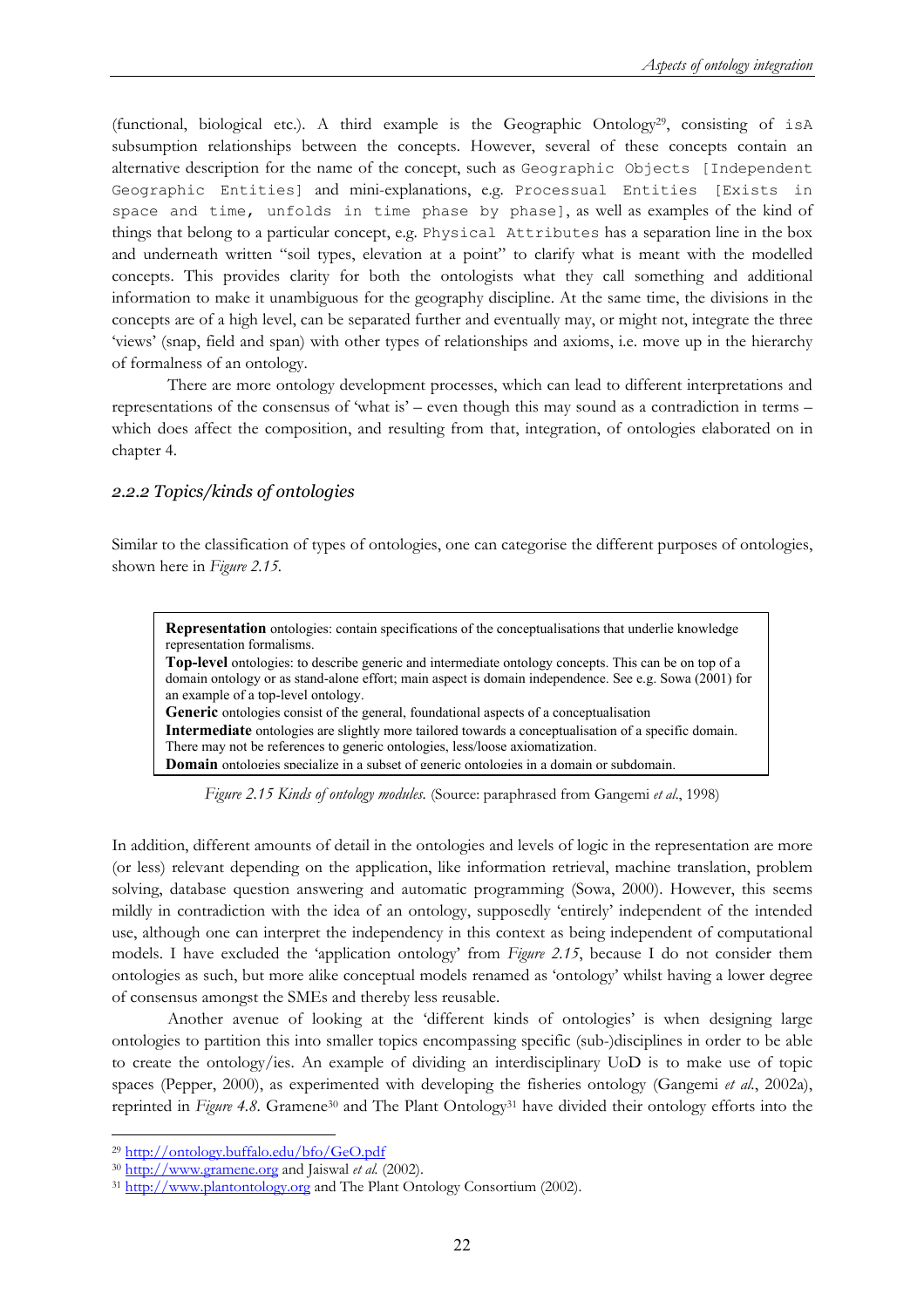following categories, whereby the Gene Ontology is taken from the Gene Ontology Consortium32; the intention of the trait ontology is to facilitate phenotypic comparison within and between crop genera:

| $\bullet$ | <b>Plant Ontology</b>                                                               |
|-----------|-------------------------------------------------------------------------------------|
| O         | Plant Anatomy (morphology, organs, tissue and cell types)                           |
| $\circ$   | Growth stages (plant growth and developmental stages)                               |
| $\bullet$ | <b>Trait Ontology</b>                                                               |
| $\circ$   | Plant traits and phenotypes (agronomic, mutant phenotypes, quantitative trait loci) |
|           | <b>Gene Ontology</b>                                                                |
|           | Molecular function                                                                  |
|           |                                                                                     |

*Figure 2.16. Distinct areas within Gramene and the Plant Ontology.* 

There is, however, a caveat with such an approach. The Gene Ontology forms an intricate part of the Trait Ontology, hence when the Gene Ontology is updated, this *will* have a knock-on effect on the understanding, use, or even the categorisation, of the Trait Ontology. Take for example Kumar and Smith's (2003) analysis on the defects of the Gene Ontology, highlighting incorrect use of continuant, occurent, dependent and independent entities, the "confusion in the distinctions between *functions* and their *functioning*" and between function and activity, which will require changes to be made to the Gene Ontology. Ceusters *et al.* (2003) use *endurant* instead of continuant, and add "confusion" problems in ontologies between *instantiation* and *subsumption* and distinguish *entity* from *term* which are important factors when 'cleaning up' ontologies in order to meet semantic correctness and stricter requirements on formalisms Guarino and Welty (2002) provide a methodology for validating taxonomies with OntoClean. However, one also can interpret this as a 'moving up' in the kind of ontology hierarchy: from lightweight to heavyweight and from domain to generic or even top-level ontology. But different groups approach ontology creation from different angles, e.g. emphasising semantic correctness from the SME perspective or approaching the task from the ontologist's point of view, and/or may be at a different 'stage' in the ontology development process (see also *Example 4* below). Breaking up the domain into sub-domains will result in different kinds of ontologies, hence be a potential source for conflicts and mismatches due to loss of oversight of the whole and potential obfuscation of internal/external dependencies so that a minor revision may result in a large ripple-effect that may, or may not, be detected in due time.

SEEK plans to create ecological ontologies, though it is not yet specified which (sub-)domain will be covered in what ontology, apart from the ontology on plant taxonomy and an ontology of units and measurements. Thus, instead of one monolithical ontology, the drive is towards multiple smaller ontologies, increasing the likelihood of encountering conflicts and mismatches on multiple levels as indicated above, hence increasing the challenge of ontology integration. The amount of detail in e.g. organism taxonomy is not always desired (read: not known or not important in some context) in ecological systems; e.g. "omnivorous sucking mites" and "fungivorous nematodes" in the soil food web (De Ruiter *et al.* (1994a) as discussed in Akkermans *et al.* (1996b)) do not necessarily fit in the same taxonomic family as determined by either the Linnaean or cladistic system (or both). The next example takes some of the topics raised in this paragraph and applies it to the Descriptive Term Ontology (Paterson *et al.,* 2004 *in press*).

#### **Example 4. The Defined Terms Ontology**

With this information on ontologies, the model of *Example 1* is revisited here. Although in *Example 1* the diagram of *Figure 2.2* was treated simply as an OO model, it is meant to represent the *main aspects* of the Descriptive Term Ontology (DTO). There are three general factors to analyse: type of ontology, the kind of ontology module and the modelling paradigm used to represent the ontology.

<sup>32</sup> http://www.geneontology.org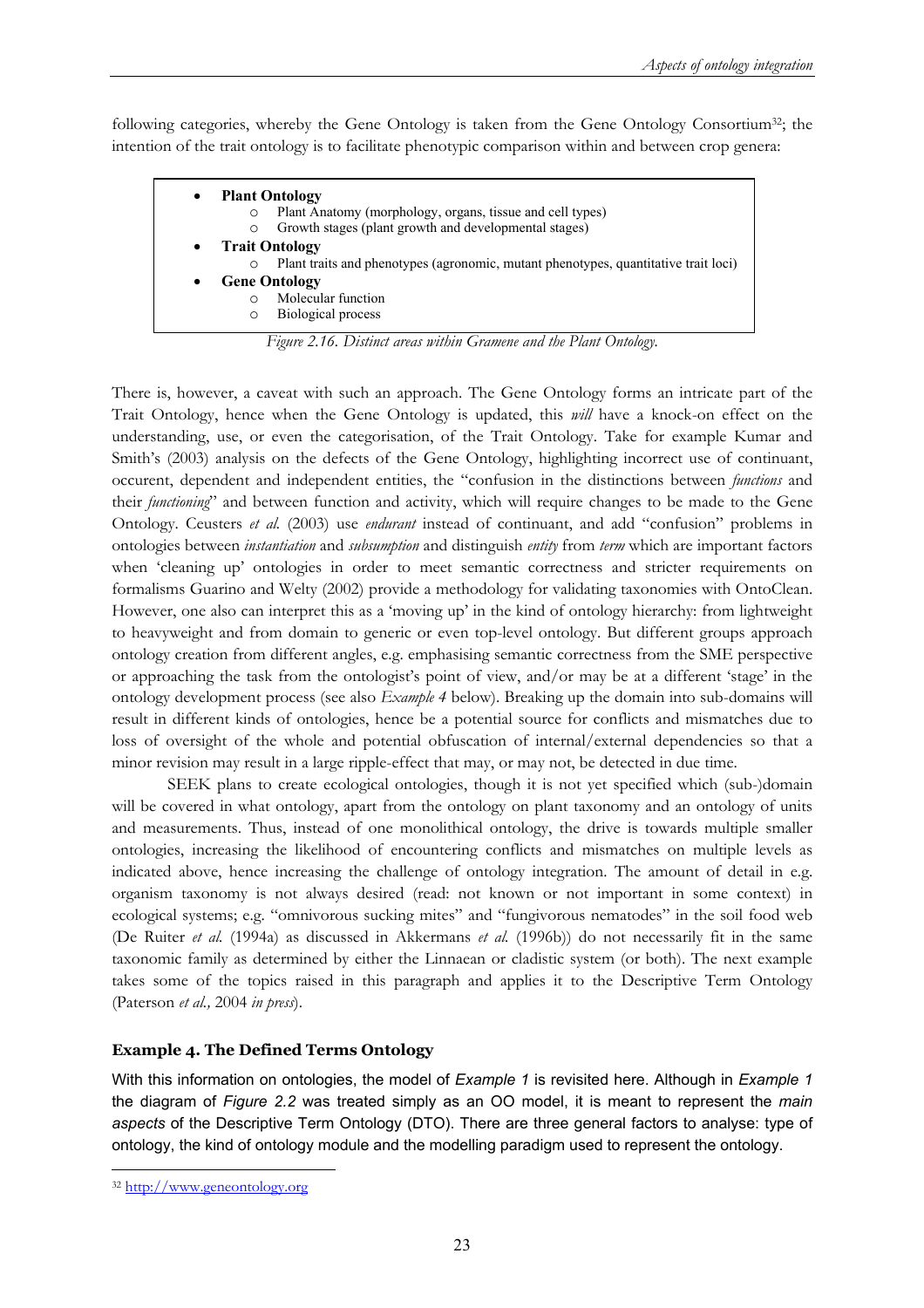- ∗ The DTO is a taxonomy, i.e. a collection of terms, their definitions and organised primarily via the partial order is A relationships and occasionally part Of relationships (the StateGroup with States, Structure with itself). However, three other relationships, 2x appliesTo and describes, are identified as existing, but in Paterson *et al.*'s (2004 *in press*) model neither formalised, nor even have any indication or structured information about these relationships between the concepts. The ORM exercise did clarify certain aspects, which can aid development of the ontology from the level of lightweight/informal taxonomy toward a heavyweight ontology (of the type axiomatised taxonomy). At present, it seems to be a mixture of the two ontology types, "semi-formal" according to one's own definition.
- Recollecting *Figure 2.15*, the subject domain of the DTO is tailored specifically for the plant taxonomists – even a subset thereof, hence one can categorise the kind of ontology as a *domain ontology* or maybe even an 'application ontology' (the authors refer to it as a prototype ontology). On the other hand, it is to contain top-level aspects such as measurements and other quantitative properties (e.g. length) as well as so-called modifiers, which include spatial structures (sphere) and temporal aspects. Do the researchers attempt to reinvent the wheel concerning top-level ontological concepts? Do they (intend) reuse (a section of) an existing top-level ontology, such as the maths ontology? This seems to be a mixing of two kinds of ontologies.
- ∗ Another aspect relevant to customizing the ontology for (plant) taxonomists is that some of the vocabulary used is incompatible with the more formal approaches such as the Semantic Web, its ontology infrastructure WonderWeb<sup>33</sup> and DOLCE which forms part of this effort. DOLCE is an ontology of particulars. Particulars differ from universals, in that the former has no instances whereas the latter are entities that do have instances; further, properties are universals as opposed to *qualities*, which are particulars (Gangemi *et al.*, 2002b). Qualities are "the basic entities we can perceive or measure: shapes, colors, sizes…lengths" and have a 'value' called *quale* that "describes the position of an individual quality within a certain *conceptual space*". Consequently, Property in the DTO is a *quality* according to the WonderWeb. Secondly, DOLCE's *state* is subsumed by stative perdurants and comprise e.g. 'being open', not a State with example 'oval' as mentioned in the explanation of the DTO. Consequently, DTO's State matches WonderWeb's *quale*. A third example of the difference is the Structures in the DTO, which mention 'hairs' and pores' as example, but qualify as *features* in DOLCE, which is categorised under Entity – Endurant – Substantial – Physical-Substantial and, as formulated in Gangemi *et al.* (2002b), means that each *feature* is an essential whole "but no common unity criterion may exist for all of them… [they] have a topological unity, as they are singular entities…may be *relevant parts* of their hosts", such as the hairs on a leaf are part of that leaf. A complete analysis falls outside the scope of this document, but considering the intention to expand the DTO to a wider subject domain and maybe integrate it in larger ontology systems, it is important to note that the DTO as is may need to be adjusted to match those conventions. Even if there is no desire to have any link with ontology developments related to the Semantic Web, one still may want to make the model consistent via e.g. the OntoClean (Guarino and Welty, 2002) methodology.
- ∗ The critique on the modelling paradigm used, which was initially interpreted to be OO but meant to be "no paradigm in particular", does not limit itself to this particular instance of modelling an ontology, but is of a more general nature: OO/UML class diagrams are limited in their capability to represent semantics fully and are closer to being a computational model than a conceptual model, let alone have sufficient expressive power for a formal ontology. One can argue that such a model suffice when developing a lightweight (informal) ontology, but ideally one would want to be able to formalise the subject matter to improve

 $\overline{a}$ <sup>33</sup> http://wonderweb.semanticweb.org/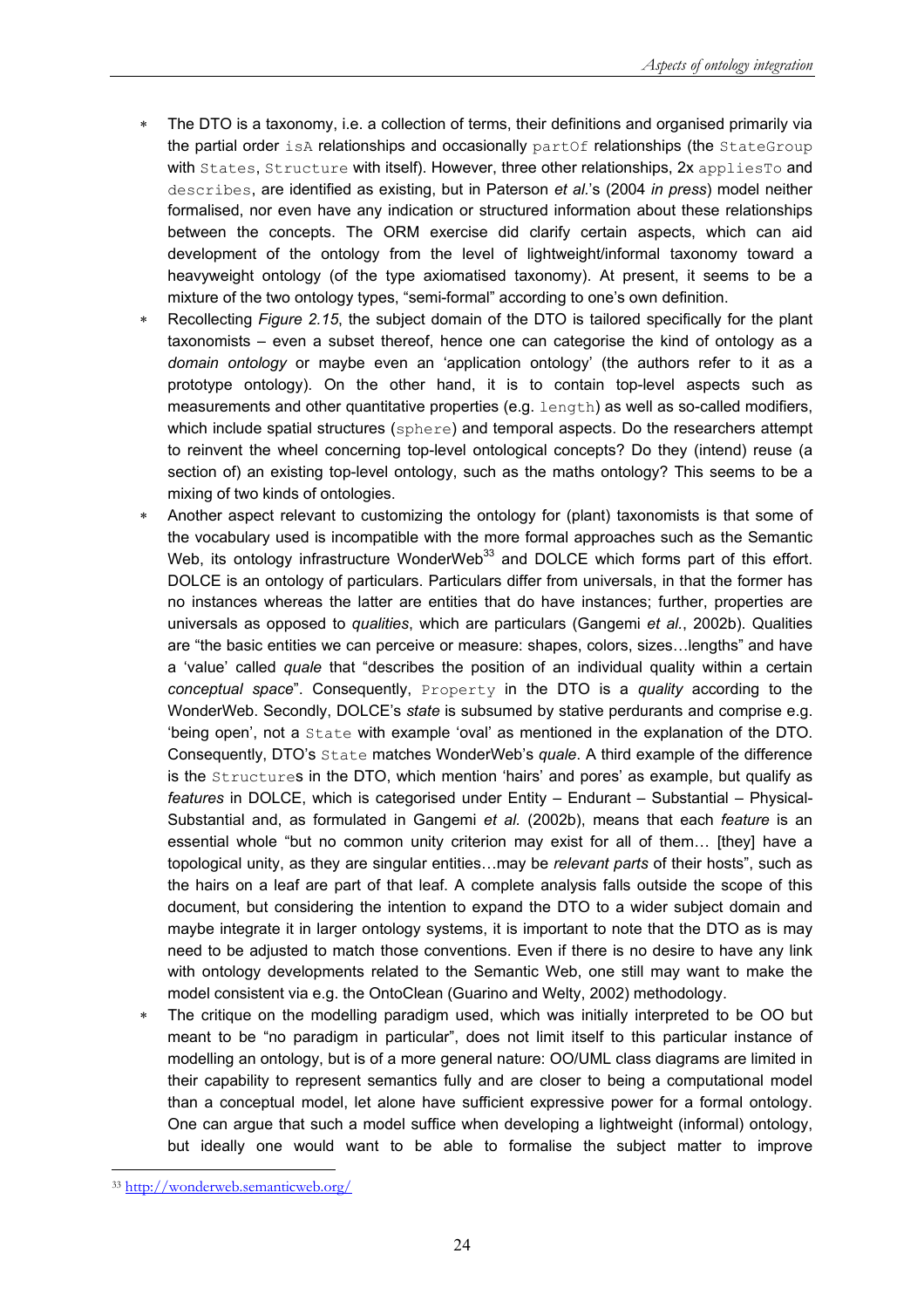interoperability and reuse of the knowledge captured in the ontology, eventually. If one were indeed to move on towards formalizing the knowledge, as seems to be the direction, OO/UML is not expressive enough to capture all rules and one would need to 'translate' the existing model into whichever formal representation one chooses. In this perspective, it would be more advantageous to use a more expressive conceptual modelling methodology from the start.

Last, the 'routes' State-Property-Structure and State-StateGroup-Structure are, depending on phrasing of the question, "alternative drawings of the same thing" or "our interpretation is better structured and more comprehensive and includes quantitative properties as well" (see *Example 1*). If the former, then it would be incorrect to include both routes in an ontology because the 'what is' should be included only once. If the latter, this means that there is no consensus on the matter, and therefore should not yet be incorporated into one ontology; or at least mentioning separately that there are dissimilar interpretations on how States relate to Structures and that further research will assist in identifying the appropriate ontological relations of the knowledge. It is here that the approach of an ontology base and a separate commitment layer may be helpful by separating the terms/concepts involved from their rules. However, at the time of writing there does not seem to be an agreement on the concepts that would go in the ontology base, which makes defining one commitment layer very difficult, if not impossible. On the other hand, the DOGMA methodology facilitates the two interpretations to be represented – each in its own commitment – hence can be recognised, tested and analysed as such.

An interesting aspect that shines through the DTO development is the conflicting demands between the call for more structure, rigour and categorisations (and some sort of standardisation) by the computing scientists, the taxonomists who are used to the "natural language/free text descriptions" and the attempts by the informaticians to accommodate this lack of standardisation to some extent. Considering the 'free text freedom', one might consider to investigate if the advances in natural language processing have potentially useful technology to offer.

 The Descriptive Term Ontology is in the process of being developed and is in need of a clarification on the type and kind of ontology pursued – or a justification why not to follow such a route – and may benefit from adhering to the idea of achieving consensus before suggesting there is one ontology to capture the descriptive terms.

 $\Box$ 

#### *2.3 Conflicts and mismatches*

Conflicts and mismatches can occur on various levels, as the reader may have inferred from the previous paragraphs on data and domain heterogeneity. Here, the effects of different kinds of logic, domain differences and types of mismatches are briefly discussed. Visser *et al.* (1997) distinguish two main types of mismatches: conceptualisation and explication. The conceptualisation mismatches cover largely the heterogeneity addressed above, where either the concepts or its relations mismatch with their counterparts in other ontologies; explication mismatches deals with the manner the conceptualisation is specified, using any combination of mismatches between term (*T*), the definiens (*D*) defining the concept and ontological concept  $(C)$ . For example, a  $CD$  mismatch occurs when  $T<sub>1</sub>$  and  $T<sub>2</sub>$  are the same, but differ in definiens and concept, hence *T* is a homonym. Mitra *et al.* (1999) identified them slightly different: apart from semantic mismatches [of ontologies], there are structural mismatches (Goh's 'generalization' in *Figure 2.1*), instance (something is an instance of class1 and in the other ontology it is of class2, where  $class1 \neq class2$ ) and granularity (more or less comprehensive hierarchies). One can add to this instance-class mismatch, where in one model the element is defined as a class(/entity) and in another as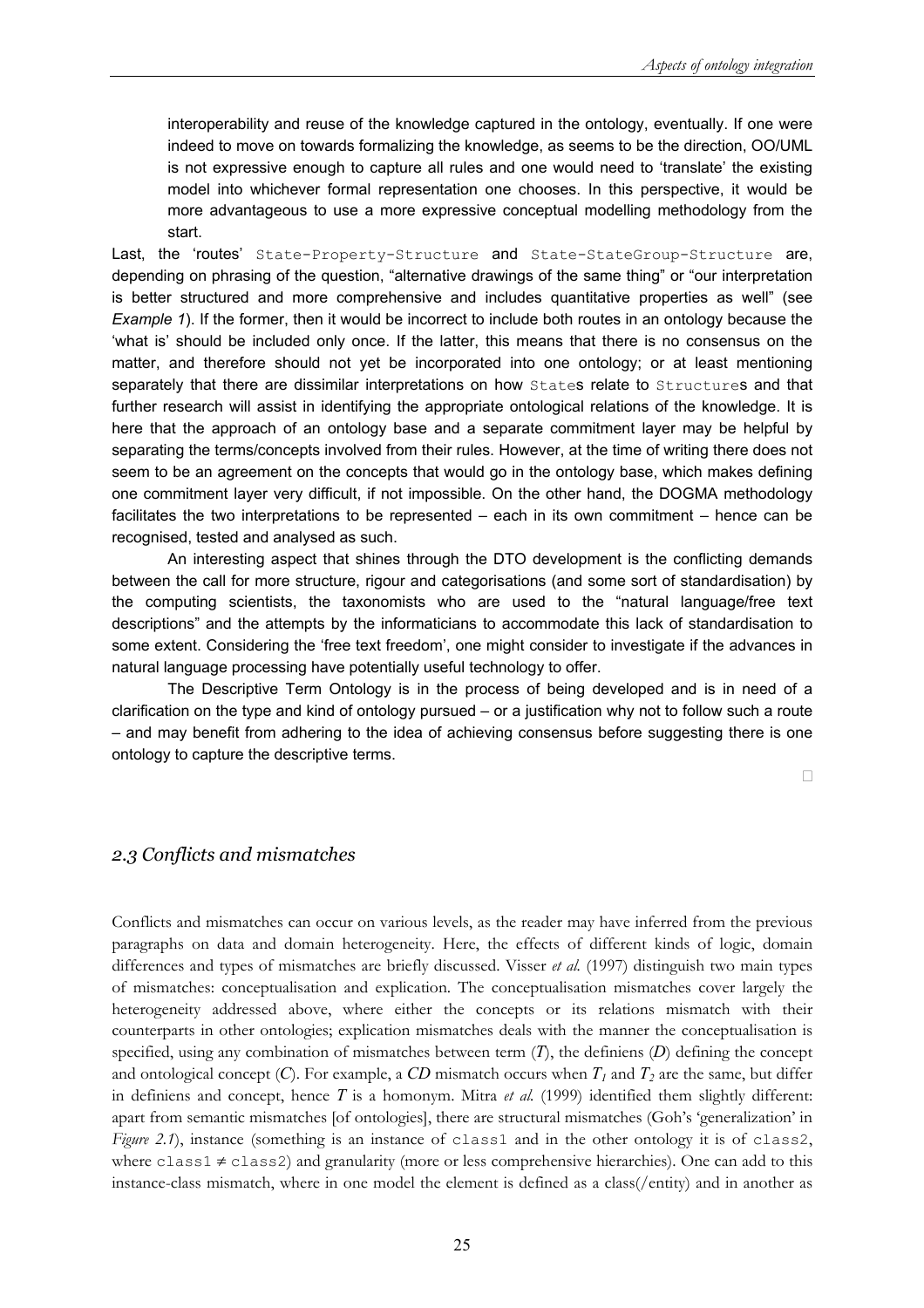an instance. Klein (2001) categorised the problems of ontology combination for any subject domain; *Figure 2.17*, contains an adapted version of Klein's diagram, which is likely still incomplete, but does provide a useful overview. The numbers in the figure indicate a clarification is provided beneath the figure, while the next chapter addresses some of the issues raised here with relation to ontology integration efforts.



*Figure 2.17. Schema of problems in ontology combination tasks.*  (Source: based on Klein (2001), augmented by this author)

(1): 'Finding alignments' is not only a practical problem in the sense of manual and (semi-)automatic processes (see also chapter 5) based on computerisation of the heuristics otherwise characteristic for the manual procedure, but also can be considered as a difficulty of matching, or addressing the mismatches, of ontologies as organised under (2).

(2): Refer to chapter 4, ontology integration, and aspects addressed in this chapter such as kind and type of ontologies.

(3): This covers management of ontology revisions and tracing these changes. This author interprets 'translation' as for example the polder example in §4.2.1 as well as the straightforward translation of the labels of the concepts between different natural languages, like the concept with English name Tree as Baum in German.

(4): Think of CGs, RDF, KIF and various description logics. See also §2.4.1 and Sowa (2000) in particular; an example of the use of description logics for bioinformatics ontology is the TAMBIS Project<sup>34</sup>, which used the GRAIL concept modelling language (Baker *et al.*, 1999).

(5): These include Wiederhold's scopes as mentioned in §2.1.3, and the marking out of the domain.

(6): In addition to the synonyms and homonyms, this author added hypernyms and hyponyms, matching one concept of ontology  $O_1$  with another concept in  $O_2$  that has a slightly broader respectively narrower definition than the concept in  $O<sub>l</sub>$ .

(7): Recollect Visser *et al.*'s paradigms of ER versus OO in §2.1.3 and *Example 1*.

(8): For example using different natural language (Italian or Finnish).

 $\overline{a}$ <sup>34</sup> http://imgproj.cs.man.ac.uk/tambis/index.html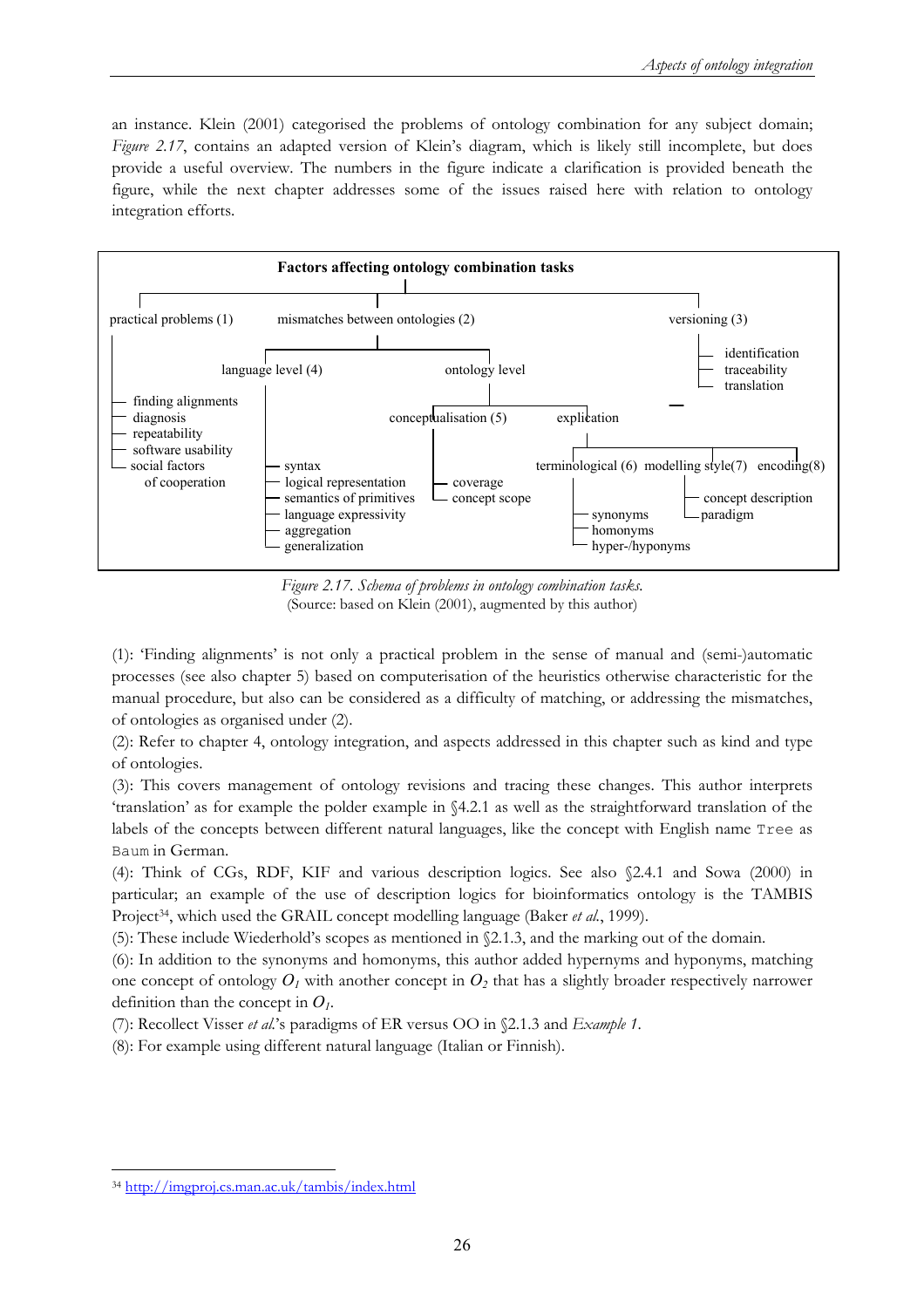## 3. Pilot experiment

The brief investigation contained in this chapter draws together multiple aspects discussed and analysed in chapter 2. These include, but are not limited to, differences between computing models and modelling software used by ecologists, biological and ecological data characteristics, and the methodology of using placeholder objects to capture an extended semantic representation of equations is assessed. It also serves the purpose to prepare for a larger research project, such as the possibility of analysing and (re)modelling the LEEDS model**35**, so that formulation of more comprehensive research questions and/or hypotheses may be achieved. Another aim was to investigate the prospective for a bottom-up approach to create computing models, such as conceptual models and ontologies, based on existing ecological models that are already captured in modern modelling software such as STELLA. This software is used by ecologists in both research and education for systems analysis and creation of simulations of phenomena such as predator-prey interaction, effects of contamination and food chains.

### *3.1 Methodology*

A preliminary pilot experiment was carried out with STELLA software v8 for Windows from High Performance Computing and a demonstration model provided, called *Amalgamated Industries*.



*Figure 3.1. Model of the Amalgamated Industries demo.* 

This representative ecological model with *Amalgamated Industries* captures a scenario where a factory disposes toxic waste (*widgoxyn*) in the river, which flows into the pond downstream on the university complex (*Alma Mater*) that may in turn kill organisms living in the pond depending on the pollutant concentration (*Figure 3.1*). The concept of concern is the concentration of the pollutant in the pond at the centre of the diagram, which has the influencing factors modelled 'around' it, such as the released amount of pollutant by the chemical plant and the amount of water entering and leaving the system. The analysis

 $\overline{a}$ 35 Lake Eutrophication Event, Dose, Sensitivity-model, see e.g. Malmaeus and Håkanson (2004) for an example.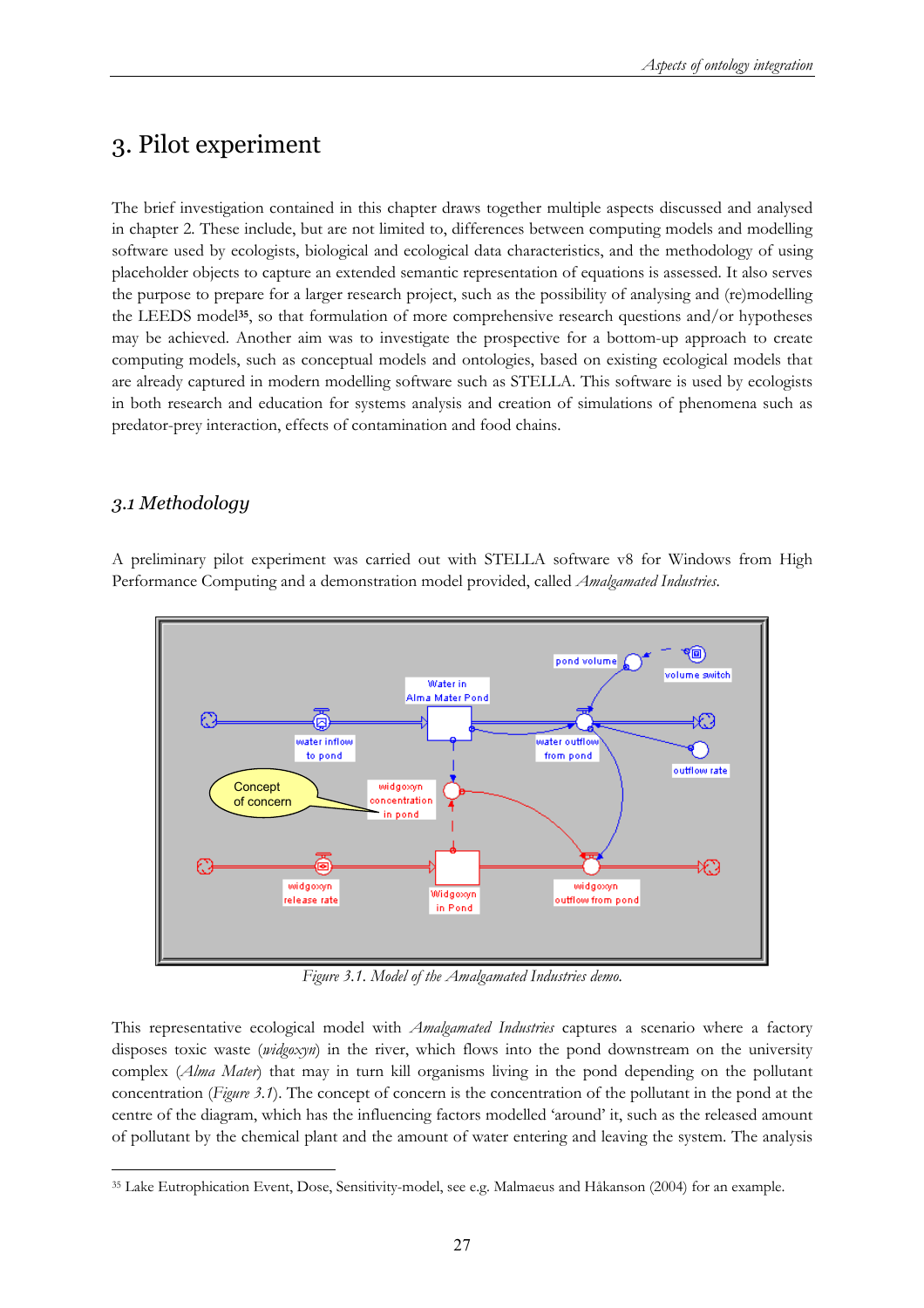procedure in this pilot experiment involves the abstraction of this model and matching computing jargon with the modelling elements of STELLA, the reorganisation of the abstraction into a lightweight ontology (a taxonomy) and the accommodation of the extended semantics of the formulae into a model containing placeholder objects that matches the taxonomy. Paragraph 3.4 contains a discussion of the results and §3.5 some concluding remarks.

#### *3.2 Model abstractions*

#### *3.2.1 Ecological and computing concepts*

Before analysing the *Amalgamated Industries* model, *Figure 3.1* was simplified and generalised into an abstract pollution scenario as shown in *Figure 3.2*, which conveys three main aspects:

- 1) Water and pollutant flow in and out of the bounded system,
- 2) The combination of water volume and amount of pollutant determine the actual pollutant concentration in the pond, and
- 3) The combination of water outflow and pollutant concentration determines the amount of pollutant outflow.



*Figure 3.2. Abstraction of the pollution example.* 

There are two factors of interest in comparing this type of model with its variants in computing, such as class diagrams and ontologies:

- The ecological model is *event centred*, hence contains the representation of the concept of time, diagrammatically represented with the horizontal thick arrows with an open shaft, or phrased as the *route* taken by energy or a nutrient (in e.g. a food web). This is in stark contrast with most computing models, which centre around objects and their relations.
- ∗ Key aspects in the ecological model are the flow, stock, converter and action connector; *Figure 3.3* contains the comparison with computing verbiage (top half). Object is a candidate for a class or (entity) type, event or activity in OO terms a candidate for a method and in an ontology categorised under a function or activity hierarchy and converter maps to attribute or property, which says something about the object, such as the outflow rate.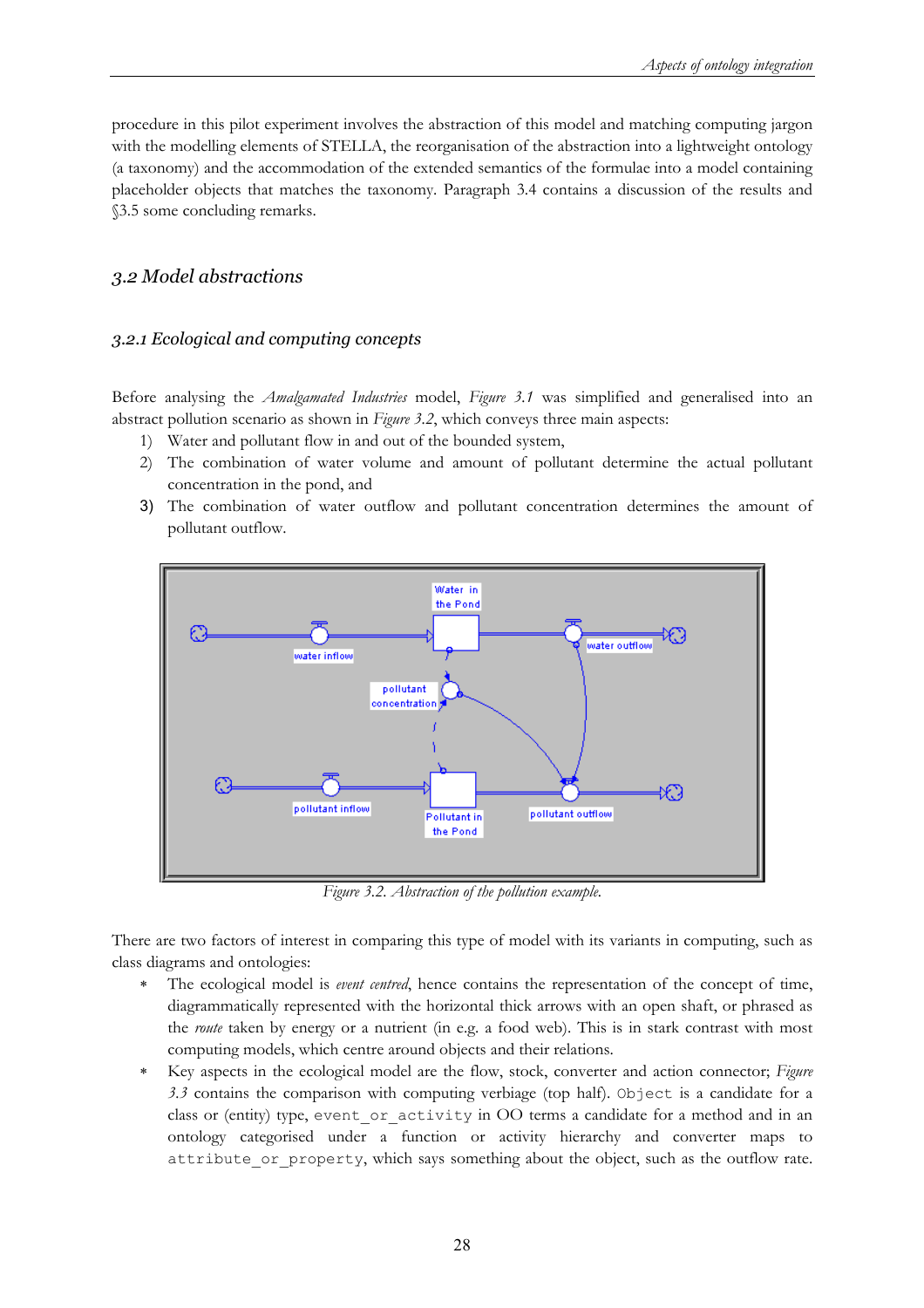

The action connectors (thin lines with arrows) may be candidates for binary (ternary?) relationships between any two of flow, stock and converter.

*Figure 3.3. Comparing the ecological model components with its analogous element in a computing model.* 

*What consequences do these differences have on 'translating' an ecological model into a conceptual model or ontology?* Primarily, temporality and the movement of energy or nutrients are normally not considered in the conceptual models or ontologies, hence is unlikely to be represented exactly as is captured in the ecological model. However, what is possible is incorporating the fact that types of events, such as inflow and outflow, exist. Together with the almost one-to-one translation of stock to object/class/entity type and converter to attribute/property/value type, the original ecological model can be remodelled into a computing model consisting of three features:

- ∗ Entity types with attributes,
- ∗ Categorisation of events, and
- ∗ The relationships between them.

The expectation is that the latter, which includes the accommodation of action connectors, likely will be the most challenging. Key task then is how one can formalise this correspondence, and consequently the formalisation of the ecological knowledge itself. If this is possible, it should also be within reach to automatically generate an ontology base and populate this by loading several of the STELLA ecological models, such as *Amalgamated Industries* and the LEEDS model of Malmaeus and Håkanson (2004). In essence, the models as depicted in Figure 3.1 and 3.2 are readily available intermediate models analogous to Aguado *et al*.'s (1998) conception of an "intermediate model", thereby functioning as common ground for communication between the disciplines computing and ecology.

#### *3.2.2 A lightweight ontology*

However, before exploring the possibilities of formalisation and automation, a quick manual exercise was conducted to provide a sketch with an indication of a possible taxonomic representation, restricted to concepts and the isA and partOf relationships (*Figure 3.4*). Before analysing the figure, a few explanatory notes are in order. The isA relationship between Water and Molecule is grey, because although Water is indeed a molecule, Water *in the context of some ecological site* is not meant as pure H2O, but water containing dissolved molecules and suspended particles. *Figure 3.4* is easy to draw and, from the perspective of computing, straightforward to understand, but the methodology of ontology base &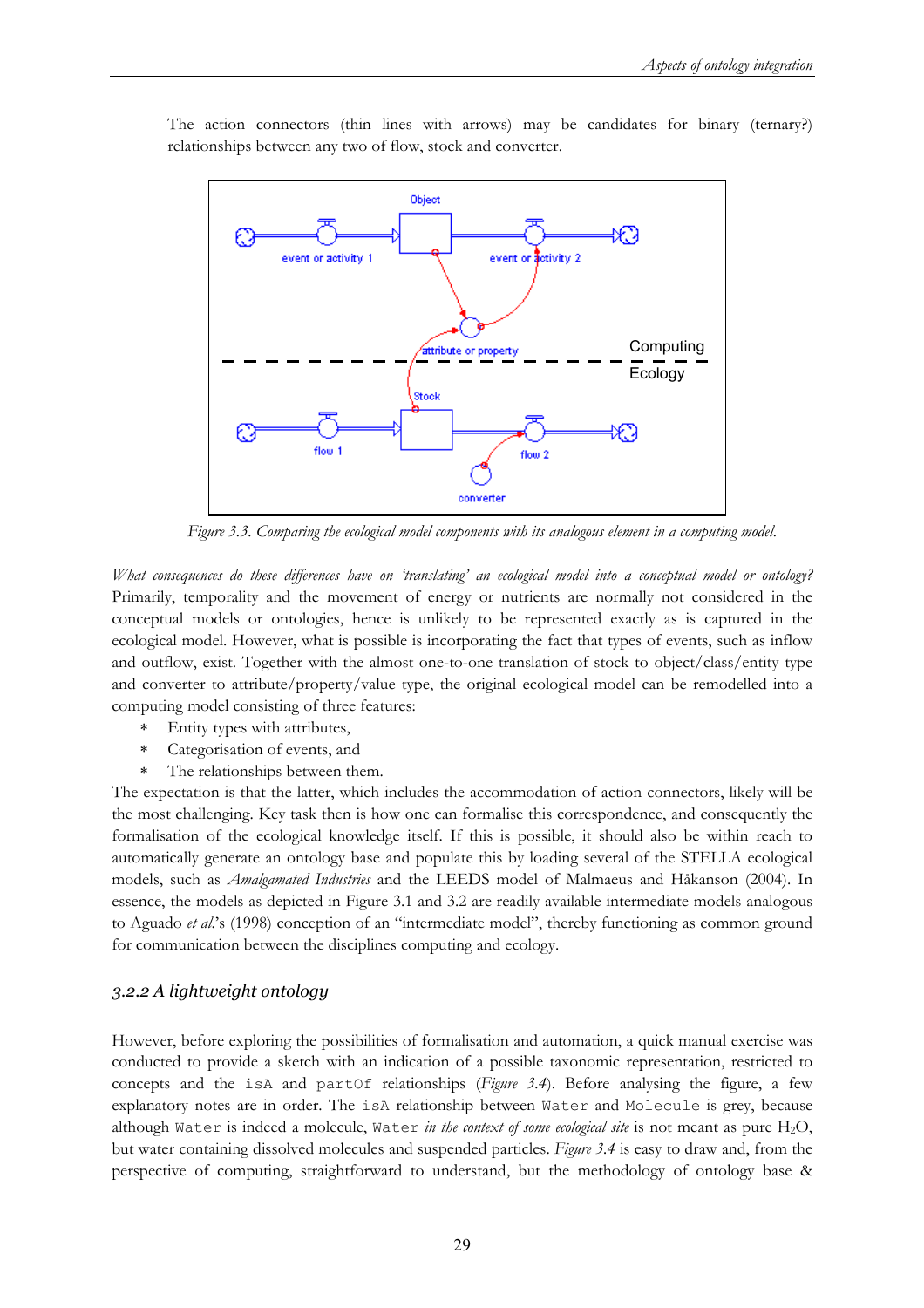commitment layers would have been more advantageous (see also §2.2.1 and *Example 3*). This, because "water is a molecule" can be included in the ontology base and omitted from a commitment layer in the context of the ecological site, whereas it would be included in a commitment layer of a chemicals ontology (which would omit the "water is a liquid mixture"). The three concepts Volume, Rate and Concentration are grey as well, because they capture a characteristic of their respective concept they are attached to, alike an attribute, and are not strictly a part of the concept each is related to.



*Figure 3.4. Taxonomy of* directly *relevant concepts.* 

Of course, water can occur in the frozen state, but then the water flow and change in pollutant concentration is assumed zero, and can be considered a state that water can be in, not a characteristic of water (a characteristic would be expansion of water during freezing). The current STELLA simulation demonstration includes drought and flooding, but not the effect of a frozen river and pond; analogous is the design decision on in/exclusion of rainfall and vaporisation. Considering possible future expansion and reusability, one may wish to include it in the taxonomy. This notion is also valid for concepts such as the WaterBasin with hitherto omitted subtypes such as River, Sea and Lake, where inclusion of WaterBasin in *Figure 3.4* may appear inconsistent, but serves the purpose of illustrating the abstraction and potential for reuse.



*Figure 3.5. Enlarged taxonomy of the pollution scenario*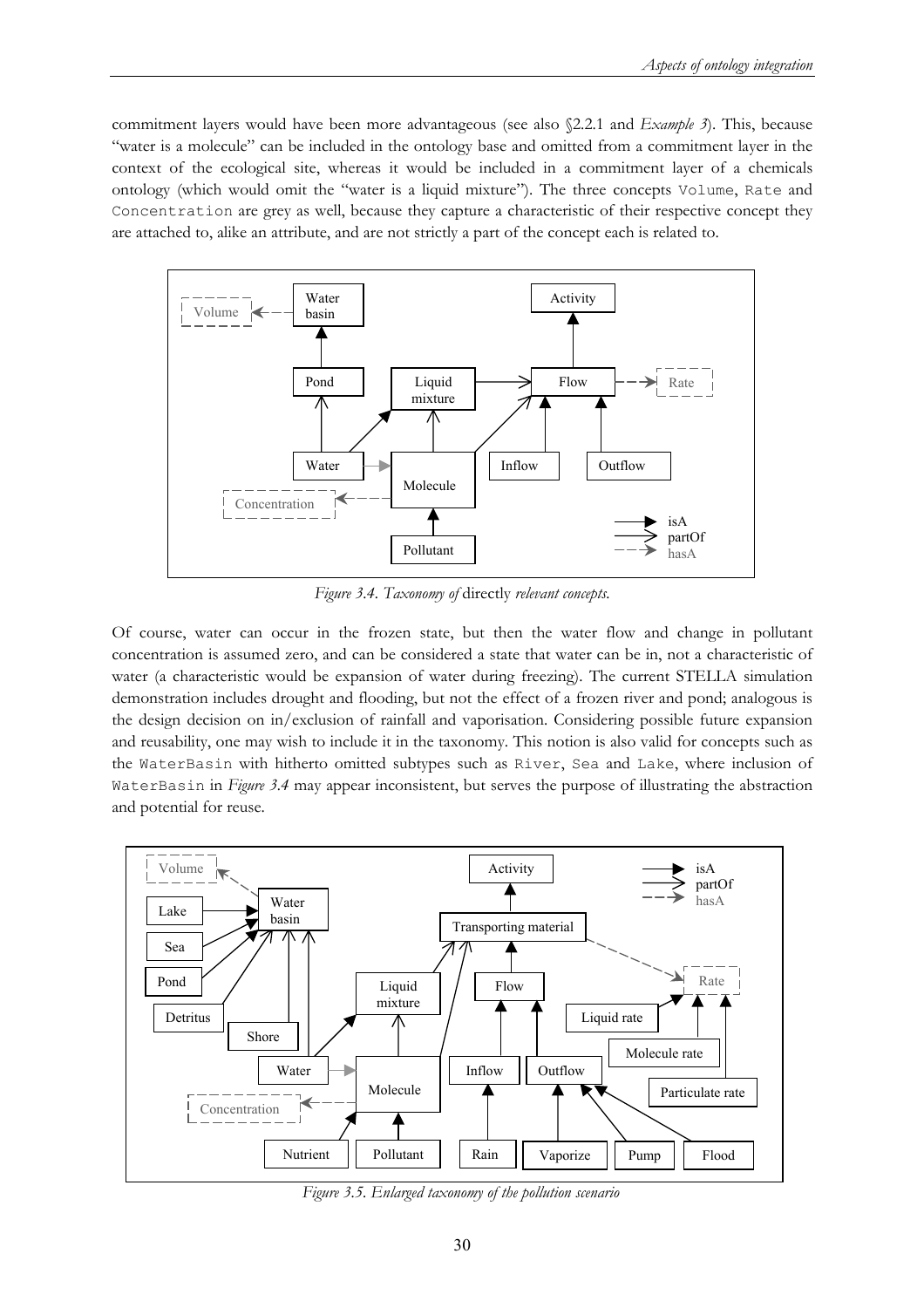A more comprehensive taxonomy is drawn in *Figure 3*.*5*, containing more than double the amount of concepts relative to the directly relevant concepts in *Figure 3.4*, hence has the capability of higher occurrences of reuse for a wider variety of pollution simulations.

 A striking difference is the apparent loss of coherence of the subject matter due to the move from ecological to computing model: the so-called *concept of concern* used as the start to develop all elements in the ecological model is now merely one part of many and not included in a taxonomy-as-ontology that is restricted to isA and partOf relationships.

### *3.3 Formulae and placeholder objects*

The STELLA (and related iThink) software captures formulae in the background, and are more obscure than the placeholder objects of Keller and Dungan (1999). *Figure 3.6* is a screenshot of the software's automatically generated framework to finish the calculations that are assumed relevant. Albeit using the labels of the corresponding figure (here *Figure 3.3*), with larger models, the generated text-based framework may be prohibitive to wade through to untangle the connections between the variables in the formulae. Analysing the pollution diagram in *Figure 3.2*, there are two core concepts involved in the calculations: water and pollutant. To create placeholder objects, these and their attributes are positioned as in *Figure 3.7*.

| $\sqrt{2}$ | Object(t) = Object(t - dt) + (event_or_activity_1 - event_or_activity_2) * dt                                                                          |
|------------|--------------------------------------------------------------------------------------------------------------------------------------------------------|
|            | INIT Object = { Place initial value here }                                                                                                             |
|            | INFLOWS:                                                                                                                                               |
|            | $\Phi$ event or activity 1 = { Place right hand side of equation here }                                                                                |
|            | OUTFLOWS:                                                                                                                                              |
|            | $\Phi$ event or activity 2 = { Place right hand side of equation here }                                                                                |
| 11 ? I     | Stock(t) = Stock(t - dt) + (flow 1 - flow 2) * dt                                                                                                      |
|            | INIT Stock = $\{$ Place initial value here $\}$                                                                                                        |
|            | INFLOWS:                                                                                                                                               |
|            | $\Phi$ flow 1 = { Place right hand side of equation here}                                                                                              |
|            | OUTFLOWS:                                                                                                                                              |
|            | $\bigcirc$ flow 2 = { Place right hand side of equation here}                                                                                          |
| ၊ ၜ        | attribute_or_property = { Place right hand side of equation here }                                                                                     |
| စ          | $\mathsf{converter} = \{ \mathsf{Place} \ \mathsf{right} \ \mathsf{hand} \ \mathsf{side} \ \mathsf{of} \ \mathsf{equation} \ \mathsf{here} \ \dots \}$ |
|            |                                                                                                                                                        |

*Figure 3.6. Formulae underpinning the model in Figure 3.3.* 

Secondly, one determines the parameters that can be measured and the ones that need to be calculated, hence somehow accommodated in the placeholder objects. Measurements of the following parameters can be taken on site: the inflow and outflow of water in the pond and its volume (respectively  $W_{in}$  and *W<sub>out</sub>* and  $W_{vol}$ , the amount of pollutant dumped by the production plant ( $P_{in}$ ) and the concentration of the pollutant in the pond  $(C_{pol})$ . This leaves two variables to be calculated: the amount of pollutant in the pond (*Pamount*) and the amount leaving the pond (*Pout*); accumulation of pollutant in the pond (*Pacc*) can be derived from the placeholder object model, but is not included in the STELLA model.

Is the concentration of the pollutant in the pond an attribute of the water in the pond or of the pollutant itself? The taxonomy in *Figure 3.4* states that "a molecule has a concentration", but it can only have a concentration dissolved or suspended *in something* and not *of itself* (of itself are properties like melting temperature and structure of a molecule). However, to conclude it is an attribute (i.e. hasA) of the water in the pond is premature: if modelled as such, the model will not be able to accommodate for other pollutants unless one labels them as  $C_{pol}$ ,  $C_{pol}$  and so forth. Hence, there can be multiple instances of pollutant concentrations, even of the *same* pollutant if there are multiple strata in the pond, therefore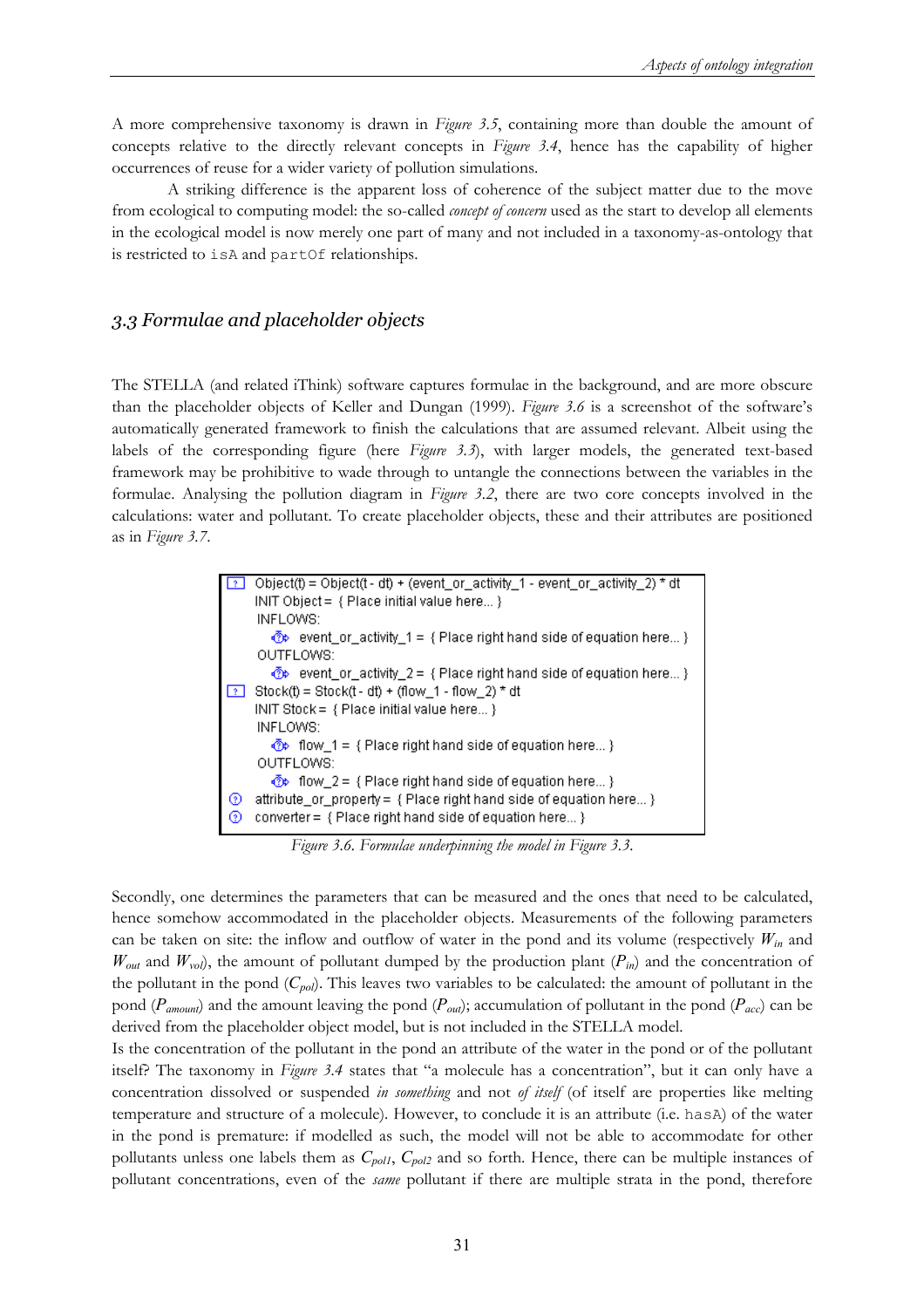entitling it to have its own placeholder object. This is included in *Figure 3.7*, thus now containing all required parameters. As example of the model's usability of representing the semantics of the formulae, the amount of pollutant leaving the pond *Pout* is included in *Figure 3.8*; the two remaining calculations are in *Appendix B*, which make use the *exact same configuration* of the placeholder objects. In extreme, it is possible to represent any calculation deriving the value of one variable from others and to create new variables that may be of interest, such as the accumulation of pollutant.



*Figure 3.7. Placeholder objects model.* 

Considering the taxonomy of *Figure 3.4* (or *3.5*) and the model of the placeholder objects in *Figure 3.7*, the concept of flows and the sense of temporality of the ecological model is eliminated, yet represented in a for the computing scientist utilisable manner because *Water\_in\_Pond*, *Pollutant* and *Concentration\_Pollutant* have a direct correspondence to the concepts Water, Pollutant and Concentration in the taxonomy. In this view, the placeholder objects with their formulae can be interpreted as an extra 'layer' on top of the taxonomy.



*Figure 3.8. Placeholder objects and the formula to calculate the amount of pollutant leaving the pond.*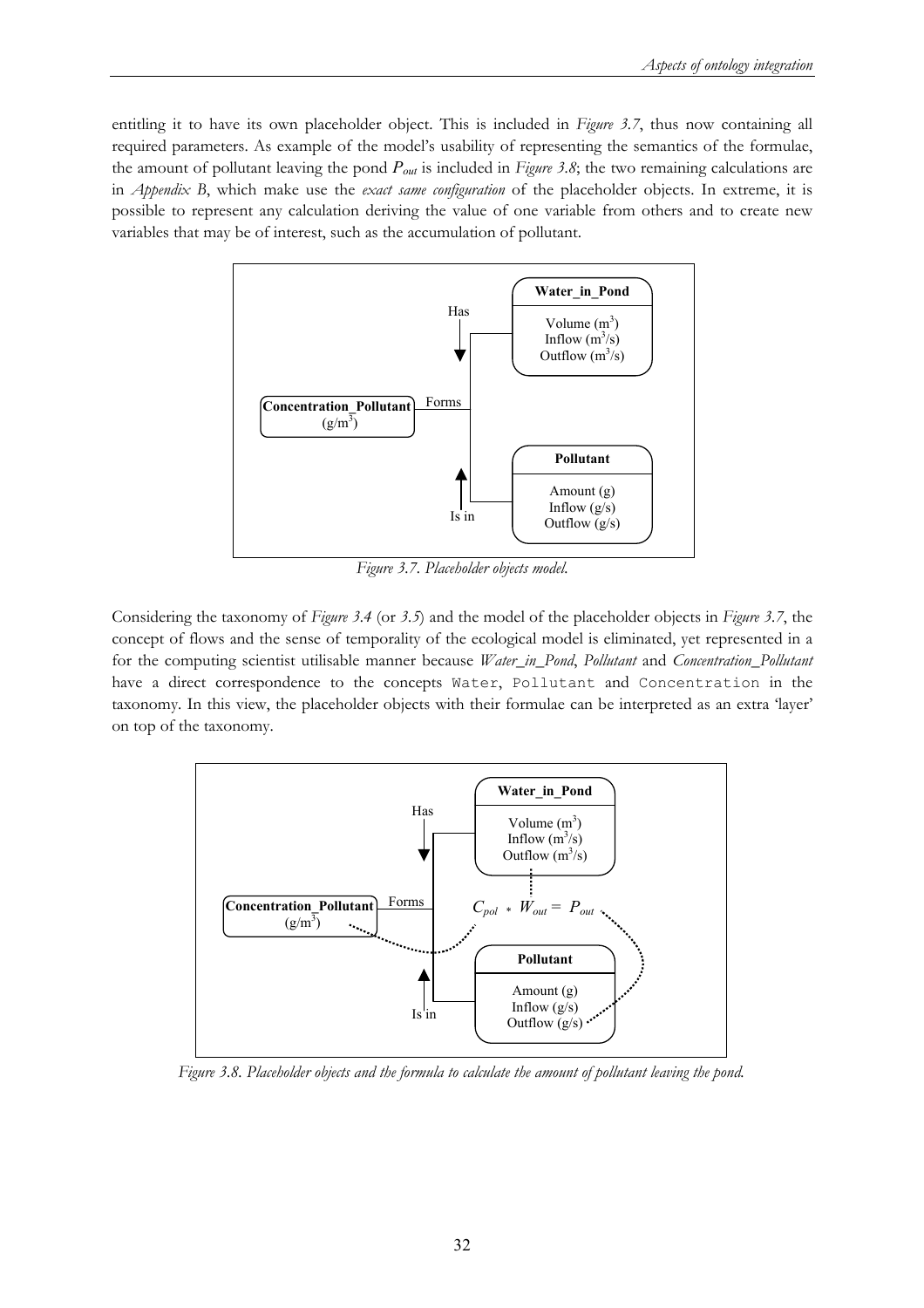## *3.4 Discussion*

Even though the type of ecological model utilised in this pilot experiment was different from the objectfocussed fungus-ant symbiosis in *Example 2*, similar issues surfaced when attempting to remodel it into an (informal) ontology: the abstraction introduced several extra concepts, such as Activity and Molecule, and the associative knowledge of the subject matter is seemingly 'lost' and replaced with a more rigid, structural organisation of the concepts. However, there are two factors ameliorating this potential problem:

i. Ecology already divides concepts into three categories: natural, functional and integrative concepts. The first two types of ecological concepts can be identified in the taxonomies of both this pollution experiment and *Example 2*: the functional concepts are categorised under Activity and the natural concepts on the left-hand side of the respective figures, as e.g. under Organism. Imposing a separation and categorisation may actually benefit ecology. Ford (2000) presents the interdependencies between the types of ecological concepts, and, for example, indicates that

[n]ew functional concepts arise to describe newly understood structures or interactions in natural concepts and research into functional concepts is constantly used to refine the definition of existing natural concepts and their classifications.

and "[d]evelopments in measurement lead to refinements of functional concepts". Hence, by trying to define the concepts more clearly with the aid of ontology development, the discipline of ecology may advance at a faster pace. However, realise that it is considered that the *change in definition of concepts* and *how they may be classified* is the very essence of scientific advance (Ford, 2000), which has the consequence that *any* development (software) of an ecological ontology *must* facilitate for extensive features for ontology evolution. A full treatise on the actual and potential impact of this and more detailed knowledge on the differences in the scientific enterprise will be discussed at a later date; practical concerns on managing changes in ontologies is addressed in chapter 5 and the interested reader may to refer to Klein and Noy (2003).

In addition to this requirement, there still exist the challenge of representing the integrative concepts that make ecological models, which are sometimes established and captured in axioms, but also still be conjectures or in the process of being refined, where the second and third stage include alternative views of some ecological domain. This indicates that the chosen ontology development process *must* be capable of representing alternative views of a domain. These uncertainties, assumptions and occasional sub-optimal definitions of ecological concepts make creation of an ecological ontology a daunting task. 'Normal' ontology development entertains itself with *how* to represent what is [known], whereas an ontologist for ecology will have to cooperate in the process that otherwise logically occurs before ontology creation, i.e. the *what* and *why*. This should be modelled not only in a for a computing science usable way (the ontology), but also usable for an ecologist, who will be pushing the boundaries of his/her discipline by clarifying relevant concepts, thereby may be able to formulate research questions, and consequently their theories, better. Therefore, the seeming loss of associative knowledge when translating an ecological model into an ontology, as carried out in this pilot experiment, is not an actual loss and more likely to be an advantage because, provided alternative views of combinations of concept (into integrative concepts and theories) can be accommodated for, it will aid the advance in ecological science.

ii. Some coherence might be regained by remodelling the pollution model into an ontology base and commitment layer, where the latter is of prime importance because of its expressiveness and closeness to a (more flexible) conceptual model. Downside of such an approach, and for this reason not pursued in this pilot experiment, is that in order to create the commitment layer, more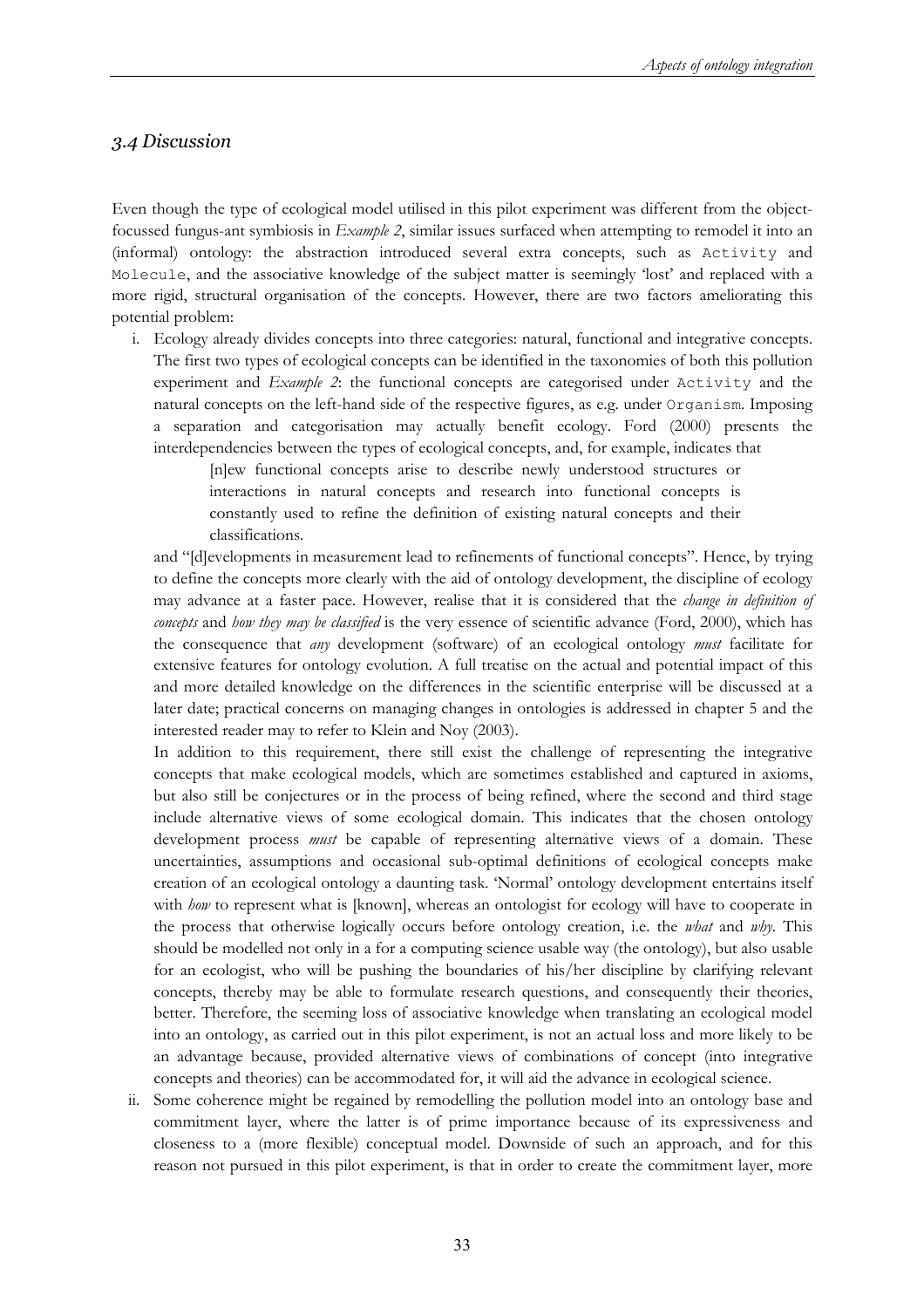detail about the rules of the concepts and relationships is required, which is not available to the desired extent at the time of writing. If one were to engage in this regardless, being it with DOGMA or maybe Conceptual Graphs, some assumptions will need to be made. Acknowledged, the pollution model *Amalgamated Industries* already contains two assumptions: *Pin* equals *Pdumped\_by\_plant*, even though adsorption and absorption to particulates in the river and subsequent sedimentation is possible<sup>36</sup>, and a uniform concentration of pollutant throughout the pond, although variations in concentration is incorporated in the LEEDS model and facilitated for in the placeholder objects model, hence not impossible.

It must be noted however, that inclusion of Concentration in the taxonomy is not to this author's satisfaction. It was interesting to discover the near-correctness of Concentration in the taxonomy through the formulae and placeholder objects exercise. Apart from the analysis in §3.3 on how to represent this in the placeholder objects model, one can take a closer look at the ontological connections to consider if a change to the taxonomy as in *Figure 3.4* is warranted. It can be considered a political decision to view Concentration of a pollutant as a partOf Water (instead of Molecule hasA Concentration), because the release of pollutant – hence its resulting concentration in the environment, including the water – is ontologically related to human activity and not a 'natural' case of *what is*. Secondly, the *molecule* (pollutant) is *in* the water, not the concentration of the molecule. Third, Water hasA Concentration faces a similar problem as the partOf and is incomplete: in the more expressive languages used for constructing ontologies, one can contemplate a relationship between Water and Molecule called forms that is also related to Concentration (or a ternary relationship that reads Molecule hasA Concentration in Water). In this instance, analysing the variables of the equations not only can, but actually does, benefit development of the lightweight ontology. Further, it serves as a crosscheck that placeholder objects required for the calculations are indeed represented in some manner in the taxonomy to avoid (or at least minimise) loss of knowledge. Even though some of the semantics of the ecological model might seem 'lost', this is not the case; on the contrary, the placeholder objects methodology provides a richer semantic representation of the knowledge that was 'hidden' in the original ecological model.

 However, before getting too excited, the taxonomy was built manually and the identification of direct correlations was achieved with implicit knowledge and informed assumptions. That the similarities between e.g. stock and object/type are deduced by exploiting the author's knowledge of both disciplines *does not imply* these correspondences will *always* be applicable. It requires further investigation on this matter to determine its validity, but it is encouraging that these correspondences could be identified in some larger STELLA models inspected, such as the marine microbial loop (ML) and its sub-models (Tett and Wilson, 2000) and the Vollenweider models<sup>37</sup> (the latter forms the basis for eutrophication control). Secondly, it is the expectation that accommodating the action connectors of the ecological model will be most challenging and might not have a one-to-one relation with one of the elements of an ontology. The use and meaning of the action connectors found its way into the placeholder objects model, in turn bearing a relation with the suggested taxonomy, hence may aid in determining a formal representation of the 'translation' from ecological to computing model.

 The pilot experiment exceeded the author's expectation concerning the prospect of having to deal extensively with uncertainties in relationships between concepts and the accommodation of assumptions. The choice of using the abstracted pollution prototype for this experiment was relatively random (based on interest in the subject matter) and not handpicked to ease the exercise. The relative absence of such difficulties may be due to the size of the pollution prototype, because accommodating all elements of the *Amalgamated Industries* demo demands extending the taxonomy in the direction as

<sup>36</sup> Else, one can calculate *Pin* as opposed to measuring it, or consider the river as a separate system that can be placed 'before' the pollution-in-the-pond example, where  $P_{out\_river}$  then equals  $P_{in}$  into the pond, which would involve

including concepts such as ad/absorption, sediment accumulation and consumption by phytoplankton. <sup>37</sup> http://tejo.dcea.fct.unl.pt/resources.asp, made by the IMAR - Centro de Modelação Ecológica.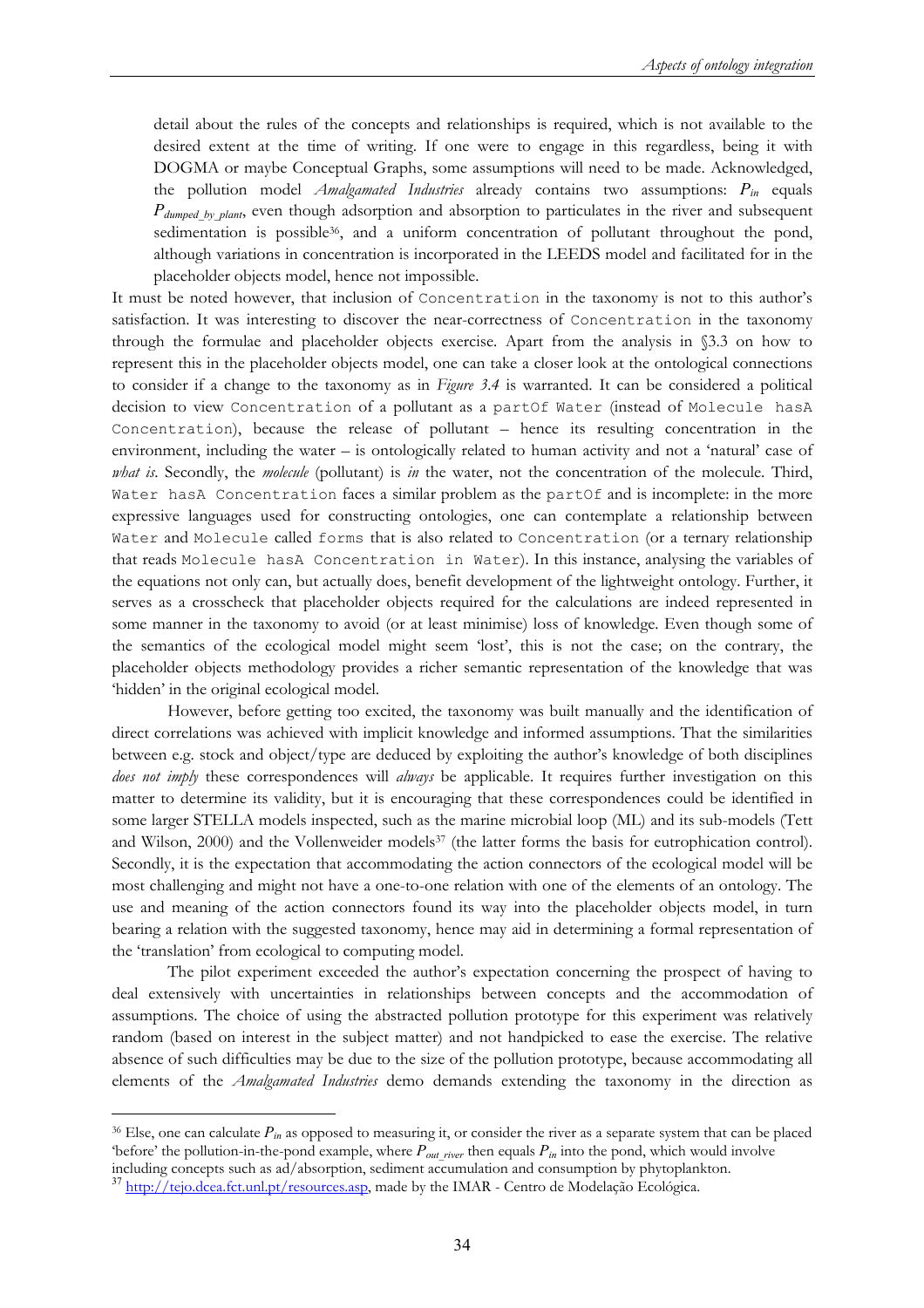indicated in *Figure 3.5*. Secondly, the present taxonomy ideally will include more concepts that subsume the existing structure, or are subsumed by existing concepts, in order to increase its potential for reusability, but conversely will increase the likelihood of having to resolve ambiguities and assumptions. However, an 'avoidance' approach might be feasible, or taken for practical reasons. For example, both the ML and SeaWeed38 model are composed of smaller sub-models; the former contains Riley+, MicroPlankton and Autotroph-Heterotroph, the latter Vollenweider and a tide & light simulation. One can create a 'mini-ontology' for each small ecological model separately and develop a library where the user can choose the desired sections to create larger models. Caveat may be the prospect of integrating such ontologies, especially because there exist e.g. Vollenweider models of *increasing complexity*. An analysis of the differences between such 'simple' and 'complex' versions revealed that the more complex models of the same topic contain both *additional sections* with influencing elements added to the model as well as *filling* the existing structure with more details. Tett and Wilson (2000) indicate that this may be the case with multiple models, because there is a desire to keep the amount of Stock elements (state variables / instances of concepts) to a minimum for reasons of computational power and practical as well as theoretical challenges of estimating parameters. Smith (1974) added that a good simulations should include as much detail as possible, a good model should include as little as possible. These perceptions and actual knowledge change over time, having not [yet] achieved consensus, and have the potential unstable effects of cascading such uncertainties in larger simulation models, which are, according to Nihoul (1998), neither possible nor desirable to include in one model. A design decision on larger ontology versus multiple mini-ontologies will need to be made.

## *3.5 Conclusions*

 $\overline{a}$ 

The pilot experiment revealed that with ecological modelling software such as STELLA, guided bottomup development of ontologies might be within reach by formalising the identified correspondences. The methodology of placeholder objects proved to be a useful approach to include semantics of ecological formulae in a manner useful for computing science. The relative absence of known challenges of ecological data such as uncertainties and assumptions may be due to the size of the pollution prototype. Improvements in formulating research questions and hypotheses to scale-up this experiment were made and are included in the PhD research proposal.

<sup>&</sup>lt;sup>38</sup> http://tejo.dcea.fct.unl.pt/resources.asp, made by the IMAR - Centro de Modelação Ecológica.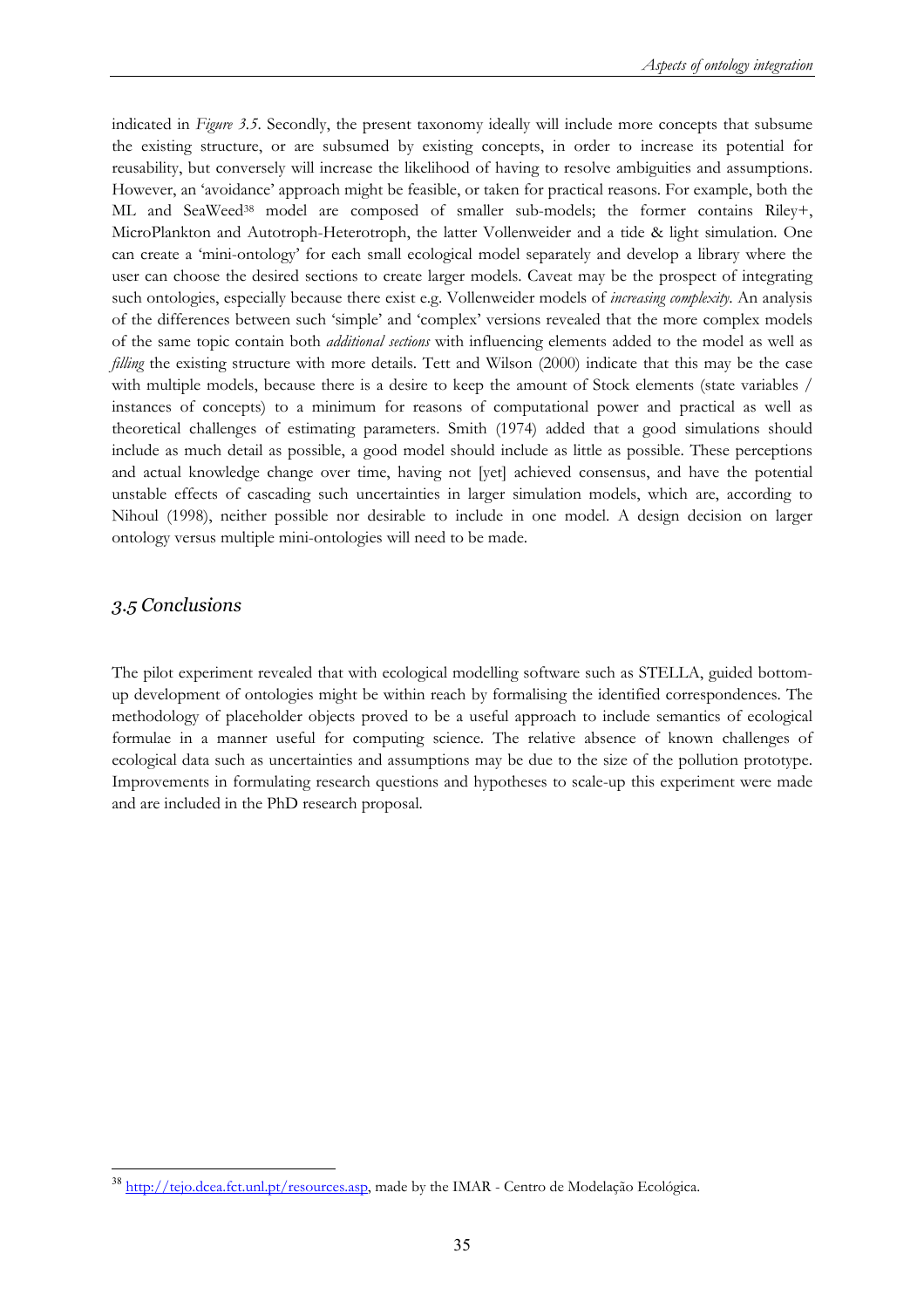# 4. Ontology integration

Bearing in mind the factors of data heterogeneity, potential mismatches, the composition and types of ontologies, this chapter looks into the myriad of ways to combine ontologies, clarifies some of the related terminology and analyses aspects such as the clouding between semantic and structural integration and differences and expectations when integrating ontologies with the same, a similar, and complementary subject domains.

## *4.1 What is integration?*

In the ontology-related research literature, the concept of 'integration' means anything ranging from integration, merges, use, mapping, extending, approximation, unified views and more; sometimes interchanging the words as if all are synonyms, although these concepts are used as homonyms as well. *Appendix C* contains a summary of this paragraph in table format and *Figure 4.6* in §4.1.3 contains a graphical representation of the level of integration of a concept relative to the other concepts of integration, whereas this and the next paragraph provide more insight in these different notions of ontology integration and include some examples to illustrate the meanings.

## *4.1.1 Overlapping and contrasting concepts of ontology integration*

Pinto *et al.* (1999) conceptualised integration by untangling the various activities generally categorised as integration into clearer distinctions of *integration*, *merge* and *use*. 39 Real integration applies "when building a new ontology reusing other available ontologies" whereby the integrated concepts can be used like submodules, adapted, specialised or augmented by new concepts and assumes the ontologies involved are each of a different domain, thus limiting the scope of their interpretation. Pinto's merging refers to combining different ontologies with the same subject domain and creating a unified ontology, though noting that the process of merging is "very unclear", which has not changed much since then (see also §4.2). The third category involves the use of ontologies to build software applications, further examined in §4.1.2.

In contrast, Sowa (1997) distinguishes between *different levels* of integration: alignment, partial compatibility and unification (in order of increased integration). His *unification* is synonymous with Pinto's merging. The *alignment* means a mapping of concepts and relations between multiple ontologies based on preservation of the partial ordering and synonyms, as well as the possible introduction of *new* concepts that will function as sub- or supertypes. This is in contrast with Mena *et al.* (1996), who use existing concepts in the ontology by traversing the tree for hyponyms and hypernyms to 'link' concepts between the ontologies (depicted in *Figure 4.1*).

This aspect of allowing hypo- and hypernyms, plus using sound and complete mappings, is by Akahani *et al.* (2002) referred to as "approximate ontology translation", as a 'best fit' for a mapping exercise (*Figure 4.2*). Their translation can be considered as an extra ontology that is positioned between the two ontologies that are being approximated, which does not lend itself well for scaling up the ontology integration where *n*>2.

 $\overline{a}$ <sup>39</sup> Refer to *Appendix D* for diagrams on integration, merging and using ontologies according to Pinto's definitions.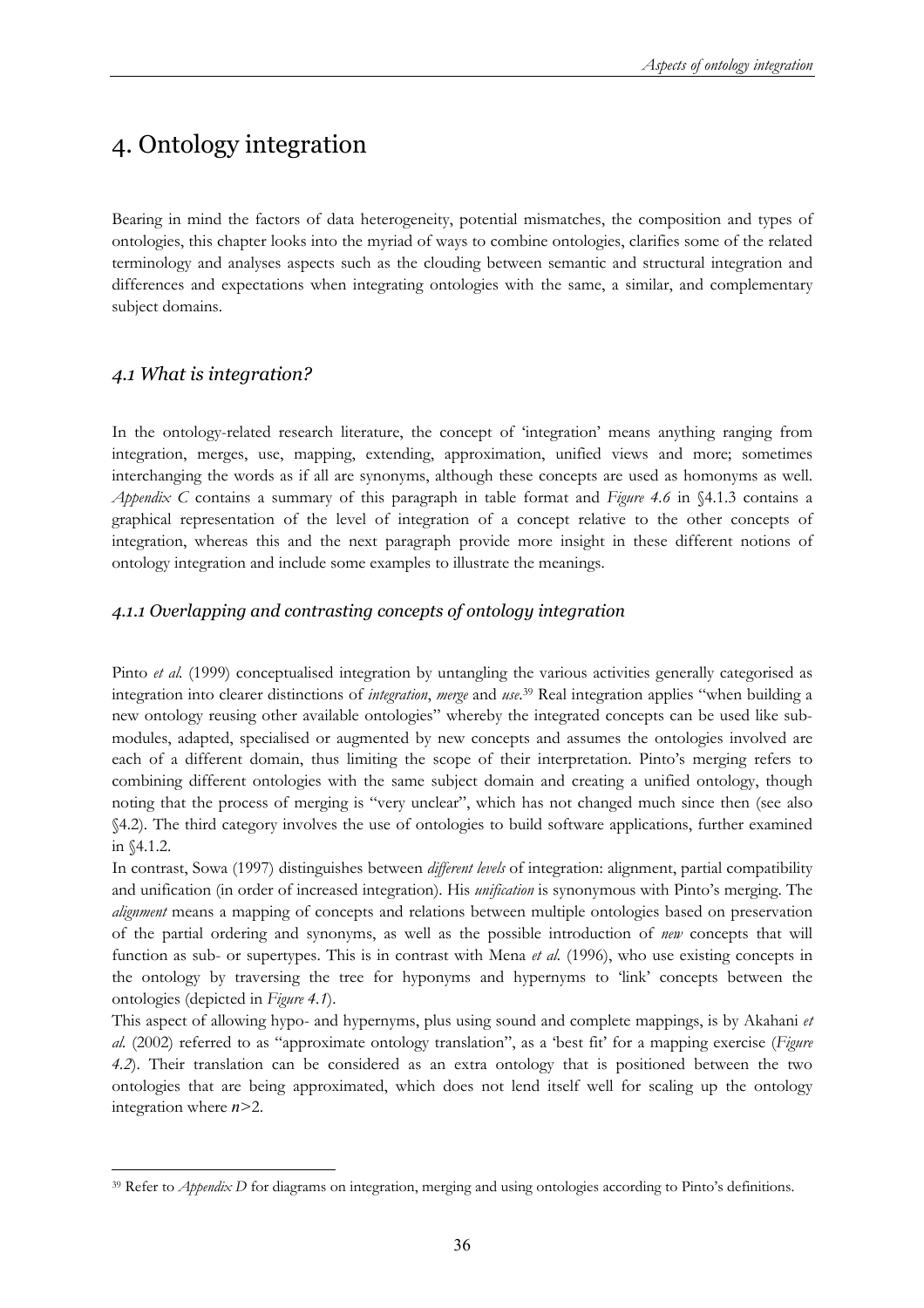

*Figure 4.1. Integrating two ontologies.* (Source: Mena *et al*., 1996)

For example, if there were a third ontology to be integrated, will they be in sequence, as in  $O_1 - O_{mapA}$  –  $O_2 - O_{mapB} - O_3$ , and transitive, or would it require another translation ontology between  $O_1$  and  $O_3$ ? For example if one were to add a third ontology to *Figure 4.2a* like the hypothetical ontology shown in *Figure 4.2c*, there are two methods to map this:

- 1. WineMenu <translation ontology A> WineList <translation ontology B> DrinkMenu. Should one be capable of querying the DrinkMenu and have a Merlot returned, i.e. the connections are transitive?
- 2. WineMenu <translation ontology A> WineList <translation ontology B> DrinkMenu <translation ontology C> WineMenu, hence a triangular relation, with multiple ontologies resulting in a mesh structure.

Madhavan *et al.* (2002) consider a 'helper model' similar to the *OmapA* of Akahani, in order to accommodate additional requirements to achieve the mapping between two ontologies. Further, use of hypo or hypernyms / approximation will result in a loss of information that may or may not outweigh the benefit of integration, depending on the specific task and UoD.

The author's referral of alignment to *a mapping* needs clarification. Mapping can involve an extending (Marjomaa, 2002), as in 'plugging in', of a second ontology into the main ontology (see example in *Figure 4.3*). This is sometimes called backbone ontology with a mapped refinement (Guarino and Welty,  $2000$ ), a local ontology integrated into a global or reference ontology $40$ , or the mapping can connect two entirely different ontologies. Gangemi *et al.* (2002a) use the former technique, though called *incremental loading*, to construct the fisheries ontology; another would be, say, an ontology of tuberous plants and one can later map an ontology of *Ipomoea batatas* (sweet potato) into the main ontology as a process of incremental ontology design. The latter, mapping of entirely disjoint ontologies, was carried out during the ONTOGENERATION project (Aguado *et al.*, 1998), which combines the CHEMICALS ontology with the linguistic ontology GUM (among others) and by Goertz *et al.* (2003) who did the same with EMBASSI (multi-media equipment ontology). In line with Sowa's levels of integration, these examples can be considered to be weaker than his definition of alignment, primarily because these mappings have much less aligned concepts and relations than in the alignment of ontologies.

<sup>40</sup> Depending on the context of an article, this can refer to quite different aspects of integration as well. See also next section.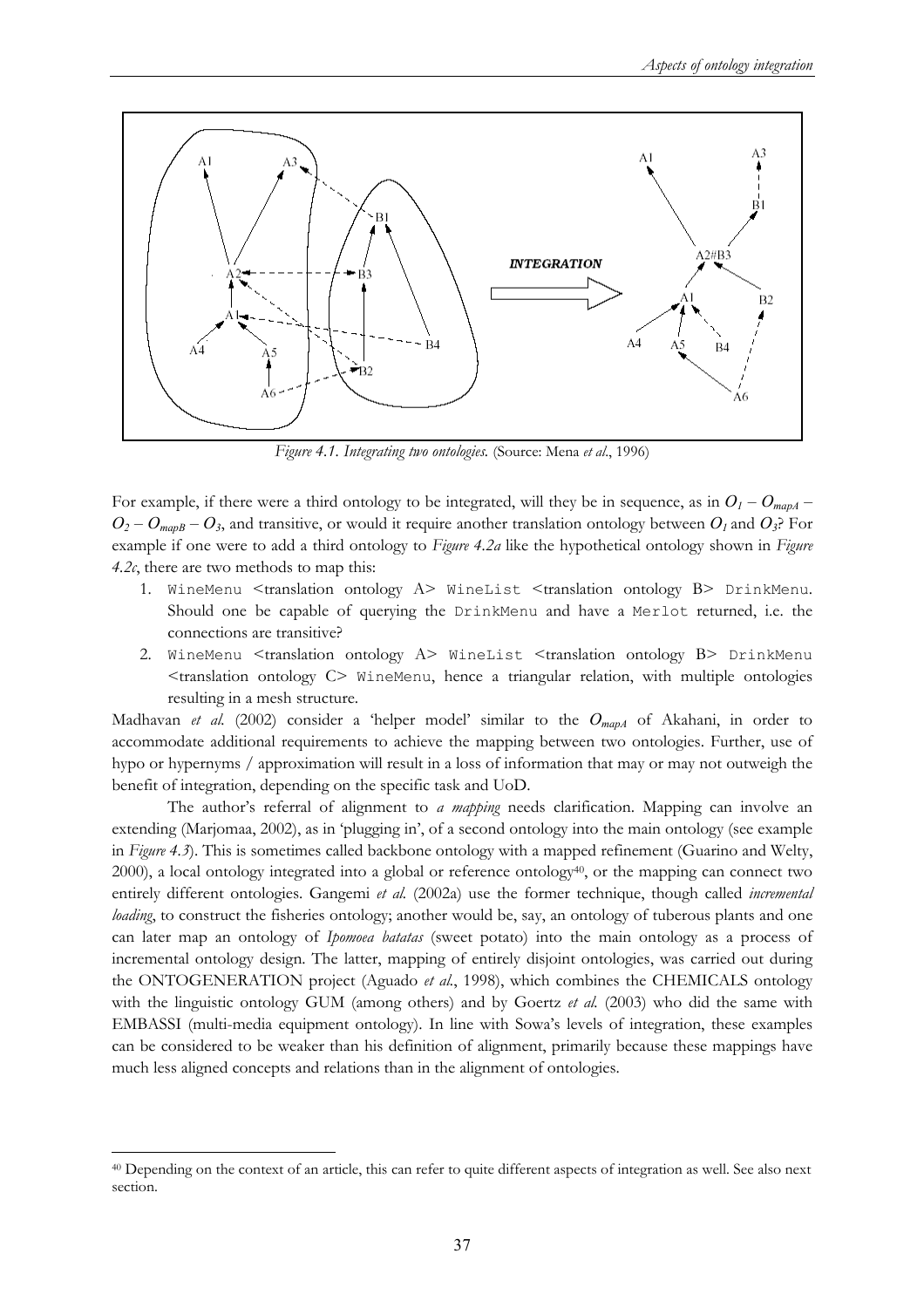

*Figure 4.2. 2a: Ideal mapping* (Source: Akahani *et al.*, 2002), *2b: 'approximate ontology translation' and 2c: a hypothetical third ontology.* 

Sowa's (1997) *partial compatibility* refers to the capacity that "[A]ny inference or computation that can be expressed in one ontology using only the aligned concepts and relations can be translated to an equivalent inference or computation in the other ontology". However, one can interpret this as one of a more practical matter (chapter 5), or as a structural integration, but does not necessarily deal specifically with semantic integration.

Hefflin and Hendler (2000) divide integration methods into *mapping ontology*, where an ontology  $O_M$  contains the rules that map concepts between ontologies  $O_1$  and  $O_2$ , *mapping revisions*, where  $O_1$ contains rules that map  $O_2$  objects to  $O_1$  terminology and vice versa, and an *intersection ontology*, where ontology  $O_N$  is created containing the intersection of concepts between  $O_l$  and  $O_2$  and they rename terms where necessary; see *Figure 4.4*.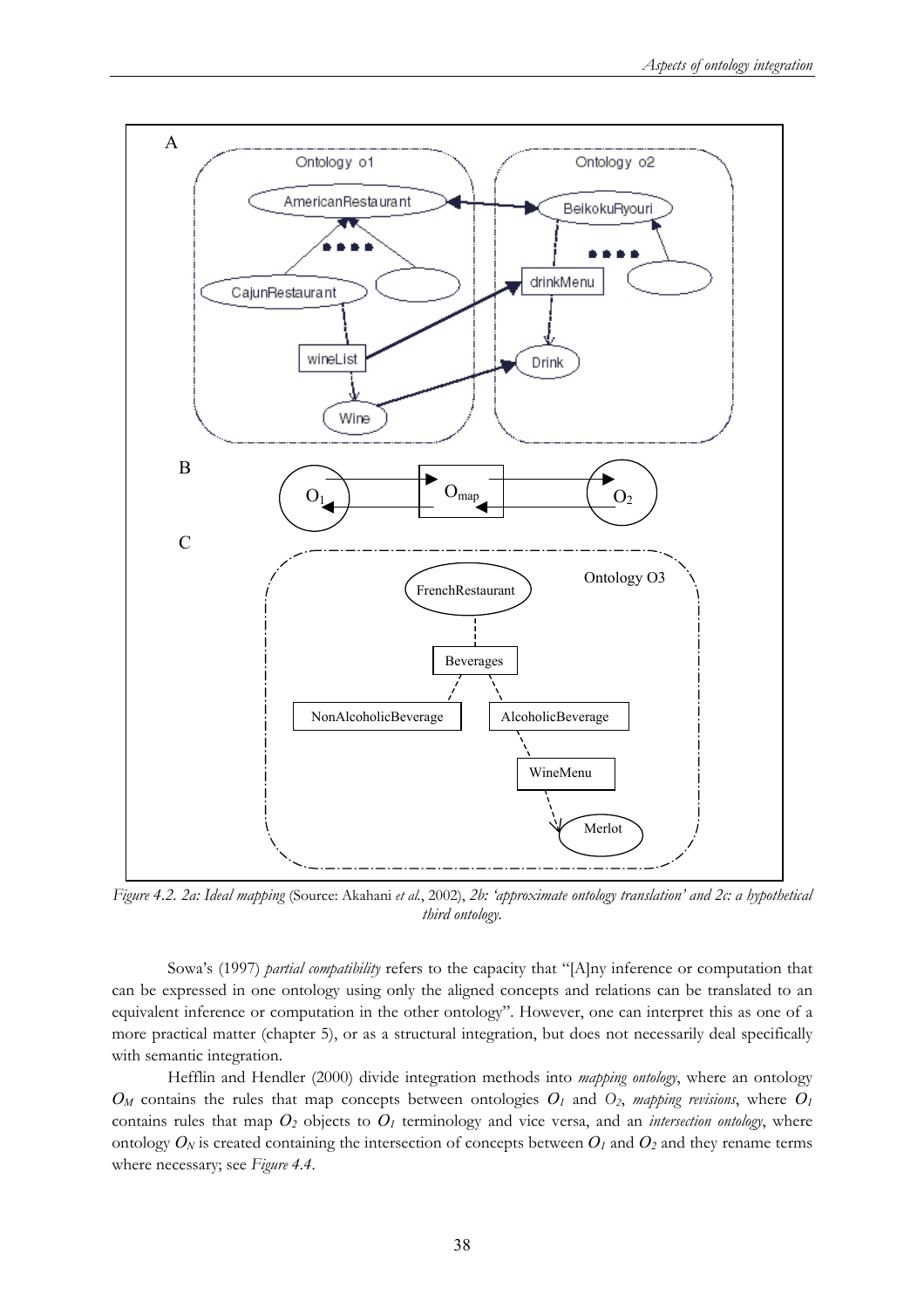

*Figure 4.3. The author's interpretation of Marjomaa's extending of an ontology.* 



*Figure 4.4. Integration methods according to Hefflin and Hendler (2000).* 

### *4.1.2 Non-disruptive integration and (re)use of ontologies*

All above-mentioned integration, unification, mapping, alignment, approximation and partial compatibility are more or less intrusive in that *when combined* one way or another *they form a new ontology emerging from or added to the original ontologies.* However, Calvanese *et al.* (2001a) consider mapping between one global and several local ontologies leaving the local ontologies intact by querying the local ontology/ies and converting the query result into a concept in the global ontology (or vice versa – outline included in *Appendix E*). Kalfoglou and Schorlemmer (2002) exploit a similar idea with their IF-Map, using an empty reference ontology with local ontologies populated with instances, but place the results, obtained via logic infomorphisms instead of database queries, in a new global ontology to be created on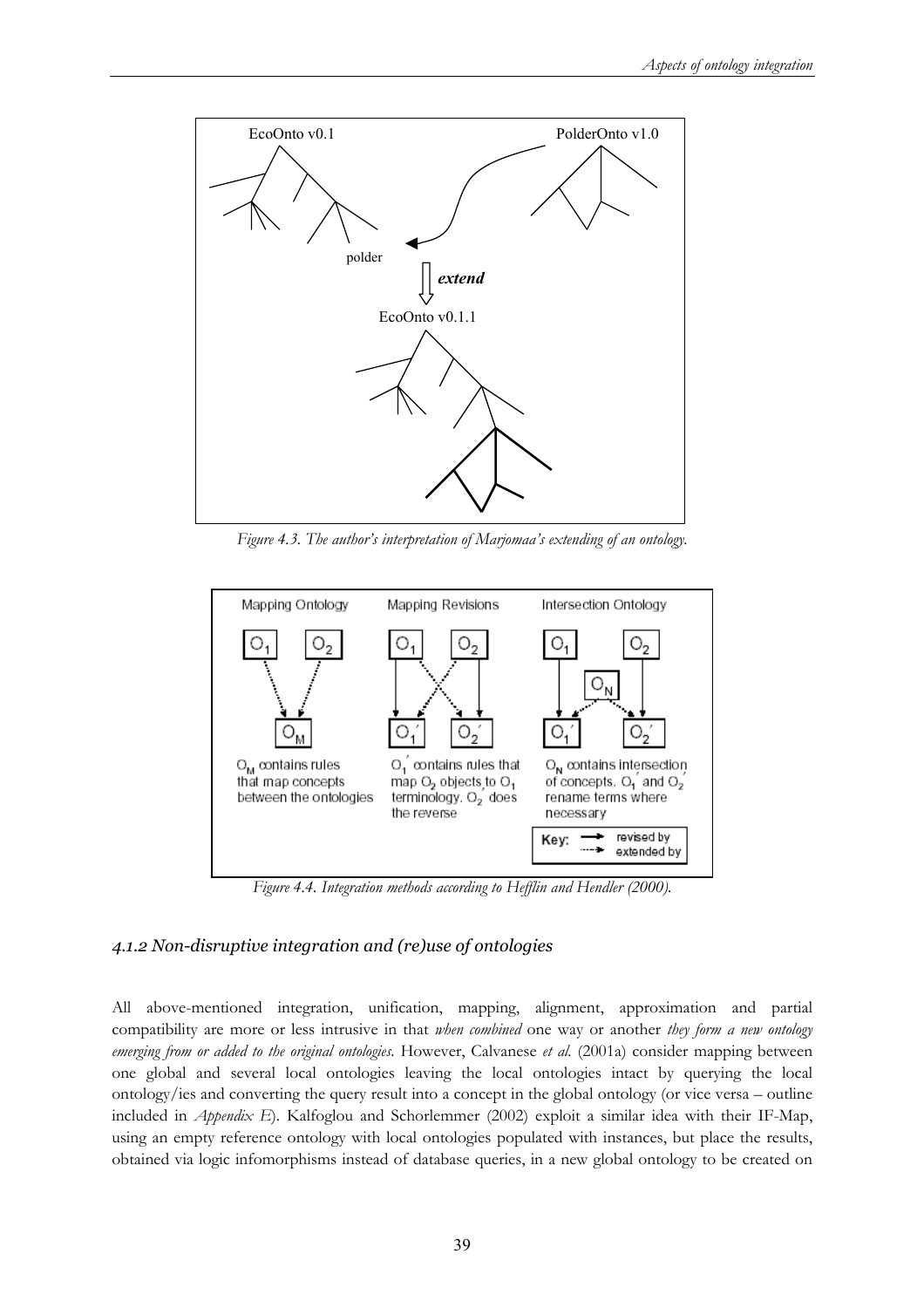the fly while not disrupting the local nor the reference ontologies (*Appendix F*)41. Wache *et al.* (2001) divide these non-disruptive ontology integrations into three categories: single, multiple and hybrid approaches (*Figure 4.5*). The *single ontology* uses a global ontology with shared semantics. With *multiple ontologies* there must be [non-disruptive] inter-ontology mappings, but there does not exist a global ontology, although, like many others, Wache *et al.* (2001) do not, or cannot, specify how this is to be accomplished, which led them to propose the hybrid approach. The hybrid approach does use one shared global vocabulary, but unlike the single ontology approach, contains only the basic terms of a subject domain like Guarino and Welty's (2000) backbone ontology.

One could argue if these non-disruptive versions of ontology integration is 'real' integration, because the main aspect is creating an extra ontology what could be interpreted as 'ontology middleware' of some sort instead of actually combining (mapping, extending, unifying) existing ontologies into a new one, where only the newly created ontology is to be used. On the other hand, maintaining the original ontologies with the loose coupling allows for more flexibility and may be easier to reuse than a large monolithic ontology that has been developed by incrementally mapping new ontologies into the main ontology (as is the case with CYC (Reed and Lenat, 2002)).



*Figure 4.5. Non-disruptive integration methods.* (Source: Wache *et al.*, 2001)

The *use* of more than one ontology in an application setting could be considered as an even 'lower' level of integration, because this type of integration does not intend to modify the affected ontologies in any way, merely using (some of) the concepts as is. However, this also depends on one's point of view: using certain concepts across ontologies in some conceptual model as predecessor for computational models to create an application, based on object-oriented software or some (relational) database, may actually induce bottom-up creation of a new ontology for the particular subject domain42.

<sup>41</sup> Observe that this approach is slightly different from the 'original' description by Kent (2000), who summarises that "Sharing interoperability occurs through generic ontologies viewed as theories (types and constraints) with no instance collections".

<sup>42</sup> See for example Pazzaglia and Embury (1998), but note that they use the concepts of 'translation' and 'mapping' differently due to the minimal shift of emphasis of their research, not elaborated on further here.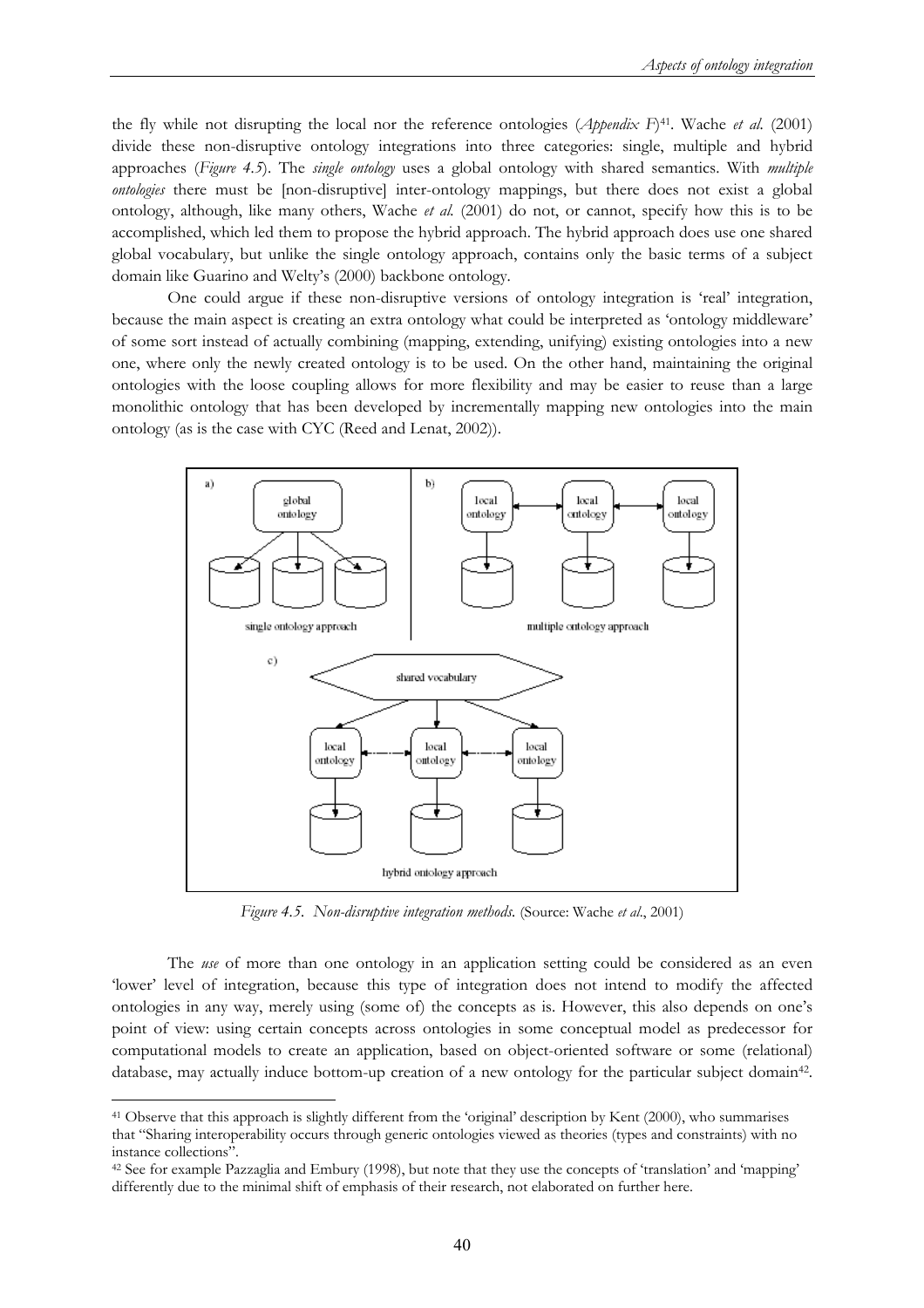This is unlike software programs to query ontologies, but also depend on the implementation: does this mean querying ontologies from a unified global ontology, or leaving the concepts and their labels unchanged and provide an alias lookup if necessary? Since Pinto *et al.*'s survey, there have been only limited developments in this area of using ontologies in/for applications; examples for ontology use are On-To-Knowledge43 and Haystack44 and as starting point for database design, the Ontology Management Portal (Sugumaran and Storey, 2002). Furthermore, it is difficult to predict what software can and may be developed and how this would affect ontology integration (Pinto *et al.*, 1999). For example, Stumme and Mädche (2001a) provide a 'grander' interpretation with relation to the Semantic Web and combine ontology use and merging45, consisting of local (federated) ontologies with the purpose of merging them at some stage; these "federated ontologies" are analogous to federated databases (see also chapter 5 and Stumme and Mädche (2001b)). Another interpretation of reusing existing ontologies, in combination with formal integration, is the architecture of FAO's Fisheries ontology46. One can consider the DAI-DEPUR+ (Ceccaroni *et al.*, 2000) and its successor OntoWEDDS (Ceccaroni *et al.*, 2004) as really *using* and *re*using an ontology to enhance their software system. These systems combine two knowledge-based systems (KBS), one case-based reasoning and the other a rule based system, with WaWO, an ontology of a wastewater treatment plant focussed on the microbial aspects, to enhance reasoning and deduction of the overall software system47; WaWO itself reuses *part* of the UpperCyc ontology in addition to the wastewater treatment concepts. Ecolingua reused sections of Ontolingua and Cyc (Correa da Silva *et al.*, 2002).

### *4.1.3 Overview and comparative characteristics*

Sowa (1997) considers the distinctive criterion to be *interoperability*: interoperability may be viewed as a computational property only, but it has to be based on a conceptual integration at the ontological level too. However, can one draw lines on the gradient of increasing interconnectedness of two or more ontologies? *Figure 4.6* provides a first attempt to graphically categorise the levels of integration, using definitions provided by the consulted references (for a summary of these, please refer to *Appendix C*). Likewise, *Table 4.1* is an (incomplete) list of factors perceived to be distinguishing characteristics between the various interpretations of integrating ontologies, functioning as a step towards clearer distinctions between the terms and processes involved in 'combining' ontologies.

It is a rather curious situation where ontologists managed to create a sub-discipline, ontology integration, which is riddled with ill-specified definitions that function as synonyms and homonyms, the very problem that the use of ontologies in information integration tries to resolve. This paragraph serves only as a summarised survey; with further (literature) research (refinements), other variations likely will emerge. At present, the approach to this problem seems to be that each author indicates what type of 'integration' s/he refers to before digressing into its details of the one particular type chosen. However, it would be more appropriate to define each concept to clarify these matters, which may well be carried out by devising an ontology of ontology integration.

<sup>43</sup> http://www.cs.vu.n0l/~ontoknow/index.shtml. The On-To-Knowledge Project resulted in a software toolkit for ontology development, maintenance and (re)use of ontologies; refer to Fensel *et al.* (2002) for a description of the software modules. The language, OIL, was integrated with DAML (http://www.daml.org), which formed the basis for OWL (http://www.w3.org/2001/sw/WebOnt/) for the Semantic Web.

<sup>&</sup>lt;sup>44</sup> http://haystack.lcs.mit.edu/<br><sup>45</sup> A diagram of their 5-layered architecture is included in *Appendix G*.<br><sup>46</sup> http://www.fao.org/agris/aos/ and further discussed in e.g. Gangemi *et al.* (2002). A summarizing figure i

<sup>&</sup>lt;sup>47</sup> The architecture of the complete software is included in *Appendix G -2*.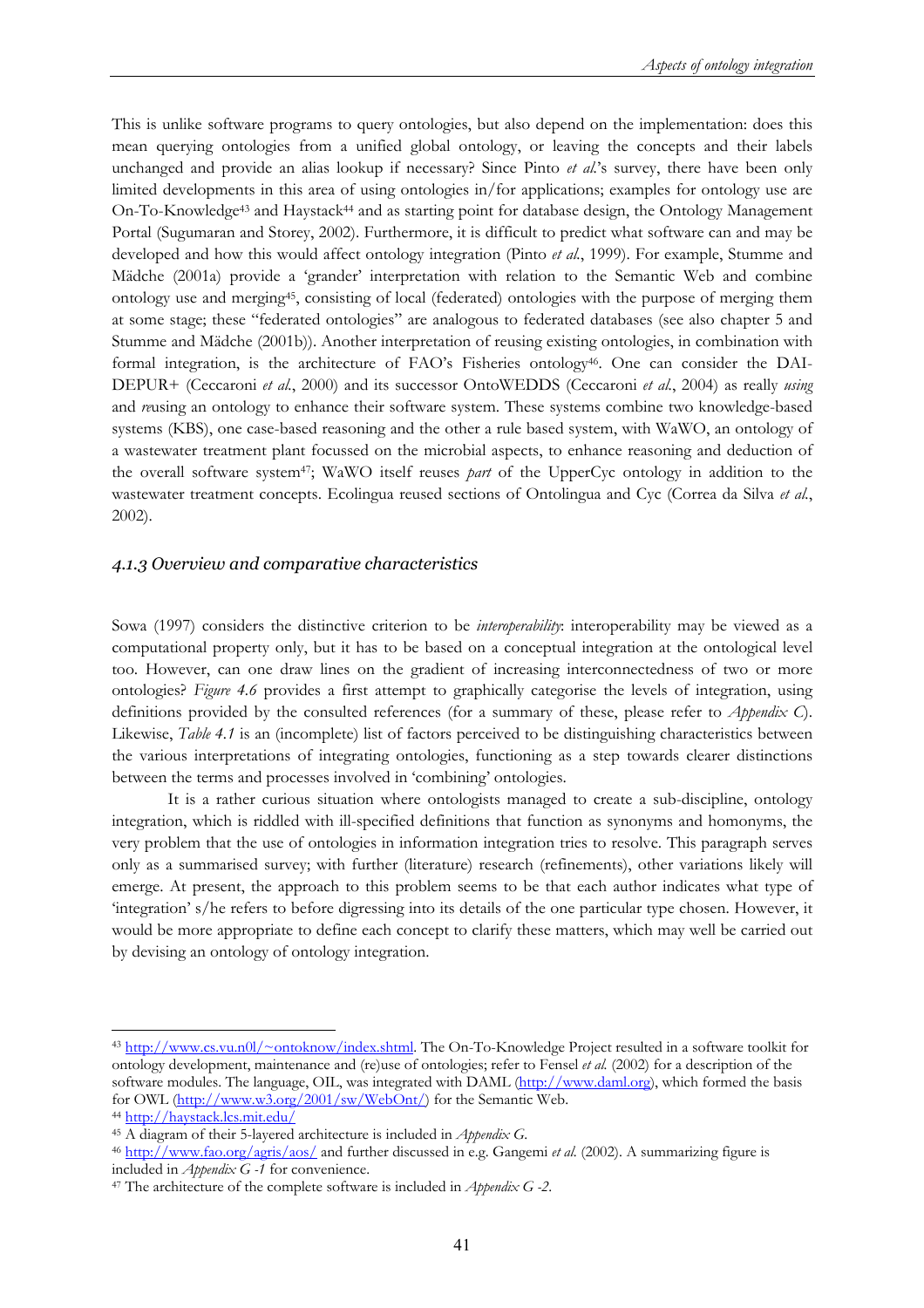|                                                                            | Unification, total compatibility,<br>merging – similar subject domain |  |  |
|----------------------------------------------------------------------------|-----------------------------------------------------------------------|--|--|
|                                                                            | Merging different subject domains,<br>partial compatibility           |  |  |
| Approximations, mapping, helper model,<br>alignment, intersection ontology |                                                                       |  |  |
|                                                                            | Extending, incremental loading                                        |  |  |
| Use in<br>applications                                                     | Queried ontologies, hybrid ontologies                                 |  |  |
|                                                                            | Level of integration                                                  |  |  |

*Figure 4.6. Stylized graphical representation of the (perceived) level of integration.*  Note: this is a first sketch, and subject to modification when the concepts are more clearly defined.

| Aspect                                   | Where used?                   | Compared to what?                              |
|------------------------------------------|-------------------------------|------------------------------------------------|
| Automatically finding similarities,      | Matching                      | Merging, which involves 'human intervention'   |
| synonyms                                 |                               |                                                |
| Combining similar or the same subject    | Unification, total            | Partial alignment of less-well related         |
| domains                                  | compatibility, merging        | ontologies                                     |
| Combining different subject domains      | Merging, mapping              | Unification                                    |
| Aligning two similar concepts            | Approximation, mapping        | Exact matches of concepts that are the same    |
|                                          | (e.g. w.r.t. hyper- and       |                                                |
|                                          | hyponyms)                     |                                                |
| Sections of the ontologies have an       | Partial alignment, partial    | Total compatibility, unification               |
| 'overlap' in their respective ontologies | compatibility                 |                                                |
| Generate a new ontology that 'sits in-   | Helper model, intersection    | Mapping and merging where the two              |
| between' the two that are combined       | ontology                      | ontologies have a 'direct link'                |
| Adding new sections to an ontology like  | Extending, incremental        |                                                |
| 'dressing up a Christmas tree'           | loading, hybrid ontology      |                                                |
| Adding new sections to an ontology like  | Hybrid ontology               | Versus 'disruptive' techniques extending and   |
| 'dressing up a Christmas tree', non-     |                               | incremental loading                            |
| disruptive                               |                               |                                                |
| Leave the original ontologies as is and  | Helper model, intersection    | Mapping, merging, unification, single          |
| use them as such                         | ontology, queried ontologies, | ontology, i.e. compared to process that        |
|                                          | hybrid ontology, multiple     | changes something of the original ontologies   |
|                                          | ontology, use                 | to create a new one                            |
| Obtaining concepts and their properties  | Queried ontologies            | Generating a backbone ontology and using       |
| by querying the local ontologies         |                               | the local ontologies for details               |
| A 'translation layer' between two        | Helper model, intersection    |                                                |
| ontologies                               | ontology                      |                                                |
| No intention to change anything in       | Use                           | Merge, unify, i.e. the content of at least     |
| either ontology                          |                               | ontology will change, whereas with using it    |
|                                          |                               | does not                                       |
| An aspect is dependent on other aspects  | Generic integration           | Coincidental integration, where a relationship |
| originally (ontologically, 'by nature')  |                               | is established/concept created as a result of  |
|                                          |                               | 'something new', the Creative Design process   |
| New inventions generate new relations    | Coincidental integration      | Generic integration                            |
| between previously unrelated concepts,   |                               |                                                |
| hence between different ontologies.      |                               |                                                |
| Some form of autonomy at the 'local'     | Federated ontologies          | Ontology under centralized                     |
| site                                     |                               |                                                |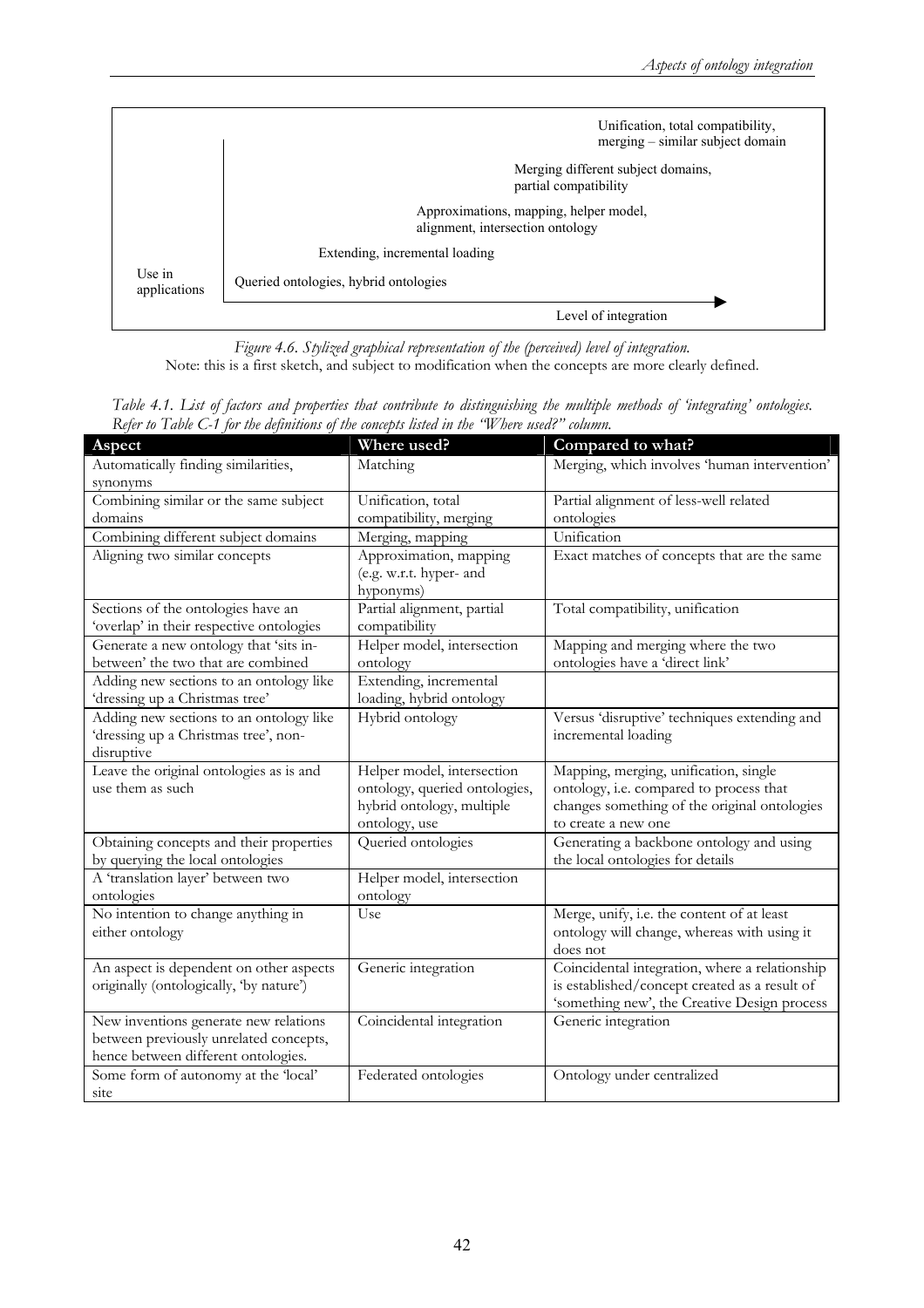### *4.2 Integrating ontologies*

Having touched upon the myriad of possibilities to integrate ontologies, nothing has yet been mentioned about *what* is to be integrated and to what extent this has an effect on the choice of the type of integration that is most applicable to achieve a formulated goal. This can be divided into semantic, structure and syntax integration; system integration has no effect on the integration of ontologies, but on the implementation, and therefore omitted from the scope here.

Semantic integration focuses on the intended meaning of the concepts, i.e. if concept  $C_l$  in ontology I is synonymous (or, if one settles for an approximation, a hypo- or hypernym) with concept  $C_2$  in ontology II. Structural integration addresses the aspect that while the semantics is agreed to be identical, the organisation of the concepts (categorisation, schema) is not and needs to be aligned and integrated. Note though, that the distinction between semantics and structure is not as clear as it may seem, because the structure conveys a semantic interpretation of the conceptualisation (Goh, 1996). Methodologically, syntax integration comes after semantic and structural integration in methodology, as it covers the 'translation' between the formalisms from source to target ontology (as there is not much point in matching formalisms if the meaning of what is being integrated does not make sense), e.g. from Description Logic to KIF. However, these translations, such as the syntactic representation of *a* concept in two formal languages, can be researched independent of ontologies.

### *4.2.1 Semantics and structure*

A major difference between the semantic versus the structural and syntactic integration in practice is that the former relies heavily on the input by the SMEs to extract knowledge to make assumptions and thought processes explicit in order to determine the meaning of the related concepts between the ontologies, especially when the ontologies need to be merged and are covering a closely related, or the same, subject matter. Merging disjoint or orthogonal ontologies provide fewer problems than merging ontologies of the same type and subject.

As Aguado *et al.* (1998) succinctly point out, SMEs are not experienced in formalizing their knowledge and may require intermediate steps in the ontology development process to bring this knowledge in a usable manner to the surface from the viewpoint of the ontologist. On the other hand, in structural integration of ontologies, shared concepts are known facts; setting aside *how* this may be the case. Having established synonyms and similarities, design decisions include the name of the concept: must one name be replaced by the name of the concept in the other ontology or use different labels appropriate for each domain? The latter approach is taken with the SHOE implementation (Heflin and Hendler, 2000), which allows a def-rename to be specified to allow the local ontology to keep its preferred vocabulary while at the same time being interoperable with the ontology it is mapped to. However, if one were to choose to map to a *similar* concept, one may need to either find a concept that subsumes the concept of the local ontology or introduce one or more new sub/supertypes to minimize information loss. Although loss can be determined with closeness metrics such as precision and recall (Akahani *et al.* (2002) and Mena *et al.* (2000)) and formalised extended DL for 'loosely-sound', 'looselycomplete' and 'loosely-exact' mappings (Calvanese *et al.*, 2001b), the loss is, or may be, still there. Further, with such changes made, the integrated ontologies result into a new ontology, or, as in Akahani's model, do the 'translation' axioms become a separate ontology that is positioned in-between the two ontologies? When, with which ontologies and type of integration, is one preferable over the other? It may be interesting to explore this avenue by identifying and investigating which factors and properties determine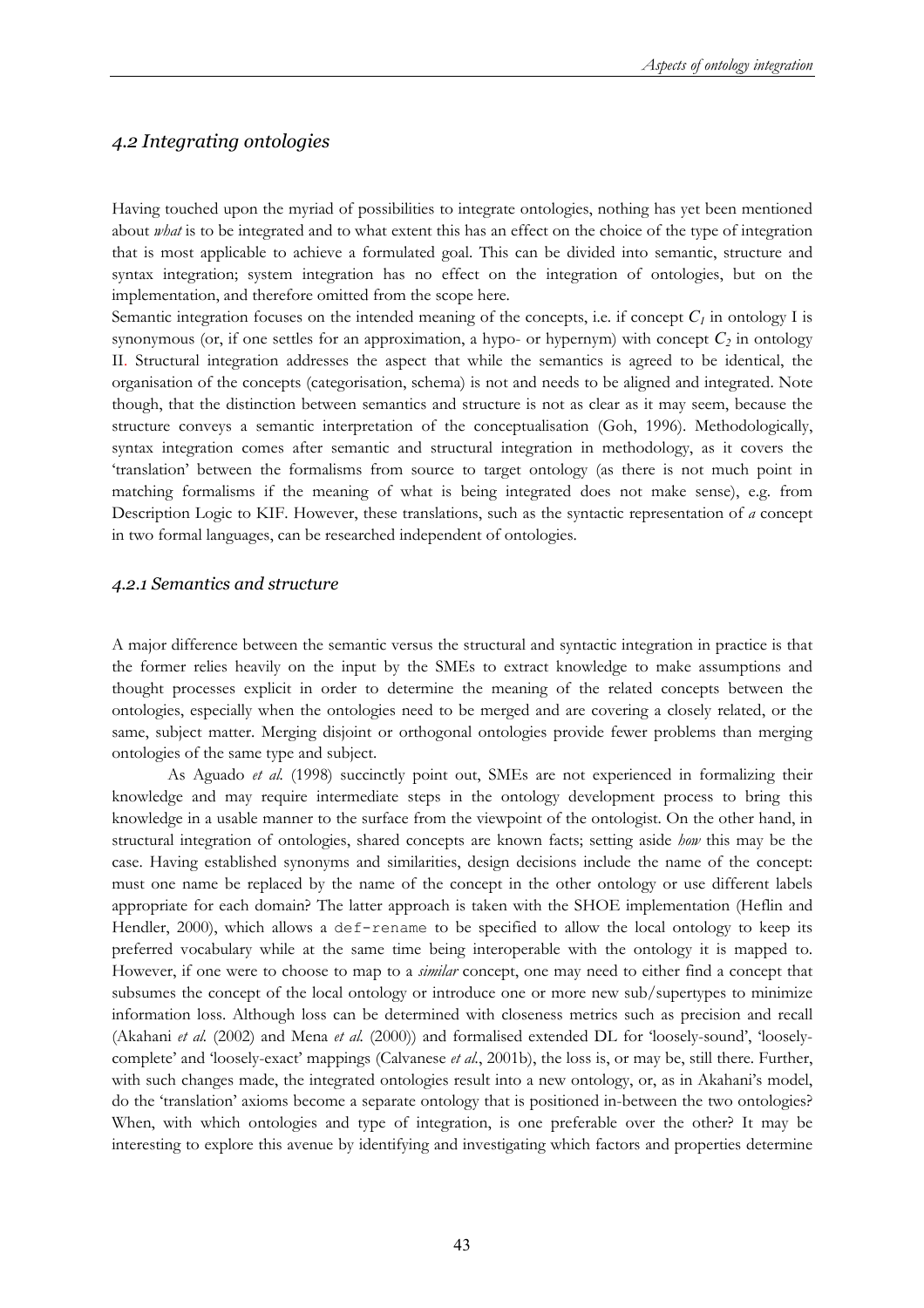success or failure, or to investigate the more practical aspects of performance querying the ontologies, analogous to database performance metrics.

Overall, structural integration is not necessarily as straightforward as it might seem.

### **Example 5. Structure versus Semantic integration**

A difference between semantics and structure is not easily identified because the structure may convey semantics. (Note that this suggests that in order to carry out a structural integration, there must be agreement on the semantics). This example, based on two hypothetical polder ontologies, demonstrates the problem of this ambiguity. *Figure 4.7* shows sections of two ontologies with a similar domain: one could envisage the EcoOnto defined as part of the SEEK programme covering ecological niches and the PolderOnto created some time ago by Dutch researchers, who kindly have translated the Dutch labels of the concepts for their English counterpart.



*Figure 4.7. Semantic versus structural integration: polder example.* 

The differentiation between types of dikes is omitted from the example for the sake of clarity and to avoid a lengthy discussion on representations of compound nouns such as *zeedijk*<sup>48</sup>. At first sight, this looks like a straightforward structural integration: land maps to land, polder to polder, and the isA relationship is the same as well. The extra relationships and related concepts in the PolderOnto seem to provide a little more detail, in that one may extend ('load incrementally') the EcoOnto with the details from the PolderOnto. However, on closer inspection, it appears that the (English-language-based) EcoOnto concept of a polder,

An area of low-lying land which has been reclaimed from the sea, a river or lake, especially in the Netherlands.<sup>49</sup>

is different from the Dutch concept. The Dutch-English translation of the definition of 'polder' is:

1) A piece of land surrounded by dikes, having a manageable water level.

2) Region with polders.<sup>50</sup>

<sup>48</sup> A *zeedijk* (sea-dike) is a dike on the seacoast or on the riverbanks where the river enters the sea, in order to prevent flooding.

<sup>&</sup>lt;sup>49</sup> Definition from: http://www.allwords.com/query.php?SearchType=3&Keyword=polder.

<sup>50</sup> Original in the Van Dale [Dutch equivalent of the OED]: "1) door dijken omgeven stuk land, met beheersbare waterstand; 2) landstreek met polders." http://www.vandale.nl/opzoeken/woordenboek/?zoekwoord=polder.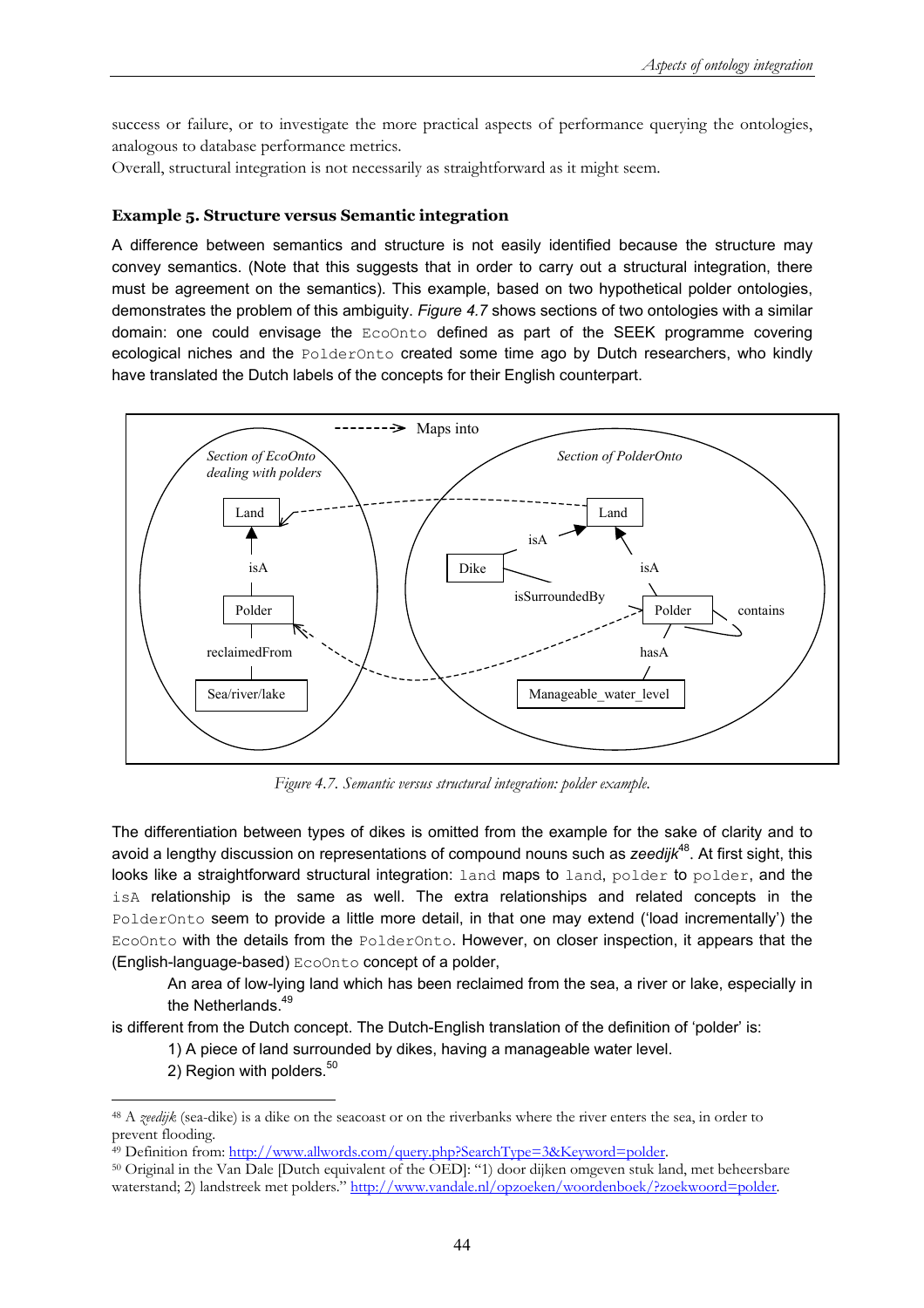In other words: *the semantics is different*! The Dutch interpretation is semantically not only richer than the English concept (e.g. the recursiveness of polder), but has as main criterion a 'manageable water level', which bears no relation to 'reclaiming land' in the English definition. The author considers the English-language version (i.e. as represented in the hypothetical EcoOnto) to be *incorrect*. There is nothing to be reclaimed: you never had the land for use to begin with. Further, people do not create a polder out of a river but divert the river instead ('cut' the river at two places, build a canal between the two points), in order to use the land previously containing the meanders. Last, because the manageable water level is the defining characteristic, a polder does not have to be on 'low-lying land': it can be anywhere, as long as the water level is manageable. Just because the Dutch made extensive use of the techniques since the 14<sup>th</sup> century, does not mean it *must* be situated on low-lying land. Therefore, what appeared to be a pure structural affair turned out to be of a semantic nature.

This example of combining different models of polders has shown that there may not necessarily be a clear distinction between semantic and structural integration. Secondly, it did highlight an additional difficulty when combining ontologies across linguistic barriers.

 $\Box$ 

It might not suffice to ask 'some' SMEs to analyse and determine a correct method of integration, but one might need language experts as well, especially in the field of ecology or agriculture where concepts are localised and culturally embedded in society. This opens up another assortment of problems: does the (main) ontology need to be in one language, and one only – as is with the SEEK Project – or interoperable multilingual ontologies (e.g. the AOS Project)? Does the latter represent the same structure with other labels, or maybe captures different semantics 'hidden' behind translations? Can one determine, and if yes how, the loss of semantics when adhering to one 'global' or a 'backbone' language, and what effects does this loss have on the comprehensiveness and chance of success of the SEEK Project? Do advantages of a single language counterbalance the loss? Is it reasonable to demand or expect that SMEs are not only experts in their discipline, but also fluent in at least one other language, and, stretching it further, be able to formalise their knowledge? After all, that is what one would require when determining if semantic integration is required, or if structural integration suffices.

There are no, most certainly less, potential difficulties with 'hidden semantics' when integrating more familiar domains, like the university ontologies of Doan *et al.* (2002) and Noy and Musen (2003): all have professors, departments, emails etc, though one might call a course a course and the other ontology refers to this as a module, or use profesor, departemento and correo electrónico instead. These semantics are the same, whereas the structure, categorisation of the concepts, may differ to reflect peculiar details of a particular university (e.g. the PhD-er as student or as employee).

However, and this might contribute to the relative ease of integration, subject domains such as universities, businesses, finance etc. are all constructions, inventions, of the human imagination, whereas the former example, ecology, or any area in biology, chemistry and so forth, is not per definition human created – more often than not, the available knowledge is in the research phase, contains hiatuses, and may not suit strict formalisms. In this context then, it is not important if the difficulty of formalising biological knowledge is due to the nature of the knowledge or the lack of training in formal thinking of life science researchers – fact is that it is not as straightforward as other subject domains (see also §2.1.2). Furthermore, it may be easier to identify the requirement for semantic and/or structural integration with, say, university ontologies, because the ontology engineer is cognizant of the subject matter.

### *4.2.2 (In)formal ontologies*

Another discrepancy may exist between the to-be-integrated ontologies is a distinction between lightweight and heavyweight ontologies (and every gradation in between). According to Corcho *et al.*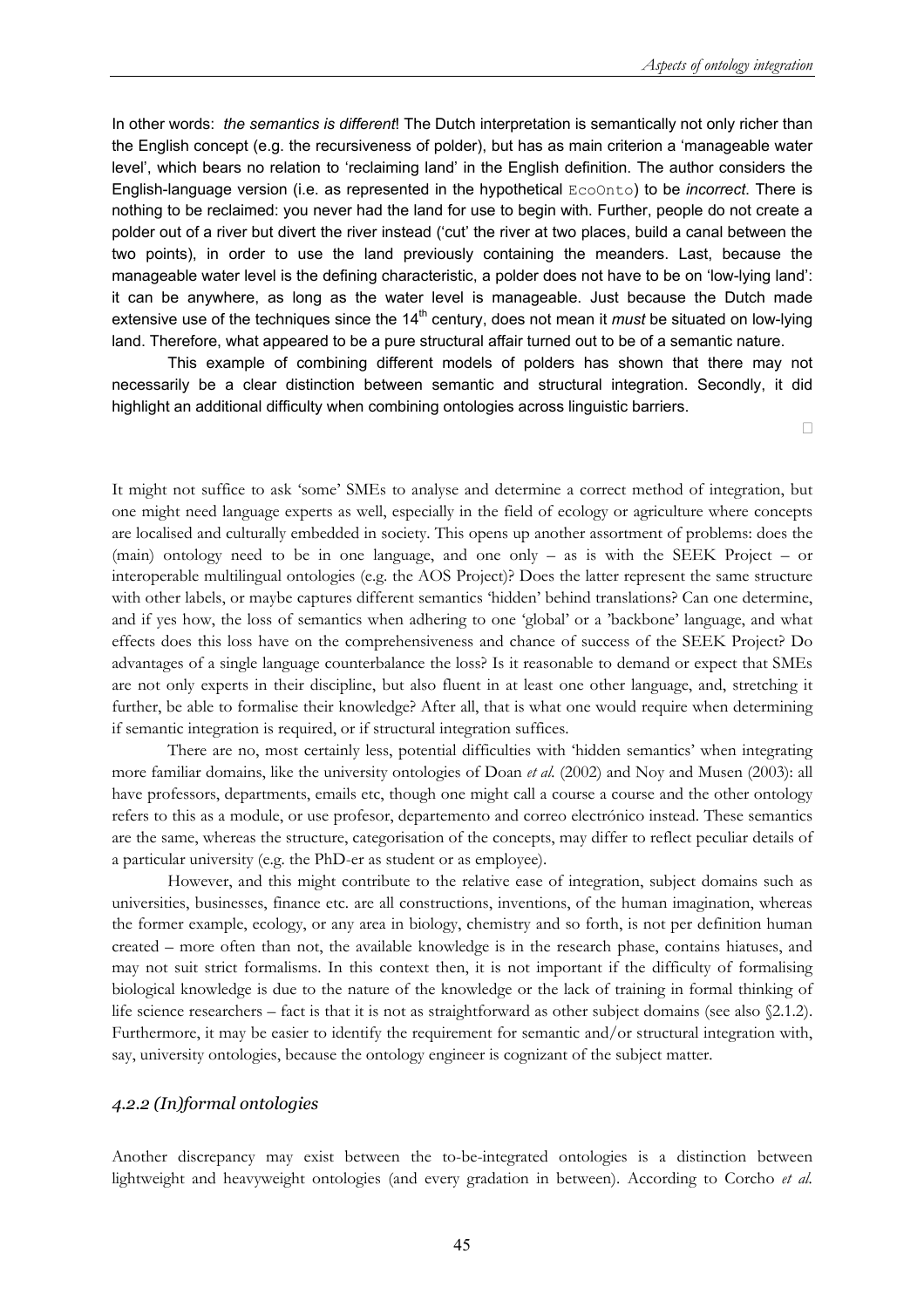(2003), taxonomies are considered full lightweight ontologies, e.g. the Yahoo!Directory. On the other hand, heavyweight ontology imposes more restrictions on modelling the domain in a "deeper way", adding axioms and constraints to lightweight ontologies. Gangemi *et al*. (1998) provide a finer grained categorisation, as discussed in §2.2.1 and included in *Figure 2.9* on the right-hand side of the arrow. The effects and difficulties of trying to integrate ontologies of a different formal level may be encountered with the Semantic Web. There is a desire for increasing relaxation of rigour of the construction of the Semantic Web in order to popularise it (Hendler (2002); van Harmelen (2002)), but is counterbalanced by the call to keep it formal (e.g. Rousset, 2002). Obviously, the latter facilitates integration, whereas the flexible and lightweight ontologies will be exponentially more difficult to integrate in any manner once the Semantic Web really catches on. However, one may argue that consistency is an impossible task to aim for due to the nature of the Internet anyway (Horrocks, 2002); but at the same time, this would defeat the purpose of ontologies – defining *consensual* knowledge about a subject to facilitate sharing and reuse of information. Integrating a lightweight into a heavyweight ontology poses several design decisions, depending on the type of integration. A comprehensive treatise is outside the scope of this report, but obvious aspects are: formalising a lightweight ontology to bring it on a par with a heavyweight ontology, as carried out for example with the ONIONS project (Gangemi *et al.*, 1998) and the Fisheries Ontology (Gangemi *et al.*, 2002a) or allowing lightweight 'side branches' in a heavyweight, formalised, backbone ontology<sup>51</sup>.

## *4.2.3 Similar, complementary and orthogonal ontologies*

Integrating orthogonal ontologies, for example combining the radiation section within the SEEK measurement ontology with e.g. a French grammar ontology and linking it to a English-French dictionary in order to retrieve query results in (near) natural French, is relatively not a difficult problem because of the distinct subject domains of the ontologies. One could even argue if this is 'real integration' or an interesting way of reusing existing ontologies.

Difficulties of integration arise with the same, similar and complementary ontologies, especially if the subject domain(s) is/are interdisciplinary.

- Same domain: fish taxonomy and FIGIS species<sup>52</sup>, or two ontologies of plant taxonomy.
- ∗ Similar domains: plant taxonomy ontology and an animal taxonomy ontology.
- ∗ Complementary domains: Closely related, but in principle different, views on some domain, such as a forest from the perspectives of biodiversity and as production entity. *Figure 4.8* is an example of complementary ontologies for the aquaculture subject domain and its sub-domains ('topic spaces').



*Figure 4.8. Topic spaces (complementary ontologies) for FAO's Fisheries.*  (Reproduced from Gangemi *et al.*, 2002a. Refer to Pepper (2000) for more detail on topic maps)

 $\overline{a}$ 

<sup>&</sup>lt;sup>51</sup> The latter is comparable to Sowa's (1997) "mixed ontology".<br><sup>52</sup> FIGIS contains organisms used with aquaculture: http://www.fao.org/figis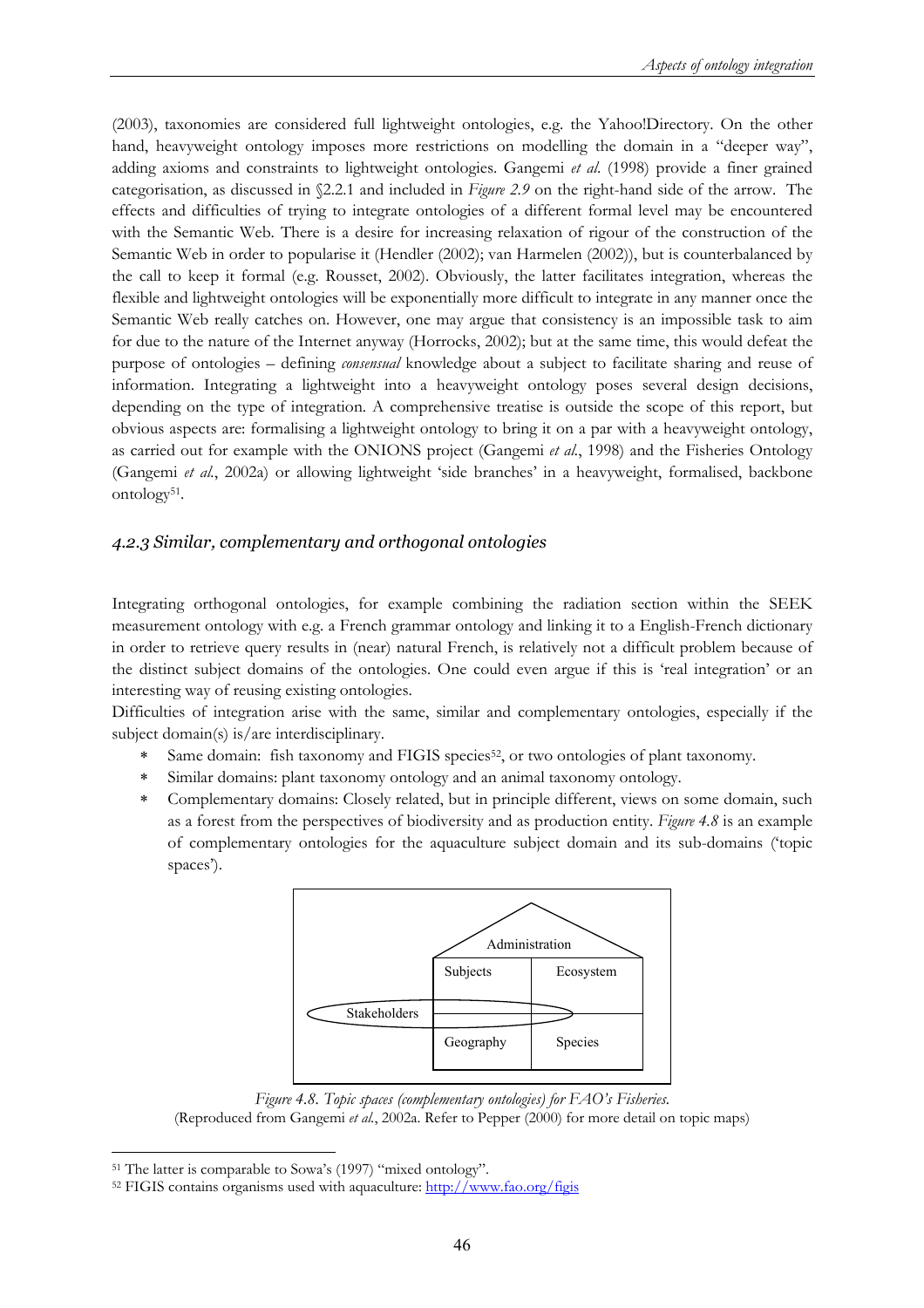It is possible to devise reasons why one type of subject domain combination is 'easier' to match, map, merge and so forth than the other two, but also argumentations why this may be more challenging to do: Same domain:

- ∗ Pro: the ontologies likely will have many concepts in common already, which also would facilitate automated heuristics (see chapter 5);
- Con: if there are essential differences, there may be good (scientific) reasons to have these, i.e. there might be a need to facilitate competing subject domain views.

Similar domains:

- Pro: there will be a partial overlap of concepts, hence at least a mapping or 'partial compatibility' is within reach;
- ∗ Con: what on the surface may seem as identical concepts, might mean something entirely different in the other related discipline, which, if not addressed carefully could result in incorrect representations (from the perspective of one of the disciplines). Further, there would be the need to address resolution of synonyms and homonyms in some way, as it may not be realistic for a whole discipline to force them to change their vocabulary.

Complementary domains:

- Pro: one may extend the other and might be useful when building large ontologies in an incremental fashion. Potential intra-discipline disagreements (as mentioned in the 'same domain' section above) are [assumed to be] solved and there is less conflict of interest (e.g.: "let the engineers come up with their technical interpretation, because they know best about that, and we'll do the sociological aspects of forestry");
- Con: faces familiar problems of interdisciplinary work, especially because the knowledge has to be conceptualised. One has not only different vocabularies but also different perspectives and emphases on the subject(s). This could be a pretext for disaster: imagine an ontology of biochemical compounds categorised according to the chemical structure and integrating it with the usage in medicine: one most certainly would not want to map the concept containing instances like morphine and its structurally (on a molecular level) closely related antagonist naloxone into one group of 'painkillers'. Would a biochemist know the function of each instance in a group, or the medic the exact biochemical structure of each drug?

It would be simplistic to conclude that ease of integration of the same, similar or complementary ontologies depends entirely on the task at hand, i.e. what is the point of departure and what is the goal to achieve with the particular integration, but at the time of writing, a clear answer cannot be provided, because there is no overview of on successes and failures of ontology integration efforts, their subject domains, the type of integration and why the project was (un)successful.

### *4.2.4 Other aspects*

Separately from semantic and structural integration of (in)formal ontologies of the same, similar, complementary or orthogonal subject domains, there are data characteristics specific to biology (see §2.1.2) increasing the level of difficulty in ontology integration. Whereas in §4.1 the suggestion of best matches, or approximations, of concepts was raised as a reasonable alternative because exact matches are frequently not available, this may not be suitable for certain disciplines within the biological domain. For example, Kalfoglou and Schorlemmer (2002) 'lose' information with their integration example on the differentiation between houses and cottages, which may be mildly annoying when house hunting, but neither disastrous nor a factual incorrectness on which a research hypothesis has to be built or verified (and possibly subsequent policies endorsed). Further, 'odd data' in biology could well hint to interesting and potentially useful exceptions to the rule, therefore minor data loss due to generalisation and the use of hypernyms should not be thought of lightly just because of the drive towards using automated integration. However, simultaneously categorisations within the biological sciences are not always as rigid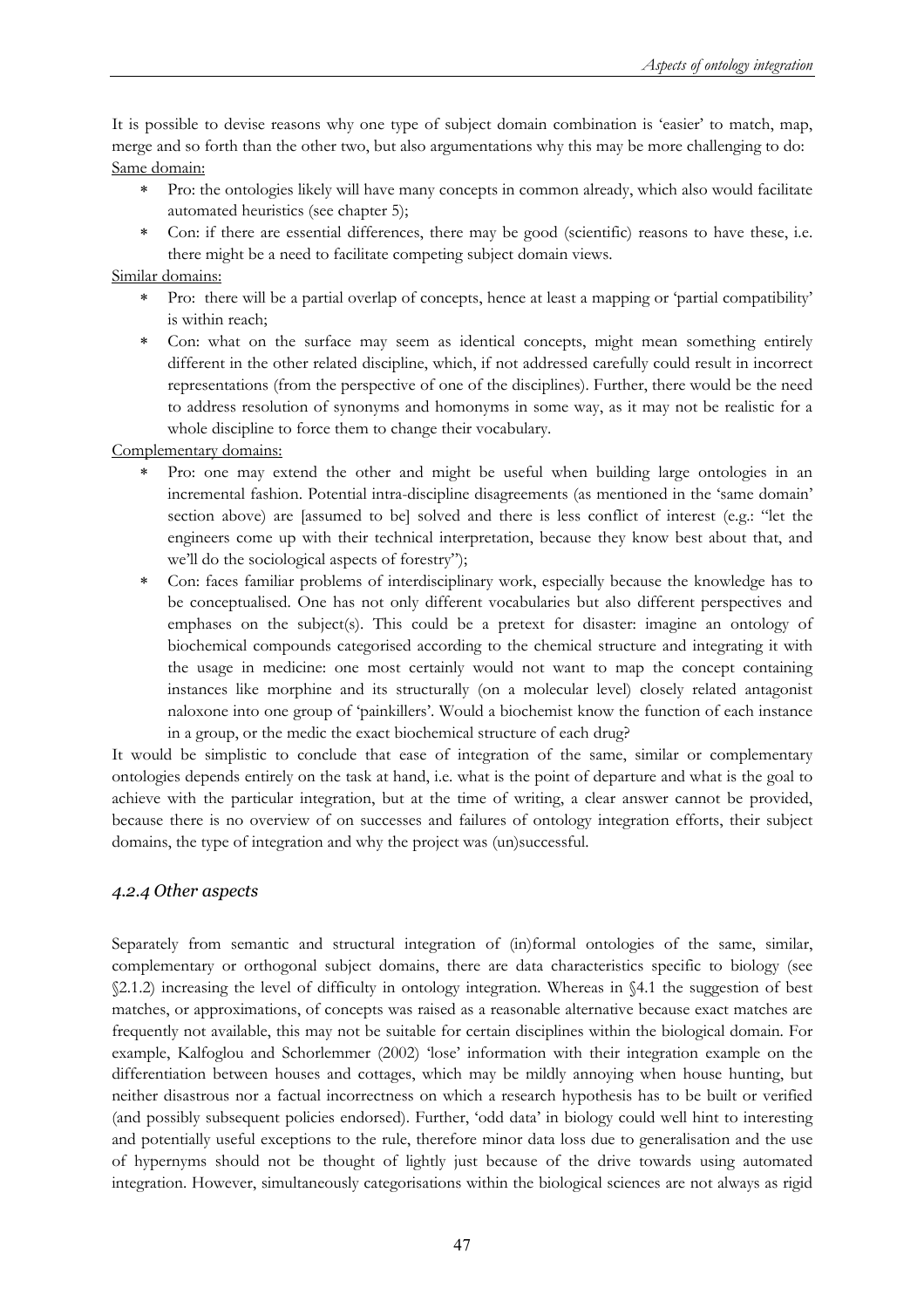as computing scientist would like it to be, which suggests that approximations in some instances of ontology integration still would fit within the boundaries of a less strictly defined concept. Although such a design decision may be regretted at a later stage when results of more research can more clearly identify some difference (e.g. the 'split' between Archae and Bacteria); having to reassess the concepts and/or its instances is boring, tedious and error prone. When an approximation is allowable and when it is not, depends on the human intervention of the SME.

In summary, there are multiple possibilities to combine ontologies, whose approaches can be distinguished by factors such as the level of integration, subject domain(s) and level of formalism of the ontologies.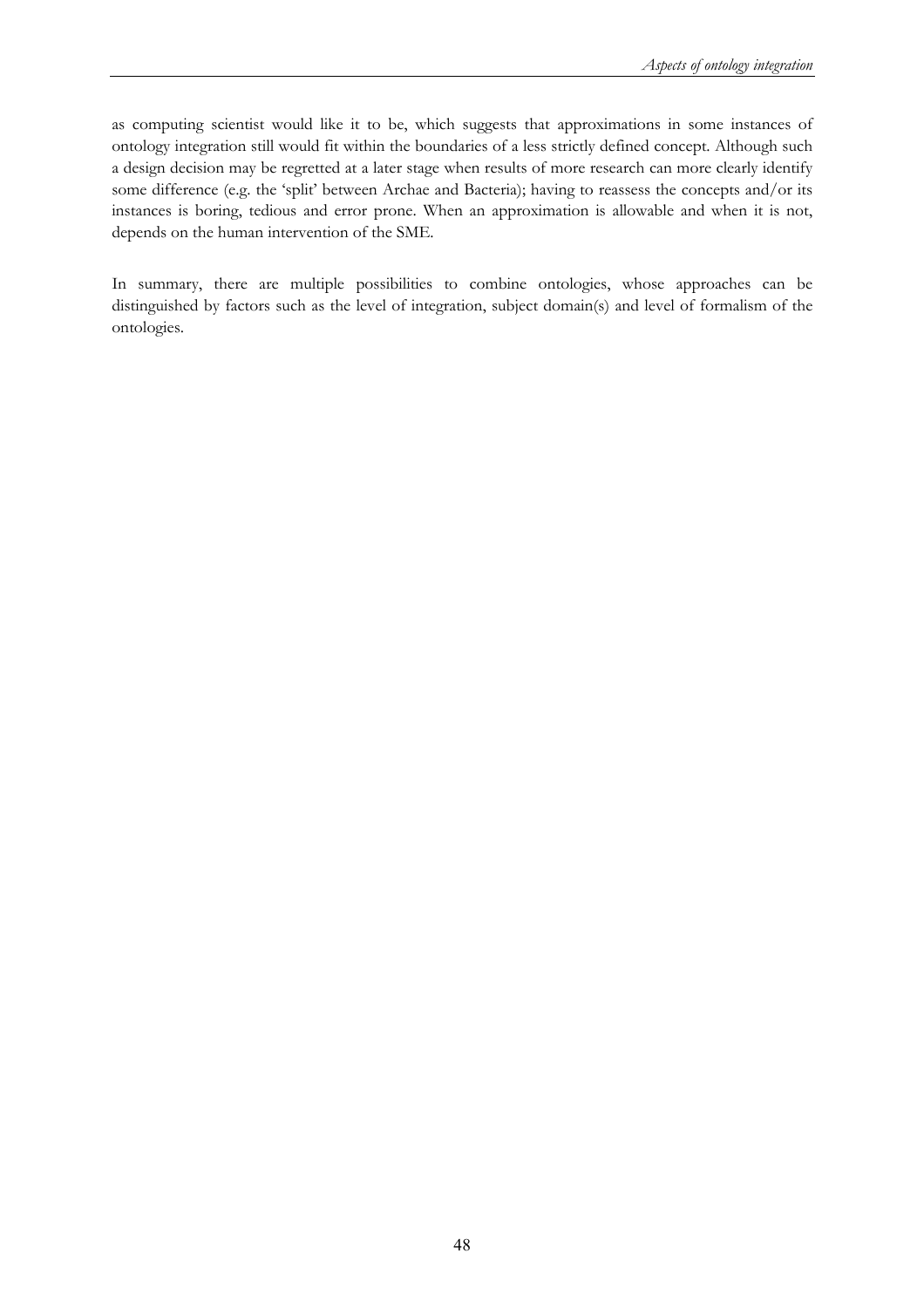# 5. Implementations of ontology integration

Whereas the idea and related efforts to integrate ontologies are not new, there remains limited and fragmented information on *how* this is achieved. However, there does exist some literature on *what* has been achieved. For example Chimaera (McGuinness *et al.*, 2000), a web-based browser ontology environment that accepts more than 15 designated input format choices (KIF, Protégé and so forth<sup>53</sup>) and some level of merging via a "taxonomic resolution mode", by looking for syntactic term relationships, "taxonomic analysis, and semantic checks", leaving the reader pondering about how the authors actually achieve this. Their focus is more on syntactic integration (matching, translation) than structure or semantic integration. OntoMorph is another example (Chalupsky, 2000)<sup>54</sup>. However, Reed and Lenat (2002) do mention they deemed it necessary to develop a variant of predicate calculus, CycL, to represent the assertions for "mapping/merging/integrating ontologies", albeit without providing exact details. Strikingly, the researchers who do seem to have integration software running and scaled up, do not provide implementation details, whereas details on formalisms, description logic etc. in order to carry out an integration of some sort are provided only in recently published articles. To these belong Calvanese *et al.* (2001a) with their query response integration, Kalfoglou and Schorlemmer (2002) with IF-Map and Akahani *et al.* (2002) with their approximation translation. Primarily, integration efforts are theoretical exercises with a mini-ontology example in a 'common sense' subject domain like universities, housing or travel arrangements, or laborious and time-consuming manual efforts to integrate large ontologies.

The remainder of the chapter looks into the available (semi-)automated mappings of ontologies and their differences in methodologies and ends with the integration software applicability and usability.

### *5.1 Semi-automatic ontology matching and integration*

With the mushrooming of ontologies, it is highly desirable to have some sort of *automatic integration* of ontologies, not merely on the syntactic level, but also on the structure and semantic level. Few efforts have been published: at the 'low end' of automation are SKAT's rule entry by experts (Mitra *et al.*, 1999), then the automatically generated questions to be answered by SMEs in ONTOGENERATION (Aguado *et al.*, 1998) and the (albeit failed) integration of OpenDirectory into Cyc via a workflow application that ought to have guided the knowledge workers through the process of matching terms between Cyc and OpenDirectory. Wiederhold (1994) considers these SME-generated specific instructions to merge ontologies, to be encoded as "matching rules"55, to form a new, "second layer abstract ontology", which is a different emphasis from Aguado and Cyc. On the other hand, Bernstein *et al.* (2000) use matching as "educated guess made by the system" to aid the engineer in the decision making process (and 'merging' when the contents of one ontology is moved into a source ontology). Hence, in this interpretation, the automatic part of the ontology integration is called matching, and *after human intervention,* one can achieve a merging of ontologies. To obtain more insight in the effectiveness of such an approach, it may be advantageous to categorise the type of matches that are suggested by the software and accepted by the

<sup>53</sup> This may suggest that automatic translation between syntactic representations is always carried out as intended, which is not exactly true. Consult e.g. Correa da Silva *et al.* (2002) for a syntactic translation test and the resulting difficulties they observed with the Ecolingua ontology.<br><sup>54</sup> As an aside, Chalupsky refers to 'syntactic mapping' as "translation".<br><sup>55</sup> The matching rules are the binary operations intersection, union and difference.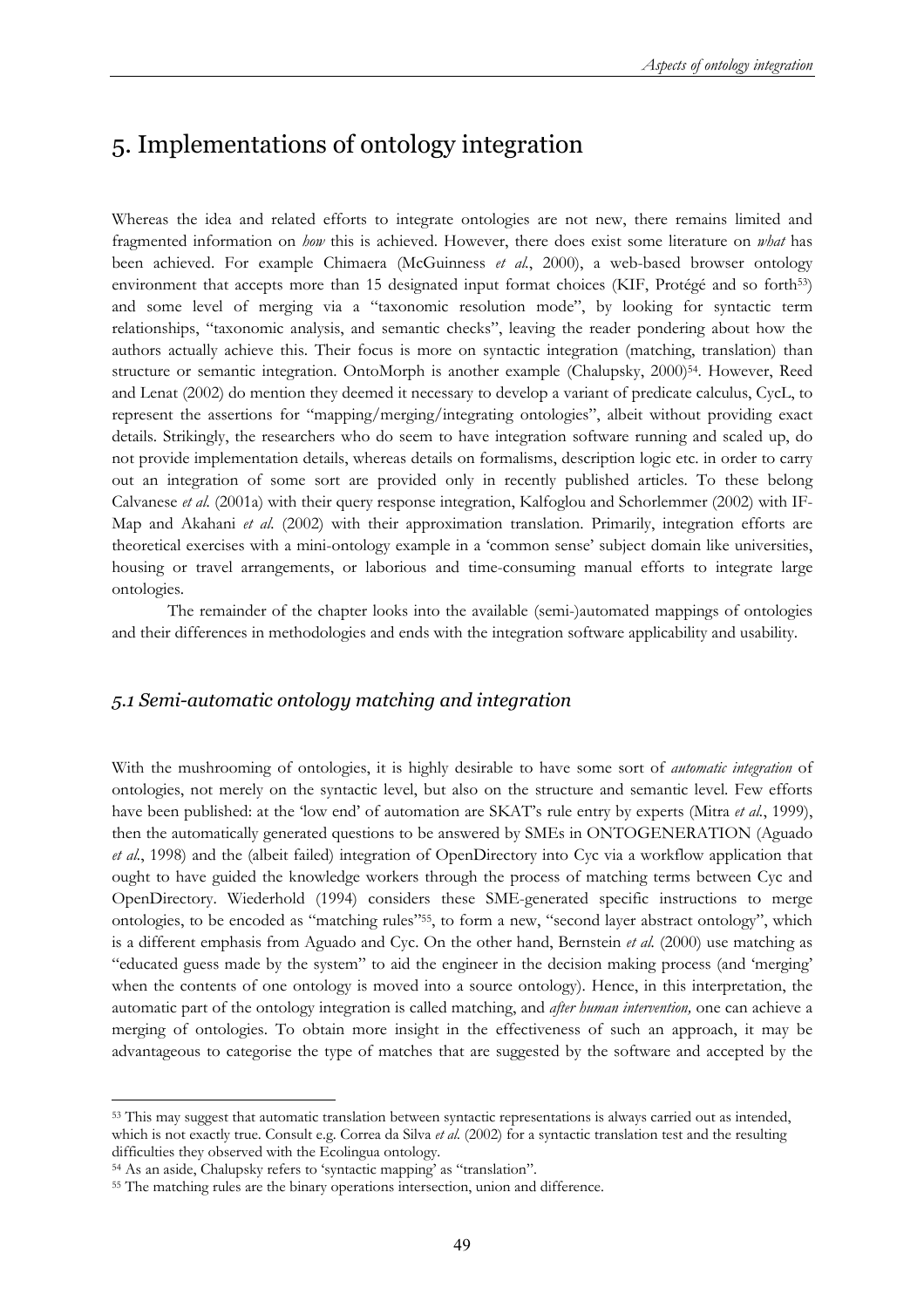user. Weinstein and Birmingham (1999) identified three kinds of matches, inherited, specialised and serendipitous, analysed here:

- ∗ *Inherited* from shared concepts of a previously agreed upon global ontology, *Og*, with a diverged local ontology, *Ol*, referred to by Weinstein and Birmingham (1999) as "request" and "recommendation" ontology, where the shared concepts subsume the matching request *and* the recommendation. This, of course, results in highest matching compatibility. However, it is arguable if this really is 'matching' because the two ontologies involved were one and the same before they were separated into  $O_1/O_g$ , presumably each with its own autonomy, and the divergent development of the two ontologies is either:
	- a. A surfacing of the latent disagreement or absence of consensus when the original  $O<sub>g</sub>$  was established. If this is the case, then matching – manually or (semi-)automatic, with or without guiding questions – may not be successful.
	- b. The people responsible for  $O_l$  did change and model the ontology as part of a compartmentalisation of the subject domain or 'filling' the details of a more generic ontology  $O_g$ ; such an 'inherited matching' actually is an update of  $O_g$  with the new concepts of *Ol* and may be considered as ontology development or maintenance instead.
- ∗ One can deduce from the next two matching groups, that Weinstein and Birmingham must mean the first option: an exact match implies that that particular section of  $O_l$  and  $O_g$  is unaltered over time and records a 'not exact' match when a change did occur over time. This author considers this type of matching part of ontology development and maintenance, or ontology evolution56, which is different from matching two ontologies hitherto separated and who never have shared a 'common ancestor'.
- ∗ *Specialised* matches, were a local ontology has added more detail to some branch in the hierarchy, such as the 'incremental loading' in *Figure 4.3* or the local/global ontologies as in *Figure 4.5* and *at least one* of the elements has been specialised in the ontology. This covers point b above.
- *Serendipitous* matches: match by 'chance' and not inherited from any shared concepts between he two ontologies, for example the local ontology was updated with extra concepts, which may have been inherited from  $O_g$ , but not necessarily so. Essentially, each community  $O_l$  and  $O_g$  has (re)invented the wheel independently and at least partially have the same view on (a part of) the subject domain.

Hence, one can distinguish different contexts for (semi-)automatic matching, which will bear a direct relation to the actual process of matching, more or less useful strategies, and the output/results of a matching operation:

I. Ontology development, maintenance, revision, evolution. Divergent ontologies share a common ancestor with agreed-upon concepts and relations (and axioms, if applicable), thus in matching exercises, the *difference* between the ontologies are of interest and it is reasonable to assume that the majority of ontology elements do match and have the same structure and semantics as inherited from the original ontology. From a software functionality point of view, automated heuristics such as string comparisons with a thesaurus or 'near matches' of the labels of the elements are not its primary requirement because the unmodified inherited elements are the same, but tools such as logging the changes that are made or a facility to perform a structural diff are useful and/or essential. If the software is focussed on finding matching elements, it ought to ignore, or move to the background, these matches and bring to the fore the differences, i.e. the 'negative' of the matching result to highlight the changes between the ontology versions. The target users of this kind of software are likely ontology developers with a computing background.

 $\overline{a}$ 56 Refer to Klein and Noy (2003) for a framework on ontology evolution, covering aspects such as transformations sets, change logs, ontology of change operations, structural diff and their ontology of change operations (there are more than 80 basic operations).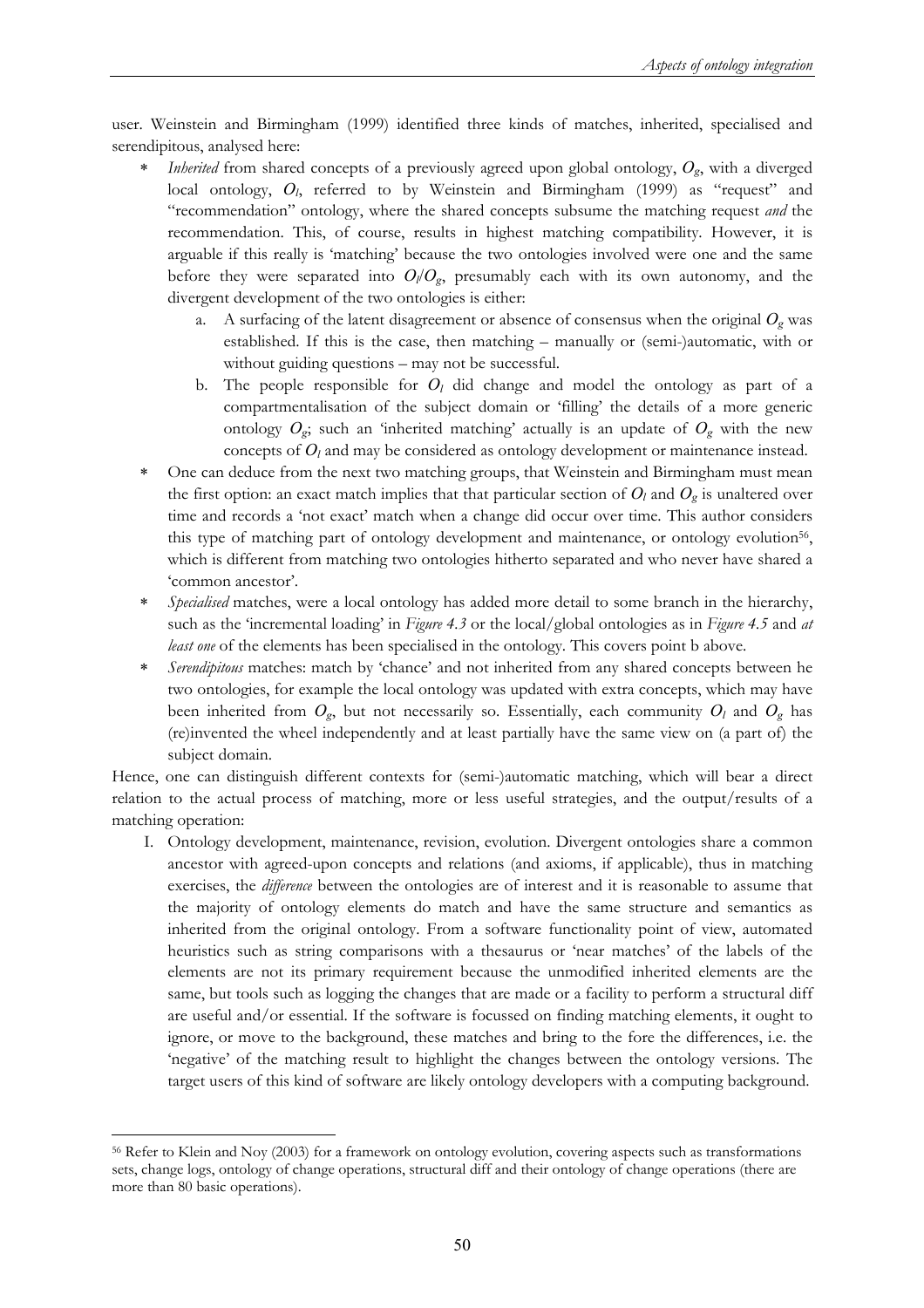II. Automated guidance to combine two ontologies that were developed independently. In this scenario, one desires to find *commonalities* (intersection[s]) among the concepts and relationships of the two ontologies. Subsequently, on has to establish with the domain expert if the match is indeed correct and have the same meaning, whereas with a mach as under I, one may assume such a match is valid. This higher dependency on the input of domain experts likely affects the procedure of carrying out matching: e.g. the phraseology of questioning a comparison of the two elements of the two ontologies, the GUI, the possible need for an intermediate representation model of the knowledge that is understandable to the domain expert (e.g. one will not achieve much by subjecting biologists to description logics), and usability in general.

The software and ontology combining approaches mentioned in this chapter are primarily focussed on achieving matching type II, not I; ontology development and maintenance is a large enough research subdiscipline that it would require a separate thesis to be able to address it appropriately and comprehensively.

Continuing software engineering efforts in ontology integration, Stumme and Mädche's (2001b) approach of federated ontologies have mainly automated the steps *before* the actual merging, i.e. as a 'preprocessing' stage to facilitate the actual merging of the ontologies. They use documents such as web pages (Semantic Web) to find instances via a linguistic analysis for the two (or more) ontologies that are to be merged. The output of this first step, two (or more) formal contexts, is subsequently merged using FCA-MERGE and pruned to remove too specific formal concepts, in order to provide concept lattices to be taken as starting point for deciding how to create concepts or relations with them. Even though the last step is largely manual, examples of instances (in this case actual instances), can help domain experts to understand concepts better. What this author considers a major advantage of the pre-processing and FCA-MERGE procedures is that it is easy to scale up to merging of multiple  $(>2)$  ontologies without having to change the functionality of the procedure, not merely in theory but already built in into the processes. Other software approaches indicate that for multiple ontology integration the procedures have to be adapted, such as IF-Map, whereas some practically cannot be scaled up, such as the use of intersection ontologies as discussed in chapter 4 and *Figure 4.2*.

A higher level of 'semi-automatic' ontology construction and integration was achieved with SoftOnt (Mena *et al.*, 2000), whereas IF-Map accomplished integration largely automatic with only minor additional manual refinements, with the cost being loss of information (Kalfoglou and Schorlemmer, 2002). The agent-based approach from Akahani *et al.* (2002) seems fully automatic, yet also mention the information loss. This 'best match mapping', as well as the aforementioned semi-automatic integration, is largely based on automation of heuristics. These include the structural information like concept names, relations, concept types, comparisons of the labelled-graph structures and the use of data instances; see e.g. Madhavan *et al.* (2002) and Noy and Musen (2002 and 2003 *in press*) for a brief overview of the software packages. Doan *et al.* (2002) compare the effectiveness in percentage matching accuracy of automated name learners, content learners, meta learner and relaxation labeller, and combinations thereof, with several ontologies. Two interesting aspects are that one simple name learner is least effective and that there is considerable difference in outcome when reversing the matching  $(O_l$  to  $O_2$  versus  $O_2$  to  $O_l$ ). The latter is of particular interest, especially if one were to analyse this on the structural and semantic level (i.e. why is there a difference and what caused it), not addressed by its authors. Despite this lacuna, the approach of combining several automated heuristics is a step forward compared to the 'single-issue' heuristic (semi-)automated ontology integration.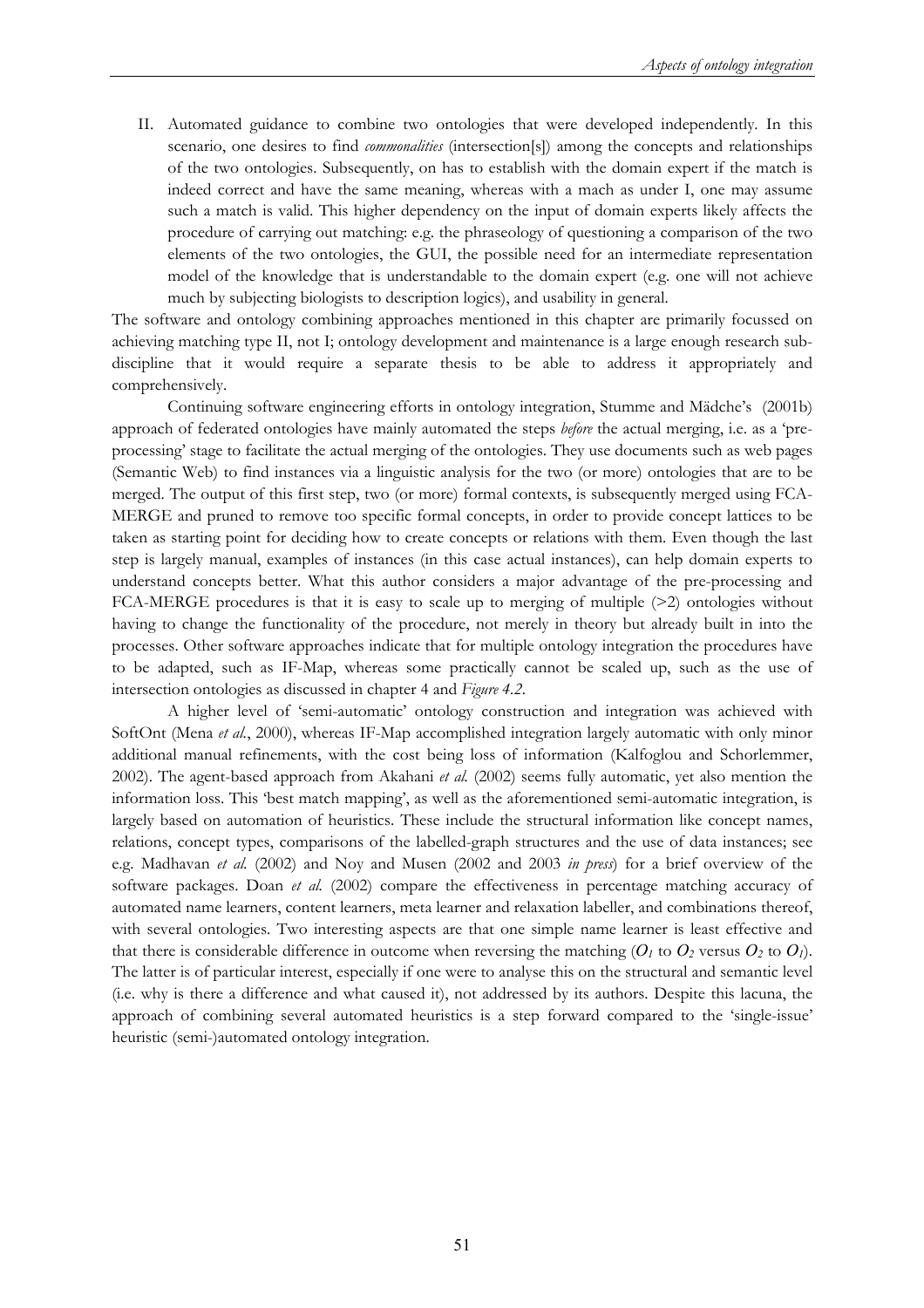### *5.2 Software applicability and usability*

Most articles are focussed purely on software functionality and performance. It might be argued if the integration software systems are sufficiently mature to be subjected to user and usability testing, or if this should have been considered when developing the integration software. Nevertheless, Lambrix and Edberg (2003) took software packages Protégé-2000 with PROMPT<sup>57</sup> and Chimaera<sup>58</sup> to the test with computing scientist and biologists. A main difference between the two appeared to be that Chimaera deals with *where* something should happen whereas PROMPT suggests *what* actions can/should be taken; Chimaera's merging is faster because it incorporates the non-matched concepts into the other ontology automatically. The tool is less user-friendly because there are [too] many menu options – this also may be interpreted as having more functionality than PROMPT and thereby a flatter learning curve. Contrary to previously reported research that 'biologists just cannot formalise their knowledge well', hence are not well equipped to work directly with ontologies, Lambrix and Edberg did not find a significant difference between the two types of users when they were integrating the Gene Ontology with the Signal Ontology. The reasons why these researchers did not find a difference may be multiple, and worthwhile investigating further. For example: did the prior lecture on ontologies made it clearer, or was it how the merging suggestions were phrased by the software, or the user guide and/or online help system of the software? Were the volunteers not as random as suggested, or the researchers better teachers / communicators than the average (stereotype) computer scientist?

One can take the development of the ontology integration software one step 'further' by not focussing purely on the technical features and automation of integration heuristics, but to use for example Constructive Technology Assessment (Schot, 1999) between biologists and computer scientists. Although CTA is primarily designed for 'technology and society', a similar approach based on the consensus conference model to "shape anticipation, reflexivity and learning" in order to improve the design process of the integration software could be useful and may increase acceptability of both the development and (re)use of ontologies.

However, equally important for designing ontology integration software is to create clarity in types of integration, such as indicated in *Figure 4.6* and *Appendix C*, and when clearer distinctions and definitions are formulated it is also possible to identify more precisely the most appropriate integration operations for certain goals based on given input. For example, merging ontologies of the same domain will benefit from a linguistic analysis of concept names and relations by label comparisons and use of a thesaurus or content learners. When the subject domain is highly specialised but interdisciplinary, such as a wastewater treatment plant, the former would be a relatively minor function running in the background, but emphasis put on presentability factors such as the user interface and the feedback on matches/conflicts, and extra features such as (a workflow) guidance with automatically created questions on the candidate elements. On the other hand, if one wants to 'integrate' ontologies by using sections of multiple ontologies for a conceptual model, ontology commitment layer or a new domain ontology, a select and drag-'n-drop feature will be beneficial. There are multiple such if-then suggestions, based on heuristics and theory, which suits a separate research effort to cover it comprehensively.

Summarizing the efforts on ontology integration software, each provides a, partially automated, solution to a specific aspect of ontology integration within their chosen implementation language. It will benefit from a combination of such features and (re)structuring them in accordance with their use for the specific integration tasks and content that will be integrated.

<sup>57</sup> Available online at: http://protege.stanford.edu/.<br>58 From KSL at Stanford: http://www.ksl.stanford.edu/software/chimaera/.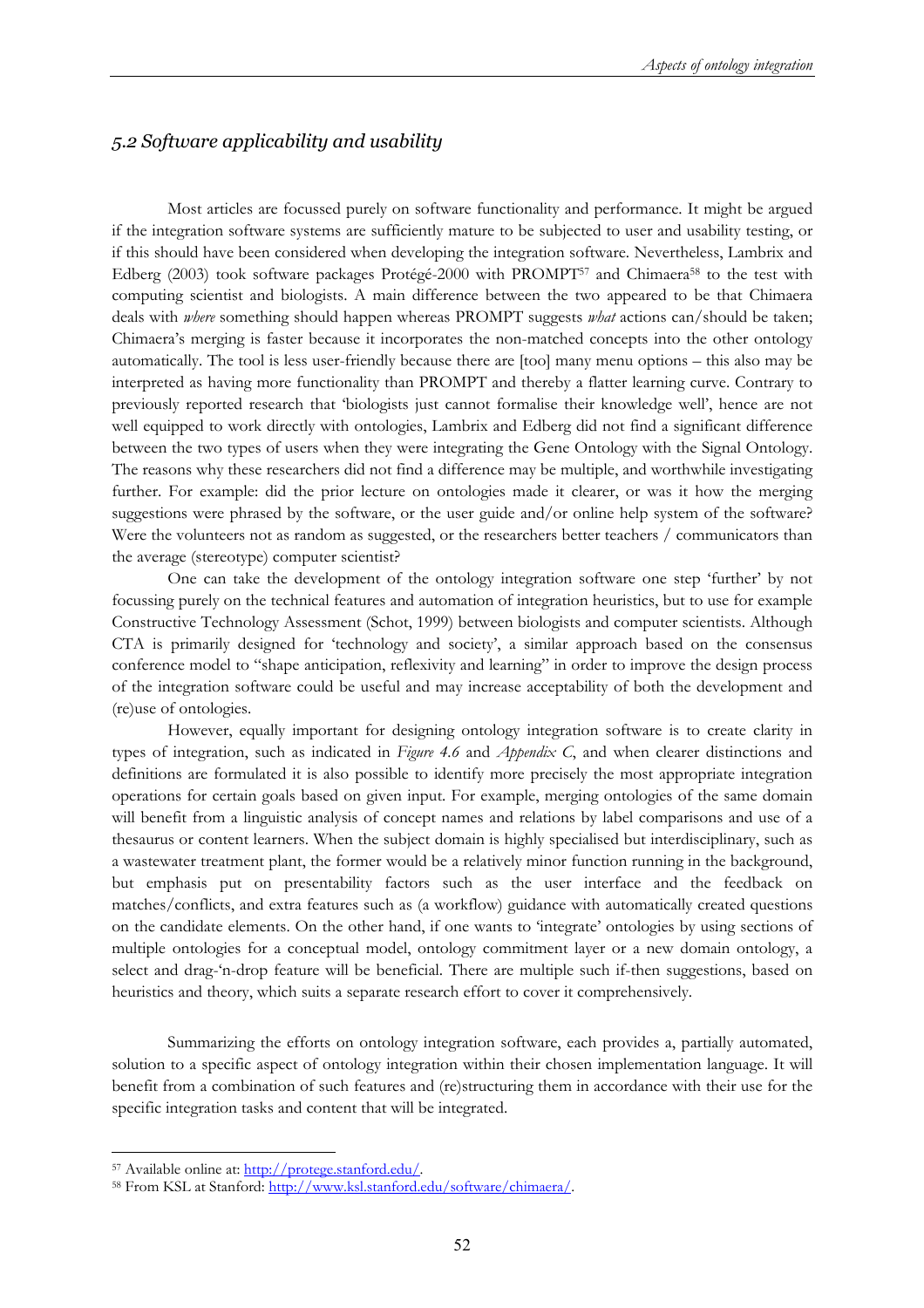# 6. Conclusions and further research

### *6.1 Conclusions*

There are many aspects to data and domain heterogeneity increasing the possibilities of conflicts and mismatches when combining conceptual data models and ontologies, which will not be resolved easily, if ever. On top of these aspects are the difficulties of inherent in biological data adding to challenges in resolving heterogeneity when integrating data and subject domains. If one extends this view to ontologies, there can be identified different types of ontologies according to the level of formalism used and categorise them according to subject, decreasing potential for interoperability. This is exacerbated by the methodological differences in constructing models (empirical or theory-based) and development phases from informal to formal ontologies.

 The pilot experiment with the ecological modelling software STELLA, guided bottom-up development of ontologies might be within reach by formalising the identified correspondences between the elements in the ecological model and computing terminology. The methodology of using extended semantic representations to organise equations in a placeholder objects model proved an approach useful for computing science.

Subsequent research into ontology integration revealed that although ontologists demand from the subject matter experts to reach consensus, there is no such thing concerning the multiple interpretations as to what constitutes 'ontology integration' and its related concepts such as merging, matching and so forth. Terms, definitions and practices found in a representative sample of the extant literature were structured and loosely categorised on a scale of combining ontologies. In addition, expectations on integrating ontologies of the same, similar and orthogonal subject domains were formulated, where each combination has both positive and negative factors. Semantic versus structural integration was highlighted with an example of the polder ecological niche, so were the potential positive effects and complications of facilitating multilingualism for ontology development and integration. It revealed that a strict separation between semantic and structural integration is not as obvious as the definitions might suggest. Other examples include ontology construction via the DOGMA approach with relation to microbiology that may improve reuse of knowledge even more and may assist in clarifying the multiple understandings of the Defined Terms Ontology, highlighting modelling paradigm heterogeneity and providing an analysis of the model / ontology of Defined Terms of plant taxonomy, which may benefit from a higher level of formalism and clear definitions and justifications for the taken methodology.

Ontology integration software was briefly addressed. Each application provides a partially automated solution to a specific aspect of ontology integration within their chosen implementation language. Compared to the automation of the heuristics of integrating ontologies on the semantic level, automation on the system and syntactic level is relatively straightforward and achieved; semi-automation of semantic integration is still a hot research topic.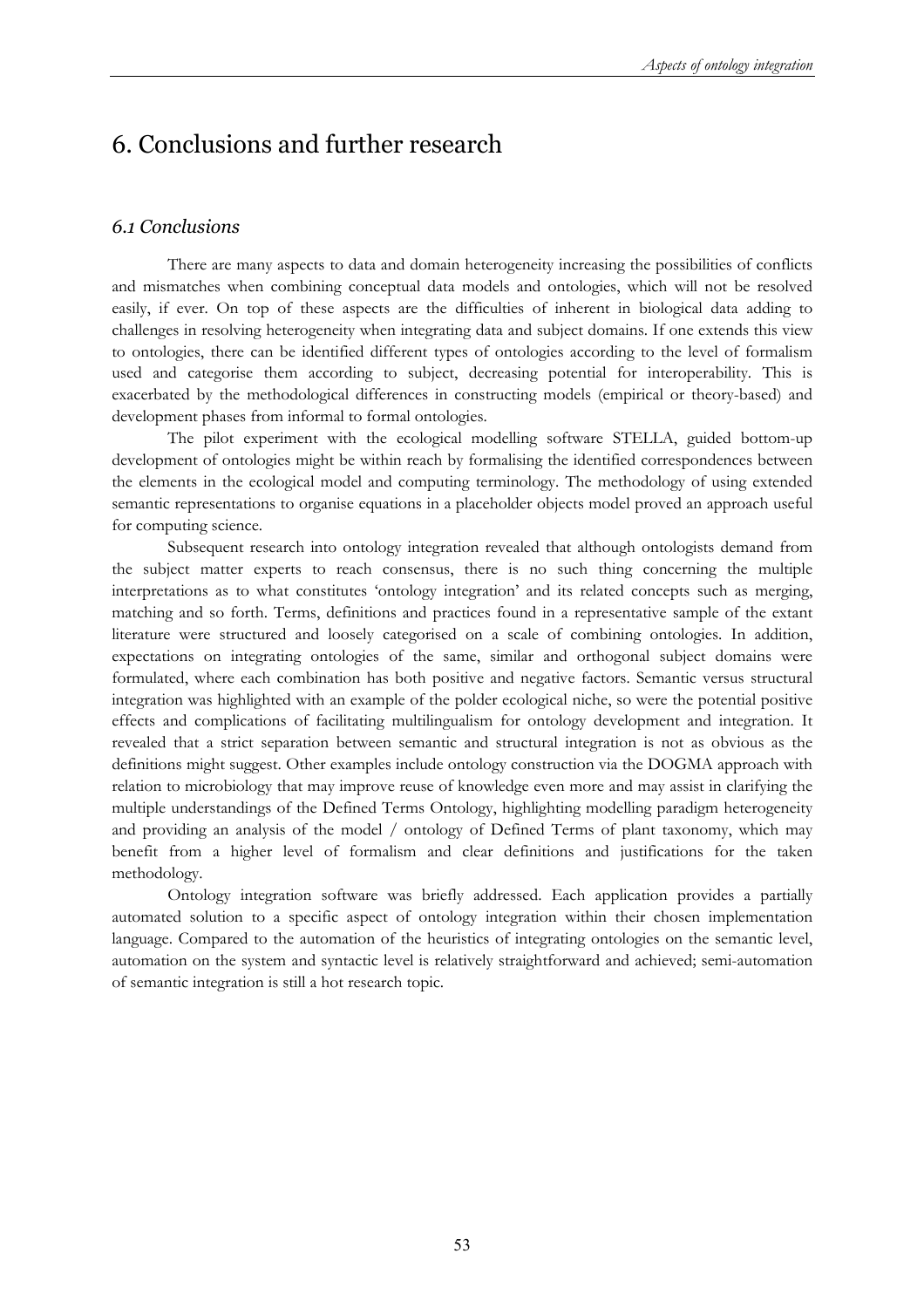### *6.2 Open issues*

### *6.2.1 Areas of interest*

This report directly and indirectly indicated several facets related to ontology integration that are still unclear, or at the time of writing either not well known to the research community or still in the early stages of research. This chapter highlights some of the areas that are in need of further research.

The sub-discipline of ontology integration would benefit from efforts to achieve an agreement on the various activities that fall within the liberally used concept 'integration'. This may well result in a simple vocabulary to define each type of integration (mapping, merging and so forth) and clarify which ones are synonyms and which ones homonyms, or, in a more formal and structured fashion, to develop an ontology of ontology integration.

With these clear definitions, it should be easier to identify which type of integration would suit what combination of ontologies, bearing in mind the reason for the integration. For example, with two ontologies, an ecological and an agricultural one, say, the production process of rice that needs part, but not all, of the concepts of the ecological ontology and may have some of the ecological concepts defined within the agricultural ontology, one may prefer to create a separate intersection ontology for the particular domain. However, one may decide to merge a forest ontology with the ecological ontology because of its closer relevance of the subject domain of ecology. Via extensive reasoning and testing one might be able to extract patterns and define a decision tree to guide integrators to identify the optimum type of integration strategy for a given requirement. Here it is important to work with parameters, properties, of the different kinds of integration that, with a certain combination, might say 'map' or 'match', together with the given requirements: this still leaves open opportunities to refine, or maybe even redefine, one or more (sub-)concepts of integration.

A following step could be the identification of factors or properties affecting integration and subsequent (partial) automation of the actual integration process; for example guided by concept similarity searches on labels and their definitions (e.g. by using a thesaurus) and/or on the structure of their formal representations, searching the ontology for hypernyms, avoiding cycles, terms with contradictory ranges etc. Note here, that to achieve the semantic integration of multiple ontologies, the implementation of integration on the syntactic and structural level is a prerequisite. Two factors in semiautomatic integration are of particular importance. First, how should one 'guide' the SME, e.g. using directed questions to answer by the SME or providing a model framework to be validated? Secondly, what are the effects of loosening ontology integration when settling for approximations of concept mappings, primarily how to measure the loss of semantics and data, and 'what if' scenarios of accepting integration of lightweight ontologies into formal ontologies.

Relevant for all three levels (semantic, structural and syntactic) integration, is the development of the Semantic Web: if the wider public does accept it, as it seems to be the case, this will, in the author's opinion, have a negative impact on ontology development, because integrating less well-defined ontologies is more difficult, if not impossible due to the lack of rigour, to achieve. This also may have an effect on the SEEK ontologies: for it to be used relatively widely, it must be (made) compatible with other ontology efforts. Likewise, if one wishes to extend (one of the formal) SEEK ontologies with one developed less formally: should one allow the dumbing down (or vice versa)? Aside from the (in)formalness of the Semantic Web, popularisation of ontologies likely will entail localisation of ontologies, analogous to software localisation. This does not necessarily pose a huge problem to be taken into account if it were to be limited to simple dictionary translations. Depending on one's view, it is (un)fortunate that especially in the disciplines of ecology and the agricultural sector many concepts do not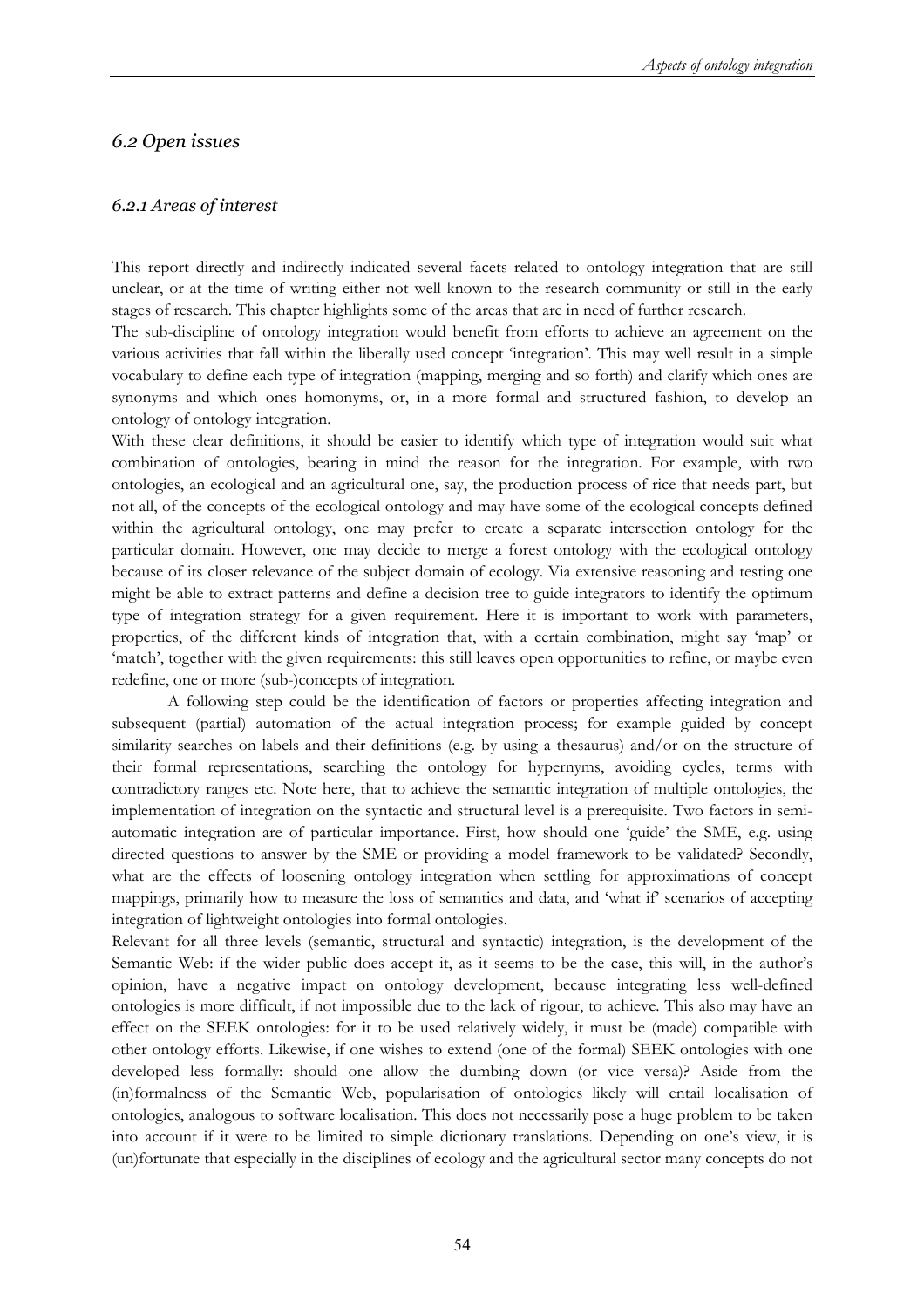translate well, or are ontologically seen as from a different origin, which can affect ontology integration in various ways.

Though not specifically addressed in this report, is the integration on the system level, and the implementation of ontologies, ontology editors and their interoperability. Ontology development environments (ODEs) are of relevance to define the ontology development process; for example revision control during/after the integration procedures, as well as the general development framework, which may be analogous to one of the more commonly used software development processes like prototyping and incremental development. In the subject domain of biology, bottom-up development of ontologies likely will be of particular importance, both because there are already a multitude of (software) models that may be 'pulled' onto the higher abstraction layer and secondly, because it will be extremely difficult to start with modelling top-level biological concepts in FOL – and might not be possible at all. With a bottom-up approach one can 'move' up the hierarchy from informal, lightweight ontologies to wherever it is possible to achieve in the region of formal ontologies.

Existing manual and (semi-)automatic integration efforts involve database query mechanisms, agent-based systems, infomorphisms, among others – but an ontology stored in a database cannot easily query/converse with an agent. To what extent do such variations in implementations have an effect on the possibilities to implement ontology integration? Are all types of integration possible with each type of implementation so that one freely can choose one's own preference of representation of an ontology on the system level? If not, what is not possible, where and why is it not implementable?

If the identification of type of integration and the actual integration process are within reach, or even possible at all, a natural next step would be to combine and automate these two processes in an ODE. With the help of ontology libraries to achieve the highest level of reuse, a developer could select the ontologies of relevance and have them automatically integrated in the appropriate manner. However, considering the present status of research in ontology integration, this may take a while.

Another aspect related to this automation and the ODEs, is the effectivity and usability of the software for both the computer scientists and the SMEs, and the understandability of the ontologies with their representations. In the majority of case studies, it has been observed that SMEs do not formalise their knowledge easily. This may be of various reasons, such as the knowledge-based life sciences, lack of training, lack of communication skills of computer scientists, for which there may be solutions or different approaches to alleviate the problems; one can think of CTA and the intermediate representation models that can be explored further.

 Most of the areas of interest outlined in this paragraph emphasise the technical aspects involved with development and integration of ontologies, but only sparingly the social aspects such as what the differences are in methodology/ies between computer scientists and the SMEs in biology/ecology, how this affect development, integration and reuse of ontologies, what the effects of the approaches to pursue ontologies and computing have on the life sciences and if ontologies are indeed the panacea it claims to be. Using a methodology and technology just because it is there does not imply it is the right path to follow, but depends on a multitude of factors outside the realms of computing science, such as the sociology of cooperation and science/art of communication.

### *6.2.2 Research questions and approaches*

The abovementioned 'areas of interest' can be reformulated into the following research questions and brief approaches how these might be answered, which may, or may not, be pursued. There are three categories: ontology development, ontology integration and interdisciplinary approaches to ontologies and social informatics. *It will not be feasible to address all aspects raised here within one research project; that is not the intention*: this paragraph comprises a range of research subjects and questions to provide a flavour of the myriad opportunities and challenges within ontology research – although it still is only a small selection of possible research topics.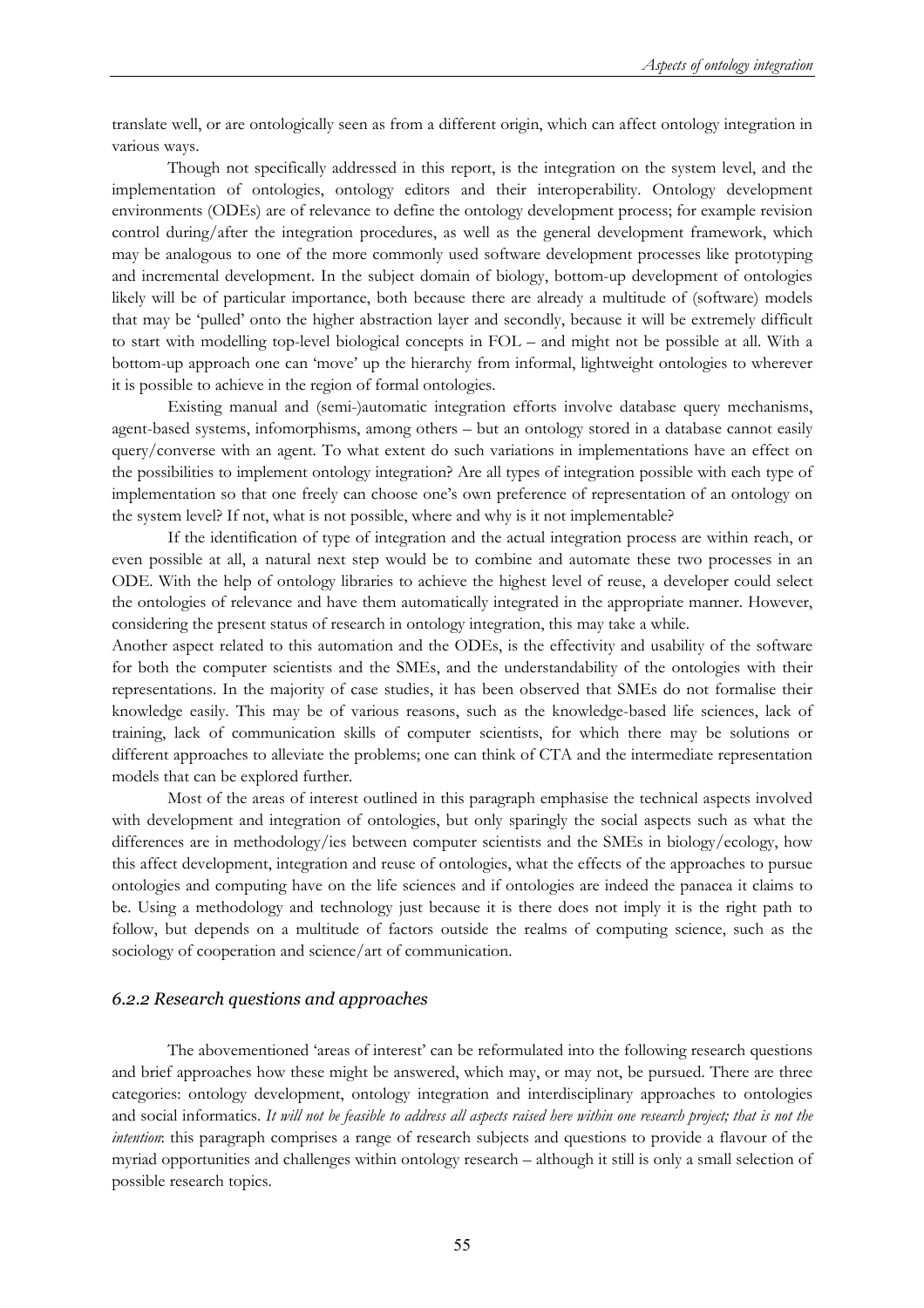### **Ontology integration**

- ∗ *Can one categorise ontology integration and its sub-concepts, like merging and mapping, into a taxonomy, or even an ontology, of ontology integration?* After a comprehensive survey of the literature to elicitate the (mis)use of integration-related concepts, these various uses could be categorised according occurrence of usage across the reference literature and operation-oriented factors like 'integration' of concepts and/or instances, creation of a new (intersection) ontology, exact correspondences between concepts of the integrating ontologies or use of approximation heuristics and so forth. When successful, this should be communicated to the community of ontology researchers as a draft version up for discussion, and, like ontologists ask from SMEs, try to reach an agreement on the terminology.
- *Is it possible to find patterns in optimum integration strategies?* I.e., given ontologies O<sub>1</sub> and O<sub>2</sub> of subject domain(s) *a* (and/or *b*) and ontology type(s)  $x$  (and/or *y*) that need to be 'integrated' to achieve goal Γ, suggest the type of integration that likely will provide the best results. This builds upon the previous question, and in addition requires an overview of ontology types, including the effects of lightweight and heavyweight ontologies on integration, as well as insight in the effect of the subject domain on ontologies themselves and their integration (including a treatise on the distinctions of biological data from other subject domains). Regardless if extensive knowledge is available in the literature on domain, integration type and successfulness, this research would benefit from experimentation with various integration software: as a subsection, one could investigate especially the workflow/questions and intermediate model-guided integration software, because they might be best suitable for the subject domain experts of the SEEK project. The former involves software with different levels and features of automated heuristics to create the questions that are to aid the SME, as opposed to finding the differences and similarities manually. The second, an intermediate 'helper' representation, is to bridge the gap between SMEs and informaticians to represent the formal knowledge in a manner the SME can understand and can be used by them to formulate their knowledge an a for the computing scientist useable manner (i.e. to convert and include it into the ontology). However, a potential drawback of developing such an intermediate representation is that it may be a 'one-off' exercise for each collaboration and not readily be useful for others.

One can take SEEK, as well as SEEK-related ontologies that are readily available on the Internet to investigate the potential use of the SEEK ontologies by different research communities ('marketability' from a technical viewpoint), and test a same pre-defined goal via various methods in order to determine characteristics and the pattern(s) for (un)successful integration efforts. With this, one may to be able to make for example a decision support or workflow system to simplify the 'preparation' stage of ontology integration (i.e. how one can, or cannot, go about doing the actual implementation of the integration of the ontologies.

∗ *If heuristics can be identified, can the process of proposing an integration method be automated, if yes, how?* This builds upon the previous point. Determine what questions in what sequence would need to be asked of an ontology engineer in order to be able to propose the best-chance integration method, alike a decision support system. Further, it may include suggestions for software available that would suit the particular integration task analogous to the WonderTools<sup>59</sup> suggestions for ontology creation, and if not available list the requirements that the 'ideal software' would need to have to achieve the integration

 $\overline{a}$ <sup>59</sup> http://www.swi.psy.uva.nl/wondertools/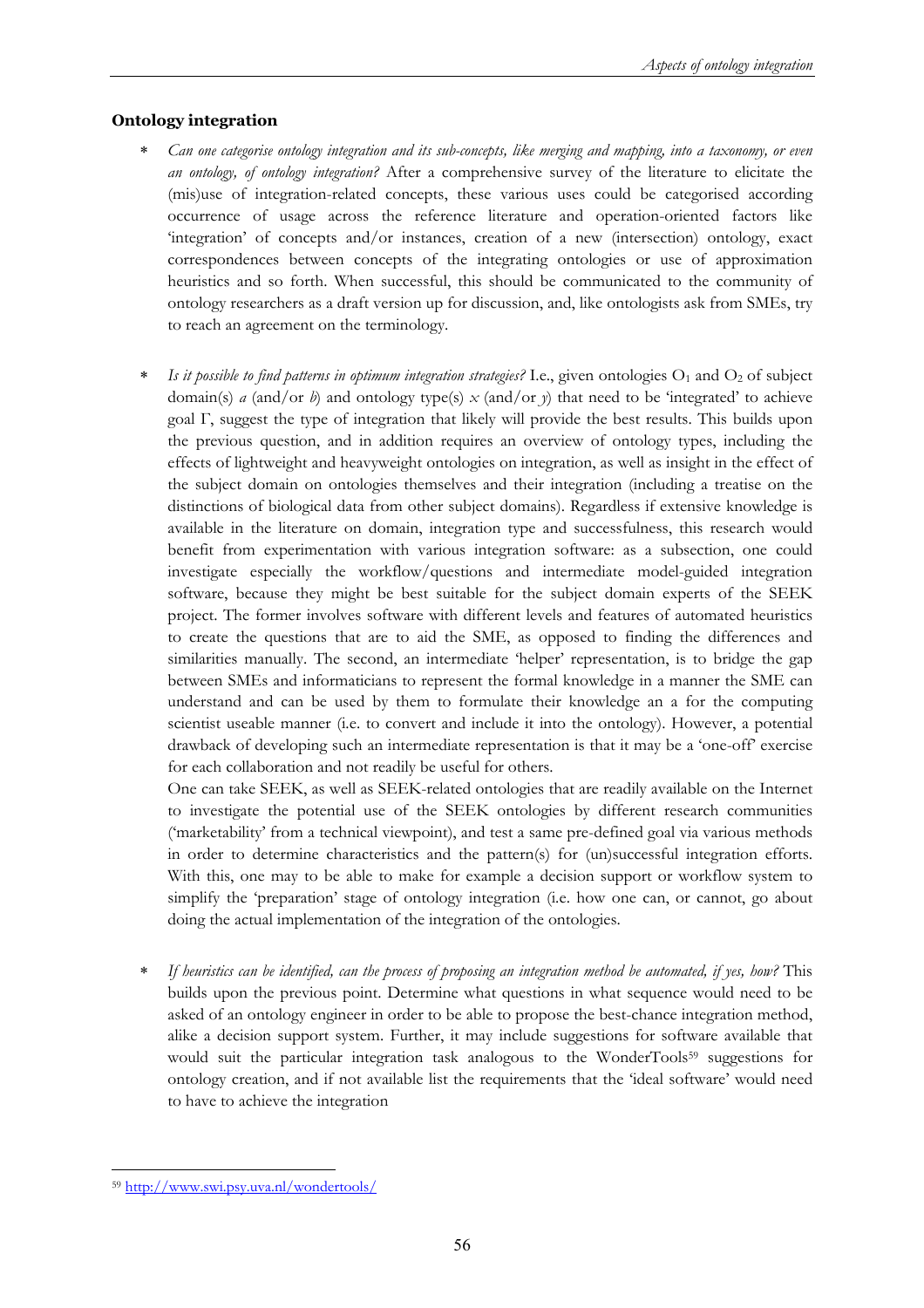- ∗ *How and where can these (semi-)automated integration heuristics be incorporated in the overall ontology development process?* To answer this, various sub-questions can be formulated: *Would this involve providing a separate module on 'integration suggestions', or tightly integrated with existing software, and with what software? To what extent limits the choice to be made for the latter, the possibilities of integrating ontologies? Are all types of integration possible with each type of implementation so that one freely can choose one's own preference of representation of an ontology on the syntax and the system level? If not, what is not possible, where and why is it not implementable?* There are ODEs, editors, revision managers, integrators and libraries that are all relevant for suggesting the type of integration and actually carrying out the manual, semi- or automated integration. Other researchers reported experiments and conducted some surveys on the use of the myriad of ontology(-related) software, which could potentially facilitate answering the main question in this section and its range of sub-questions. It is likely that it is not possible to achieve everything with one piece of software at the time of writing, which will require a careful analysis on all the advantages and disadvantages before implementing the (semi- )automated integration heuristics, including formulating requirements for this 'ideal integration software'.
- ∗ *Knowing integration parameters, patterns, implementations etc, are there lessons to be drawn for reusing ontologies?* For example, one type of ontology might be exceedingly difficult to integrate, but ideally one would want to use and reuse ontologies either in part or complete. With the proliferation of ontology creation, a set of best practices for ontology construction, with ontology integration in mind, should be created, as well as organised versioning and ontology library management. At present, there is no such organisation with relation to ecological ontologies, although the AOS Project for agriculture is somewhat related. One way to make available the ecological ontologies for direct use is via an ontology server, but also will need to include 'extraction' services where users can download an ontology in their preferred syntax for local reuse for example.

### **Ontology development**

- ∗ Opposite to Ontology-driven Information Systems (OISs) advocated by e.g. Guarino (1998), is the approach advocated by e.g. Meersman (2001) and used in the PrometheusDB Project. There are two kinds of starting point: first, there are multiple conceptual models of applications and there is a desire to establish consensus in the subject domain, taking the conceptual model as a beginning. Second, during the analysis stage of software development, it 'appears' that an ontology needs to be developed in order to find solutions to one or more problems observed. Several facets can be investigated in these bottom-up approaches. Factors that may be more, or less, important are: *does having the existing models help or hinder ontology development? If the former, what aspects contribute most, if the latter, why does it hinder? Does it constrain the thought process? Could it end up in conceptual schema integration instead of ontology creation? Can the division into an ontology base and ontological commitments* (in Jarrar *et al.* (2003) and an example is included in the 'aspects of ontology integration' file) *alleviate this problem? Any other approach? What is the influence of the conceptual modelling method on this methodology?* Addressing these questions will require cooperation with at least 2-3 analysts who conducted an analysis in the same application domain to obtain reliable information, which may not be practicable. Else, it would take the researcher to 'play' the various roles given 2-3 existing conceptual models. Further, one may expect that a modelling method like ORM will be more effective than OO or ER due to the implementation restrictions embedded in these modelling methods.
- ∗ On the second bottom-up approach mentioned in the previous point: what caused the decision to look into ontologies, *what are the reasons to pursue with ontology before 'finalising' analysis/design of the*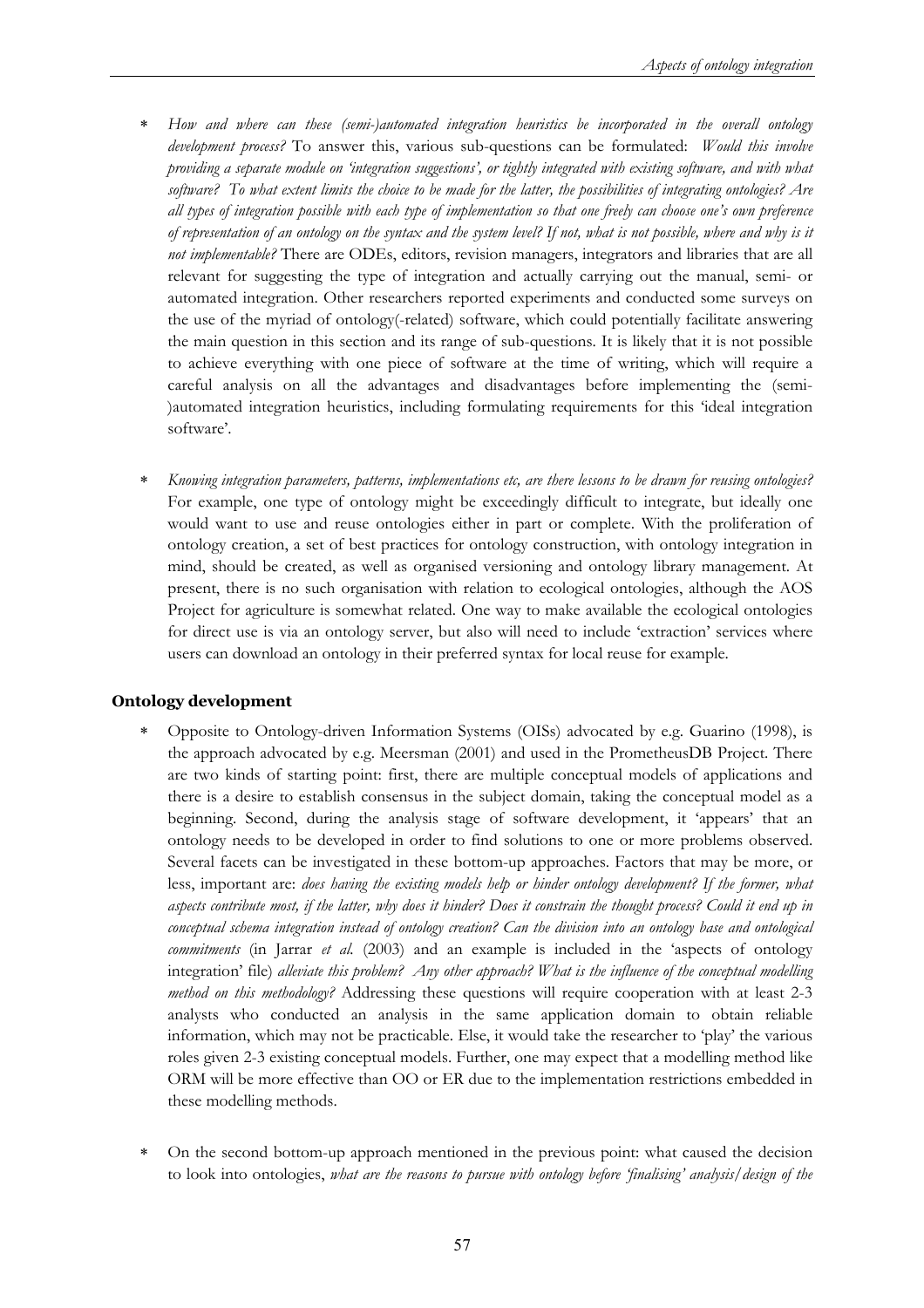*intended application? Did a change of approach to the project occur? If yes, what and why? If not, why not (understanding of the ontology process/proper life cycle model or random start/etc)? Did the ontology approach answer questions raised during the conceptual modelling, or solved the problems observed during the conceptual modelling? If yes, where and what was changed in the conceptual model? What were the causes to start implementation, sufficiently large ontology or non-scientific reasons; or did it not solve problems/answer (some of) the questions, if so, why not? Was pursuing the area of ontologies 'kicking the problem upstairs', i.e. there are still questions/problems, but then on a more abstract level?* From answers on these questions, e.g. by investigating the process encountered with the PrometheusDB Project as a case study and a new analysis project to be conducted (related to a SEEK-related discipline), one may be able to extract indications for a 'principle' of working procedures for bottom-up ontology development and identify what an ontology can and cannot answer/solve.

∗ Opinions vary, but some researchers (e.g. Meersman and Jarrar (2002); Liu (personal communication); Bowers and Ludäscher (2003); Kendall *et al*. (2002); Sugumaran and Storey, 2002) consider it possible to 'convert' an ontology into a conceptual model, or even a computational model (refer to "Aspects of ontology integration" for more detail on ontology versus conceptual model). For example, Kendall *et al*. (2002) developed Visual Ontology Modeler, with an add-in into Rational Rose, extending UML to enable modelling of frame-based KR concepts. A problem with this is, that UML is closer to being a computational model than a conceptual model (Juristo and Moreno, 2000), hence posing some restrictions on reusability, however their approach may be more generally applicable than the envisaged component ontology of Liu. Of a more general approach is the DOGMAModeler that uses an extension of ORM, ORM-ML, which 'translates' ORM into XML to represent a machine-readable, hence exchangeable, version of the ontology (Jarrar *et al*., 2003). The potential advantage of using a tool such as the online Ontology Management Portal or DOGMAModeler is that it requires relatively small changes to create the conceptual model from its ontological representation, the latter is graphical and provides (near) natural language descriptions that aid subject matter experts considerably (Keet, 2003a; Halpin, 2001), the latter of particular importance when modelling biological/ecological data. Further, ORM allows for both object-oriented and relational modelling (Halpin, 2001), providing the software developer with more flexibility and possibilities for concept reuse. The benefits of generating a framework for each particular conceptual model designed for an application (as opposed to application ontologies) are potentially huge, especially in conjunction with an ontology integrator or ontology library. Related research question to be answered are: *What has to go into such an ontology library? Should one divide these up into several 'topical packages', including a 'base library component', analogous to OO IDEs? Would it be more beneficial to aggregate certain subject domains, e.g. that may be easier to work with? What are the requirements of such software? How can one connect e.g. DOGMAModeler, or similar, to a program like VisioModeler?* (Which in turn does generate a relational database automatically) *Can one, and should one, allow reverse engineering form a conceptual model into a 'proposed' ontology? If yes, how to organize versioning and how/where to integrate that with an ODE? To what extend would this facilitate round-trip ontology engineering and use?* (See also section 'ontology development process') *Should this envisioned software be functioning as an application, or maybe having a base partially or entirely on an Ontology Server?* Most of these aspects are in the early stages of research, and any endeavours will require a strict narrowing down of activities to undertake, for example to investigate this aspect from the UML/OO perspective, or ORM. Others are to decide if one were to design a 'translator' that can provide a framework for generating a conceptual model from an ontology ourselves, or to use a third party software application like DOGMAModeler. If the latter, it may be advantageous to look into versioning of ontologies, tracking changes and so forth, and a looking into the potential of reverse engineering (semiautomatic bottom-up generation of ontologies) as well as the practical usability for developing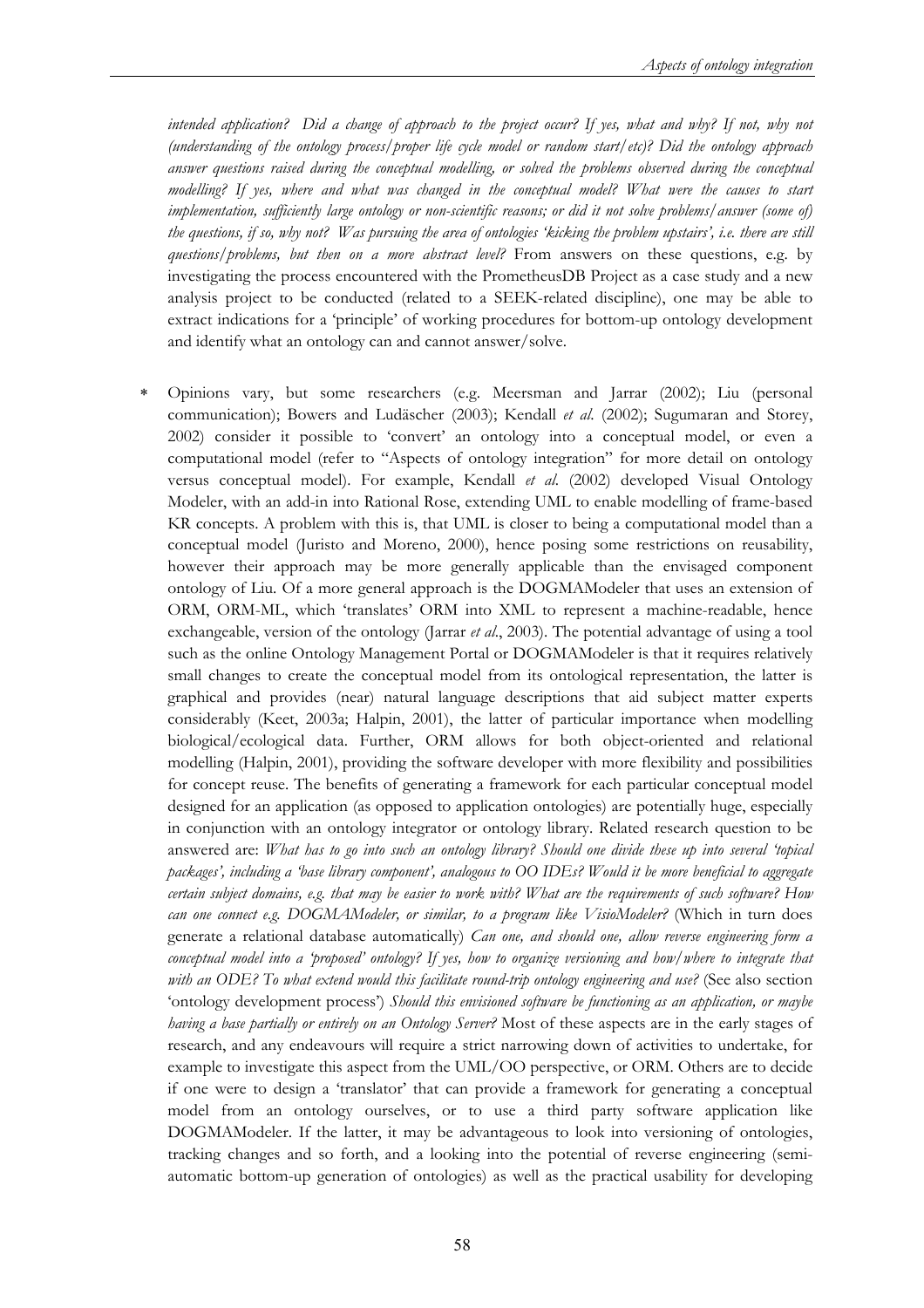applications based on ontologies created as part of the SEEK project. Further, *do you loose information when 'translating', converting, between the definitions/relations etc. of the components in an ontology and a conceptual model? If yes, what? Does XML suffice to represent the ontologies (compared to other DL, KIF formats)? Like with top-down ontology-driven information systems, is this approach too limited for application development, and if yes, why (if not, what range of tasks does it meet)?* Answering this set of questions will likely involve a more mathematical approach with relation to the 'conversions' – see Bench-Capon *et al.* (2000) and §2.2.1 for further information.

∗ An aspect briefly mentioned in *Example 5* is the use of language of the SEEK ontologies, which is English. Considering a multilingual approach may, or may not, be a useful avenue, not only for the problems it raises, but it may not be a solution to knowledge sharing, or it might even be a strategy of avoiding to reach consensus on concepts. On the other hand, it could increase the user base. Phrased into research questions: *Does the (main) ontology need to be in one language, and one only – as is with the SEEK Project –, or interoperable multilingual ontologies (e.g. the AOS Project)? Does the latter represent the same structure with other labels, or maybe captures different semantics 'hidden' behind translations? Can one determine, and if yes how, the loss of semantics when adhering to one 'global' or a 'backbone' language, and what effects does this loss have on the comprehensiveness and chance of success of the SEEK Project? Do advantages of a single language counterbalance the loss? Is it reasonable to demand or expect that subject matter experts are not only experts in their discipline, but also fluent in at least one other language, and, stretching it a bit further, be able to formalise their knowledge?* One example of potential misunderstandings caused by a multi-lingual approach was provided in *Example 5* in this report; however, in order to answer these questions, one may need to carry out a comparative study between people from the same discipline creating on ontology of several domains (or subsections thereof). Another avenue could be in line with ONTOGENERATION (Aguado *et al.*, 1998), where the English-language ontology CHEMICALS is integrated with Spanish language related ontologies, so that users can query an ontology in their native language and receive responses likewise; providing such systems for other languages on top of (integrated with?) the 'core' SEEK ontologies could alleviate the language problem to some extend, and increase the potential user base.

### **Interdisciplinary approaches to ontologies and social informatics**

It is well known that many subject matter experts cannot formalise their knowledge well (see e.g. Aguado *et al.* (1998) or the experiences of the Prometheus Project). One approach is to teach them how to create ontologies, another, pursued by the ONTOGENERATION project, to a lesser extend by Keller and Dungan (1999), and embedded in a tool like VisioModeler, is to create an intermediate representation model with can be understood by subject matter experts, but is also usable from an ontology engineer's perspective, in order to speed up correct creation, maintenance and use of ontologies. *What is an 'understandable intermediate model'?* Ecologists are familiar with the process of creating models, albeit different from a computing perspective and more focussed on the practical use of the model, but an idea of categorisations and so forth nevertheless. Figuring out an appropriate intermediate model partially depends on the adherence of an ontology development process: of this is top-down, one might as well start creating such a model from scratch, on the other hand, were one to start from a bottom-up process of ontology development, one of the existing (graphical) modelling methods could be explored first, ORM in particular. Subsequently, this intermediate model needs user testing of such a model, and assess if it is indeed effective in speeding up ontology development and improving its quality.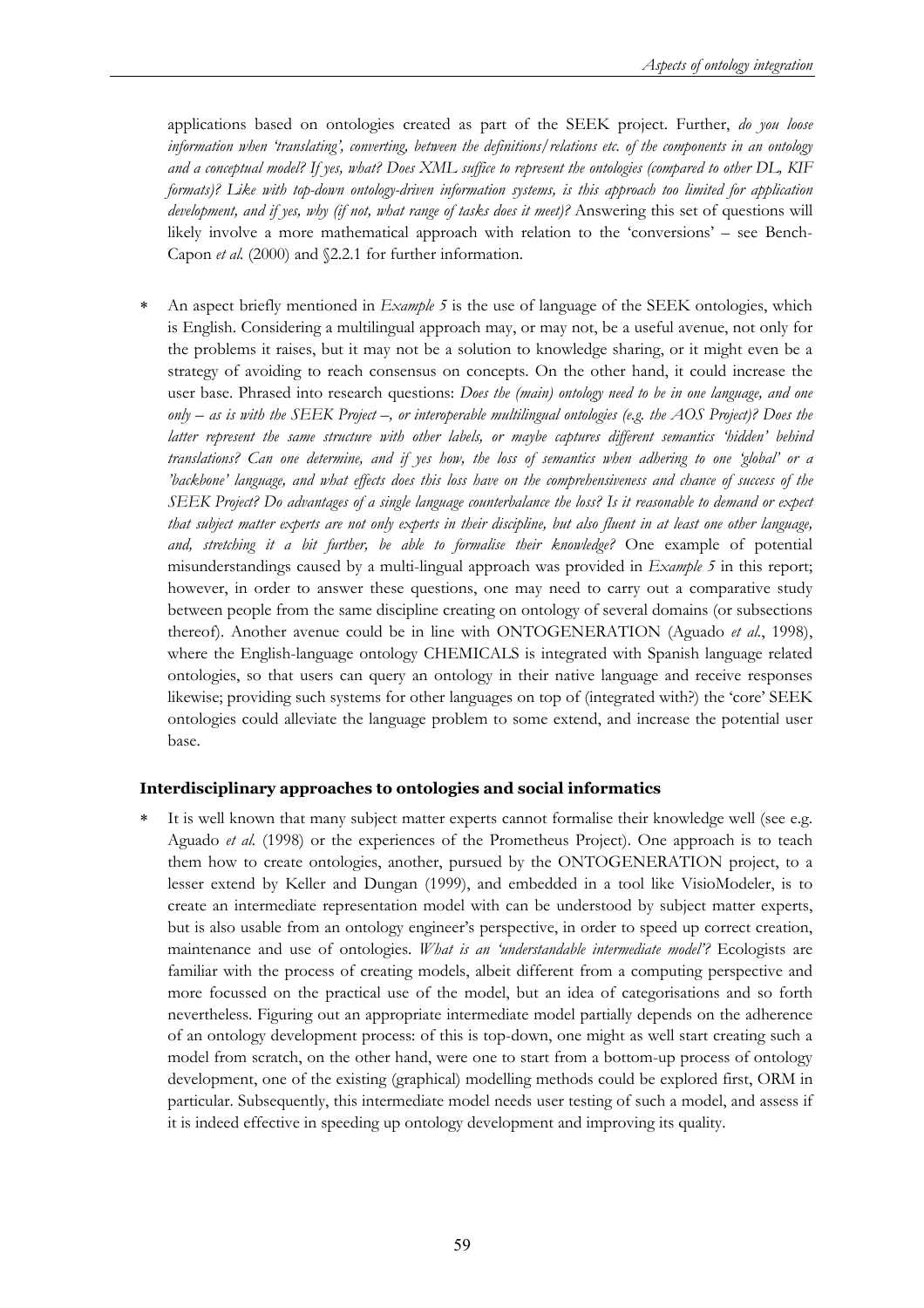- ∗ Thee lion's share of ontology development, versioning, integration and so forth is focussed on common sense subject areas like universities (Noy and Musen, 2003 *in press*) or the government (Mitra *et al.*, 1999), but *what effect does the complexity of biological data have on ontology creation as well as maintenance and usability? Can one formalise all biological data? If not, why and what level of lightweight ontology would be best suitable for development and maintenance of biological ontologies? Is this in line with the current aims and practices of the SEEK project?* General characteristics of biological data and its interplay with core and applied science are addressed elsewhere (Keet, 2003a, 2003b), but may need to be extended to include specifics on ecological data. Formalising this biological data has happened sparingly, is primarily focussed on procedural, OO or ER modelling, but may be possible with richer modelling techniques like ORM, FCA or CGs. Proof of concept may be achieved by modelling some of the hitherto 'unformalizable' biological knowledge and identifying the conceptual modelling features that make this possible. Else, one should be able to identify the hiatus(es) in conceptual modelling methods and propose changes to meet these 'impossible requirements'.
- Somewhat related to ontology integration but more focused on the social dimension, is the use of SEEK type of ontologies primarily in the subject domain of agriculture, which relies on ecological data for its management in the primary production sector and in relation to simulation software. Development decisions will need to be taken on, for example, *can one, and should one, integrate ontologies of agriculture, such as the AOS, with SEEK ontologies, or extend plant taxonomy ontology with more details per plant* (like the rice/grasses [Gramene] and maize [Plant Ontology] approaches)*? Might it be better to take sections of an ecological ontology and create separate ad-hoc ontologies, only reusing part of the SEEK ontologies?* Answering such questions requires an investigation into the motives of agriculturalists on what they would expect, where they would see the potential benefit, from ontologies of ecology. Following this exercise in requirements elicitation and specification, one can devise a reasoned approach to either decide to meet such demands, and if yes how, or what cannot be accommodated for, and why not.
- ∗ There are implications caused by the enforcement of IT/computing methodologies of research [engineering] onto life sciences, e.g. the categorisations of ontologies (plus requirement to formalise their knowledge) and increased use of structured software tools. This type of controlled approach is different from working methods in biology (including ecology); not that biology is unstructured, but arranges knowledge alike a 'mental network of information' as starting point – i.e. associative and incremental. Successful development of bioinformatics software depends on input of biologists, which in turn may alleviate some of the mind numbing work allowing the researcher to pursue the more theoretical aspects of his/her subject domain. However, for the by biologists provided input to be useful to computer scientists, it has to meet certain requirements, in effect demanding from the life science researcher another approach of looking at, and using, knowledge and information. *Is there a change in methodology and does it have an effect on the research methods of life science researchers?* For example, the differences in model creation based on empirical data and expanding this or with its starting point the theory and a framework of key factors/object. Secondly, it used to be that the primary sciences 'dictated', or at least set the boundaries of possibilities, for the engineering disciplines (apart from the engineer's creativity of course), *could it be that with the huge expansion of technology over the last 50 years, engineers/computer scientists are about to direct the possibilities and methodologies of research for the biologists? Does the influence of IT/Computing have a (profound) effect on the type of research questions asked, and hypotheses formulated, by the life science researchers? Or could it be, that there is no such change, but new sub-disciplines are being created in parallel with the existing methodologies? Do IT specialists, as is quite common, simply create a new need to keep themselves busy?*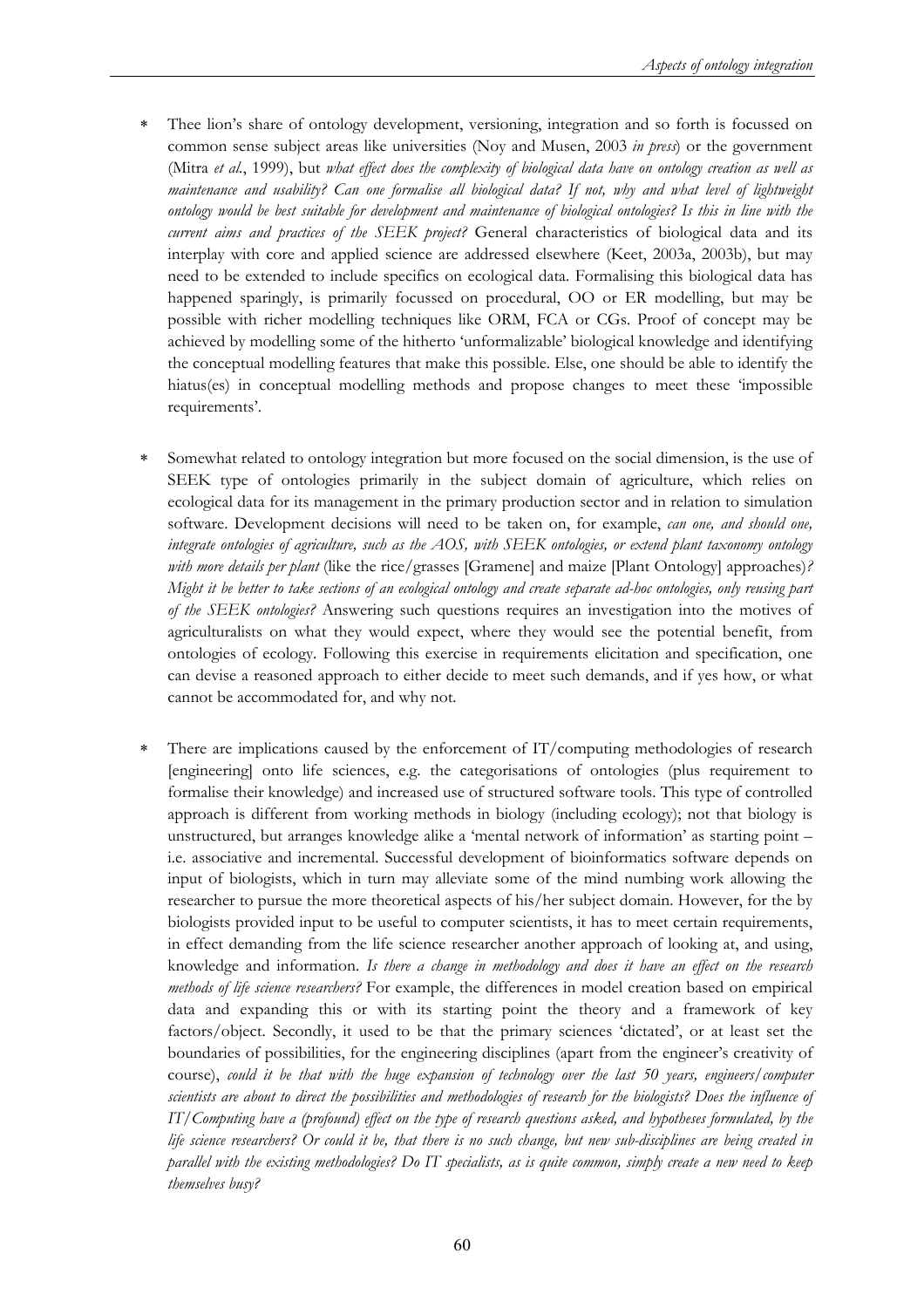∗ Following from the previous point, *what effect does bio/ecoinformatics have on the curricula offered at universities?* A certain 'mushrooming' of bioinformatics top-up courses have been developed, i.e. a biologist studies IT implementations to improve skills for a year and vice versa, where an IT specialists can take a crash-course in biology (primarily genetics and proteomics) for a year or two, *but do they really deliver? Do undergrad curricula change to meet the demand of the bioinformatics industry? Are the top-up courses sufficient or would one need people with two full studies in order to really exploit the potential of bioinformatics in order to live up to its promises?* It is my experience that the two disciplines teach another way of thinking, how to analyse, which implicit assumptions one can make consciously and which are after some time of study carried out virtually unconsciously, i.e. how to do science. For example, the positivist approach towards conducting the scientific enterprise is reductionism, but this is differently used within the life science and computing/engineering. In the former, one does so because to be able to investigate some the vast amount of (hidden) knowledge, it *has to* be divided to make it comprehensible to the human mind, whereas the scientist knows the subject under investigation forms part of a larger system, hence reductionism as a necessity and with the knowledge the compartmentalisation is a simplification. In contrast engineering (including IT and computing), which is designed so one actually conveniently *can* chop up large subject domains into virtually independent sub-disciplines (compared to the life sciences) and do what you like as long as the interface matches the human-defined standards (API, SCSI and so forth).

To investigate this further and bring to the fore such fundamental differences may improve understanding for each method of working.

- ∗ From various sides of research has emerged the claim that computer scientist think that the life sciences specify "impossible requirements" that cannot be met; conversely, there exist multiple "unanswerable questions" phrased by computer scientist/engineers towards biologists. *What is impossible and what unanswerable? Why? Are there options for computer scientist to work on the 'impossible requirements' so that they may be met some time in the near future? Any prioritisation?* This may be combined with the second point in this subsection.
- Despite the claims of improvements in reuse of knowledge and interoperability, ontologies have not yet quite proven these claims convincingly even within 'common sense' research areas, let alone biology. It might be that there are not yet sufficient ontologies to take advantage of reuse, by e.g. to develop ontology libraries analogous to software libraries in C++ and Java builders, and interoperability of software. The less patient scientist might contemplate the validity of the 'marketing claims' in favour of ontologies. *Are ontologies a "necessary evil" or do the ecologists consider it as "time well spent"? If the former, is it considered by them to be for their own benefit, and do they realise that? If the latter, could it be, that viewing their subject matter from another perspective actually generated new insight and knowledge hitherto hidden? If it is seen as a waste of time, why, and what can be done to convince them it's not such a bad idea – or is it that ontologists with their zeal actually didn't realize it is not practicable?*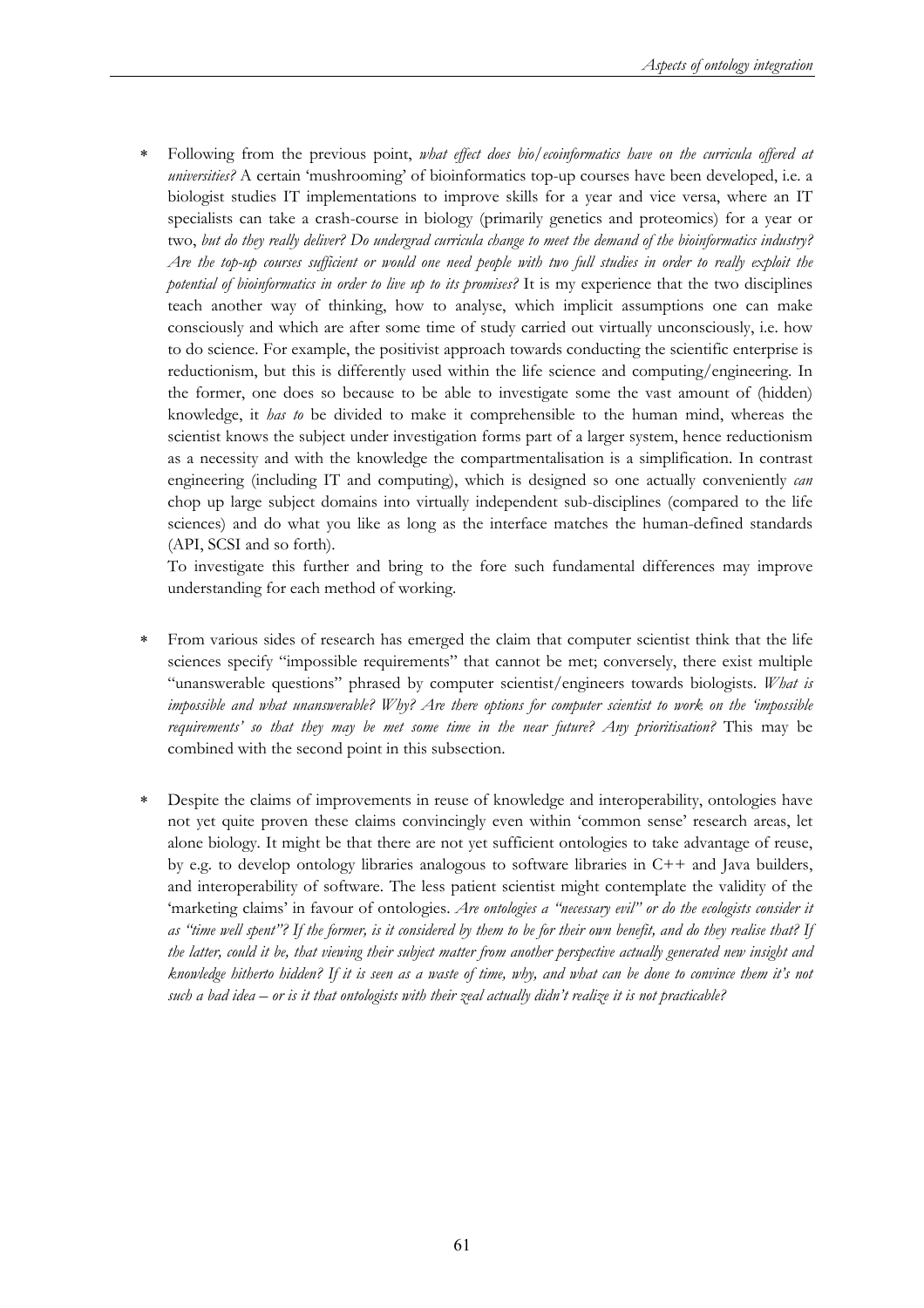# References

- Aguado, G., Bañón, A., Bateman, J., Bernardos, S., Fernández, M., Gómez-Pérez, A., Nieto, E., Olalla, A., Plaza, R. and Sánchez, A. (1998). ONTOGENERATION: Reusing domain and linguistic ontologies for Spanish text generation. *Proceedings of the ECAI'98 Workshop on Applications of Ontologies and Problem Solving Methods*, Brighton, U.K.
- Akahani, J., Hiramatsu, K., and Kogure, K. (2002). Coordinating Heterogeneous Information Services based On Approximate Ontology Translation. *First International Joint Conference on Autonomous Agents & Multiagent Systems (AA MAS 2002)*, Bologna, Italy.
- Akkermans, A.D.L., Brussaard, L., Didden, W.A.M., Kammenga, J. and Marinissen, J.C.Y. (1996a). *Functioneren van ongestoorde bodemoecosystemen* [Functioning of non-disrupted soil ecosystems]. In: Course reader Bodembiologie H300-219, Wageningen Agricultural University, the Netherlands. 24p.
- Akkermans, A.D.L., Brussaard, L., Didden, W.A.M., Kammenga, J. and Marinissen, J.C.Y. (1996b). *Interacties tussen bodemorganismen* [Interactions between soil organisms]. In: Course reader Bodembiologie H300-219, Wageningen Agricultural University, the Netherlands. 15p.
- Andreasen, T. and Nilson, J.F. (2004). "Grammatical specification of domain ontologies." *Data & Knowledge Engineering*, **48**(1): 221-230.
- Argent, R. M. (2003 *in press*). "An overview of model integration for environmental applications–– components, frameworks and semantics." *Environmental Modelling & Software*, **xx**(xx): xx-xx.
- Bader, G.D., Donaldson, I., Wolting, C., Ouellette, B.F.F., Pawson, T. and Hogue, C.W.V., (2001), "BIND — The Biomolecular Interaction Network Database". *Nucleic Acids Research*, **29**(1): 242-245.
- Baker, P.G., Goble, C.A., Bechhofer, S., Paton, N.W., Stevens, R. and Brass, A. (1999). "An ontology for bioinformatics applications." *Bioinformatics*, **15**(6): 510-520.
- Baskent, E.Z., Wightman, R.A., Jordan, G.A. and Zhai, Y. (2001). "Object-oriented abstraction of contemporary forest management design." *Ecological Modelling*, **143**: 147-164.
- Bench-Capon, T., Malcolm, G. and Shave, M. (2000). *Semantics for Interoperability: relating ontologies and schemata*. Department of Computer Science, University of Liverpool. 19p. http://www.cs.ucsd.edu/groups/tatami/seek/. Date accessed: 2-1-2004.
- Bernstein, P.A., Halevy, A.Y., Pottinger, R.A. (2000). "A Vision for Management of Complex Models". *SIGMOD Record*, **29**(4): 55-63.
- Bowers, S. and Ludäscher, B. (2003). Towards a Generic Framework for Semantic Registration of Scientific Data. *Semantic Web Technologies for Searching and Retrieving Scientific Data*, Sanibel Island, Florida, USA.
- Brilhante, V. and Robertson, D. (2001). Metadata-Supported Automated Ecological Modelling. In: *Environmental Information Systems in Industry and Public Administration*. C. Rautenstrauch (ed.). Hershey, Pennsylvania: Idea Group Publishing.
- Calvanese, D., De Giacomo, G. and Lenzerini, M. (2001a). A Framework for Ontology Integration. *Proceedings of the First Semantic Web Working Symposium.*
- Calvanese, D., De Giacomo, G. and Lenzerini, M. (2001b). Ontology of integration and integration of ontologies. *Proceedings of the International Workshop on Description Logics (DL2001).*
- Ceccaroni, L., Cortés, U. and Sànchez-Marrè, M. (2004 *in press*). "OntoWEDSS: augmenting environmental decision-support systems with ontologies." *Environmental Modelling & Software*, **xx**(xx): xx-xx.
- Ceccaroni, L., Cortés, U. and Sànchez-Marrè, M. (2000). WaWO An ontology embedded into an environmental decision-support system for wastewater treatment plant management. *Proceedings of ECAI2000 - Wo9: Applications of ontologies and problem-solving methods*, Berlin, Germany.
- Ceusters, W., Smith, B. and Flanagan, J. (2003). Ontology and Medical Terminology: Why Description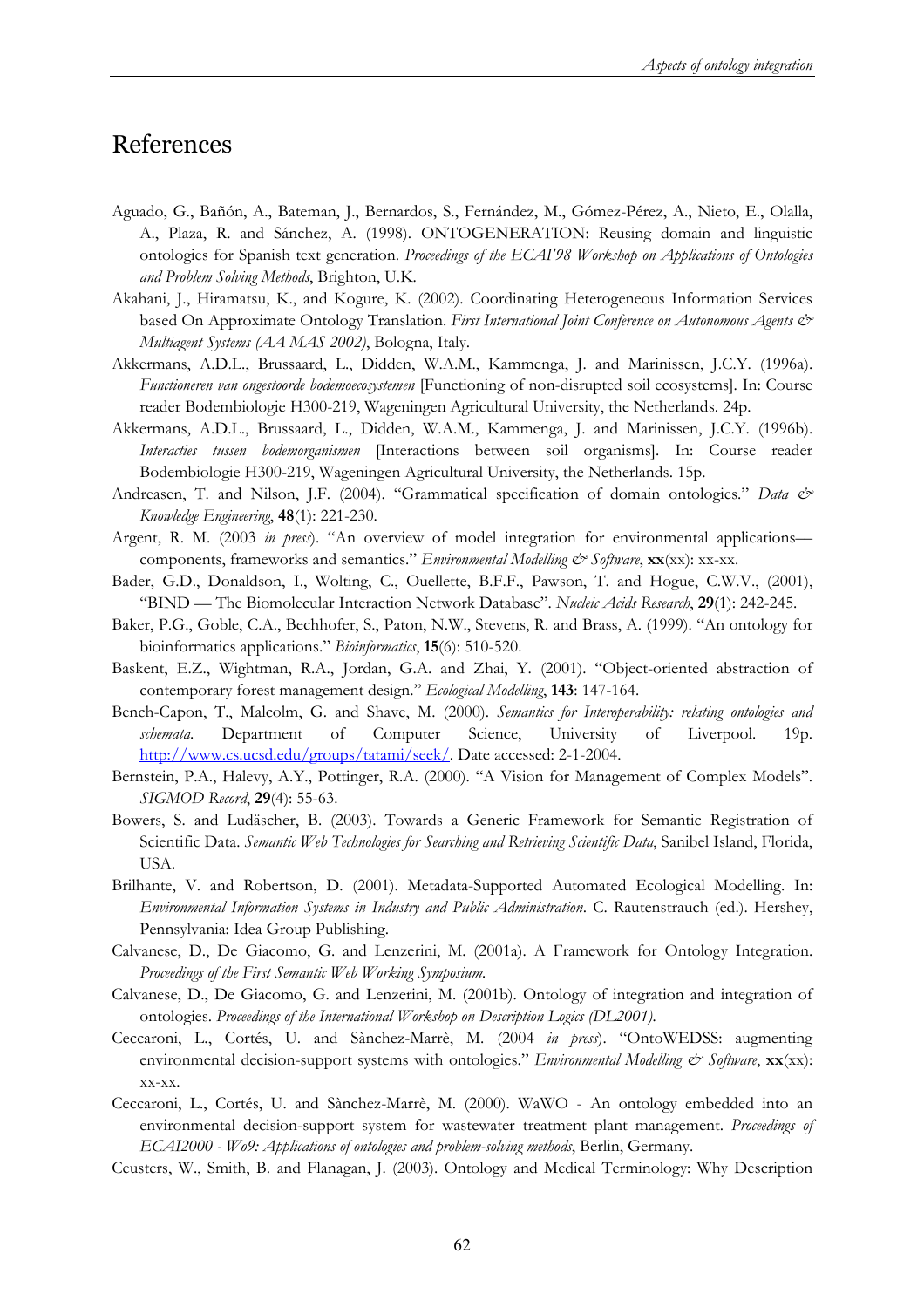Logics Are Not Enough. *Proceedings of TEPR 2003 — Towards an Electronic Patient Record*, San Antonio, USA.

- Chalupsky, H. (2000). OntoMorph: A Translation System for Symbolic Knowledge. *7th International Conference on Principles of Knowledge Representation and Reasoning*, Morgan Kaufmann. pp 471-482.
- Corcho, O., Fernandez-Lopez, M. and Gomez-Perez, A. (2003). "Methodologies, tools and languages for building ontologies. Where is their meeting point?" *Data & Knowledge Engineering* **46**(1): 41-64.
- Correa da Silva, F., Vasconcelos, W.W., Robertson, D.S., Brilhante, V., de Melo, A., Finger, M. and Agustí, J. (2002). "On the Insufficiency of Ontologies: Problems in Knowledge Sharing and Alternative Solutions". *Knowledge-Based Systems Journal*, **15**(3): 147-167.
- Doan, A., Madhavan, J., Domingos, P. and Halevy, A. (2002). Learning to Map between Ontologies on the Semantic Web. *11th International World Wide Web Conference*, Honolulu, Hawaii, USA.
- Drysdale, R., (2001), "Phenotypic data in FlyBase". *Briefings in Bioinformatics*, **2**(1): 68-80.
- Engbersen, J.F. J. (1994). *Biokatalyse I*. Course reader A400-209, Department of Organic Chemistry, Wageningen Agricultural University, the Netherlands.
- Fensel, D., van Harmelen, F., Ding, Y., Klein, M., Akkermans, H., Broekstra, J., Kampman, A., van der Meer, J., Sure, Y., Studer, R., Krohn, U., Davies, J., Engels, R., Iosif, V., Kiryakov, A., Lau, T., Reimer, U. and Horrocks, I. (2002). "On-To-Knowledge in a Nutshell". *IEEE Computer*, ?. http://www.cs.vu.nl/%7Efrankh/postscript/IEEE-Computer02.pdf, Date accessed: 19-1-2004.

Fernandez-Lopez, M. Description of methodologies. *Ontology .org*: http://www.ontology.org/main/presentations/madrid/descriptions.pdf. Date accessed: 9-12-2003.

- Ford, E.D. (2000). *Scientific methods for Ecological Research*. Cambridge: Cambridge University Press,. 564p.
- Frishman, D., Heurmann, K., Lesk, A. and Mewes, H.-W., (1998), "Comprehensive, comprehensible, distributed and intelligent databases: current status". *Bioinformatics*, **14**(7): 551-561.
- Gangemi, A., Pisanelli, D.M. and Steve, G. (1998). Ontology Integration: Experiences with Medical Terminologies. *Proceedings of the Conference: Formal Ontology in Information Systems (FOIS '98)*.
- Gangemi, A., Fisseha, F., Pettman, I., Pisanelli, D.M., Taconet, M., Keizer, J. (2002a). A Formal Ontological Framework for Semantic Interoperability in the Fishery Domain. *Proceedings of the ECAI-02 Workshop on Ontologies and Semantic Interoperability*, Lyon, France.
- Gangemi, A., Guarino, N., Masolo, C., Oltramari, A. and Schneider, L. (2002b). Sweetening Ontologies with DOLCE. *Proceedings of EKAW 2002*, Siguenza, Spain.
- Ganter, B. and Wille, R. (1999). *Formal Concept Analysis Mathematical foundations*. Berlin-Heidelberg: Springer-Verlag. 284p.
- Gene Ontology Consortium. (2001). 'Creating the Gene Ontology Resource: design and implementation'. *Genome Research*, 11(8): 1425-1433.
- Goerz, G., Buechner, K., Ludwig, B. (2003). Combining a lexical taxonomy with domain ontologies in the Erlangen Dialogue System. In: *Reference Ontologies and Application Ontologies Pre-Workshop Notes*. Grenon, P. (ed.). Faculty of Medicine, Institute for Formal Ontology and Medical Information Science (IFOMIS).
- Goh, C.H. (1996). *Representing and reasoning about semantic conflicts in heterogeneous information sources*. PhD, MIT.
- Graham, M., Watson, M.F. and Kennedy, J.B. (2003). 'Novel visualisation techniques for working with multiple, overlapping classification hierarchies'. *Taxon*, **51**: 351-358.
- Grüninger, M. (1996). Designing and evaluating generic ontologies. *ECAI96's Workshop on Ontological Engineering*.
- Guarino, N. (1997a). "Understanding, building and using ontologies." *International Journal of Human-Computer Studies*, **46**(213): 293-310.
- Guarino, N. (1997b). Semantic Matching: Formal Ontological Distinctions for Information Organization, Extraction, and Integration. In: *Information extraction: A multidisciplinary approach to an engineering information technology*. Pazienza, M.T. (ed.). Springer Verlag.
- Guarino, N. (1998). Formal Ontology and Information Systems. *Formal Ontology in Information Systems,*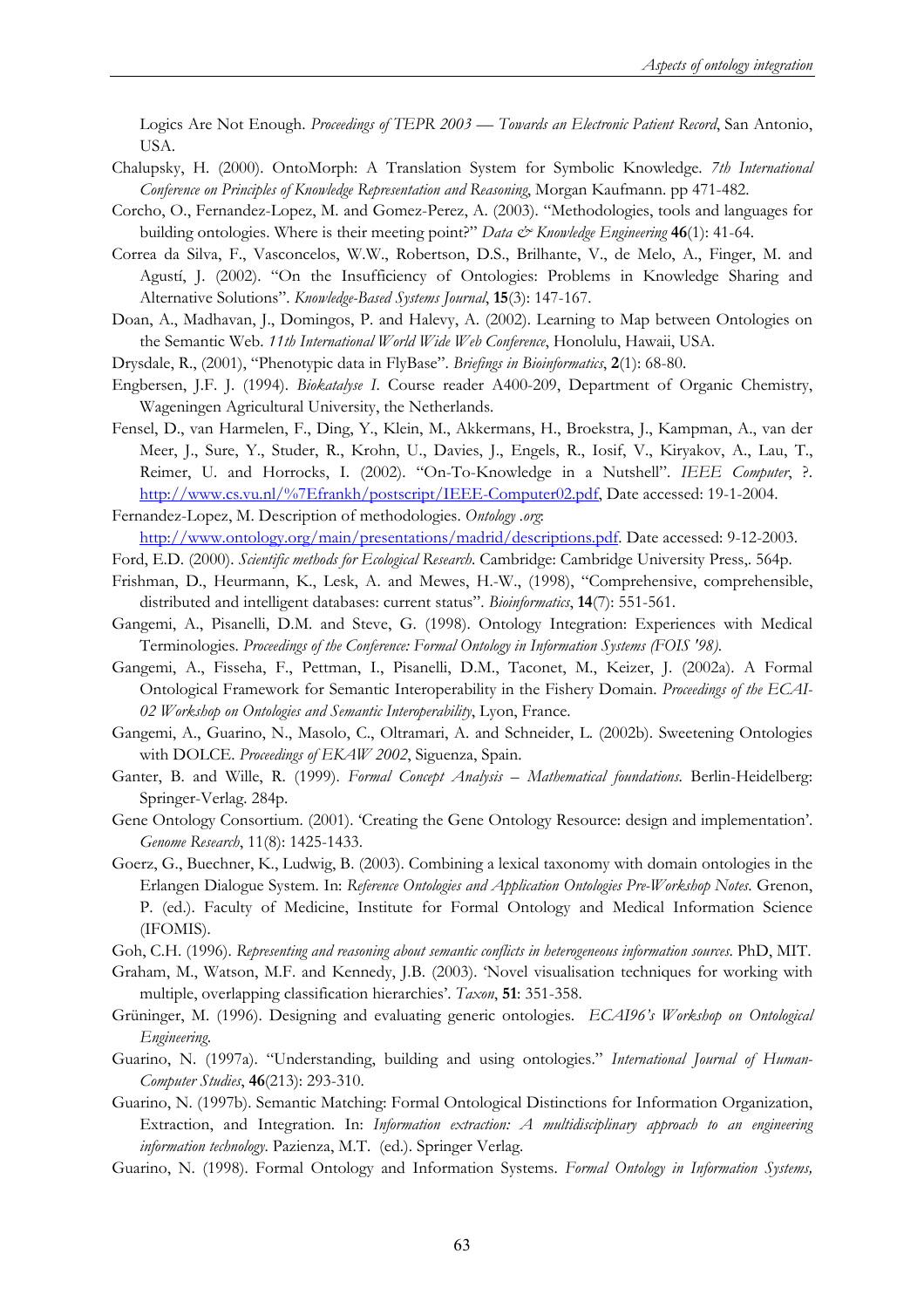*Proceedings of FIOS'98*, Trento, Italy, Amsterdam: IOS Press.

- Guarino, N. and Welty, C. (2000). A formal ontology of properties. *Proceedings of 12th Int. Conf. on Knowledge Engineering and Knowledge Management*, Lecture Notes in Computer Science, Springer Verlag.
- Guarino, N. and Welty, C. (2002). "Evaluating ontological decisions with OntoClean." *Communications of the ACM*, **45**(2): 61-65.
- Halpin, T., (2001), *Information Modeling and Relational Databases*. San Francisco: Morgan Kaufmann Publishers. 761p.
- Harmelen, F. van (2002). "The complexity of the Web Ontology Language". *IEEE Intelligent Systems* (March/April): 71-72.
- Hefflin, J. and Hendler, J. (2000). Dynamic ontologies on the Web. *Proceedings of 17th National Conference on Artificial Intelligence (AAAI-2000)*.
- Heijst, G. van, Schreiber, A.Th. and Wielinga, B.J. (1997). "Roles are not classes: a reply to Nicola Guarino." *International Journal of Human-Computer Studies,* **46**(213): 311-318.
- Heemskerk, M., Wilson, K. and Pavao-Zuckerman, M. (2003). "Conceptual Models as Tools for Communication Across Disciplines". *Conservation Ecology*, **7**(3). http://www.consecol.org/vol7/iss3/art8.

Hendler, J. (2002). "Ontologies on the Semantic Web". *IEEE Intelligent Systems* (March/April): 73-74.

- Horrocks, I. (2002). "An ontology language for the Semantic Web". *IEEE Intelligent Systems*  (March/April): 74-75.
- Huang, G. H. and Chang, N.B. (2003). "Perspectives of environmental informatics and systems analysis." *Journal of Environmental Informatics*, **1**(1): 1-6.
- Jaiswal, P., Ware, D., Ni, J., Chang, K., Zhao, W., Schmidt, S., Pan, X., Clark, K., Teytelman, L., Cartinhour, S., Stein, L. and McCouch, S. (2002). "Gramene: development and integration of trait and gene ontologies for rice". *Comparative and Functional Genomics*, **3**: 132-136.
- Jarrar, M., Demy, J. and Meersman, R. (2003). "On Using Conceptual Data Modeling for Ontology Engineering." *Journal on Data Semantics Special issue on "Best papers from the ER/ODBASE/COOPIS 2002 Conferences"*, **1**(1): 185-207.
- Kalfoglou, Y. and Schorlemmer, M. (2002). Information-Flow-based Ontology Mapping. *Proceedings of the 1st International Conference on Ontologies, Databases and Application of Semantics (ODBASE'02)*, Irvine, CA, USA.
- Keet, C.M. (2003a). "Biological data and conceptual modelling methods". *Journal of Conceptual Modeling*, **29**, http://www.inconcept.com/jcm.
- Keet, C.M., (2003b), 'Conceptual Modelling for Applied Bioscience: The Bacteriocin Database'. *CSPS: Computational intelligence/0310001*. Available online:

http://www.compscipreprints.com/comp/Preprint/mkeet/20031008/1

- Keet, C.M. (2003c). *The use of bacteria and bacteriocins in the food industry modelled and documented in a relational database*. BSc Final Year Project, Open University, UK.
- Keet, C.M. and Van Lune, F.S. (1997). *Invloed van de teeltwijze op de produktkwaliteit van tomaten*. [The influence of cultivation on the product quality of tomatoes]. Departments of Communication Science and Food Science, Wageningen Agricultural University, the Netherlands. 47p.
- Keller, R.M. and Dungan, J.L. (1999). "Meta-modeling: a knowledge-based approach to facilitating process model construction and reuse." *Ecological Modelling*, **119**: 89-116.
- Kendall, E.F., Dutra, M.E., McGuinness, D.L. (2002). Towards A Commercial Ontology Development Environment. *First International Semantic Web Conference ISWC'02*, Springer, Berlin.
- Kent, R. E. (2000). The Information Flow Foundation for Conceptual Knowledge Organization. *Proceedings of the 6th International Conference of the International Society for Knowledge Organization (ISKO),* Toronto, Canada.
- Kjelleberg, S., Nystrom, T., Albertson, N. and Flardh, K. (1990). "Papers presented at the Symposium on Nutrient Limitation: Global responses and Prokaryotic Development." *FEMS Microbiol. Ecol*, **74**: 91-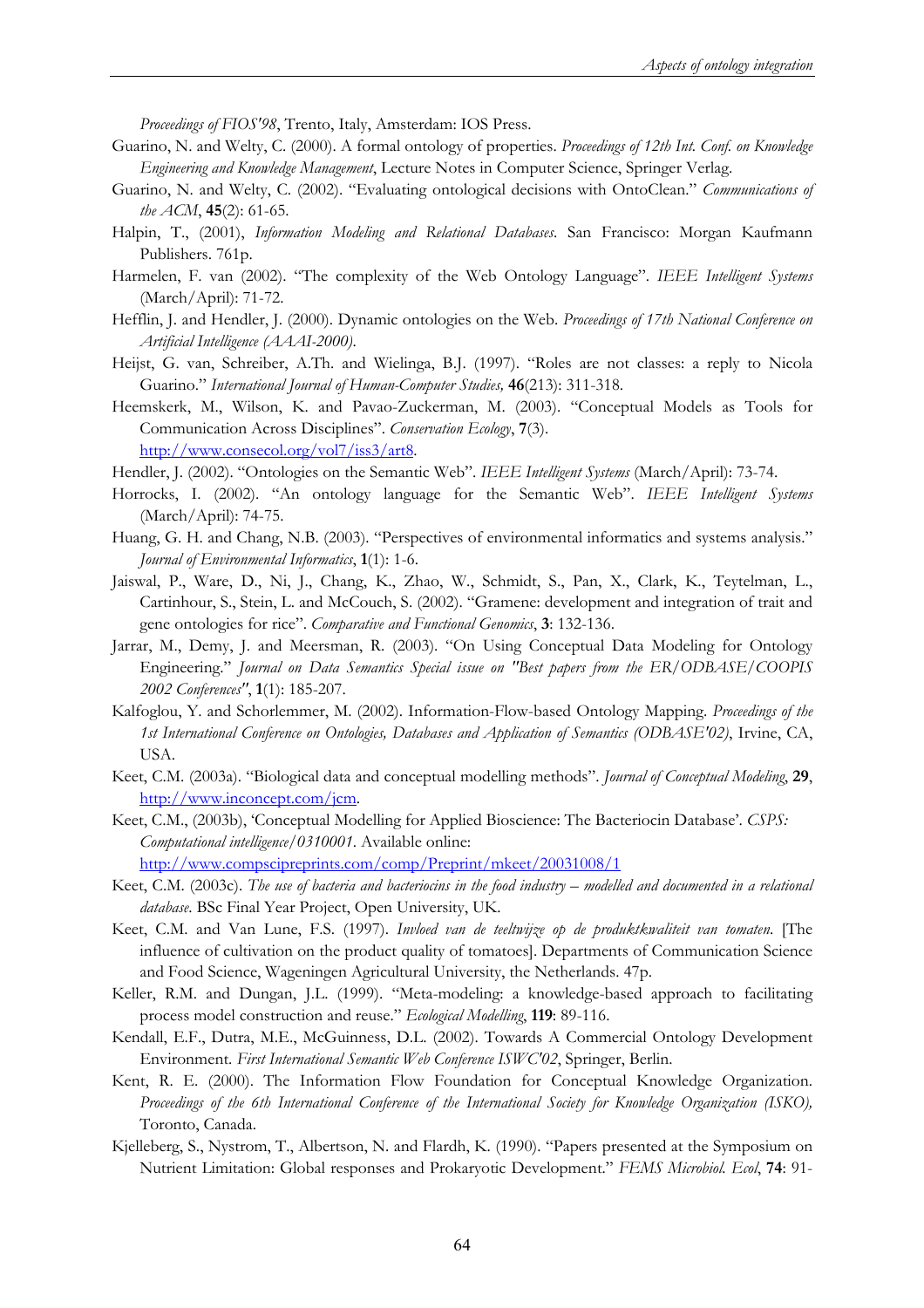239.

- Klein, M. (2001). Combining and Relating Ontologies: Problems and Solutions. *IJCAI Workshop on Ontologies*, Seattle.
- Klein, M. and Noy, N.F. (2003). A Component-Based Framework for Ontology Evolution. *Workshop on Ontologies and Distributed Systems at IJCAI-2003*, Acapulco, Mexico.
- Köhler, J., Philippi, S. and Lange, M. (2003). "SEMEDA: ontology based semantic integration of biological databases". *Bioinformatics*, **19**(18): 2420-2427.
- Krishnamurthy, L., Nadeau, J., Ozsoyoglu, G., Ozsoyoglu, M., Schaeffer, G., Tasan, M. and Xu, W. (2003). "Pathways database system: an integrated system for biological pathways". *Bioinformatics*, **19**(8): 930-937.
- Kumar, A. and Smith, B. (2003). "The Unified Medical Language System and the Gene Ontology: Some Critical Reflections". In: *KI 2003: Advances in Artificial Intelligence (Lecture Notes in Artificial Intelligence 2821)*. Günter, A., Kruse, R. and Neumann, B. (eds.). Springer Verlag: Berlin. pp135-148.
- Lambrix, P. and Edberg, A. (2003). Evaluation of ontology merging tools in bioinformatics. *Pacific Symposium on Biocomputing*.
- Laser, U., Lehrach, H. and Roest Crollius, H. (1998). "Issues in developing integrated genomic databases and application to the human X chromosome". *Bioinformatics*, **14**(7): 583-90.
- Liu, J., Peng, C., Dang, Q., Apps, M. and Jiang, H. (2002). "A component object model strategy for reusing ecosystem models". *Computers and Electronics in Agriculture*, **35**: 17-33.
- Macauley, J., Wang, H. and Goodman, N. (1998). "A model system for studying the integration of molecular biology databases". *Bioinformatics*, **14**(7): 575-582.
- Maddison, D.R., Swofford, D.L and Maddison, W.P. (1997). "NEXUS: an extensible file format for systematic information". *Systems Biology*, **46**(4): 59-621.
- Madhavan, J., Bernstein, P.A., Domingos, P. and Halevy, A.Y. (2002). Representing and Reasoning about Mappings between Domain Models. *Eighteenth National Conference on Artificial Intelligence (AAAI'02)*, Edmonton, Canada.
- Malmaeus, J. M., Håkanson, L. (2004). "Development of a lake eutrophication model". *Ecological Modelling*, **171**(2): 35-63.
- Marjomaa, E. (2002). "Necessary Conditions for High Quality Conceptual Schemata: Two Wicked Problems." *Journal of Conceptual Modeling.* **27**.
- Mason, B. (2003). "Wines bask in rising temperatures." *Nature Science Update*, 4 November 2003. http://www.nature.com/nsu/031103/031103-3.html. Date accessed: 23-1-2004.
- McGuinness, D.L., Fikes, R., Rice, J. and Wilder, S. (2000). The Chimaera Ontology Environment. *17th National Conference on Artificial Intelligence, AAAI'00*, Austin.
- Meersman, R. (2001). *Reusing certain database design principles, methods and techniques for ontology theory, construction and methodology*. STARLab, Vrije Univeristeit Brussel, Belgium. 17p.
- Meersman, R. and Jarrar, M. (2002). *An Architecture For Practical Ontology Engineering and Deployment: the DOGMA Approach*. http://lsirwww.epfl.ch/courses/dip/2002ws/doogma.pdf. Date accessed: 26-11- 2003.
- Mena, E., Kashyap, V., Illarramendi, A. and Sheth, A. (1996). Managing multiple information sources through ontologies: relationship between vocabulary heterogeneity and loss of information. *Knowledge Representation Meets Databases, Proceedings of the 3rd Workshop KRDB'96*, Budapest, Hungary, Technical University of Aachen.
- Mena, E., Illarramendi, A., Kashyap, V. and Sheth, A.P. (2000). "OBSERVER: An approach for query processing in global information systems based on interoperation across pre-existing ontologies". *Distributed and Parallel Databases*, **8**(2): 223-271.
- Mena, E., Illarramendi, A. and Goñi, A. (2000). Automatic Ontology Construction for a Multiagent-based Software Gathering Service. *Cooperative Information Agents, The Future of Information Agents in Cyberspace, 4th International Workshop*, Boston, MA, USA, Springer.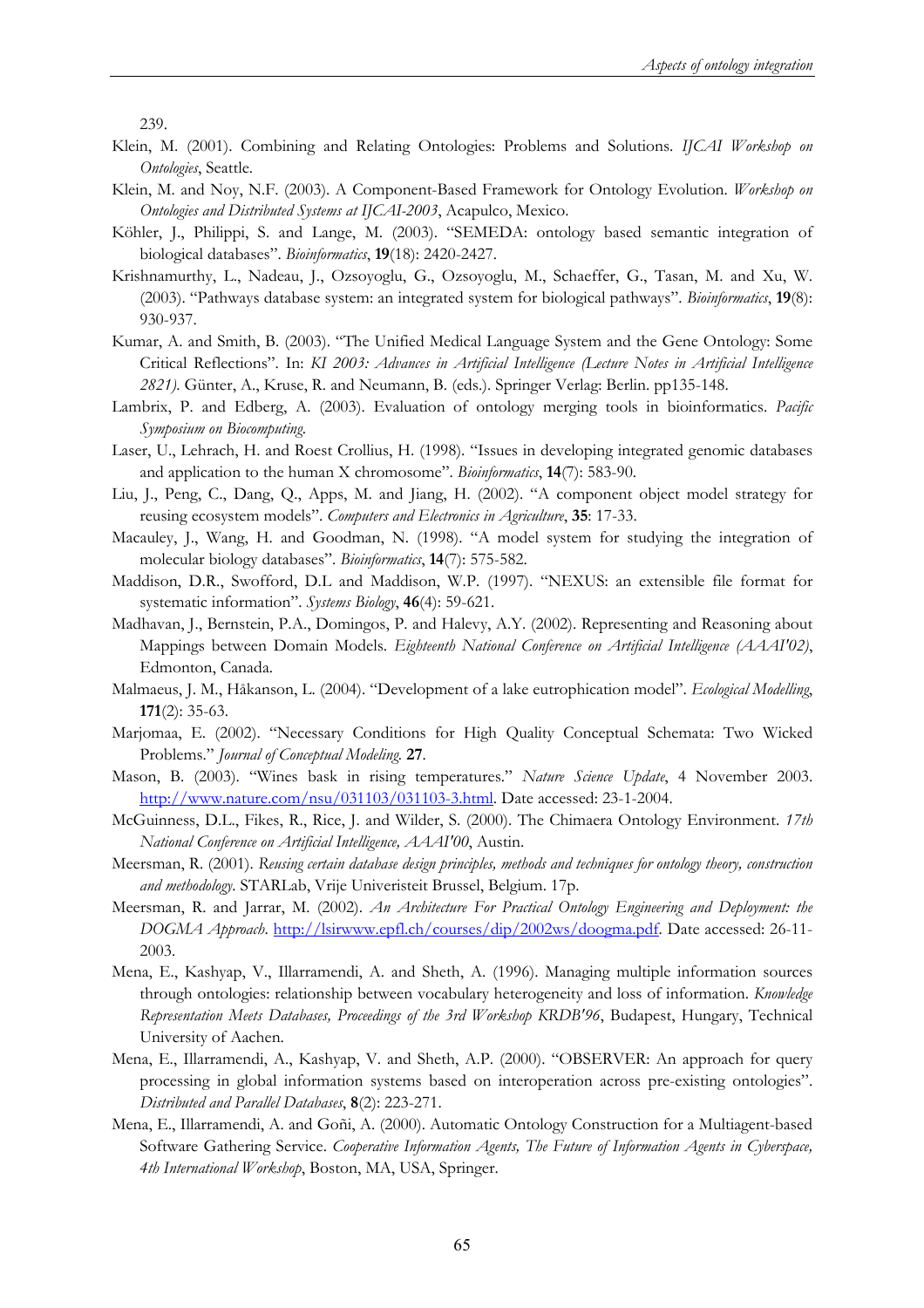- Miall, A.D. and Miall, C.E. (2001). "Sequence stratigraphy as a scientific enterprise: the evolution and persistence of conflicting paradigms." *Earth-Science Reviews*, **54**(4): 321-348.
- Mineau, G.W., Missaoui, R. and Godinx, R. (2000). "Conceptual modeling for data and knowledge management." *Data & Knowledge Engineering*, **143**(2): 147-164.
- Mineter, M.J., Jarvis, C.H. and Dowers, S. (2003). "From stand-alone programs towards grid-aware services and components: a case study in agricultural modelling with interpolated climate data." *Environmental Modelling & Software*, **18**(4): 379-391.
- Mitra, P., Wiederhold, G. and Jannink, J. (1999). Semi-automatic integration of knowledge. *Proceedings of Fusion '99*, Sunnyvale, USA.
- Nihoul, J.C.J. (1998). "Modelling marine ecosystems as a discipline in Earth Science." *Earth-Science Reviews*, **44**(1): 1-13.
- Noy, N.F. and Musen, M.A. (2003 *in press*). "The PROMPT suite: interactive tools for ontology merging and mapping." *International Journal of Human-Computer Studies*, xx(x):xx-xx.
- Noy, N.F. and Musen, M.A. (2002). Evaluating Ontology-Mapping Tools: Requirements and Experience. *Workshop on Evaluation of Ontology Tools at EKAW'02 (EON2002)*.
- Paterson, T., Kennedy, J.B., Pullan, M.R., Cannon, A., Armstrong, K., Watson, M.F., Raguenaud, C., McDonald, S.M. and Russell, G. (2004). A Universal Character Model and Ontology of Defined Terms for Taxonomic Description. *Data Integration In Life Sciences*, Leipzig, Germany.
- Pazzaglia, J.C.R. and Embury, S.M. (1998). Bottom-up integration of ontologies in a database context. *5th KRDB Workshop*, Seattle, WA.
- Pepper, S. (2000). The TAO of Topic Maps finding the way in the age of infoglut. http://www.gca.org/papers/xmleurope2000/papers/s11-01.html. Date accessed: 26-11-2003.
- Pinto, H.S., Gomez-Perez, A., and Martins, J.P. (1999). Some issues on ontology integration. In: *Proceedings of the IJCAI-99 Workshop on Ontologies and Problem-Solving methods (KRR5)*, Stockholm, Sweden.
- Plant Ontology Consortium. (2002). "The Plant Ontology Consortium and Plant Ontologies". *Comparative and Functional Genomics*, **3**: 137-142.
- Priss, U. (2003). 'Formalizing Botanical Taxonomies'. *Proceedings of the 11th International Conference on Conceptual Structures, 2003*. Online preprint: http://www.upriss.org.uk/papers/iccs03.pdf. Date accessed: 30-9-2003.
- Raguenaud, C. (2002). *Managing complex taxonomic data in an object-oriented database*. PhD Thesis, Napier University, Edinburgh. 196p.
- Raguenaud, C., Pullan, M.R., Watson, M.F., Kennedy, J.B., Newman, M.F. and Barclay, P.J. (2002). "Implementation of the Prometheus Taxonomic Model: a comparison of database models and query languages and an introduction to the Prometheus Object-Oriented Model". *Taxon*, **51**: 131-142.
- Reed, S. L. and Lenat, D.B. (2002). *Mapping Ontologies into Cyc*. CYCORP White Paper. http://www.cyc.com/publications.html. Date accessed: 2-11-2003.
- De Ruiter, P.C., Bloem, J., Bouwman, L.A., Didden, W.A.M., Lebbink, G., Marinissen, J.C.Y., de Vos, J.A., Vreeken-Buijs, M.J., Zwart, K.B. and Brussaard, L. (1994a). "Simulation of dynamics in nitrogen mineralisation in the belowground food webs of two arable farming systems". *Agriculture, Ecosystems and Environment*, **51**, 199-208.
- De Ruiter, P.C., Neutel, A.-M. and Moore, J.C. (1994b). "Modelling food webs and nutrient cycling in agro-ecosystems". *Trends in Ecology and Evolution*, **9**: 378-383.
- Schot, J. (1999). Constructive Technology Assessment Comes of Age. The birth of a new politics of technology. *Proceedings of the International Summer Academy on Technology Studies*, Deutschlandberg, Austria.
- Rousset, M.C. (2002). "The Semantic Web needs languages for representing (complex) mappings between (simple) ontologies." *IEEE Intelligent Systems* (March/April): 76-77.
- Schlegel, H. G. (1995). *General Microbiology*. Cambridge: Cambridge University Press, 7<sup>th</sup> ed. 655p.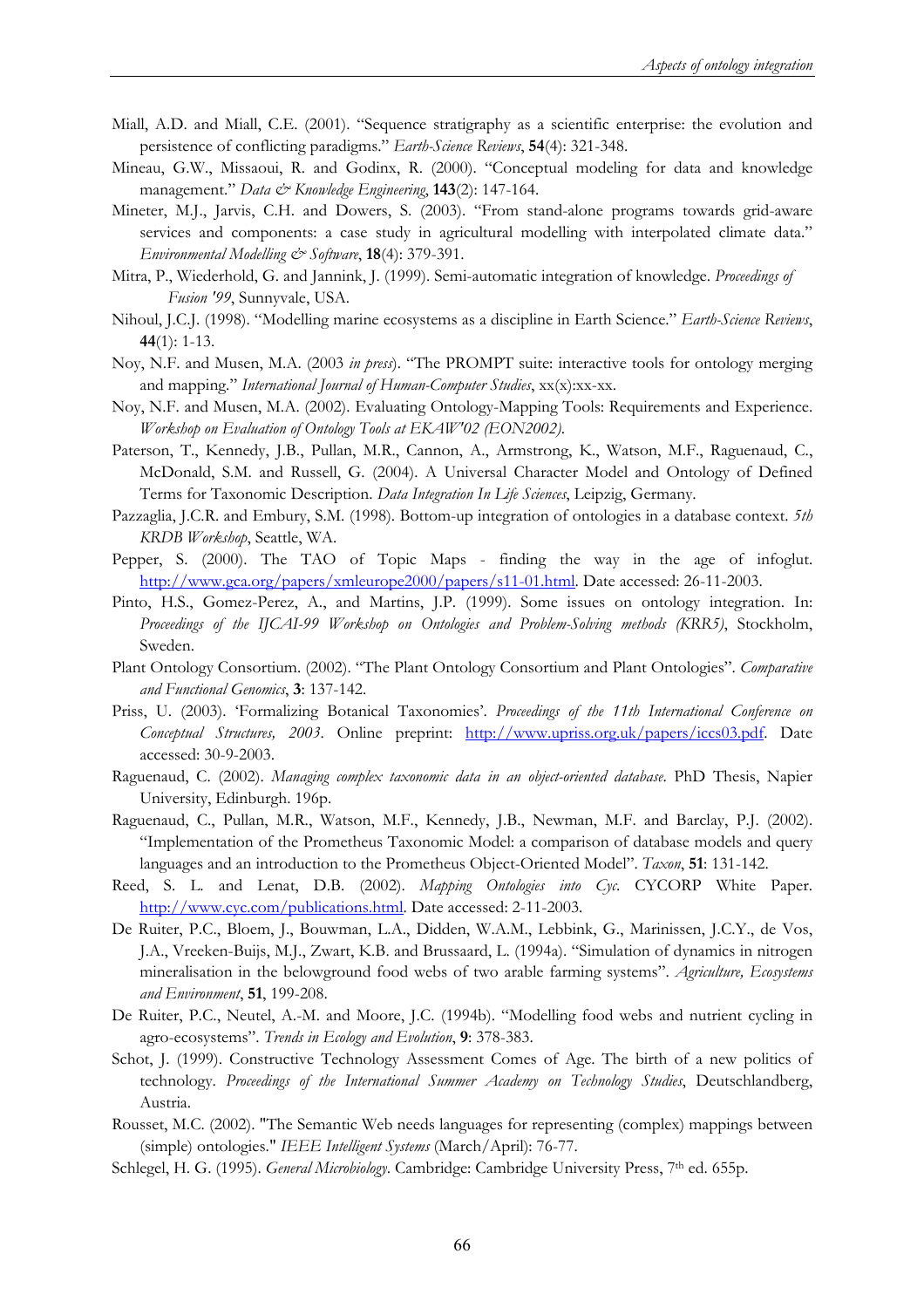Sheth, A. P. (1999). "Changing focus on interoperability in information systems: from system, syntax, structure to semantics." In: *Interoperating Geographic Information Systems*. Goodchild, M.F., Egenhofer, M.J., Fegeas, R. and Kottman, C.A. (eds.). Boston, Kluwer Academic Publishers.

Smith, J.M. (1974). *Models in ecology*. Cambridge: Cambridge University Press, (1979 ed.).

- Sowa, J.F. (1997). *Principles of ontology*. onto-std.archive, Knowledge Systems Laboratory Stanford University. http://www-ksl.stanford.edu/onto-std/mailarchive/0136.html. Date accessed: 12-12- 2003.
- Sowa, J.F. (2000). *Knowledge representation*. China Machine Press (Thomson).
- Sowa, J.F. (2001). Top-level categories. http://www.jfsowa.com/ontology/toplevel.htm. Date accessed: 15-10-2003.
- Staab, S. and Mädche, A. (2000). Ontology Engineering beyond the Modeling of Concepts and Relations. 14th European Conference on Artificial Intelligence Workshop op Applications of Ontologies and Problem-Solving *Methods*.
- Stevens, R., Goble, C.A. and Bechhofer, S. (2000). Ontology-based Knowledge Representation for Bioinformatics. *Proceedings of ECAI-2000: The European Conference on Artificial Intelligence*, Amsterdam, IOS Press.
- Stumme, G. and Mädche, A. (2001a). *FCA-Merge: Bottom-Up Merging of Ontologies*. Institut für Angewandte Informatik und Formale Beschreibungsverfahren (AIFB), Universität Karlsruhe. http://www.aifb.uni-karlsruhe.de/WBS/gst/presentations/2001-05-04-DBFusion.pdf. Date accessed: 17-11-2003.
- Stumme, G. and Mädche, A. (2001b). Ontology Merging for Federated Ontologies on the Semantic Web. *IJCAI'01 Workshop on Ontologies and Information Sharing*.
- Sugumaran, V. and Storey, V.C. (2002). "Ontologies for conceptual modeling: their creation, use, and management". *Data & Knowledge Engineering* 42: 251-271.
- Takeda, H. and Nishida, T. (1998). *Some theoretical considerations on integration of ontologies*. Nara Institute of Science and Technology, Japan. 17p.
- Tett, P. and Wilson, H. (2000). "From biogeochemical to ecological models of marine microplankton." *Journal of Marine Systems*, **25**: 431-446.
- Todorovski, L. and Džeroski, S. (2001). Using Domain Knowledge on Population Dynamics Modeling for Equation Discovery. *Proceedings of the Twelfth European Conference on Machine Learning*, Lecture Notes in Computer Science, Springer Verlag. pp 478-490.
- Uchiyama, I., (2003), **"**MBGD: microbial genome database for comparative analysis". *Nucleic Acids Research*, **31**(1): 58-62.
- Villa, F. (2001). "Integrating modelling architecture: a declarative framework for multi-paradigm, multiscale ecological modelling." *Ecological Modelling*, **137**(1): 23-42.
- Visser, P.R.S., Jones, D.M., Bench-Capon, T.J.M. and Shave, M.J.R. (1997). An analysis of ontology mismatches; heterogeneity versus interoperability. *AAAI Spring Symposium on Ontological Engineering*, Stanford University, California, USA.
- Wache, H., Vögele, T., Visser, U., Stuckenschmidt, H., Schuster, G., Neumann, H. and Hübner, S. (2001). Ontology-Based Integration of Information A Survey of Existing Approaches. *Proceedings of IJCAI 2001 Workshop on Ontologies and Information Sharing*.
- Weinstein, P.C. and Birmingham, W.P. (1999). Comparing concepts in differentiated ontologies. *Proceedings of the Twelfth Workshop on Knowledge Acquisition, Modeling and Management (KAW'99)*, Banff, Alberta, Canada.
- Wiederhold, G. (1994). An algebra for ontology composition. *1994 Monterey Workshop on Formal Methods*, Monterey, CA.
- Wittig, U. and De Beuckelaer, A. (2001). "Analysis and comparison of metabolic pathway databases". *Briefings in Bioinformatics*, **2**(2): 126-142.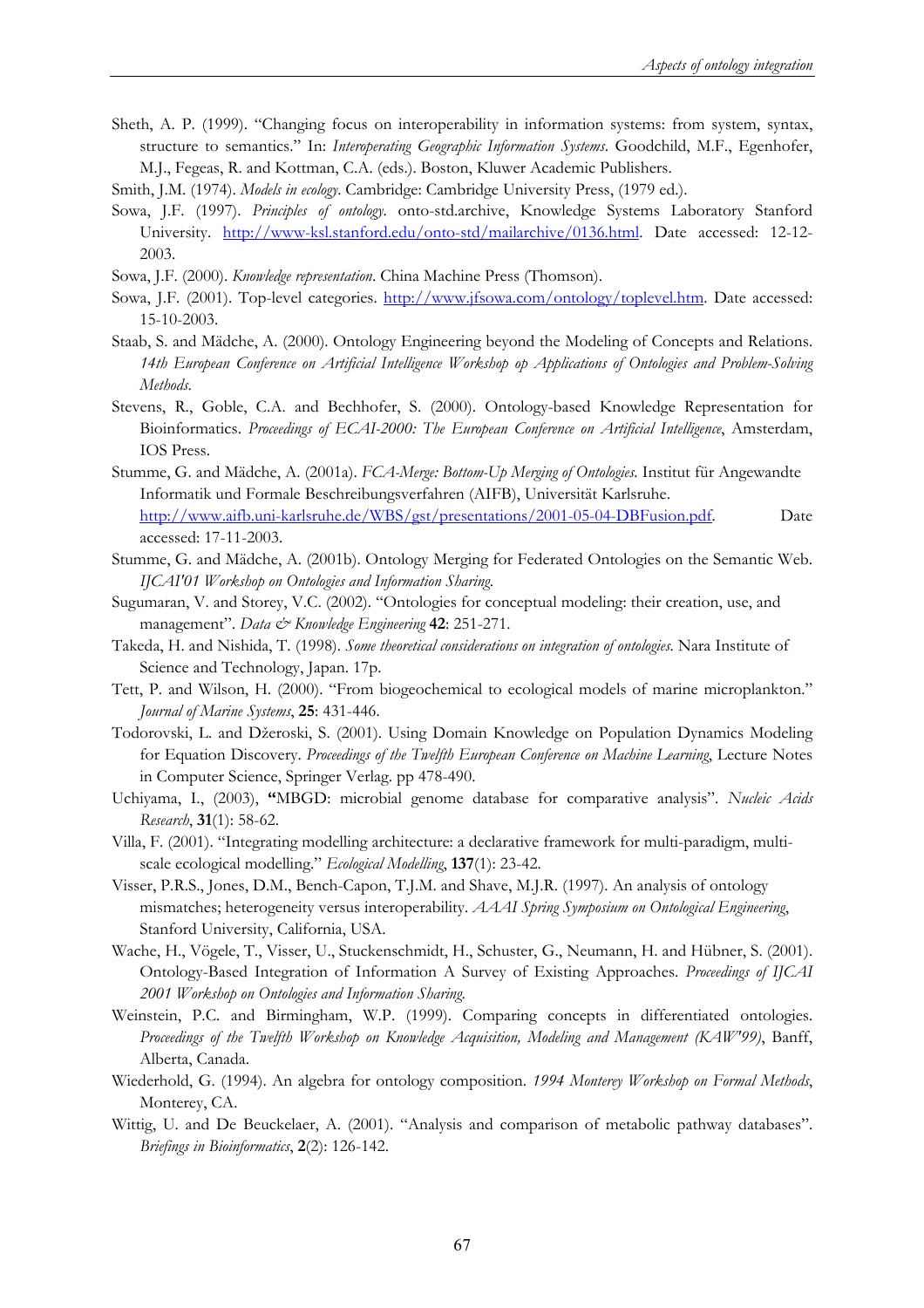### *Internet resources*

AllWords.com: http://www.allwords.com American Type Culture Collection: http://www.atcc.org AOS: http://www.fao.org/agris/aos/ Botany, University of Hawaii: http://www.botany.hawaii.edu/faculty/wong/BOT135/Lect24.htm Centre for New Crop and Plant Products: http://www.hort.purdue.edu/newcrop/default.html Chimaera: http://www.ksl.stanford.edu/software/chimaera/ DAML: http://www.daml.org DOGMA: http://www.starlab.vub.ac.be/research/index.htm Drosophila genome: http://flybase.bio.indiana.edu/ FIGIS: http://www.fao.org/figis Gene Ontology Consortium: http://www.geneontology.org/ Geographic Ontology: http://ontology.buffalo.edu/bfo/GeO.pdf Gramene: http://www.gramene.org IMAR - Centro de Modelação Ecológica: http://tejo.dcea.fct.unl.pt/ Infobiogen: http://www.infobiogen.fr/services/dbcat Instituto Ciencia de Animal: http://www.ica.inf.cu Knowledge Network for Biocomplexity: http://knb.ecoinformatics.org/software/eml/ KSL: http://www.ksl.stanford.edu/software/chimaera/ MicroBial Genome Database: http://mbgd.genome.ad.jp/ OpenGALEN: http://www.opengalen.org On-To-Knowledge: http://www.ontoknowledge.org OntologyWorks: http://www.ontologyworks.com OWL – Web Ontology Language: http://www.w3.org/2001/sw/WebOnt/ Plant Ontology Consortium: http://www.plantontology.org PrometheusDB: http://www.prometheusDB.org Protégé (and PROMPT): http://protege.stanford.edu/ SEEK: http://seek.ecoinformatics.org SEmantic MEta DAtabase: http://www-bm.ipk-gatersleben.de/semeda/login.jsp Semantic Web: http://www.w3.org/2001/sw/ Silsoe Research Institute (SRI): http://www.sri.bbsrc.ac.uk/science/bmag/itagr.htm SNOMED: http://www.snomed.org TAMBIS: http://imgproj.cs.man.ac.uk/tambis/index.html Van Dale Woordenboeken: http://www.vandale.nl WonderTools: http://www.swi.psy.uva.nl/wondertools/ WonderWeb: http://wonderweb.semanticweb.org/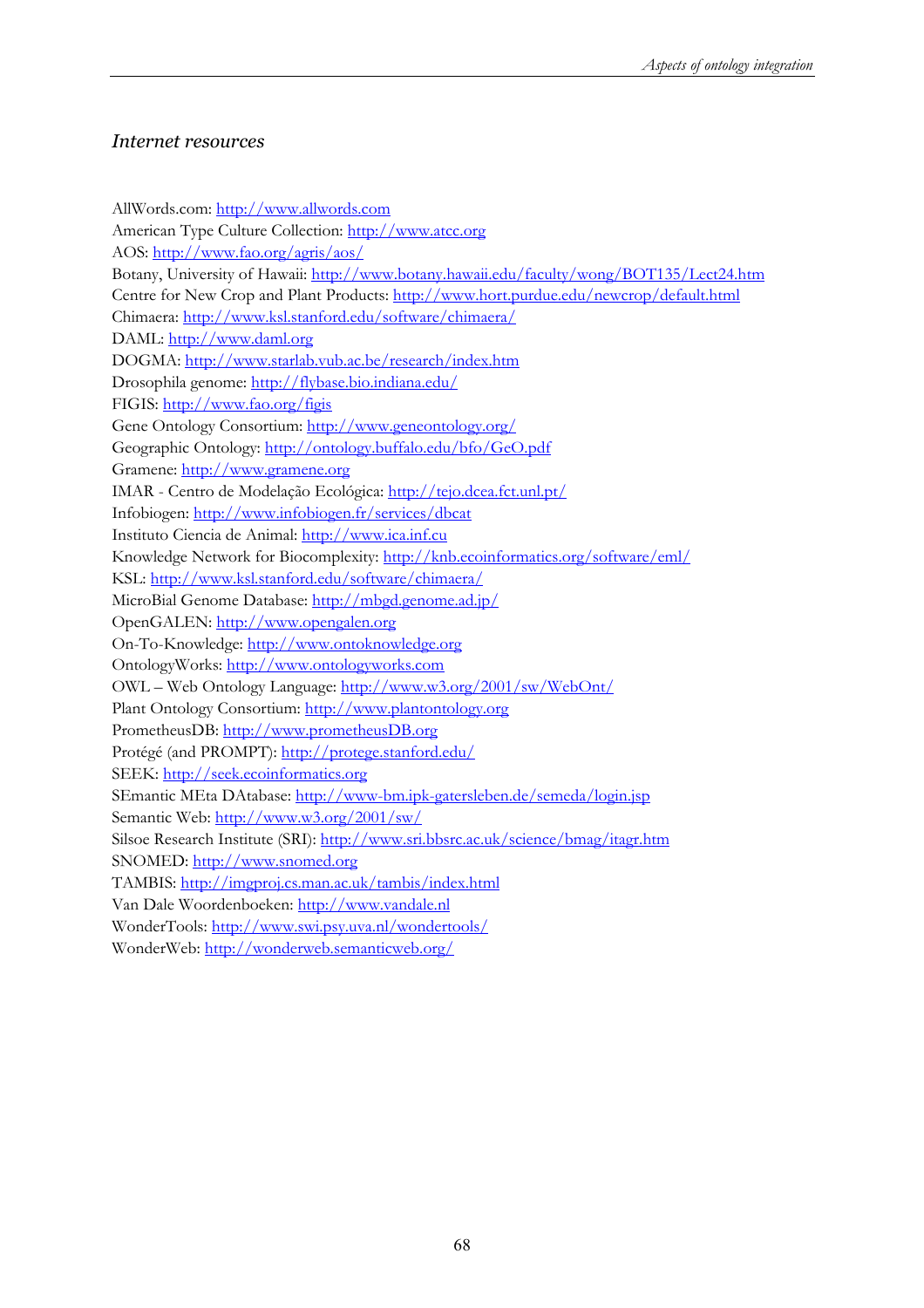## Appendix A – Modeling paradigms

### **A-1: Questions before 'translating' to ORM**

- 1. To confirm: are the open triangles isA (/subtype of) relationships? **A**: yes.
- 2. To confirm: The diamond is an aggregate? **A**: yes.
- 3. To confirm: In addition, what is the dotted line with filled triangle/arrow, standard relationship? **A**: yes.
- 4. What is the relation between State Group and Structure? **A**: Call that Applies to as well.
- 5. Why are structure, property and state in capitals and bold, because of the Description Element information preceding the paragraph?
	- **A**: yes, because they are the most important.
- 6. So Type is an attribute of Structure, but what exactly do you mean with "Type: Type Term"? That the Type attribute is of data type Type Term? If so, what is that supposed to mean? Does it have to do with the subclass Type that is drawn below Structure, or has it to do with the Defined Term, or some combination of the two?

**A**: yes, data type of Type is Type Term, and the subtype Type of Structure may be better named as Type Term. This Type cannot be part of the part of relationship of the Structure object/class, therefore separate in an isA hierarchy.

7. If states are "composed into groups", that means that the diamond has to be on the other side of the line  $-$  that is, if 2 is yes.

**A**: Whatever.

- 8. Groups of states doe not affect some property? Ever? **A**: not according to the plant taxonomists.
- 9. The text in the figure description mentions "these state groups may represent 'de facto' properties". What is exactly the difference? If they are 'de facto' the same, then representing them as different is incorrect one way or another: either they are different after all or they are the same and the modelers & SMEs could not agree. May be both. When the former: the representations means something different, because the upper 'route' says it can be that '*one [or more?] state describes one [or more?] property and applies to one [or more] structure*'. Whereas the other [bottom] route says, taking the aggregate sign into account; 'one [or more] state is grouped and this *group of states has some relationship with one [or more] structure* '

**A**: The two semantic 'routes' could be the same thing, but not always. Computer scientist's view: if the plant taxonomists would use the Properties accurately, then it would exactly be the same. Ultimately, one of the two representations will be removed, after testing with real data.

10. How do you get a State Group? What defines a State Group and what are/can be the differentiae?

**A**: The taxonomists define it, but there is no regularity in that according to the computer scientist.

11. This relationship with Property subproperty Property is nowhere discussed in the article. What is it about exactly?

**A**: that is how the computer scientist thinks how one can represent the State Groups the taxonomists see, but then to view them as [better organized] Properties. However, this is not tested yet. Further, there is a hierarchy of properties, but do not represent them separately, only as one list of properties that have something to do with each other.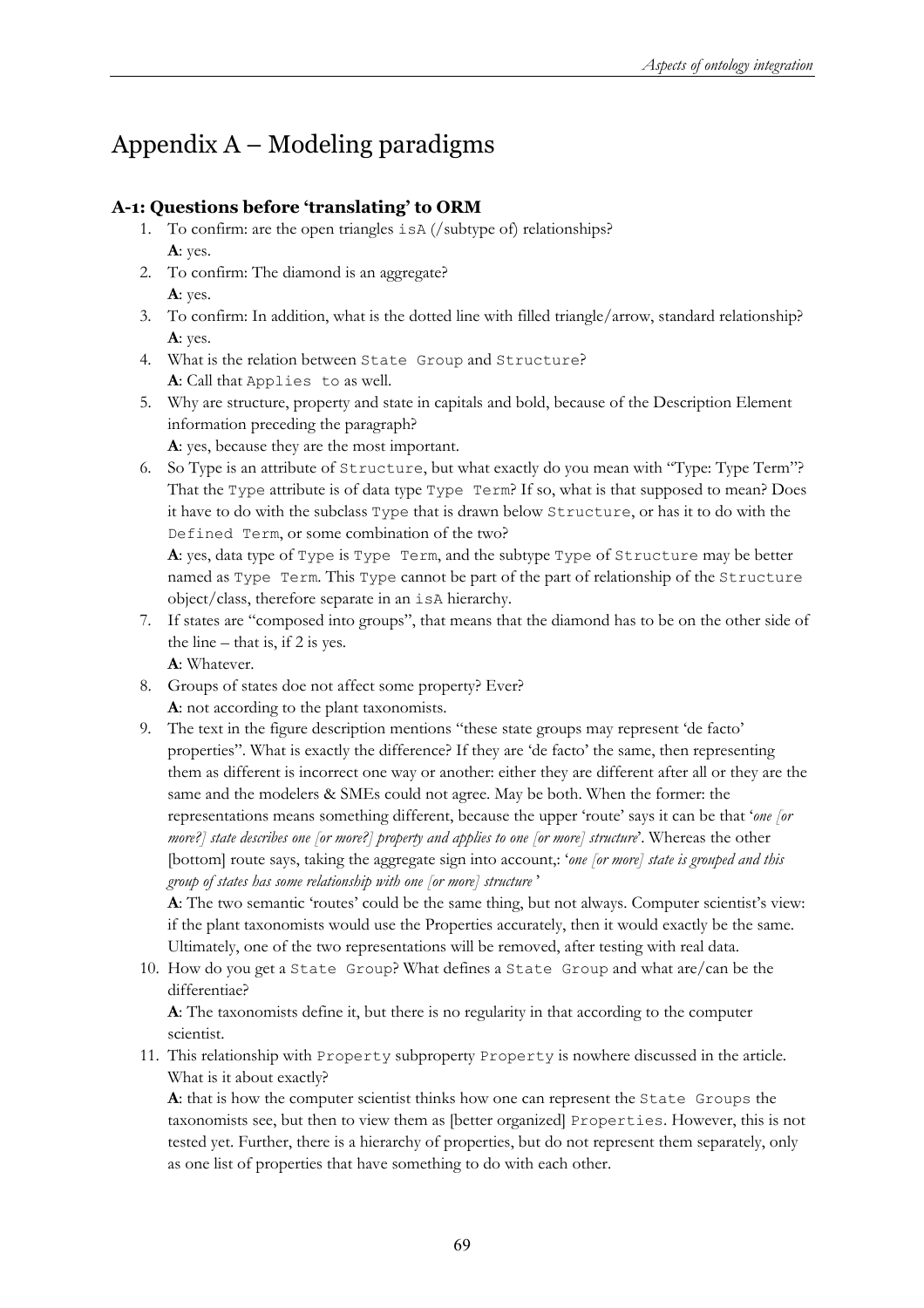12. Where are the three types of modifiers (Relative, Spatial and Temporal) in the figure? Nowhere! Why absent?

**A**: It's a summary diagram, and probably will not be used later, or as a very minor aspect, in the database anyway. Will be stored as free text.



*Figure A-1. First ORM model of the descriptive term ontology. Note the ambiguity of the relationships between* State, Property*,* Structure *and* StateGroup *and added clarity surrounding the attributes.*

#### **A-2: Questions that surfaced when drawing ORM**

- 13. Does every Defined Term have a Term name? This is represented like that now. **A**: Yes.
- 14. And a full Definition? Also with only one description per term (ID)? Now represented as that there can be zero or one description for each defined term (in case there are terms but no info, or too lazy to enter the values), and for each defined term, one may record only on Defined Term, i.e. homonyms are ruled out.

**A**: Yes, ideally, they would have full definition, but is not always available, nor known. You can have the same definition, but have another Term name. Each combination of Term and Definition is unique, but not formally, as this is identified by the ID.

15. And per definition linked to 'zero or more', 'exactly one' or 'one or more' Citation? Currently represented as 'zero or more', and that for each citation, there may be one or more defined terms recorded. Is that right?

**A**: Each DefinedTerm can have only one Definition; there should be exactly one, but it is allowed to have none. There's either a Citation, or an Author or both for each DefinedTerm.

16. I assume that Citation is a concept in itself, and further defined with types like author, title and so forth.

**A**: Yes. For things that you cannot find citations for, the DefinedTerm can have an Author, but no publication information related to it, so Author has to be added as an attribute to DefinedTerm. Some can have an Image as well.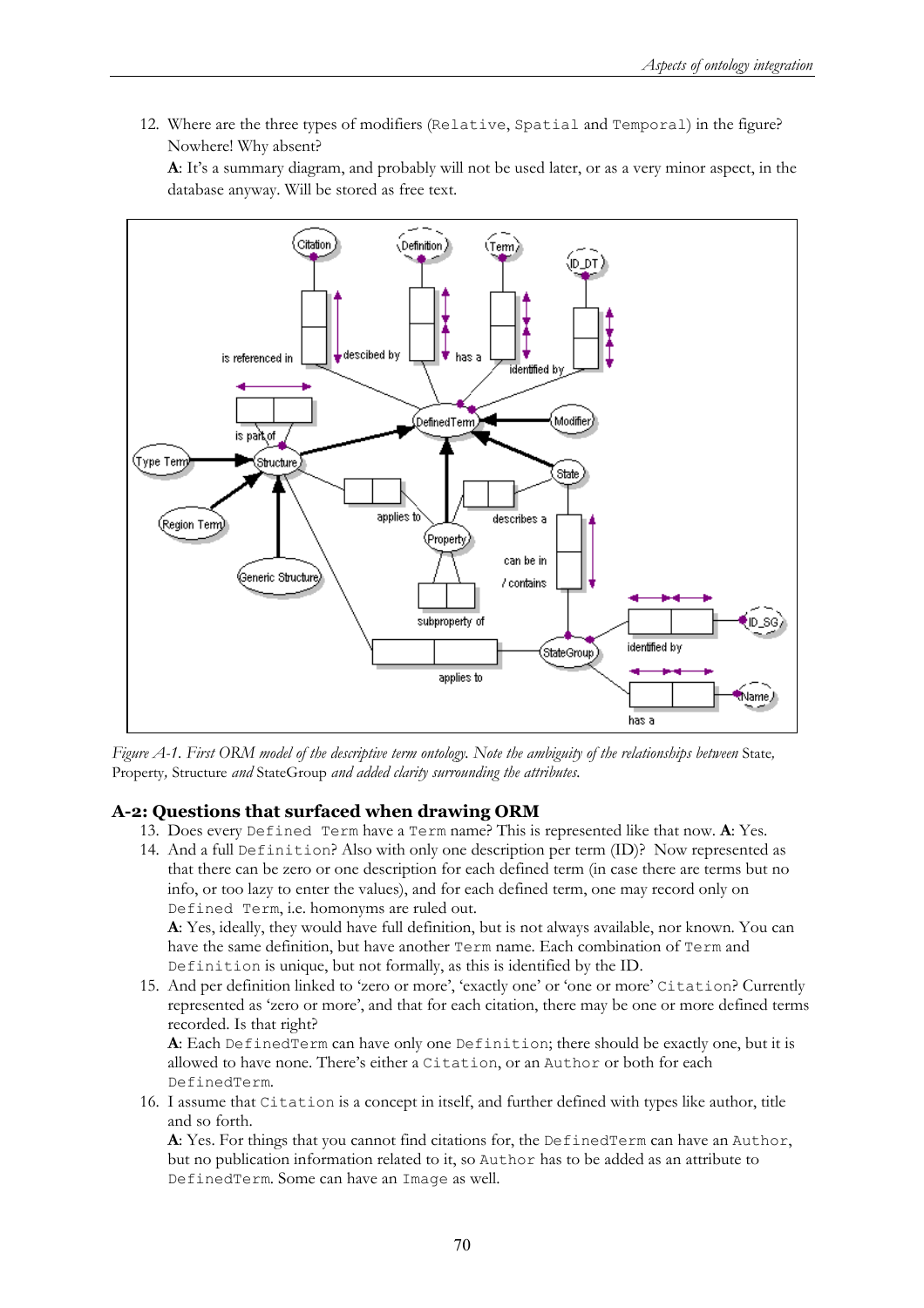17. How can a "Generic Structure" be a *subtype* of a structure? That sounds like if it should be the *supertype* or something.

**A**: No, they are generic in the sense that they are occurring in different structural contexts, such as pores and hairs (the ones that do not make sense in the hierarchical network structure), but a leaf is always structurally related to a stem.

- 18. The recursive relationship of Structure: I presume that is optional and that if a structure is part of another structure, this is one or more, so overall 'zero or more'? Or is a Structure *always* composed of other structures? I represented the first version now. It reads "For each Structure s1 there may be zero or more Structure s2 recorded" and "For the fact 'Structure s1 is part of Structure s2' How many instances of 'Structure s1' may be recorded for each instance of 'Structure s2'?", which I answered with 'one or more'. Don't know if this is right. **A**: Any Structure is always part of at least one other Structure, except the entire plant, which is called 'root' here. The Structure relationship part of are all optional until you instantiate them. One is *always* part of another Structure, but not always the same Structure that hierarchically precedes it one 'step' in the hierarchy, but may NOT 'skip' one, but have to create a new part of relationship. Currently it is assumed to be have included all these kind of part of relationships already, and not newly created anymore.
- 19. On the State Group aspects: each state group has 'zero or one' name and there is only one name per state group, is that right? **A**: Has *exactly one* name at the moment. – later questioning it again: lots of different state groups can have the same name
- 20. Each State Group has one or more States (would be weird if there were no states in the state group) and each State can be in zero or more State Group. Right? **A**: Yes regarding the first. On the second: the computer scientist thinks so. State Group have some sort of subtyping according to the taxonomists, but not according to the computer scientist; they tried to convince the taxonomists that the subtyping with the Properties is 'the same' (read: better structured) than the types of State Group.
- 21. I left out the three types of modifiers. **A**: ok
- 22. There are no rules relating the State Group to Structure. What is it? Does each State Group apply to *one* Structure? Left empty in the figure. **A**: Each state group can apply to more than one structure and more than one structure can apply to one state group. There is at least on structure for each state group, a structure not necessarily has a state group.
- 23. Do Property, Type Term, Region and Generic Structure not have some attributes, even if it were a mere string or something, or an ID to identify them? **A**: Each one has the same attributes as the DefinedTerm one, obtained via inheritance. Structure has the attribute Type, which should be in the picture as well – somehow.
- 24. The Property subproperty of Property, I draw a blank here: can a property be a sub property of more than one property? Is there a definite hierarchy in properties, of all of them? And what are their differentiae? The fact is left empty for the time being. **A**: Yes there is a definite hierarchy in properties, all are organized like that. They can only have one parent.
- 25. The Property applies to Structure has pretty much the same vagaries as mentioned under point 22, and left empty. Each Property applies to how many Structure? For each Structure how many Property may be recorded?

**A**: Multiple either way, m:n. There are quantitative and qualitative properties; it is the qualitative that cause the problem. The taxonomists' interpretation is that the quantitative 'properties' do not have any relation with structure, whereas the computer scientist says there is.

- 26. I assume it is the State that describes a Property, say, a one-to-one relationship? Nothing represented either way at the moment though. **A**: There can be lots of states (combined) describing one property. You can have properties that do not have states but values when you use them (like length – the quantitative ones).
- 27. The relationships with their constraints between state-property-structure, stategroup-structure and property-property really need to be cleared up. **A**: ok, done, see previous answers.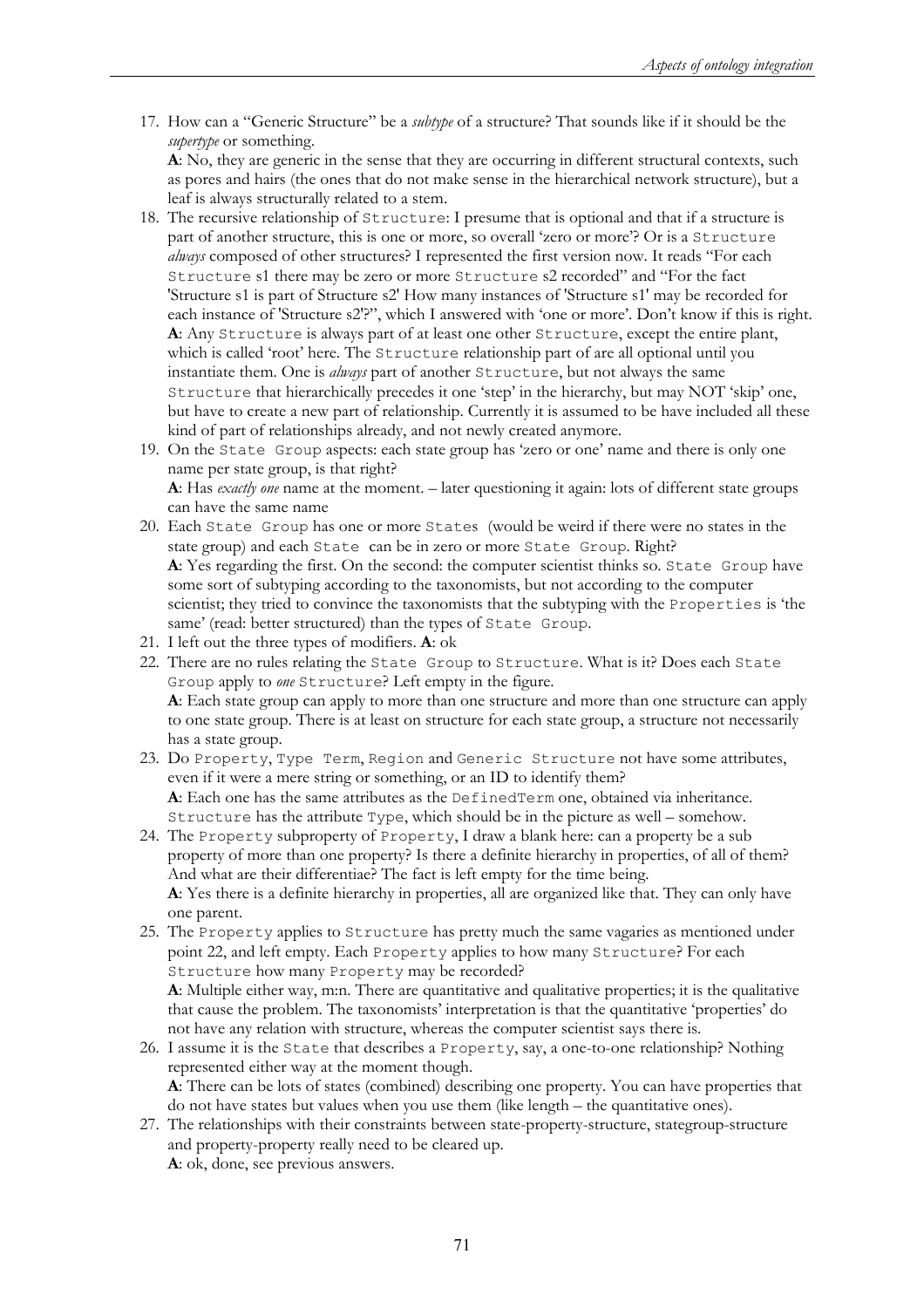

### Appendix B – Extended semantics for equations

*B-1. Calculation for the amount of pollutant in the pond.*



*B-2. Calculation for the accumulation of pollutant in the pond.*



*B-3. Substitution of Pout from Figure 4.8 and Pamount from B-1 into B-2.*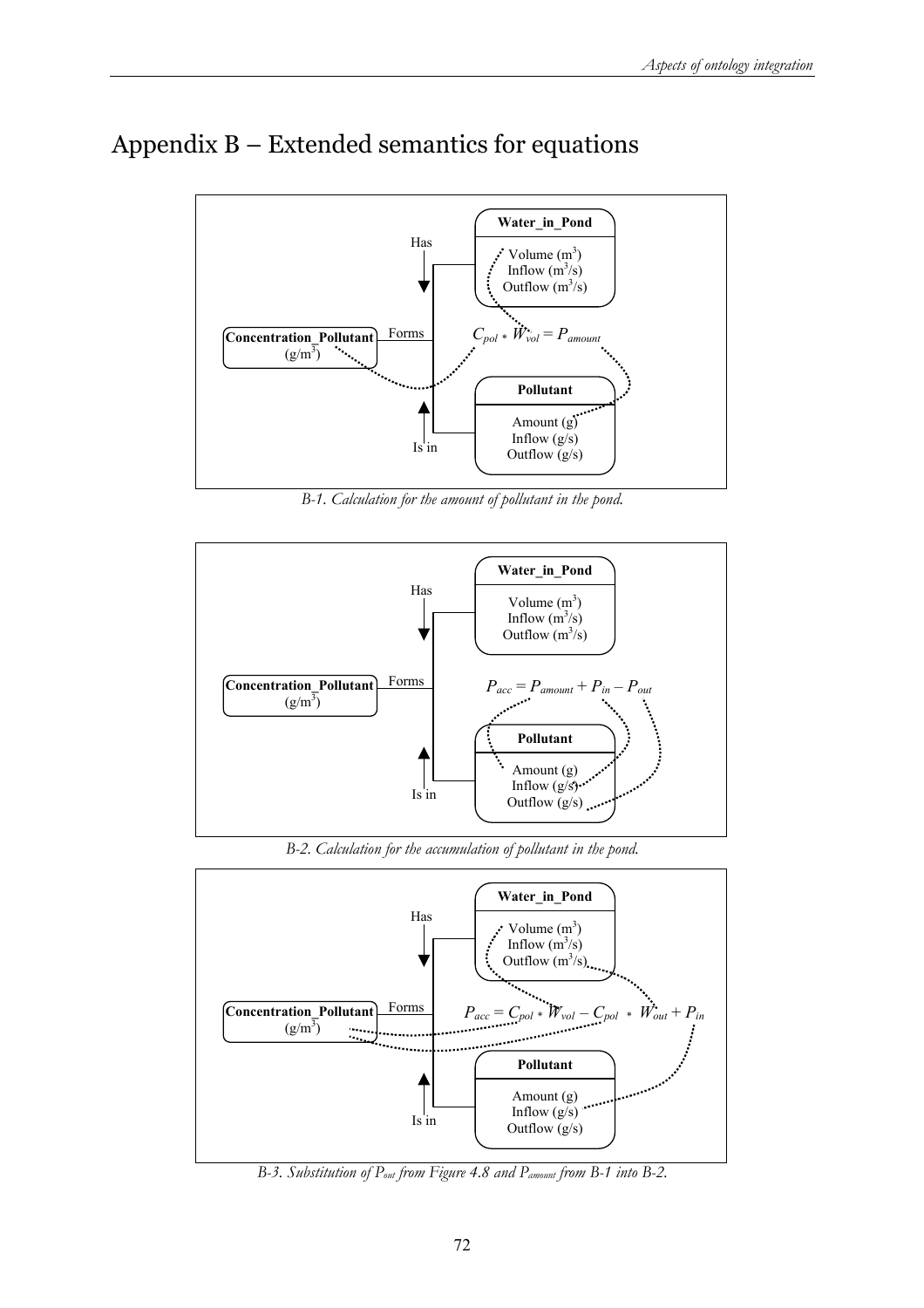# Appendix C – Definitions of ontology integration

| Type of                      | Description                                                                                                                                                                              | References                                                                          | <b>Comments</b>                                                                                                                     |
|------------------------------|------------------------------------------------------------------------------------------------------------------------------------------------------------------------------------------|-------------------------------------------------------------------------------------|-------------------------------------------------------------------------------------------------------------------------------------|
| 'Integration'<br>Unification | "Everything that can be done with one can be done in an exactly equivalent<br>way with the other"                                                                                        | Sowa, paraphrased in<br>Gangemi et al (1998) and<br>quoted in Pinto et al<br>(1999) | Sounds like the same as Pinto's merging. Also<br>called 'total compatibility' according to Gangemi et<br>al (1998)                  |
|                              |                                                                                                                                                                                          | Mitra et al (1999)                                                                  | See their 'merging' entry                                                                                                           |
| Merging                      | "Combining different ontologies with the same subject domain and creating<br>a unified ontology"                                                                                         | Pinto et al (1999)                                                                  | Is like Sowa's unification; see Appendix D-2                                                                                        |
|                              | "product of this merge will be, at the very least, the intersection of the<br>two given ontologies" and "the engineer is in charge of making decisions<br>that will affect the merging." | Kalfoglou and<br>Schorlemmer (2002)                                                 | The author's impression is, that the reference<br>distinguishes 'merging' from mapping in that the<br>former has human intervention |
|                              | Seems to have much more 'matches', hence larger intersection and the<br>intention is to create 'monolithic knowledge base'                                                               | Mitra et al (1999)                                                                  | Uses it synonymously with unification, and the<br>authors consider the 'monolithic knowledge base'<br>as unattainable               |
|                              | "The process  takes as input two (or more) source ontologies and returns<br>a merged ontology based on the give source ontologies"                                                       | Stumme and Mädche<br>(2001b)                                                        | It does not mention if the ontologies have the<br>same/similar/complementary/orthogonal subject                                     |
| Mapping                      | "sound and complete"                                                                                                                                                                     | Akahani et al (2002)                                                                | See Figure 4.2a                                                                                                                     |
|                              | "Set of formulae that provide the semantic relationships between the<br>concepts in the models"                                                                                          | Madhavan et al (2002)                                                               | See also 'helper model'                                                                                                             |
|                              | Finding the corresponding semantic concepts in the ontologies that are to<br>be integrated                                                                                               | Doan et al $(2002)$                                                                 | See also Doan's 'matching'                                                                                                          |
|                              | Local-centric                                                                                                                                                                            | Calvanese et al (2001a)                                                             | See Appendix E                                                                                                                      |
|                              | Global-centric                                                                                                                                                                           | Calvanese et al (2001a)                                                             | See Appendix E                                                                                                                      |
|                              | Global- and local-centric, but then "loosely" -sound, complete and exact                                                                                                                 | Calvanese et al (2001b)                                                             | See Appendix E                                                                                                                      |
|                              | With logic infomorphisms. Take two local ontologies populated with                                                                                                                       | Kalfoglou and                                                                       | See also Appendix F-1                                                                                                               |
|                              | instances, have a reference ontology and 'place' the local one onto the                                                                                                                  | Schorlemmer (2002)                                                                  |                                                                                                                                     |
|                              | reference one to create a global ontology                                                                                                                                                |                                                                                     |                                                                                                                                     |
| Matching                     | The correspondence between individual concepts of the two ontologies,<br>found automatically (without human intervention)                                                                | Bernstein et al (2000)                                                              | Sounds like the same as Doan et al (2002)                                                                                           |

*Table C-1. Summary of different interpretations on 'integrating' ontologies.*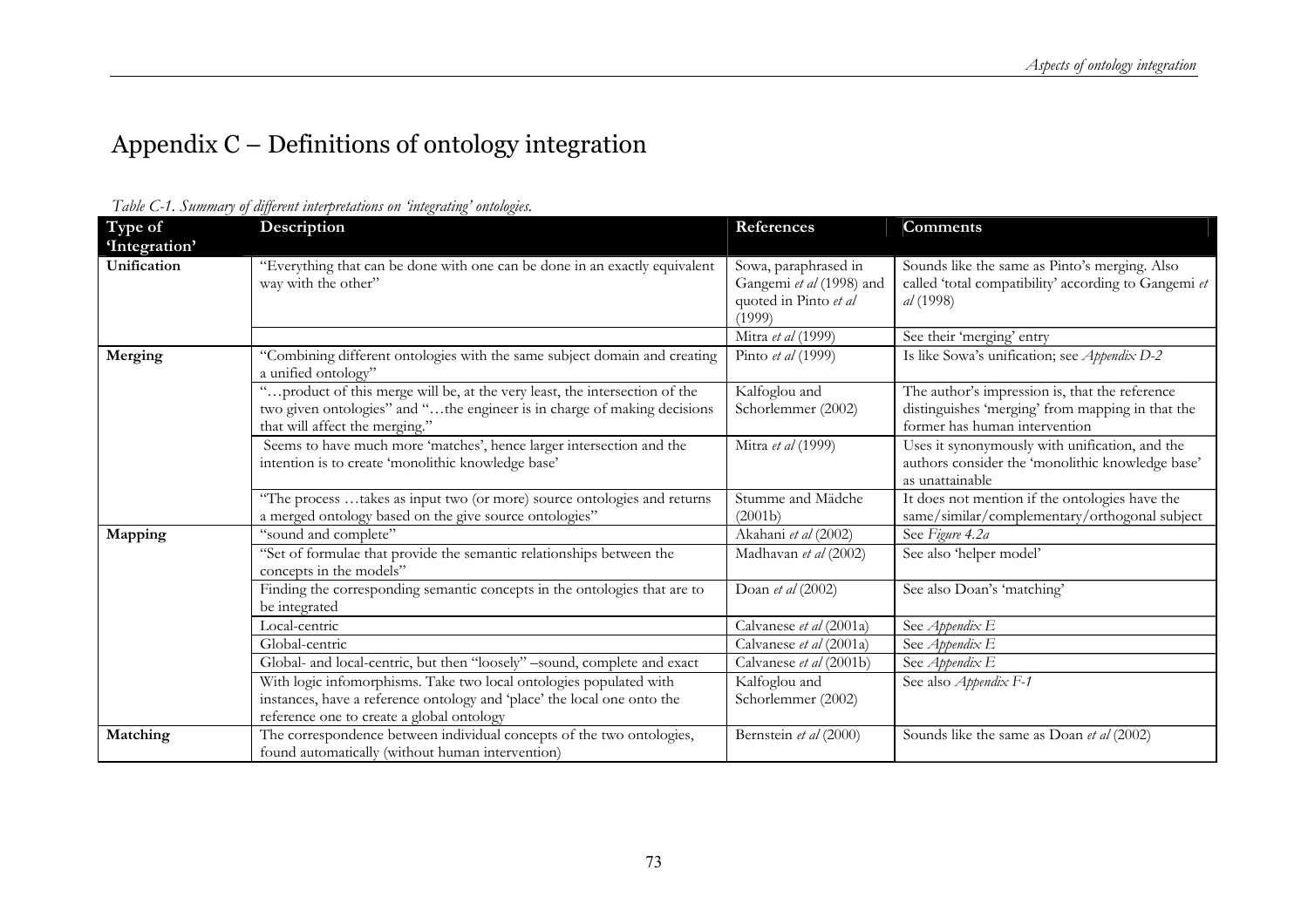|                                        | " the ontology-matching problem is to find semantic mappings between<br>them"<br>Finding the correspondence of terms, based on a set of rules                                                                                                                                                                           | Doan et al (2002)<br>Mitra et al (1999)                                  | The authors use mapping and matching almost<br>interchangeably, though this author has the<br>impression that matching is used for the<br>automated part and mapping the overall process,<br>including the human intervention.<br>Uses/creates the intersection |
|----------------------------------------|-------------------------------------------------------------------------------------------------------------------------------------------------------------------------------------------------------------------------------------------------------------------------------------------------------------------------|--------------------------------------------------------------------------|-----------------------------------------------------------------------------------------------------------------------------------------------------------------------------------------------------------------------------------------------------------------|
|                                        | "the identification of maximal one-to-one correspondences between<br>elements [concept or relation oredge] of the compared definitions [between<br>request and recommendation ontology ] Matchings enable analysis of<br>similarities and differences between the concepts to predict their semantic<br>compatibility." | Weinstein and<br>Birmingham (1999)                                       | There are subdivisions according to the types of<br>matches: inherited, specialized and serendipitous.<br>See reference for more detail.                                                                                                                        |
| Approximate<br>Ontology<br>Translation | 'sound and complete' mapping operators, but also 'sound and complete'<br>when using specialization and generalization operators                                                                                                                                                                                         | Akahani et al (2002)                                                     | See Figure 4.2b, the 'specialization and<br>generalization' is what Mena (1996) calls<br>hyponyms and hypernyms                                                                                                                                                 |
| Translation                            |                                                                                                                                                                                                                                                                                                                         | Akahani et al (2002)                                                     | See 'approximate ontology translation'                                                                                                                                                                                                                          |
|                                        |                                                                                                                                                                                                                                                                                                                         | Kalfoglou and<br>Schorlemmer (2002),<br>Chalupsky (2000), some<br>others | Also used in relation to converting between<br>different syntactical representations of an<br>ontology - which others consider 'preprocessing'.                                                                                                                 |
| Partial compatibility                  | "[A]ny inference or computation that can be expressed in one ontology<br>using only the aligned concepts and relations can be translated to an<br>equivalent inference or computation in the other ontology."                                                                                                           | Sowa quoted in Pinto et<br>al (1999)                                     | Gangemi et al (1998) adds that there may be<br>difficulties to prevent full unification                                                                                                                                                                         |
| Alignment                              | "Mapping of concepts and relations between multiple ontologies based on<br>preservation of the partial ordering and synonyms, as well as the possible<br>introduction of new concepts that will function as sub- or supertypes"                                                                                         | Sowa in Pinto et al<br>(1999)                                            | Gangemi et al (1998) adds: "it is useful for<br>classifications and information retrieval, but it<br>does not support deep inferences and<br>computations"                                                                                                      |
| Mapping ontology                       | Ontology $O_M$ contains the rules that map concepts between ontologies $O_1$<br>and $O_2$ ,                                                                                                                                                                                                                             | Hefflin and Hendler<br>(2000)                                            | See Figure 4.4                                                                                                                                                                                                                                                  |
| <b>Mapping revisions</b>               | Where $O_1$ contains rules that map $O_2$ objects to $O_1$ terminology and vice<br>versa                                                                                                                                                                                                                                | Hefflin and Hendler<br>(2000)                                            | See Figure 4.4                                                                                                                                                                                                                                                  |
| Intersection                           | Ontology $O_N$ is created containing the intersection of concepts between $O_1$                                                                                                                                                                                                                                         | Hefflin and Hendler                                                      | See Figure 4.4                                                                                                                                                                                                                                                  |
| ontology                               | and $O2$ and rename terms where necessary                                                                                                                                                                                                                                                                               | (2000)                                                                   |                                                                                                                                                                                                                                                                 |
| Single ontology                        | One global ontology with all concepts of the local ontologies                                                                                                                                                                                                                                                           | Wache et al (2001)                                                       | See Figure 4.5                                                                                                                                                                                                                                                  |
| Multiple ontologies                    | No global ontology, only local ontologies with each other                                                                                                                                                                                                                                                               | Wache et al (2001)                                                       | See Figure 4.5                                                                                                                                                                                                                                                  |
| <b>Hybrid ontology</b>                 | Global backbone ontology with the main concepts, local ones with the<br>details                                                                                                                                                                                                                                         | Wache et al (2001)                                                       | See Figure 4.5                                                                                                                                                                                                                                                  |
| Integration                            | "When building a new ontology reusing other available ontologies of<br>different subject domains"                                                                                                                                                                                                                       | Pinto et al (1999)                                                       | See main text and Appendix D-1                                                                                                                                                                                                                                  |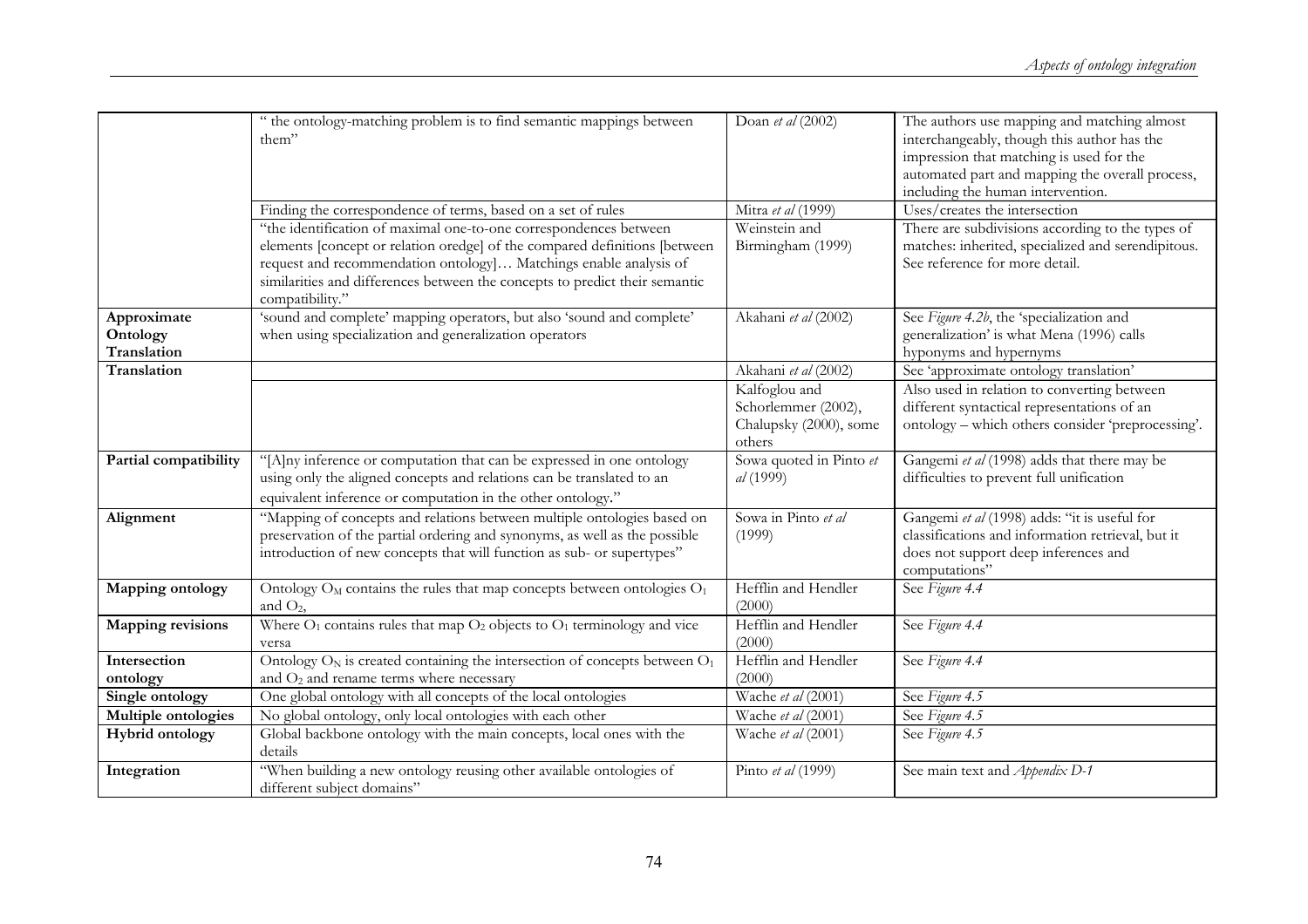|                               | "The process of finding commonalities between two different ontologies A<br>and B and deriving a new ontology C that facilitates interoperability<br>between computer systems that are based on the A and B ontologies. The<br>new ontology C may replace A or B, or it may be used only as an<br>intermediary between a system based on A and a system based on B.<br>Depending on the amount of change necessary to derive C from A and B,<br>different levels of integration can be distinguished: alignment, partial<br>compatibility and unification" | Sowa in Gangemi et al<br>(1998)               | See the entries 'alignment', 'partial compatibility'<br>and 'unification'. The definition itself is rather<br>broadly formulated.                                                      |
|-------------------------------|------------------------------------------------------------------------------------------------------------------------------------------------------------------------------------------------------------------------------------------------------------------------------------------------------------------------------------------------------------------------------------------------------------------------------------------------------------------------------------------------------------------------------------------------------------|-----------------------------------------------|----------------------------------------------------------------------------------------------------------------------------------------------------------------------------------------|
|                               |                                                                                                                                                                                                                                                                                                                                                                                                                                                                                                                                                            | Mena et al (1996)                             | See Figure 4.1, this is alike Pinto's merging and<br>Sowa's unification. Note also that this is the same<br>as Akahani's ideal way of mapping                                          |
|                               | "Combination aspect connects heterogeneous aspects in which aspect<br>theories are simply merged"                                                                                                                                                                                                                                                                                                                                                                                                                                                          | Takeda and Nishida<br>(1998)                  | The authors refer to orthogonal ontologies similar<br>to Pinto's merging, but also add it is a constructive<br>approach                                                                |
|                               | "Category aspect connects homogeneous aspects in which aspect theories<br>are connected with possibility modality"                                                                                                                                                                                                                                                                                                                                                                                                                                         | Takeda and Nishida<br>(1998)                  | Relating to combining ontologies of the same<br>subject domain like the unification above, adding<br>that it is the <i>teleological</i> approach (integration arisen<br>as hypothesis) |
| Generic integration           | Based on generic relations that "an aspect is dependent on other aspects<br>originally"                                                                                                                                                                                                                                                                                                                                                                                                                                                                    | Takeda and Nishida<br>(1998)                  | The more general interpretation of combining<br>ontology                                                                                                                               |
| Coincidental<br>integration   | Results form engineering/design activities: new inventions ("Creative<br>design") generate new relations between previously unrelated concepts,<br>hence between different ontologies.                                                                                                                                                                                                                                                                                                                                                                     | Takeda and Nishida<br>(1998)                  | E.g. a 'screw' from form a structural ontology that<br>also may function as a stopper related to the linear<br>movement from kinematics concepts                                       |
| Federated<br>ontologies       | Distributed, 'connected' ontologies, somewhat analogous to federated<br>databases, although the intention is to merge                                                                                                                                                                                                                                                                                                                                                                                                                                      | Stumme and Mädche<br>(2001a, 2001b)           | See Figure H-1 and the discussion in chapter 5.                                                                                                                                        |
| Use of multiple<br>ontologies | To build software applications                                                                                                                                                                                                                                                                                                                                                                                                                                                                                                                             | Pinto et al (1999)                            | The idea is to not change anything, see <i>Appendix</i><br>$D-3$                                                                                                                       |
|                               |                                                                                                                                                                                                                                                                                                                                                                                                                                                                                                                                                            | Gangemi et al (2002a)                         | See Figure G-1                                                                                                                                                                         |
| Total compatibility           | For the mapping, in order to accommodate additional requirements to                                                                                                                                                                                                                                                                                                                                                                                                                                                                                        | Gangemi et al (1998)<br>Madhavan et al (2002) | See 'unification'                                                                                                                                                                      |
| Helper model                  | achieve the mapping between two ontologies. " needed in cases where it<br>is not possible to map directly between a pair of models"                                                                                                                                                                                                                                                                                                                                                                                                                        |                                               | See also mapping                                                                                                                                                                       |
| Extending                     | Adding the second ontology as an extra 'branch' to the main ontology                                                                                                                                                                                                                                                                                                                                                                                                                                                                                       | Marjomaa (2002)                               | Marjomaa did not provide a clear definition.<br>Interpreted as represented in Figure 4.3                                                                                               |
| <b>Incremental loading</b>    |                                                                                                                                                                                                                                                                                                                                                                                                                                                                                                                                                            | Gangemi et al (2002a)                         | See extending and Figure 4.3                                                                                                                                                           |
| <b>Ontology sharing</b>       |                                                                                                                                                                                                                                                                                                                                                                                                                                                                                                                                                            | Kent (2000)                                   | Using the infomorphisms. See reference and<br>$Appendix F-3$                                                                                                                           |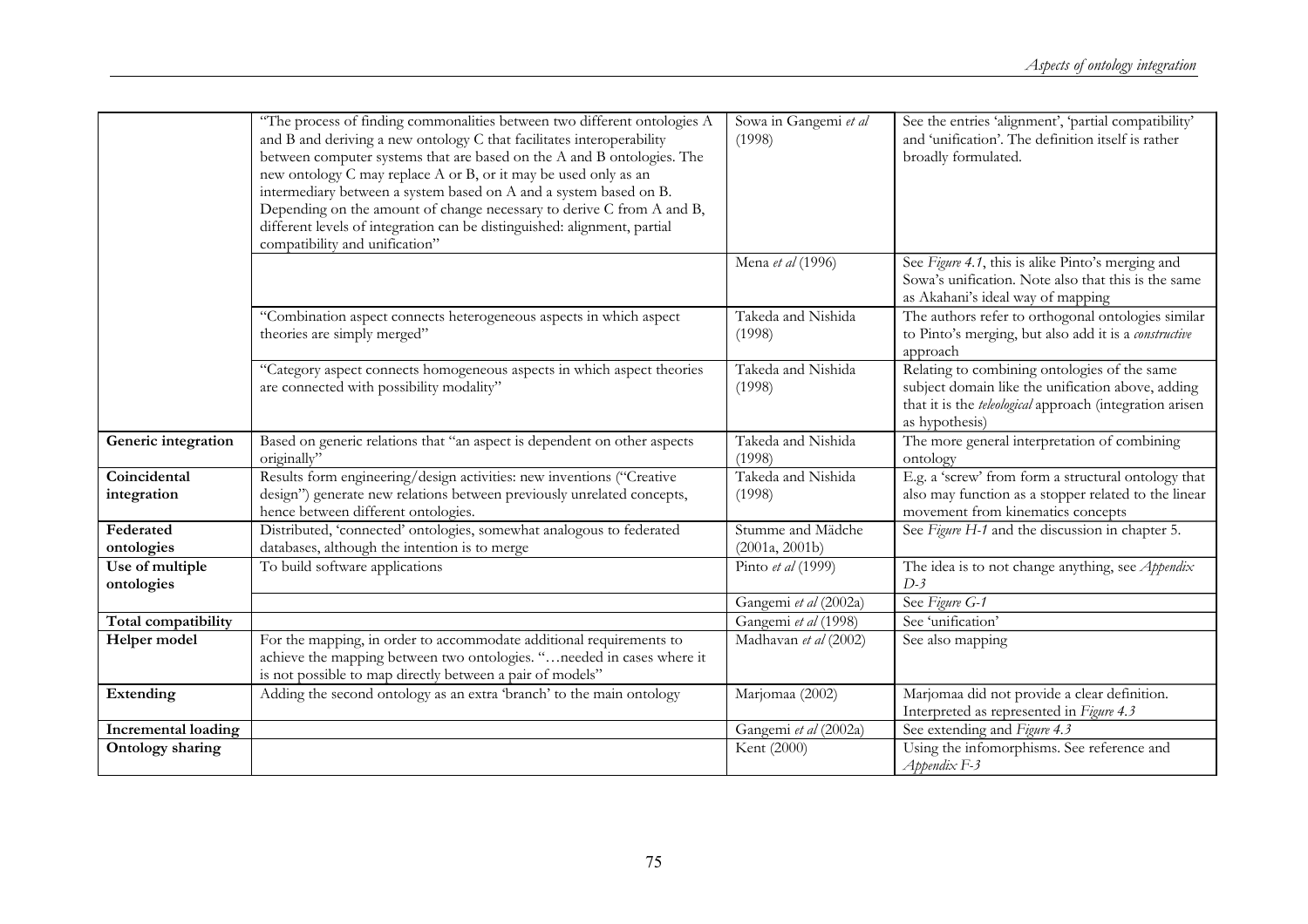## Appendix D – Integrating ontologies

Graphical representations of Pinto *et al* (1999)'s definitions on integration, merging and using ontologies.



*Figure D-1. Ontology integration. D= domain; O= ontology.* 



*Figure D-2. Merging. S=subject domain (which are the same); O= ontology.* 



*Figure D-3. Using an ontology for an application.*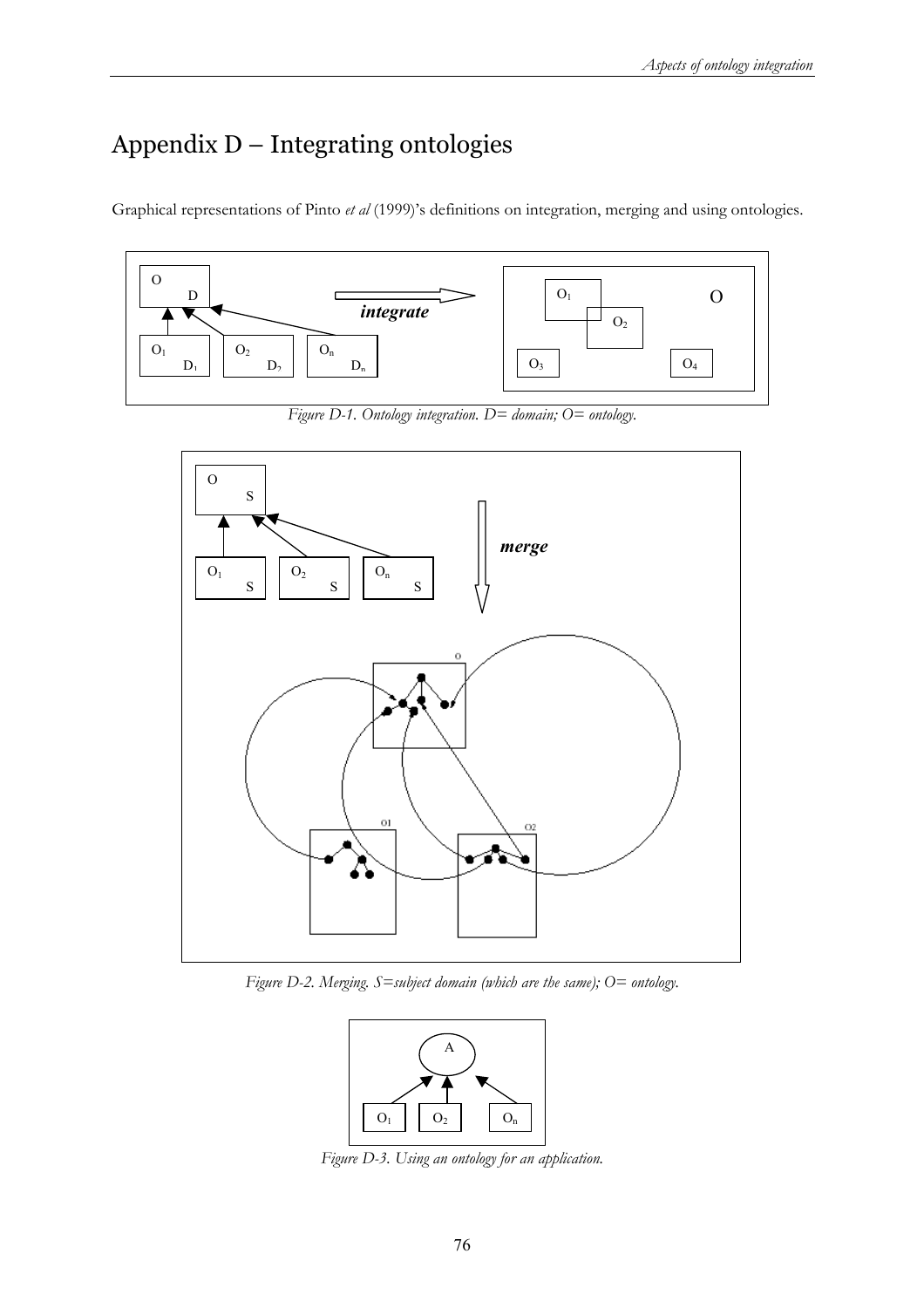# Appendix E – Integration via queries

Calvanese *et al* (2001)'s local and global query integration.



*Figure E-1. Global-centric integration. C-1a: graphically; C-1b the rules for the actual mapping* 



*Figure E-2. Local-centric integration (rules omitted): querying the other local ontologies through the global ontology*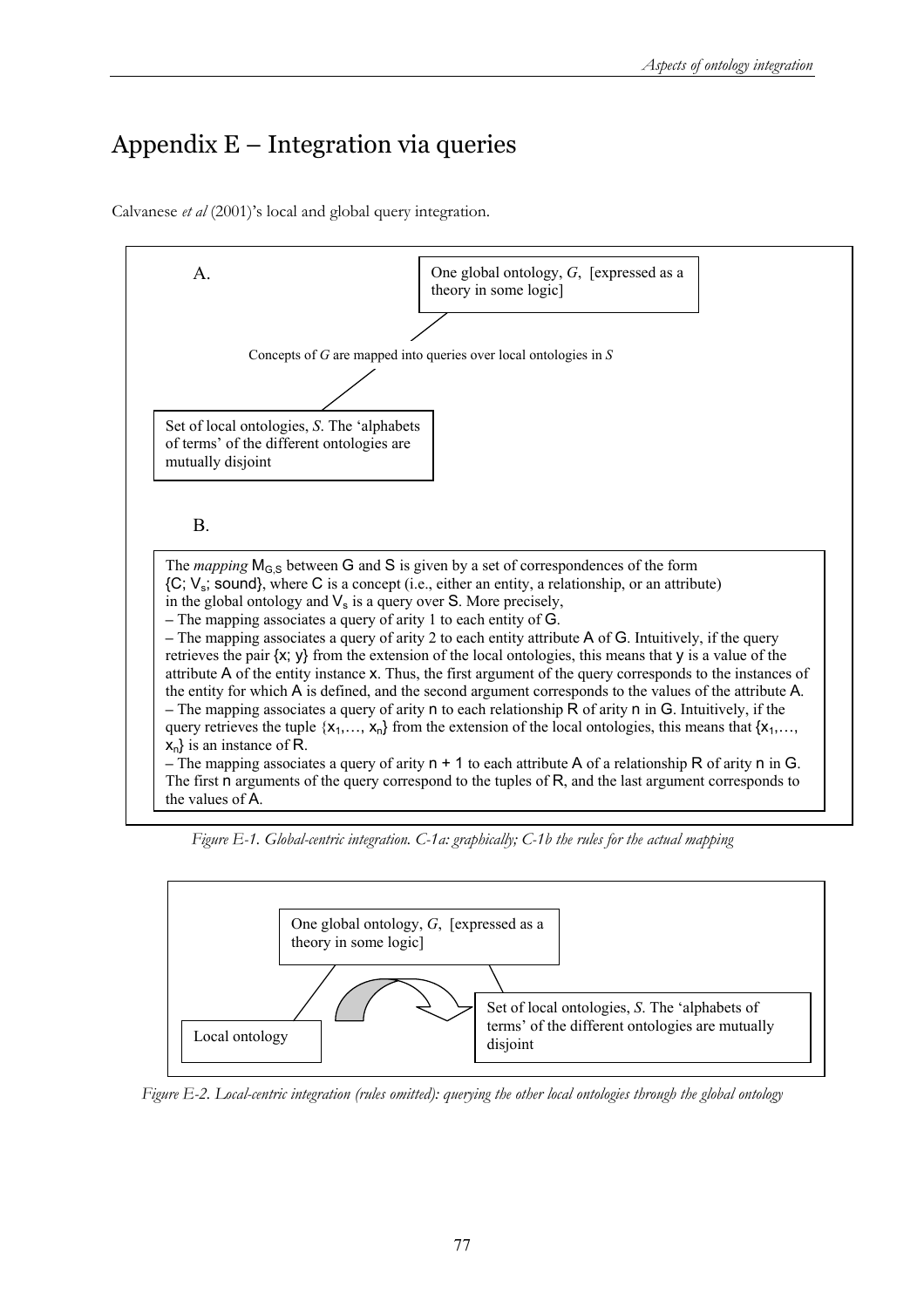## Appendix  $F - M$ apping with infomorphisms

Mapping with infomorphisms, according to Kalfoglou and Schorlemmer (2002).



*Figure F-1. Scenario for ontology mapping.* 



*Figure F-2. Example of a mapping via information flow.* 



*Figure F-3. Ontology sharing between communities* (Source: Kent, 2000).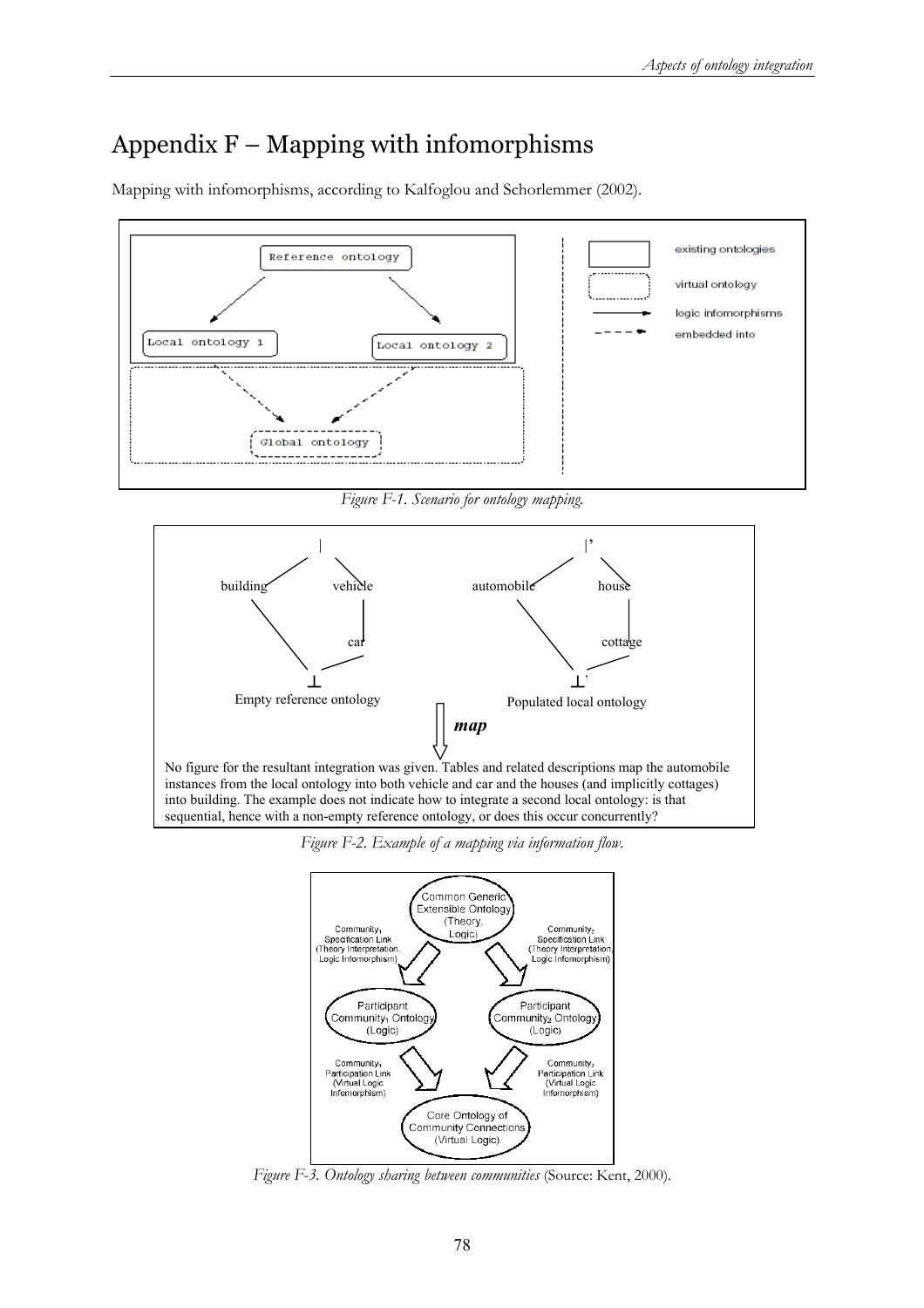



*Figure G-1. Architecture of the fishery ontology library; double frames mean use of external ontologies.* (Source: Gangemi *et al*, 2002a)



*Figure G-2. The OntoWEDSS architecture with the WaWO ontology tightly integrated with the overall structure of the software: AI's case and rule based reasoning systems, database, input devices, and user interface.* (Source: Ceccaroni *et al*, 2004)